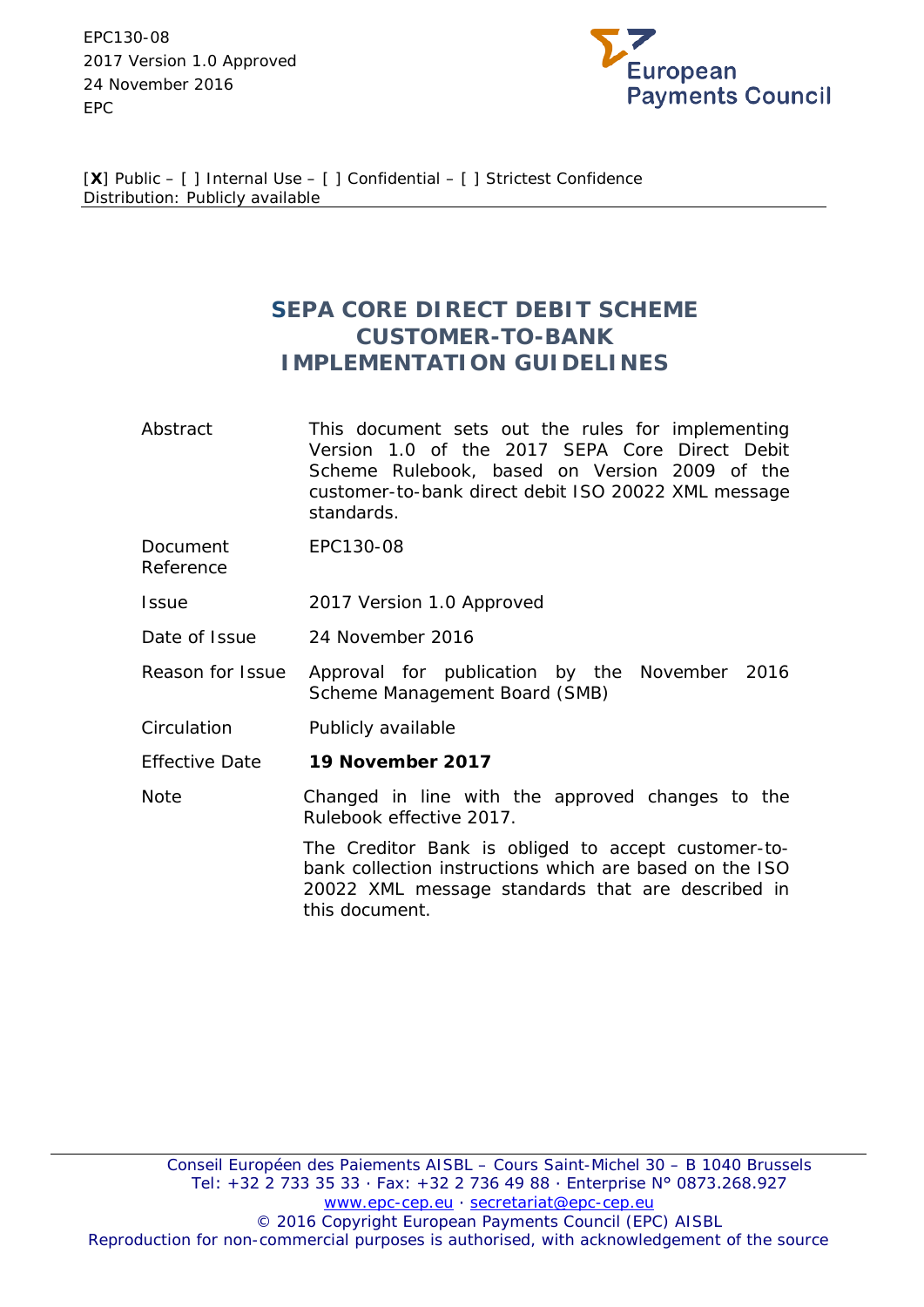

# **TABLE OF CONTENTS**

| 0            |             |                                                                                       |
|--------------|-------------|---------------------------------------------------------------------------------------|
|              |             |                                                                                       |
|              |             |                                                                                       |
|              |             |                                                                                       |
| 1            |             |                                                                                       |
|              |             | 1.1 COVERAGE OF THE SEPA CUSTOMER-TO-BANK IMPLEMENTATION GUIDELINES 4                 |
|              |             | 1.2 USE OF THESE GUIDELINES BY THE INSTRUCTING AND INSTRUCTED PARTIES 6               |
|              |             |                                                                                       |
|              |             |                                                                                       |
|              |             |                                                                                       |
|              | 1.5.1       |                                                                                       |
|              | 1.5.2       |                                                                                       |
|              | 1.5.3       |                                                                                       |
|              |             |                                                                                       |
|              |             |                                                                                       |
| $\mathbf{2}$ |             | MANDATORY CUSTOMER-TO-BANK AND BANK-TO-CUSTOMER MESSAGES 10                           |
|              |             | 2.1 CUSTOMER TO BANK DIRECT DEBIT COLLECTION DATASET (DS-03) 10                       |
|              | 2.1.1       | Use of Customer Direct Debit Initiation (pain.008.001.02) 10                          |
|              |             | 2.2 CUSTOMER TO BANK REVERSAL INSTRUCTION FOR A COLLECTION (BASED ON DS-07 AND DS-03) |
|              |             | 2.2.1 Use of the Customer to Bank Payment Reversal (pain.007.001.02)  39              |
|              | 2.2.2       |                                                                                       |
|              |             | 2.3 BANK TO CUSTOMER DIRECT DEBIT REJECT DATASET (BASED ON DS-05) 51                  |
|              | 2.3.1       |                                                                                       |
|              | 2.3.2       |                                                                                       |
| 3            | <b>LIST</b> | THE CORE DIRECT DEBIT C2B IMPLEMENTATION<br><b>CHANGES IN</b><br><b>OF</b>            |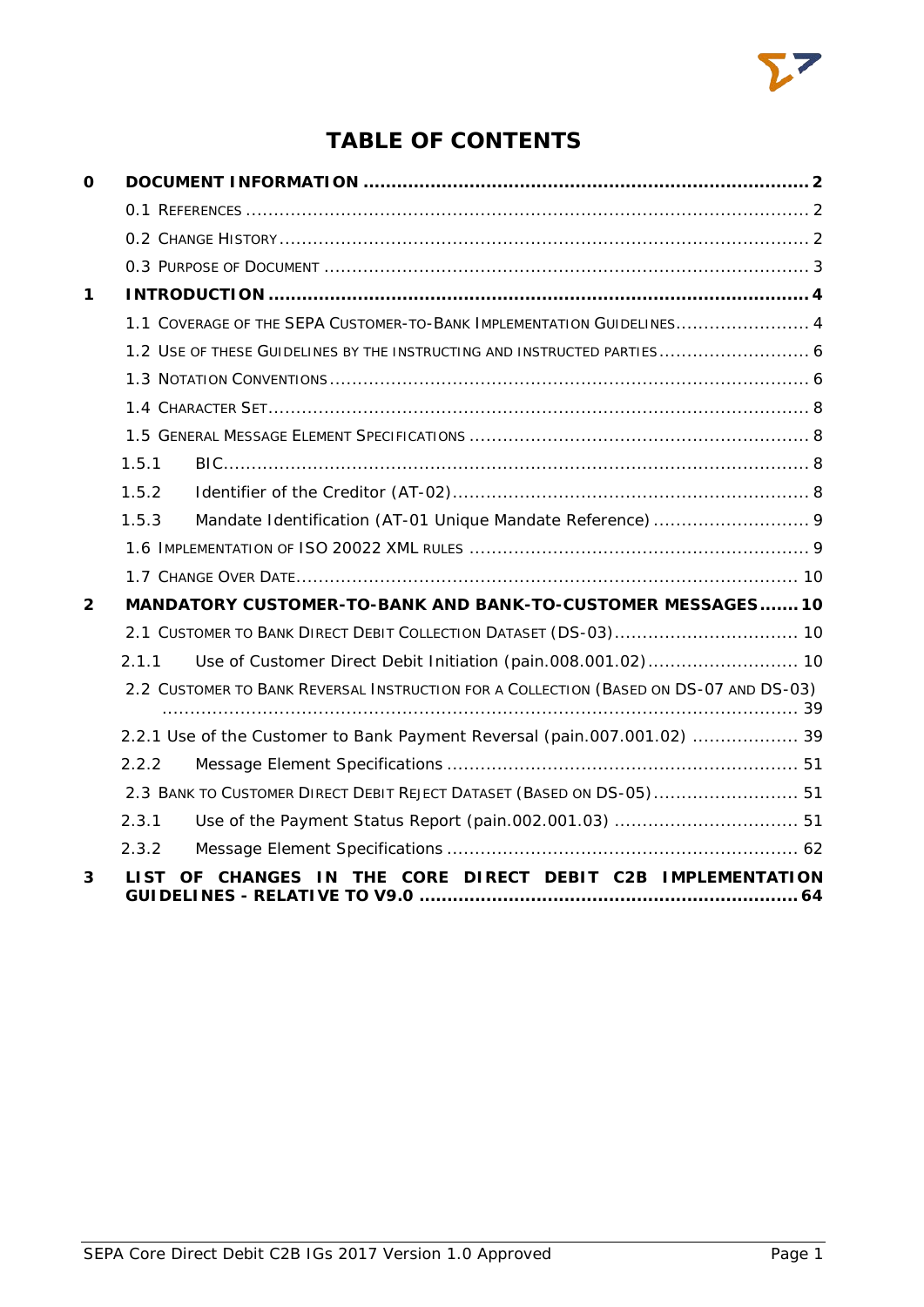# <span id="page-2-0"></span>**0 DOCUMENT INFORMATION**

# <span id="page-2-1"></span>**0.1 References**

# This section lists relevant documents of interest.

|        | <b>Document Number</b> | <b>Title</b>                                                                                | <b>Issued by:</b> |
|--------|------------------------|---------------------------------------------------------------------------------------------|-------------------|
| $[1]$  | EPC016-06              | SEPA Core Direct Debit Scheme Rulebook<br>2017 Version 1.0                                  | <b>EPC</b>        |
| $[2]$  | $\blacksquare$         | ISO 20022 XML Direct Debits and Related<br>messages, September 2009:                        | <b>ISO 20022</b>  |
|        |                        | Initiation<br>$\bullet$                                                                     |                   |
|        |                        | <b>Clearing and Settlement</b><br>$\bullet$                                                 |                   |
| $[3]$  | ISO 3166               | <b>Country Codes</b>                                                                        | <u>ISO</u>        |
| [4]    | ISO 4217               | Currency Code List<br><u>ISO</u>                                                            |                   |
| [5]    | ISO 9362               | <b>Business Identifier Codes (BIC)</b>                                                      | <b>ISO</b>        |
| [6]    | ISO 13616              | <b>IBAN: International Bank Account Number</b>                                              | ISO <sup>1</sup>  |
| $[7]$  | <b>ISO/IEC 7064</b>    | Information technology - Security techniques<br>- Check character systems                   | <u>ISO</u>        |
| [8]    | EPC002-09              | SEPA Core Direct Debit Scheme E-Mandate<br>Service Implementation Guidelines                | <b>EPC</b>        |
| $[9]$  | ISO 11649              | Structured creditor reference to remittance<br>information                                  | <b>ISO</b>        |
| $[10]$ | EPC217-08              | SEPA Requirements for an Extended<br><b>Character Set</b>                                   | <b>EPC</b>        |
| $[11]$ | EPC230-15              | Clarification Paper on the Use of Slashes in<br>References, Identifications and Identifiers | <b>EPC</b>        |

# <span id="page-2-2"></span>**0.2 Change History**

1

| <b>Issue number</b> | <b>Dated</b> | <b>Reason for revision</b>          |  |  |
|---------------------|--------------|-------------------------------------|--|--|
| V3.2                | 2009         | EPC Plenary approval December 2008  |  |  |
| V3.3                | 20090402     | EPC Plenary approval March 2009     |  |  |
| V3.4                | 20091101     | EPC Plenary approval October 2009   |  |  |
| V4.0                | 20091101     | EPC Plenary approval October 2009   |  |  |
| V <sub>5.0</sub>    | 20101101     | EPC Plenary approval September 2010 |  |  |
| V6.0                | 20111117     | EPC Plenary approval September 2011 |  |  |
| V7.0                | 20121130     | EPC Plenary approval September 2012 |  |  |

<span id="page-2-3"></span><sup>&</sup>lt;sup>1</sup> See also [http://www.swift.com/products/bic\\_registration/iban\\_format\\_registration](http://www.swift.com/products/bic_registration/iban_format_registration)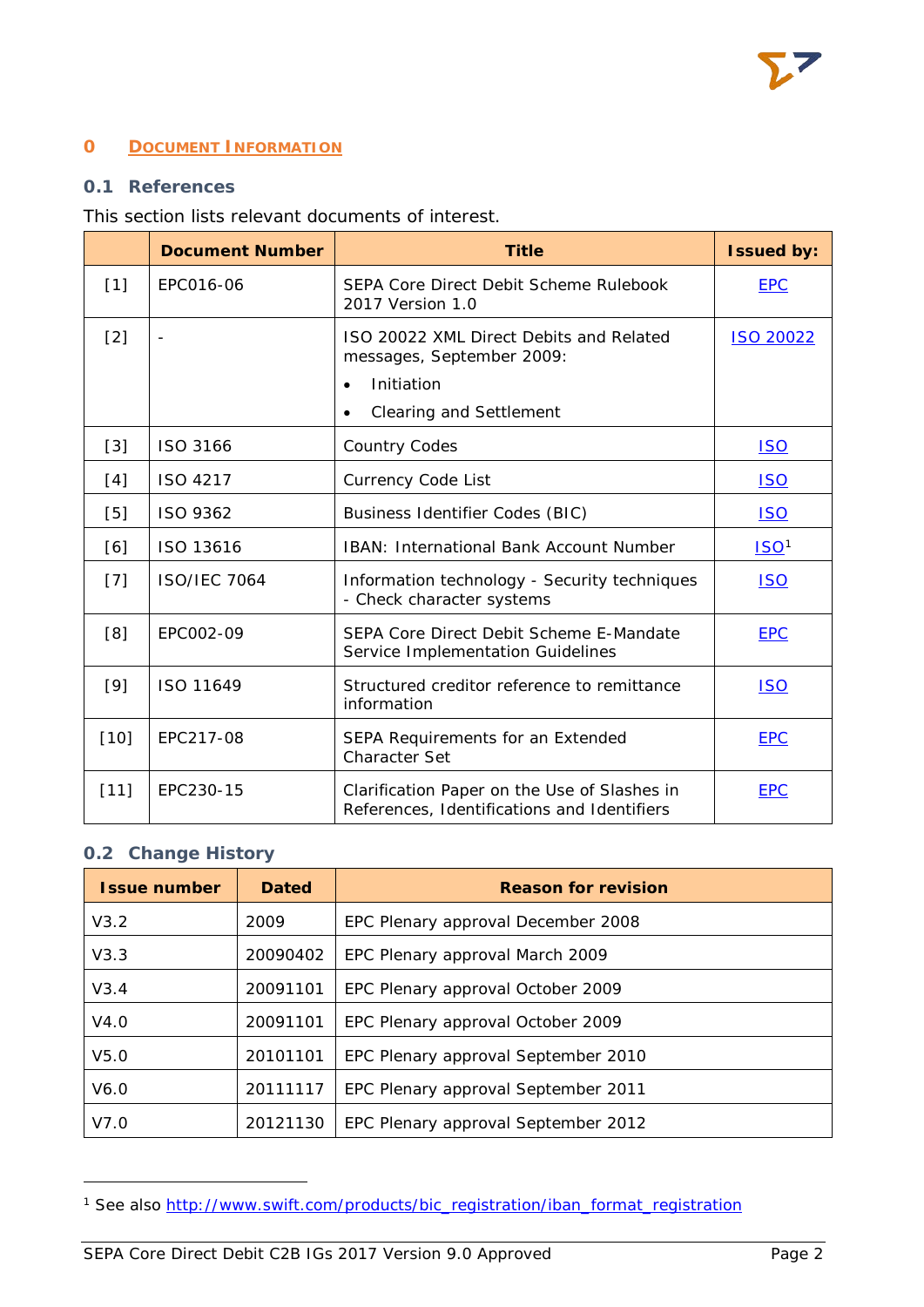

| V8.0      | 20141125   EPC Plenary approval October 2014            |  |  |
|-----------|---------------------------------------------------------|--|--|
| V9.0      | 20150126   EPC Plenary approval December 2014           |  |  |
| 2017 V1.0 | 20161103 Scheme Management Board approval November 2016 |  |  |

# <span id="page-3-0"></span>**0.3 Purpose of Document**

The objective of these Guidelines is to define the rules to be applied to the ISO 20022 XML message standards for the implementation of the SEPA Direct Debits in the customer-to-bank space.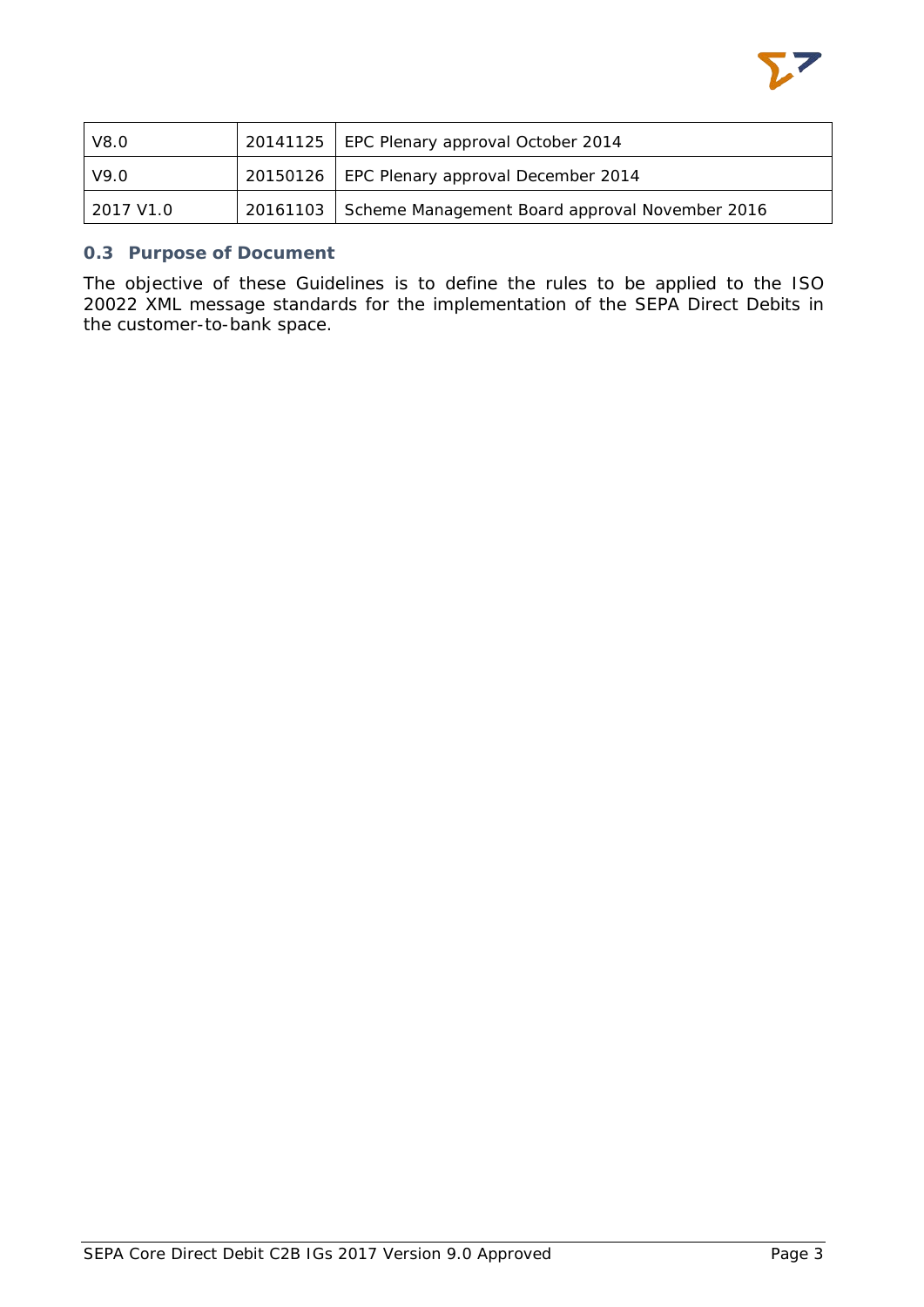

# <span id="page-4-0"></span>**1 INTRODUCTION**

This document sets out the SEPA rules for implementing the direct debit ISO 20022 XML initiation message standards. The SEPA Core Direct Debit Scheme Rulebook defines data sets which are implemented in the relevant ISO 20022 XML message standard of which the following are covered:

| <b>SEPA Direct Debit Scheme Rulebook</b>                                           | <b>ISO 20022 XML Message Standards</b>                                                   |
|------------------------------------------------------------------------------------|------------------------------------------------------------------------------------------|
| DS-03 Customer to bank Collection                                                  | Customer Direct Debit Initiation<br>(pain.008.001.02)                                    |
| DS-06 Bank to customer Direct Debit Statements/advice ISO 20022 XML<br>Information | standards are covered separately.                                                        |
| DS-07<br>inter-bank<br>The<br>instruction for a Collection by the Creditor         | Reversal   Reversal - Payment Reversal<br>(pacs.007.001.02)                              |
|                                                                                    | Reversal - Customer Payment Reversal<br>(pain.007.001.02) in combination with<br>$DS-03$ |

The Guidelines for the customer-to-bank and bank-to-customer XML standards are mandatory. This means that a scheme participant is obliged to accept at least but not exclusively the messages as described in these guidelines.

# <span id="page-4-1"></span>**1.1 Coverage of the SEPA Customer-to-Bank Implementation Guidelines**

The purpose of the SEPA customer-to-bank Implementation Guidelines, hereafter referred to as the Guidelines, is to provide guidance on the use of the payment initiation ISO 20022 XML standards (the 'pain' messages) in initiating SEPA Core payments as defined in the SEPA scheme rulebooks and supplemented by processing requirements.

The Guidelines are fully aligned to the SEPA Core requirements when defined in the Rulebook and identify message elements needed for initiating SEPA payments while recognising message elements that may be available for use in Additional Optional Services (AOS), as shown below.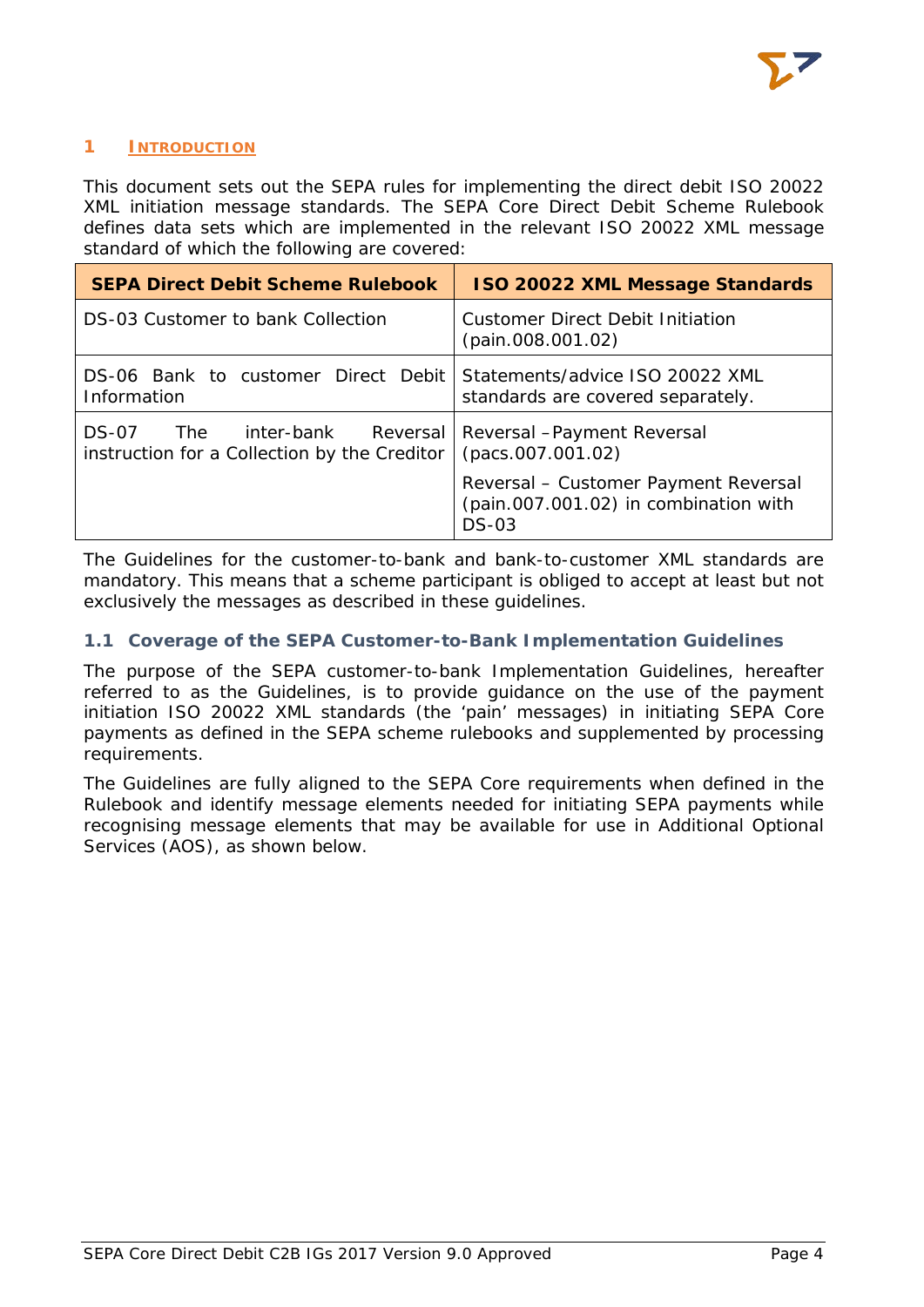|                                                                                                               | Global ISO 20022 XML Message Standards                                                                                                                                                      |                                                                                                                                   |                                                                                           |  |  |  |
|---------------------------------------------------------------------------------------------------------------|---------------------------------------------------------------------------------------------------------------------------------------------------------------------------------------------|-----------------------------------------------------------------------------------------------------------------------------------|-------------------------------------------------------------------------------------------|--|--|--|
| <b>Message</b><br>elements from<br>the ISO<br>messages<br>corresponding to<br><b>Rulebook</b><br>requirements | Message elements that<br>are mandatory in the<br><b>ISO messages or</b><br>needed for Processing                                                                                            | <b>Message</b><br>elements from<br>the ISO<br>messages<br>available for<br>use by AOS<br>within an EPC<br>Governance<br>framework | <b>Message</b><br>elements<br>from ISO<br>messages<br>not<br>applicable to<br><b>SEPA</b> |  |  |  |
| $\mathcal{L}_{\mathcal{C}}$<br>Note: yellow fields can be used in a<br>specific way for an AOS.               | <b>EPC Implementation Guidelines for SEPA</b><br>Core subset, identifying elements<br>to be used as defined in ISO<br>to be used with SEPA usage rules<br>(from or completing the Rulebook) | To be<br>developed and<br>documented by<br><b>AOS</b><br><b>Communities</b>                                                       | <b>Not available</b><br>for use in<br><b>SEPA</b><br>payments                             |  |  |  |
|                                                                                                               | <b>SEPA Payments</b>                                                                                                                                                                        |                                                                                                                                   |                                                                                           |  |  |  |

# Figure 1

These Guidelines define the SEPA Core Mandatory Subset<sup>[2](#page-5-0)</sup> of the Global ISO 20022 XML standard that consists of message elements:

- required in the Rulebook as business requirements
- needed for processing by banks, clearing and settlement mechanisms and bank customers

Elements needed for specific national regulatory requirements are not considered in these guidelines. They have to be dealt with at national level without being regarded as an AOS.

These message elements define the **SEPA Core service** and are denoted by yellow shading in the message structures given in the following chapters. Only these elements are further detailed with relevant SEPA Core requirements, such as the use of the message element, its components or the values that must be used. Usage rules, for example, may indicate limits on the number of repetitions, or code value restrictions, while format rules may be used to indicate the allowable combinations of components of a message element.

These Guidelines also recognise message elements and the usage rules in the ISO 20022 XML standard that may be available for use in an AOS, subject to a governance framework to be defined by the EPC. The definition and documentation of these message elements are a matter for the AOS communities involved. These message elements are denoted by white shading.

Where there are message elements that do not apply to SEPA payments, these are denoted with red shading in the right-most column of the message structures. To date, few such message elements have been identified.

<span id="page-5-0"></span>1

<sup>2</sup> The SEPA Core Mandatory subset is hereafter known as the SEPA Core service.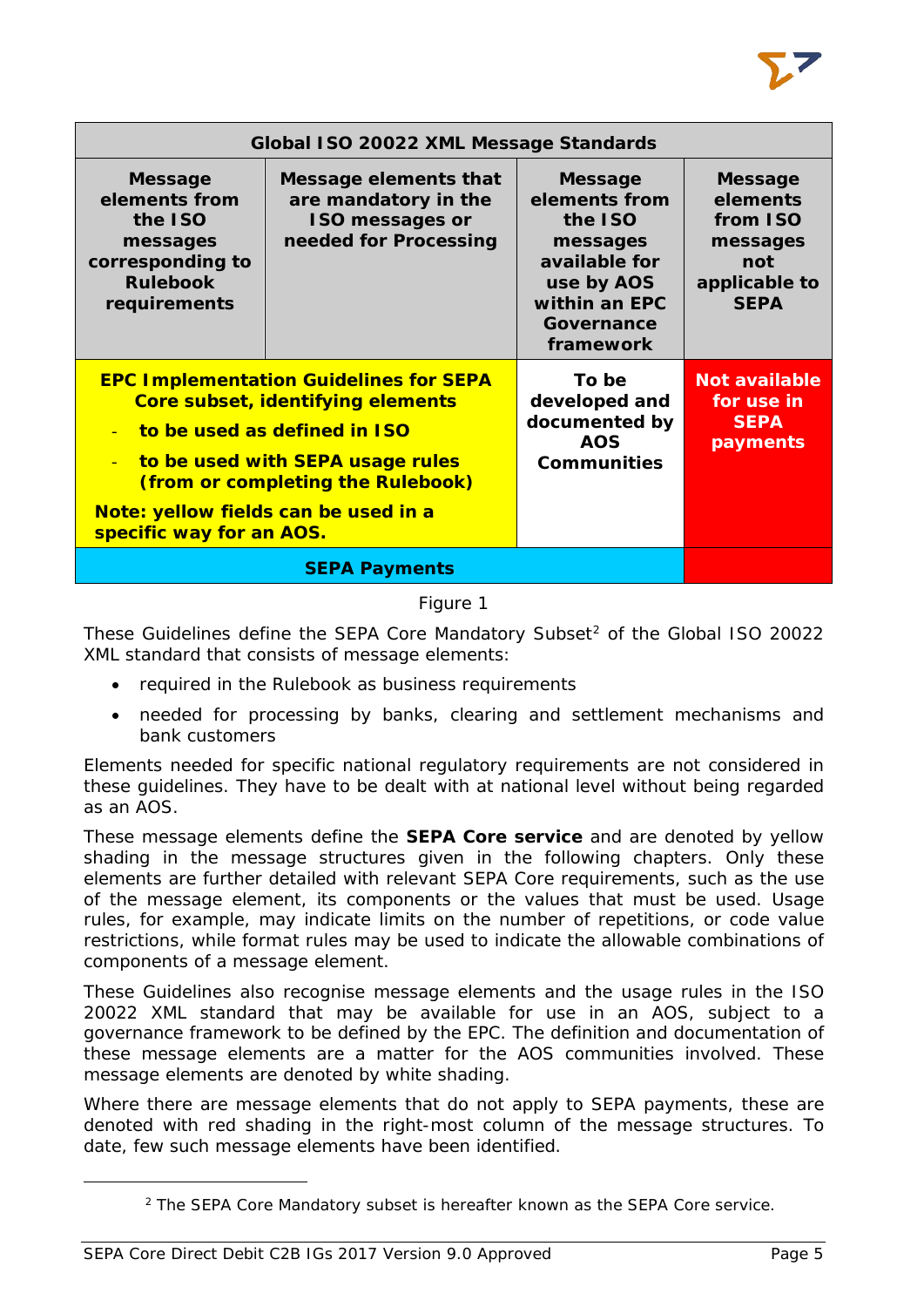

# <span id="page-6-0"></span>**1.2 Use of these Guidelines by the instructing and instructed parties[3](#page-6-2)**

- SEPA core payments are executed using messages only containing message elements defined as part of the SEPA Core Subset (shaded yellow in Figure 2).
- Payments that include message elements that are defined and documented by AOS communities (shaded white/yellow in Figure 2) are considered as SEPA payments, but not as SEPA Core payments.
- It is the responsibility of the instructing customer and instructed bank of the message to ensure that message elements defined for use in an AOS are only included in messages sent to AOS community members.
- The instructed bank receiving a message containing AOS message elements, but which is not a member of this AOS community, may ignore the information, that is, not use it for processing, nor forward it to the next party in the chain. The instructed bank, however, may reject the message for this reason.

#### <span id="page-6-1"></span>**1.3 Notation Conventions**

The Guidelines are presented in a similar format than the one used in the ISO 20022 XML standard.

| #    | <b>SEPA</b><br><b>Mult</b> | <b>Message Element</b>                                                                | <b>SEPA Core Requirements</b>                                                                                                                                                                                                                                                                                   |
|------|----------------------------|---------------------------------------------------------------------------------------|-----------------------------------------------------------------------------------------------------------------------------------------------------------------------------------------------------------------------------------------------------------------------------------------------------------------|
| 1.00 | 11                         | Message root<br>+Group Header<br>$++Sublevel 1$<br>$++Sublevel 2$                     | <b>SEPA Usage Rule(s)</b><br>(e.g. Mandatory)<br><b>SEPA Format Rule(s)</b><br><b>ISO</b> Name<br><b>ISO Definition</b><br><b>XML Tag</b><br><b>Type</b><br>(Yellow: Message Element that is part of the SEPA Core<br>Service)                                                                                  |
|      | 1.1                        |                                                                                       | <b>XML Tag</b><br>xs: choice                                                                                                                                                                                                                                                                                    |
| 1.01 | 11                         | Message root<br>+Group Header<br>$++Sublevel 1$<br>$+++Sublevel 2$<br>$+++Sublevel$ 3 | <b>SEPA Rulebook</b><br>(Attribute used in Rulebook)<br>(e.g. Only 'SEPA' is allowed.)<br>$SEPA$ Usage Rule $(s)$<br><b>ISO</b> Name<br><b>ISO Definition</b><br><b>XML Tag</b><br><b>Type</b><br><b>ISO Length</b><br><b>SEPA Length</b><br>(Yellow: Message Element that is part of the SEPA Core<br>Service) |
|      |                            |                                                                                       | <b>SEPA Code restrictions</b>                                                                                                                                                                                                                                                                                   |
|      |                            |                                                                                       | <b>SEPA</b><br>SingleEuroPaymentsArea<br>Payment must be executed following the Single Euro<br>Payments Area scheme.                                                                                                                                                                                            |

<span id="page-6-2"></span>1

<sup>3</sup> Instructing and instructed parties include CSMs.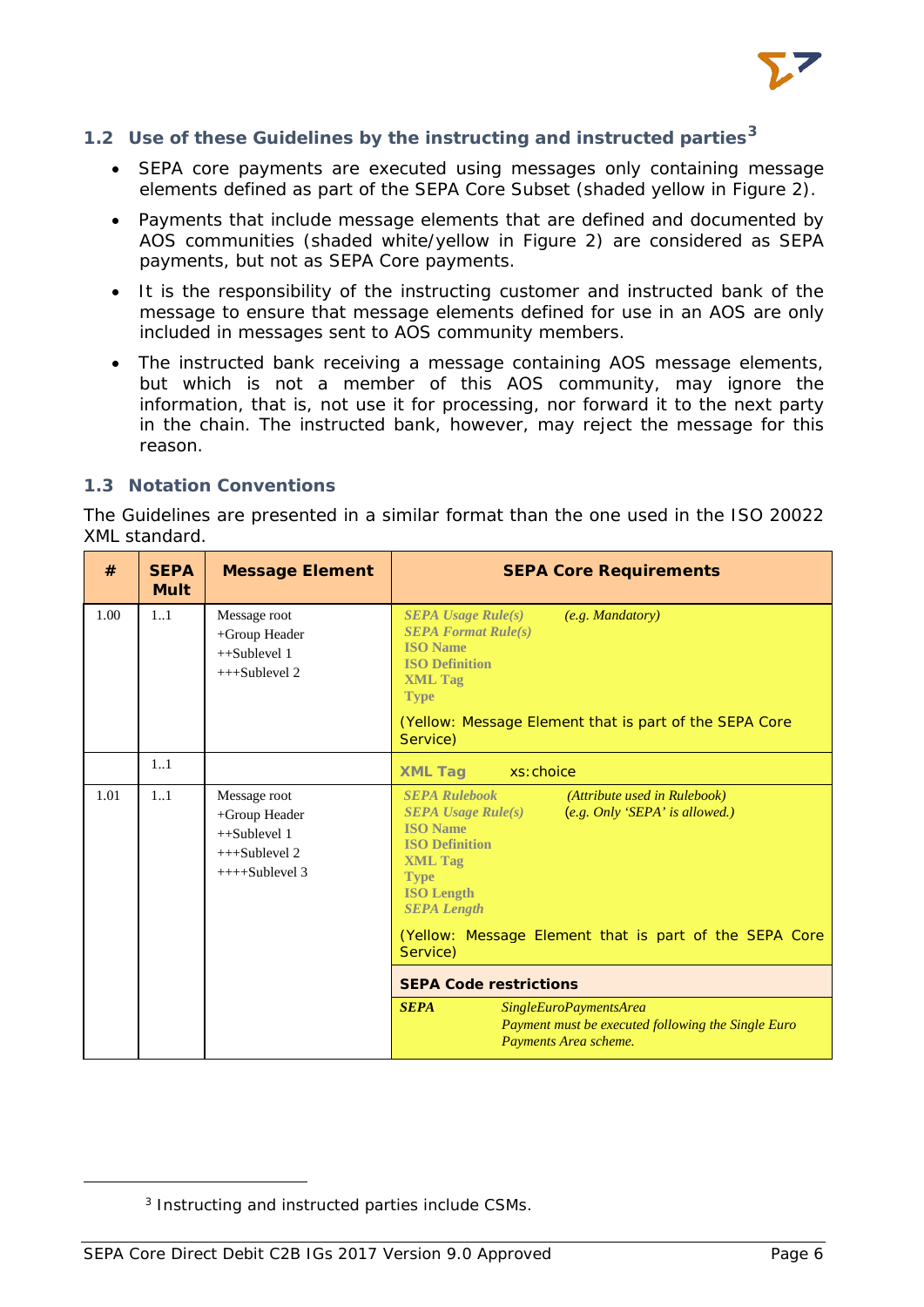

| 1.02             | 11  | Message root<br>+Group Header<br>$++Sublevel 1$<br>$+++Sublevel 2$<br>$+++Sublevel 3$ | <b>ISO</b> Name<br><b>ISO Definition</b><br><b>XML</b> Tag<br><b>Type</b><br>(White: Message Element that is not part of the Core Service but is<br>available for use in a SEPA AOS) |
|------------------|-----|---------------------------------------------------------------------------------------|--------------------------------------------------------------------------------------------------------------------------------------------------------------------------------------|
| 1.0 <sub>n</sub> | 0.1 | Message root<br>+Group Header<br>$++Sublevel 1$                                       | <b>ISO</b> Name<br><b>ISO Definition</b><br><b>XML</b> Tag<br><b>Type</b><br>(Red: Message Element that is not to be used in SEPA Payments)                                          |



Where:

- Column 1 indicates the message element Index number specific to these Implementation Guidelines. As a result, the Index numbers differ from the ones used in the relating ISO 20022 Message Definition Report, PDF version. Components of message elements that are not allowed in SEPA payments or where no SEPA requirements are defined are not displayed in full as the ISO 20022 XML standard applies.
- Column 2 indicates the mandatory or optional status and the number of repetitions defined by the SEPA Core Requirements, e.g.:
	- o 0..1 element is optional and may only be present once
	- o 0..n element is optional with unlimited repetition
	- o 1..1 element is mandatory and must be present exactly once
	- o 1..n element is mandatory with unlimited repetition

The displayed SEPA multiplicity may thus differ from the one of the ISO 20022 XML standard. When an element is shaded yellow, possible remaining ISO 20022 occurrences are available for use in an AOS.

Empty elements are not allowed (i.e. a message shall not contain elements without content).

- Column 3 indicates the full path of an element where the last line contains the name of the message element as defined in the ISO 20022 XML standard. When an element contains sub-elements these are indented to the right and noted with a plus sign  $(+)$  per level.
- Column 4 specifies in italic characters the SEPA Core Requirements as additional rules to those specified in the ISO 20022 XML standard, which are shown in non-italic characters.
	- o When defined in the Rulebook, the attribute is indicated by the attribute name and where applicable, the number, i.e., AT-nn. Those message elements are shaded yellow.
	- o When the message element relates to inter-bank processing requirements, it is shaded yellow.
	- o When the message element specified in the ISO 20022 XML standard is used for SEPA payments without change (regarding the definition and any usage rules), no specific SEPA Core requirements are provided and is shaded yellow.
	- o When the message element is specified in the ISO 20022 XML standard as optional, but is mandatory in SEPA Core requirements, this is specified as 'Mandatory' and is shaded yellow.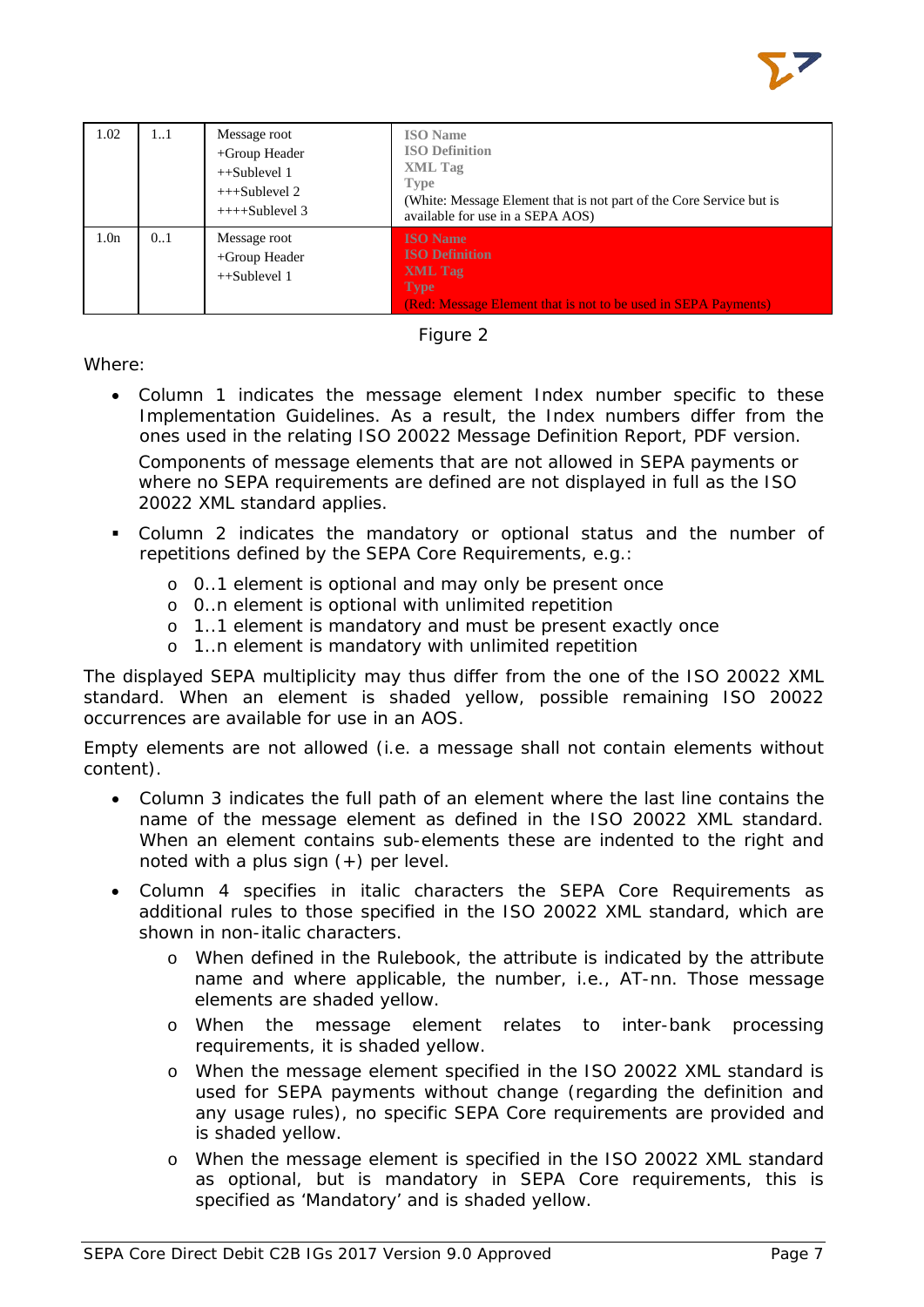

- o When the message element is not available for use in SEPA payments, this is indicated with red shading. Note that these message elements are similarly not available for use in an AOS.
- o The SEPA length is indicated for every message element (if applicable), even if it is the same length as in the ISO 20022 XML standard.

Column 4 may also indicate conditional relationships between components of a message element, for example, either component 1 or component 2 must be present, but not both (indicated, in empty lines without index number, in the column 4 with XML Tag 'xs:choice'). In such case, the choice is to be made between the two following sub-elements, if both are shaded yellow.

# <span id="page-8-0"></span>**1.4 Character Set**

The character set issue centres on the use of the full set of characters in the message elements. Two considerations are:

- While banks and their customers must be allowed to use the character set currently in use at national level,
- Banks and their customers throughout SEPA cannot be required to support the full character set used in SEPA countries.

Therefore:

- The ISO 20022 XML messages allow for the full range of global language requirements (UTF-8)
- Banks and their customers must be able to support the Latin character set commonly used in international communication, as follows:

a b c d e f g h i j k l m n o p q r s t u v w x y z A B C D E F G H I J K L M N O P Q R S T U V W X Y Z 0 1 2 3 4 5 6 7 8 9  $1 - ? : () . .' +$ Space

- References, identifications and identifiers must respect the following [11] :
	- o Content is restricted to the Latin character set as defined above
	- o Content must not start or end with a '/'
	- o Content must not contain '//'s

However, there may be bilateral or multilateral agreements to support one or more sets of characters beyond the Latin character set referred to above.

# <span id="page-8-1"></span>**1.5 General Message Element Specifications**

# <span id="page-8-2"></span>**1.5.1 BIC**

The BIC used to identify financial institutions (Agents in the ISO 20022 XML standards) may be either BIC 11 or BIC 8.

# <span id="page-8-3"></span>**1.5.2 Identifier of the Creditor (AT-02)**

The Creditor is identified in the scheme by an identifier as defined below. In these Guidelines, this identifier is indicated in the ISO 20022 data element 'Creditor Scheme Identification'. The creditor can be a legal entity, or an association that is not a legal entity, or a person.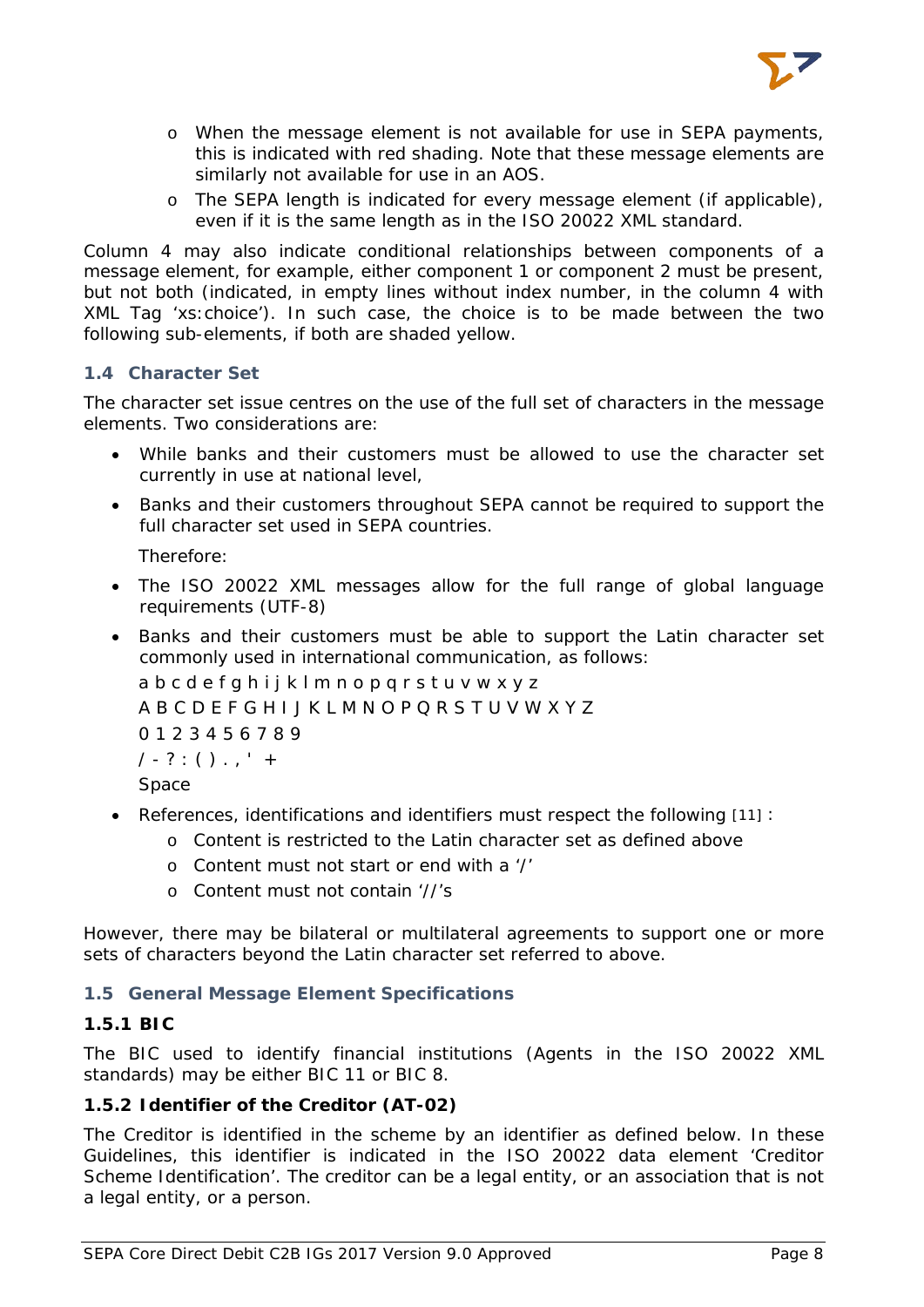

This identifier must be stable over time, to enable the Debtor and the Debtor Bank to come back to the Creditor for Refunds and complaints, and to check the existence of a valid Mandate at the presentation of Collections by the Creditor.

The Creditor identifier has the attributes defined in the Rulebook under AT-02.

This section also applies to AT-18 'The identifier of the original Creditor who issued the Mandate'.

The data element is case and space insensitive.

Format *Rule*:

- Positions 1 and 2 contain the ISO country code
- Positions 3 and 4 contain the check digits
- Positions 5 to 7 contain the Creditor Business Code. When the Creditor Business Code is not used, then the value is set to 'ZZZ'. The Creditor Business Code cannot contain spaces.
- Positions 8 up to 35 contain the country-specific identifier
- Note: the calculation of the check digit requires the following preliminary steps:
	- o Disregard positions 5 to 7
	- o Take the country-specific part, positions 8 to 35, and delete all nonalphanumeric characters
	- o Add the ISO country code and '00' to the right-hand end
	- o Convert letters to digits in accordance with conversion table 1
	- o Apply the check character system MOD 97-10 (see ISO 7064)

| $\overline{A}$ | $= 10$ G         | $= 16$ M           | $= 22$ S        | $= 28$  Y        | $= 34$ |
|----------------|------------------|--------------------|-----------------|------------------|--------|
| B              | $= 11$ H         | $= 17 \text{ N}$   | $= 23$ T        | $= 29$   Z       | $= 35$ |
| $\mathcal{C}$  | $= 12$           | $= 18$   O         | $= 24$ U        | $= 30$           |        |
| D              | $= 13$ J         | $= 19$  P          | $= 25$ V        | $= 31$           |        |
| E              | $= 14$ K         | $= 20  Q$          |                 | $= 26$  W $= 32$ |        |
| F              | $= 15 \text{ l}$ | $= 21 \, \text{R}$ | $= 27$ $\mid$ X | $= 33$           |        |

Table 1

#### <span id="page-9-0"></span>**1.5.3 Mandate Identification (AT-01 Unique Mandate Reference)**

This data element is case insensitive. For example: Mandate Identification 123AAa45678, 123aaA45678, 123aaa45678 and 123AAA45678 shall be considered identical.

#### <span id="page-9-1"></span>**1.6 Implementation of ISO 20022 XML rules**

This document should be read in conjunction with the ISO 20022 XML message standards.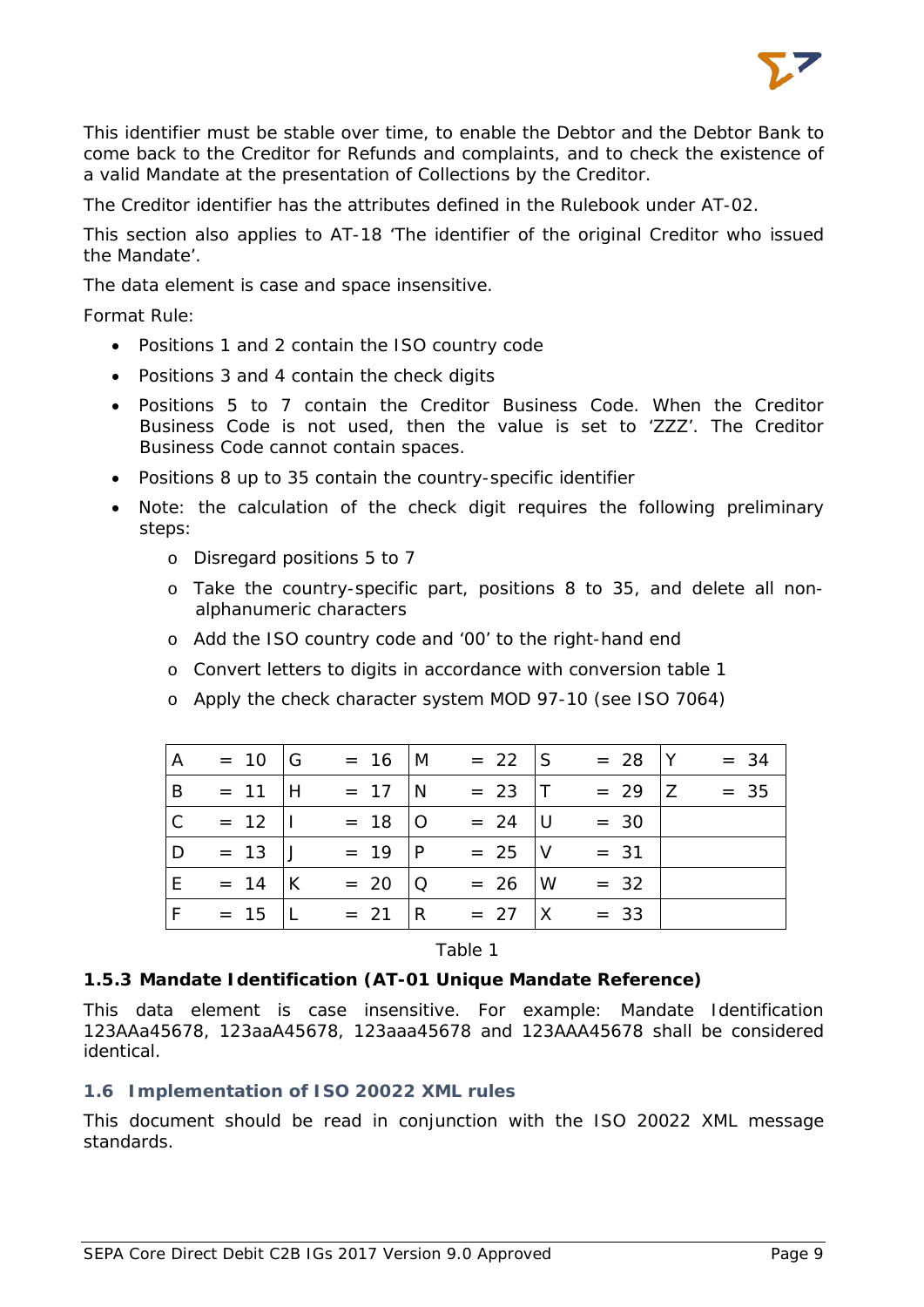

# <span id="page-10-0"></span>**1.7 Change Over Date**

As from the change-over date, receiving banks may only receive messages, including the r-messages, in the new version.

# <span id="page-10-1"></span>**2 MANDATORY CUSTOMER-TO-BANK AND BANK-TO-CUSTOMER MESSAGES**

# <span id="page-10-2"></span>**2.1 Customer to Bank Direct Debit Collection Dataset (DS-03)**

# <span id="page-10-3"></span>**2.1.1 Use of Customer Direct Debit Initiation (pain.008.001.02)**

The message is used to transport the Direct Debit Collection instruction from the Creditor to the Creditor Bank.

The message caters for bulk and single direct debit instructions.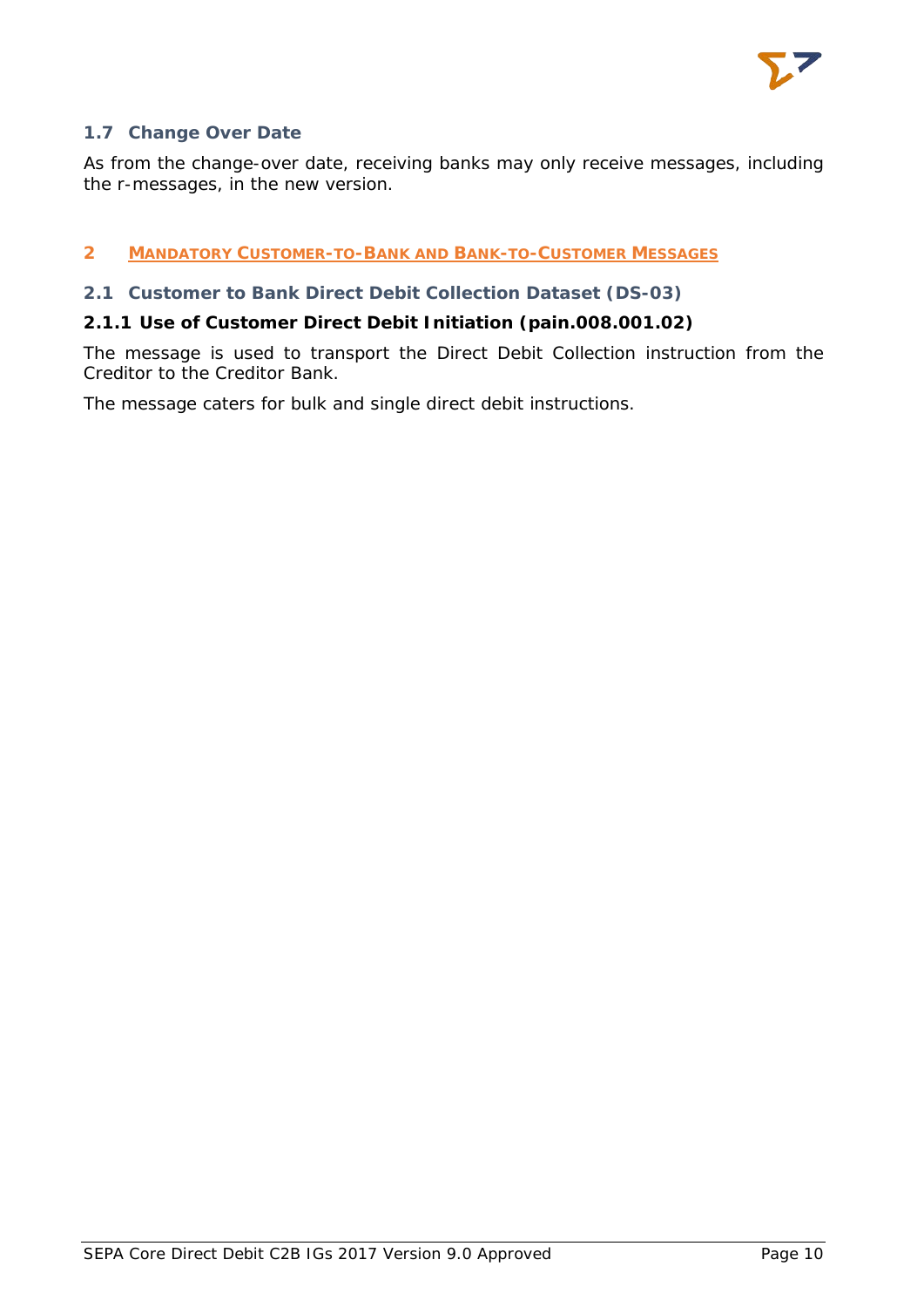

| #   | <b>SEPA</b><br><b>Mult</b> | <b>Message Element</b>                                                                   |                                                                           | <b>SEPA Core Requirements</b>                                                                                                                                                                                                                                                                                                                                          |
|-----|----------------------------|------------------------------------------------------------------------------------------|---------------------------------------------------------------------------|------------------------------------------------------------------------------------------------------------------------------------------------------------------------------------------------------------------------------------------------------------------------------------------------------------------------------------------------------------------------|
|     |                            | Document                                                                                 | <b>XML Tag</b>                                                            | <b>Document</b>                                                                                                                                                                                                                                                                                                                                                        |
|     |                            |                                                                                          | <b>Type</b>                                                               | <b>Document</b>                                                                                                                                                                                                                                                                                                                                                        |
|     | 11                         | <b>Customer Direct Debit Initiation V02</b>                                              | <b>ISO Name</b><br><b>ISO Definition</b><br><b>XML Tag</b><br><b>Type</b> | <b>Customer Direct Debit Initiation V02</b><br>The CustomerDirectDebitInitiation message is<br>sent by the initiating party to the forwarding<br>agent or creditor's agent. It is used to request<br>single or bulk collection(s) of funds from one or<br>various debtor's $account(s)$ to a creditor.<br><b>CstmrDrctDbtInitn</b><br>CustomerDirectDebitInitiationV02 |
| 1.0 | 11                         | <b>Customer Direct Debit Initiation V02</b>                                              | <b>ISO Name</b>                                                           | <b>Group Header</b>                                                                                                                                                                                                                                                                                                                                                    |
|     |                            | +Group Header                                                                            | <b>ISO Definition</b><br><b>XML Tag</b><br><b>Type</b>                    | Set of characteristics shared by all individual<br>transactions included in the message.<br>GrpHdr<br>GroupHeader39                                                                                                                                                                                                                                                    |
| 1.1 | 11                         | <b>Customer Direct Debit Initiation V02</b>                                              | <b>ISO Name</b>                                                           | <b>Message Identification</b>                                                                                                                                                                                                                                                                                                                                          |
|     |                            | +Group Header<br>++Message Identification                                                | <b>ISO Definition</b>                                                     | Point to point reference, assigned by the<br>instructing party and sent to the next party in the<br>chain, to unambiguously identify the message.                                                                                                                                                                                                                      |
|     |                            |                                                                                          | <b>XML Tag</b><br><b>Type</b><br><b>ISO Length</b><br><b>SEPA Length</b>  | Usage: The instructing party has to make sure<br>that MessageIdentification is unique per<br>instructed party for a pre-agreed period.<br>MsgId<br>Max35Text<br>$1 \t . 35$<br>$1-.35$                                                                                                                                                                                 |
| 1.2 | 11                         | <b>Customer Direct Debit Initiation V02</b>                                              | <b>ISO Name</b>                                                           | <b>Creation Date Time</b>                                                                                                                                                                                                                                                                                                                                              |
|     |                            | +Group Header<br>++Creation Date Time                                                    | <b>ISO Definition</b><br><b>XML Tag</b><br><b>Type</b>                    | Date and time at which a (group of) payment<br>$instruction(s)$ was created by the instructing<br>party.<br>CreDtTm<br><b>ISODateTime</b>                                                                                                                                                                                                                              |
| 1.3 | 0.2                        | <b>Customer Direct Debit Initiation V02</b>                                              | <b>ISO</b> Name                                                           | Authorisation                                                                                                                                                                                                                                                                                                                                                          |
|     |                            | +Group Header<br>++Authorisation                                                         | <b>ISO Definition</b>                                                     | User identification or any user key that allows to<br>check if the initiating party is allowed to initiate<br>transactions from the account specified in the<br>initiation.                                                                                                                                                                                            |
|     |                            |                                                                                          | <b>XML Tag</b>                                                            | Usage: The content is not of a technical nature,<br>but reflects the organisational structure at the<br>initiating side. The authorisation element can<br>typically be used in relay scenarios, payment<br>initiations, payment returns or payment reversals<br>that are initiated on behalf of a different party<br>than the initiating party.<br>Authstn             |
|     |                            |                                                                                          | <b>Type</b>                                                               | Authorisation1Choice                                                                                                                                                                                                                                                                                                                                                   |
| 1.4 | 11                         | <b>Customer Direct Debit Initiation V02</b><br>+Group Header<br>++Number Of Transactions | <b>ISO Name</b><br><b>ISO Definition</b>                                  | SEPA Usage Rule(s) The validation of this data element depends on<br>pre-agreed customer-to-bank conditions.<br><b>Number Of Transactions</b><br>Number of individual transactions contained in<br>the message.                                                                                                                                                        |
|     |                            |                                                                                          | <b>XML Tag</b><br><b>Type</b><br>Pattern                                  | <b>NbOfTxs</b><br>Max15NumericText<br>$[0-9]{1,15}$                                                                                                                                                                                                                                                                                                                    |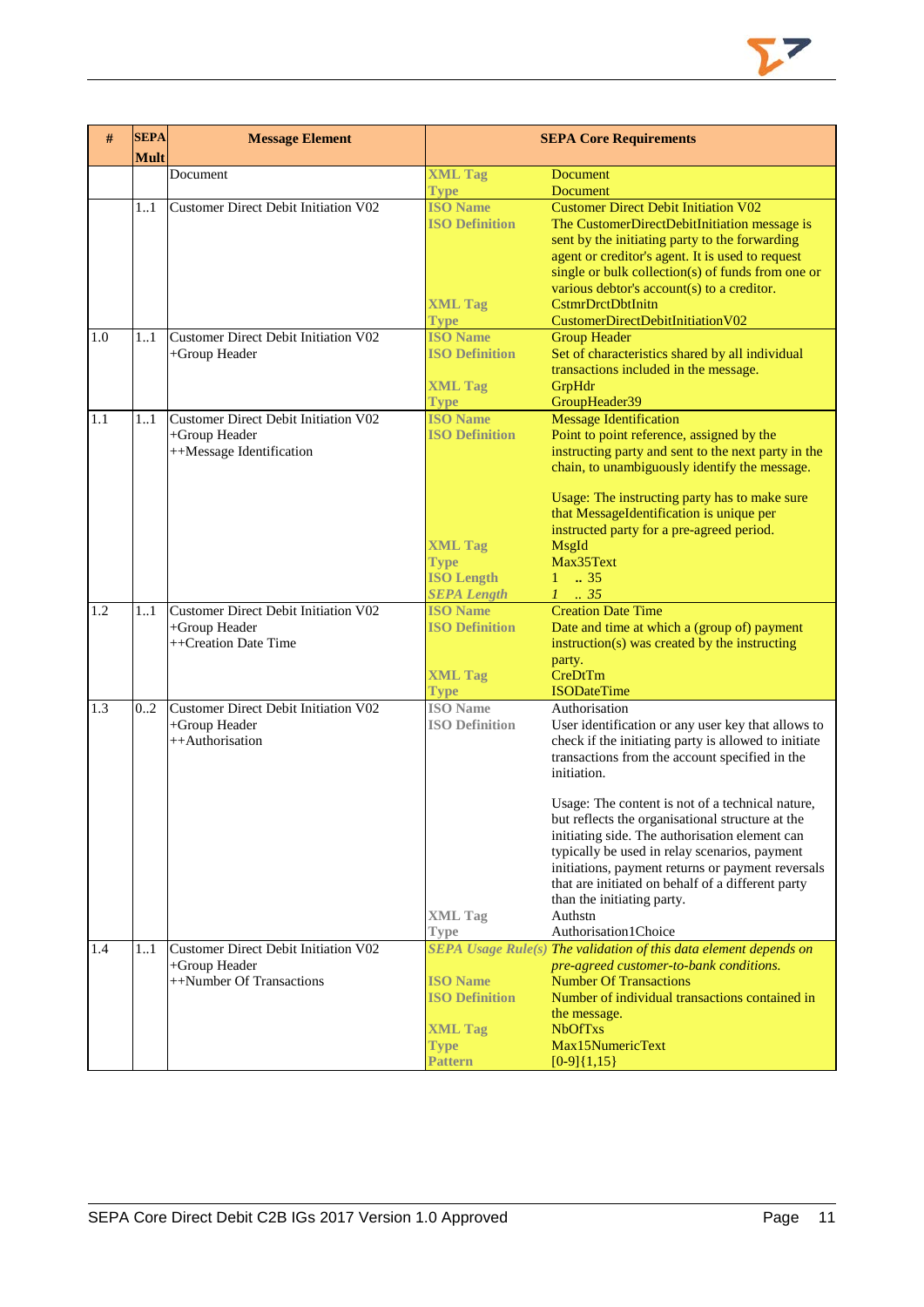

| $\#$ | <b>SEPA</b><br><b>Mult</b> | <b>Message Element</b>                      |                                     | <b>SEPA Core Requirements</b>                                       |
|------|----------------------------|---------------------------------------------|-------------------------------------|---------------------------------------------------------------------|
| 1.5  | 11                         | <b>Customer Direct Debit Initiation V02</b> | <b>SEPA Usage Rule(s) Mandatory</b> |                                                                     |
|      |                            | +Group Header                               |                                     | The validation of this data element depends on                      |
|      |                            | ++Control Sum                               |                                     | pre-agreed customer-to-bank conditions.                             |
|      |                            |                                             | <b>SEPA Format</b>                  | The fractional part has a maximum of two digits                     |
|      |                            |                                             | Rule(s)                             |                                                                     |
|      |                            |                                             | <b>ISO Name</b>                     | <b>Control Sum</b>                                                  |
|      |                            |                                             | <b>ISO Definition</b>               | Total of all individual amounts included in the                     |
|      |                            |                                             |                                     | message, irrespective of currencies.                                |
|      |                            |                                             | <b>XML Tag</b>                      | CtrlSum                                                             |
|      |                            |                                             | <b>Type</b>                         | DecimalNumber                                                       |
|      |                            |                                             | <b>SEPA FractDigits</b>             | 2                                                                   |
|      |                            |                                             | <b>TotalDigits</b>                  | 18                                                                  |
| 1.6  | 11                         | Customer Direct Debit Initiation V02        | <b>ISO Name</b>                     | <b>Initiating Party</b>                                             |
|      |                            | +Group Header                               | <b>ISO Definition</b>               | Party that initiates the payment.                                   |
|      |                            | ++Initiating Party                          |                                     |                                                                     |
|      |                            |                                             |                                     | Usage: This can either be the creditor or a party                   |
|      |                            |                                             |                                     | that initiates the direct debit on behalf of the                    |
|      |                            |                                             |                                     | creditor.                                                           |
|      |                            |                                             | <b>XML Tag</b>                      | <b>InitgPty</b>                                                     |
|      |                            |                                             | <b>Type</b>                         | PartyIdentification32                                               |
| 1.7  | 0.1                        | Customer Direct Debit Initiation V02        |                                     | SEPA Usage Rule(s) 'Name' is limited to 70 characters in length.    |
|      |                            | +Group Header                               | <b>ISO Name</b>                     | Name                                                                |
|      |                            | ++Initiating Party                          | <b>ISO Definition</b>               | Name by which a party is known and which is                         |
|      |                            | $+++Name$                                   |                                     | usually used to identify that party.                                |
|      |                            |                                             | <b>XML Tag</b>                      | Nm                                                                  |
|      |                            |                                             | <b>Type</b>                         | Max140Text                                                          |
|      |                            |                                             | <b>ISO Length</b>                   | $1 \t . 140$                                                        |
|      |                            |                                             |                                     |                                                                     |
|      |                            | Customer Direct Debit Initiation V02        | <b>SEPA Length</b>                  | $1 \thinspace \ldots \thinspace 70$                                 |
| 1.8  | 01                         |                                             | <b>ISO</b> Name                     | <b>Postal Address</b>                                               |
|      |                            | +Group Header                               | <b>ISO Definition</b>               | Information that locates and identifies a specific                  |
|      |                            | ++Initiating Party                          |                                     | address, as defined by postal services.                             |
|      |                            | +++Postal Address                           | <b>XML Tag</b>                      | PstlAdr                                                             |
|      |                            |                                             | <b>Type</b>                         | PostalAddress6                                                      |
| 1.9  | 0.1                        | <b>Customer Direct Debit Initiation V02</b> | <b>ISO Name</b>                     | Identification                                                      |
|      |                            | +Group Header                               | <b>ISO Definition</b>               | Unique and unambiguous identification of a                          |
|      |                            | ++Initiating Party                          |                                     | party.                                                              |
|      |                            | +++Identification                           | <b>XML Tag</b>                      | Id                                                                  |
|      |                            |                                             | <b>Type</b>                         | Party6Choice                                                        |
|      | 1.1                        |                                             | <b>XML Tag</b>                      | xs:choice                                                           |
| 1.10 | 1.1                        | Customer Direct Debit Initiation V02        |                                     | SEPA Usage Rule(s) Either 'BIC or BEI' or one occurrence of 'Other' |
|      |                            | $+$ Group Header                            |                                     | is allowed.                                                         |
|      |                            | ++Initiating Party                          | <b>ISO Name</b>                     | <b>Organisation Identification</b>                                  |
|      |                            | +++Identification                           | <b>ISO Definition</b>               | Unique and unambiguous way to identify an                           |
|      |                            | ++++Organisation Identification             |                                     | organisation.                                                       |
|      |                            |                                             | <b>XML Tag</b>                      | OrgId                                                               |
|      |                            |                                             | <b>Type</b>                         | OrganisationIdentification4                                         |
| 1.11 | 1.1                        | Customer Direct Debit Initiation V02        |                                     | <b>SEPA Usage Rule(s) Either 'Date and Place of Birth' or one</b>   |
|      |                            | +Group Header                               |                                     | occurrence of 'Other' is allowed.                                   |
|      |                            | ++Initiating Party                          | <b>ISO</b> Name                     | <b>Private Identification</b>                                       |
|      |                            | +++Identification                           | <b>ISO Definition</b>               | Unique and unambiguous identification of a                          |
|      |                            | ++++Private Identification                  |                                     | person, eg, passport.                                               |
|      |                            |                                             | <b>XML Tag</b>                      | PrvtId                                                              |
|      |                            |                                             | <b>Type</b>                         | PersonIdentification5                                               |
| 1.12 | 0.1                        | Customer Direct Debit Initiation V02        | <b>ISO</b> Name                     | Country Of Residence                                                |
|      |                            | +Group Header                               | <b>ISO Definition</b>               | Country in which a person resides (the place of a                   |
|      |                            | ++Initiating Party                          |                                     | person's home). In the case of a company, it is the                 |
|      |                            | +++Country Of Residence                     |                                     | country from which the affairs of that company                      |
|      |                            |                                             |                                     | are directed.                                                       |
|      |                            |                                             | <b>XML</b> Tag                      | CtryOfRes                                                           |
|      |                            |                                             | <b>Type</b>                         | CountryCode                                                         |
|      |                            |                                             | <b>Pattern</b>                      | $[A-Z]{2,2}$                                                        |
|      |                            |                                             |                                     |                                                                     |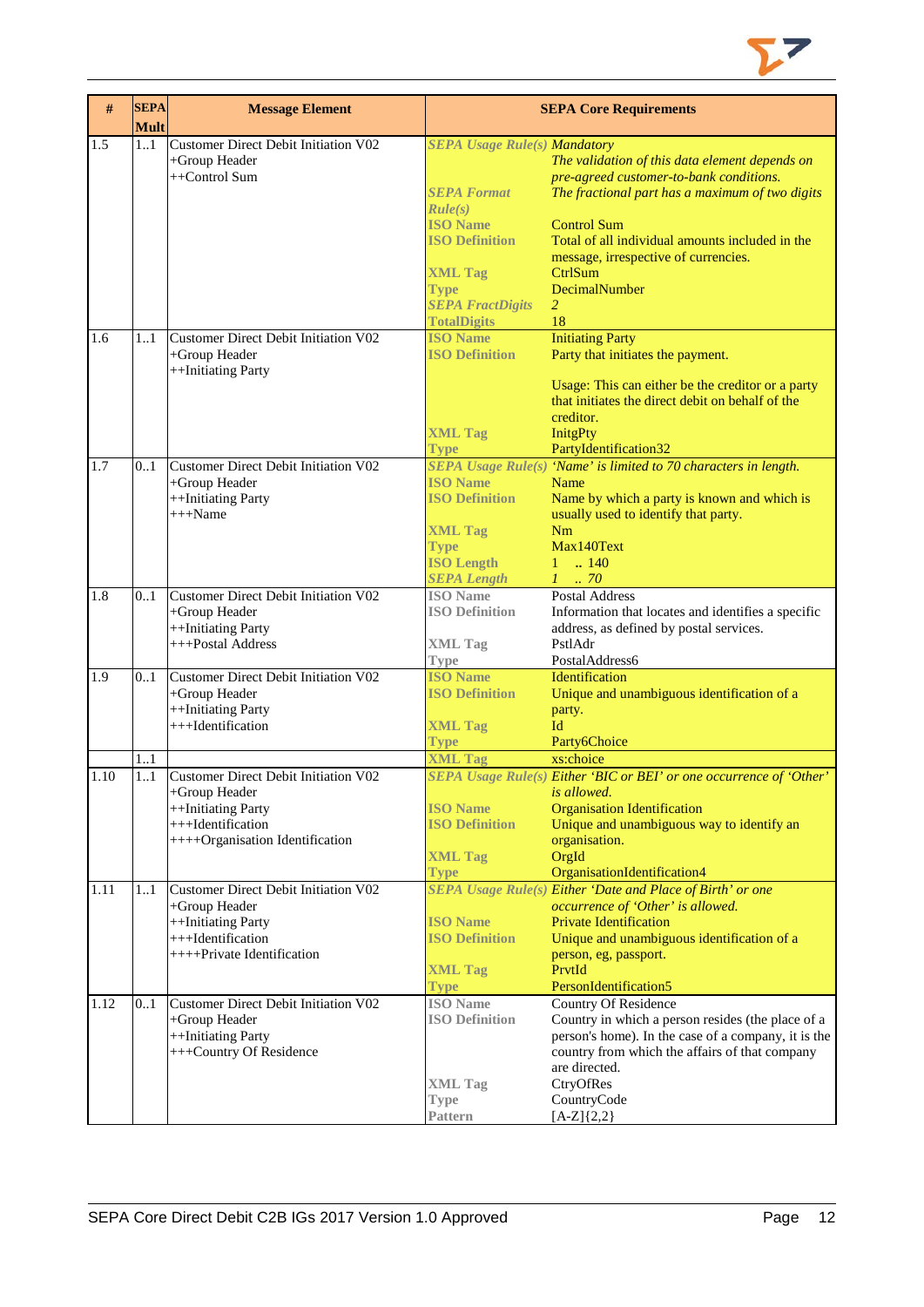

| #    | <b>SEPA</b><br><b>Mult</b> | <b>Message Element</b>                      |                                          | <b>SEPA Core Requirements</b>                                                                              |
|------|----------------------------|---------------------------------------------|------------------------------------------|------------------------------------------------------------------------------------------------------------|
| 1.13 | 0.1                        | <b>Customer Direct Debit Initiation V02</b> | <b>ISO</b> Name                          | <b>Contact Details</b>                                                                                     |
|      |                            | +Group Header                               | <b>ISO Definition</b>                    | Set of elements used to indicate how to contact                                                            |
|      |                            | ++Initiating Party                          |                                          | the party.                                                                                                 |
|      |                            | +++Contact Details                          | <b>XML Tag</b>                           | CtctDtls                                                                                                   |
|      |                            |                                             | Type                                     | ContactDetails2                                                                                            |
| 1.14 | 0.1                        | <b>Customer Direct Debit Initiation V02</b> | <b>ISO</b> Name                          | Forwarding Agent                                                                                           |
|      |                            | +Group Header                               | <b>ISO Definition</b>                    | Financial institution that receives the instruction                                                        |
|      |                            | ++Forwarding Agent                          |                                          | from the initiating party and forwards it to the                                                           |
|      |                            |                                             |                                          | next agent in the payment chain for execution.                                                             |
|      |                            |                                             | <b>XML Tag</b>                           | FwdgAgt                                                                                                    |
|      |                            | <b>Customer Direct Debit Initiation V02</b> | <b>Type</b><br><b>ISO Name</b>           | BranchAndFinancialInstitutionIdentification4                                                               |
| 2.0  | $1 \dots n$                |                                             | <b>ISO Definition</b>                    | <b>Payment Information</b>                                                                                 |
|      |                            | +Payment Information                        |                                          | Set of characteristics that apply to the credit side<br>of the payment transactions included in the direct |
|      |                            |                                             |                                          | debit transaction initiation.                                                                              |
|      |                            |                                             | <b>XML Tag</b>                           | PmtInf                                                                                                     |
|      |                            |                                             | <b>Type</b>                              | PaymentInstructionInformation4                                                                             |
| 2.1  | 11                         | <b>Customer Direct Debit Initiation V02</b> | <b>ISO Name</b>                          | <b>Payment Information Identification</b>                                                                  |
|      |                            | +Payment Information                        | <b>ISO Definition</b>                    | Unique identification, as assigned by a sending                                                            |
|      |                            | ++Payment Information Identification        |                                          | party, to unambiguously identify the payment                                                               |
|      |                            |                                             |                                          | information group within the message.                                                                      |
|      |                            |                                             | <b>XML Tag</b>                           | PmtInfId                                                                                                   |
|      |                            |                                             | <b>Type</b>                              | Max35Text                                                                                                  |
|      |                            |                                             | <b>ISO Length</b>                        | .35<br>$\mathbf{1}$                                                                                        |
|      |                            |                                             | <b>SEPA Length</b>                       | $1 \cdot .35$                                                                                              |
| 2.2  | 11                         | <b>Customer Direct Debit Initiation V02</b> | <b>ISO Name</b>                          | <b>Payment Method</b>                                                                                      |
|      |                            | +Payment Information                        | <b>ISO Definition</b>                    | Specifies the means of payment that will be used                                                           |
|      |                            | ++Payment Method                            |                                          | to move the amount of money.                                                                               |
|      |                            |                                             | <b>XML Tag</b>                           | PmtMtd                                                                                                     |
|      |                            |                                             | <b>Type</b>                              | PaymentMethod2Code                                                                                         |
| 2.3  | 01                         | <b>Customer Direct Debit Initiation V02</b> |                                          | SEPA Usage Rule(s) If present and contains 'true', batch booking is                                        |
|      |                            | +Payment Information                        |                                          | requested. If present and contains 'false',                                                                |
|      |                            | ++Batch Booking                             |                                          | booking per transaction is requested.                                                                      |
|      |                            |                                             |                                          | If element is not present, pre-agreed customer-                                                            |
|      |                            |                                             |                                          | to-bank conditions apply.                                                                                  |
|      |                            |                                             | <b>ISO Name</b><br><b>ISO Definition</b> | <b>Batch Booking</b>                                                                                       |
|      |                            |                                             |                                          | Identifies whether a single entry per individual<br>transaction or a batch entry for the sum of the        |
|      |                            |                                             |                                          | amounts of all transactions within the group of a                                                          |
|      |                            |                                             |                                          | message is requested.                                                                                      |
|      |                            |                                             |                                          | Usage: Batch booking is used to request and not                                                            |
|      |                            |                                             |                                          | order a possible batch booking.                                                                            |
|      |                            |                                             | <b>XML Tag</b>                           | <b>BtchBookg</b>                                                                                           |
|      |                            |                                             | <b>Type</b>                              | BatchBookingIndicator                                                                                      |
| 2.4  | 1.1                        | <b>Customer Direct Debit Initiation V02</b> | <b>SEPA Usage Rule(s) Mandatory</b>      |                                                                                                            |
|      |                            | +Payment Information                        |                                          | The validation of this data element depends on                                                             |
|      |                            | ++Number Of Transactions                    |                                          | pre-agreed customer-to-bank conditions.                                                                    |
|      |                            |                                             | <b>ISO Name</b>                          | <b>Number Of Transactions</b>                                                                              |
|      |                            |                                             | <b>ISO Definition</b>                    | Number of individual transactions contained in                                                             |
|      |                            |                                             |                                          | the payment information group.                                                                             |
|      |                            |                                             | <b>XML Tag</b>                           | <b>NbOfTxs</b>                                                                                             |
|      |                            |                                             | <b>Type</b>                              | Max15NumericText                                                                                           |
|      |                            |                                             | <b>Pattern</b>                           | $[0-9]\{1,15\}$                                                                                            |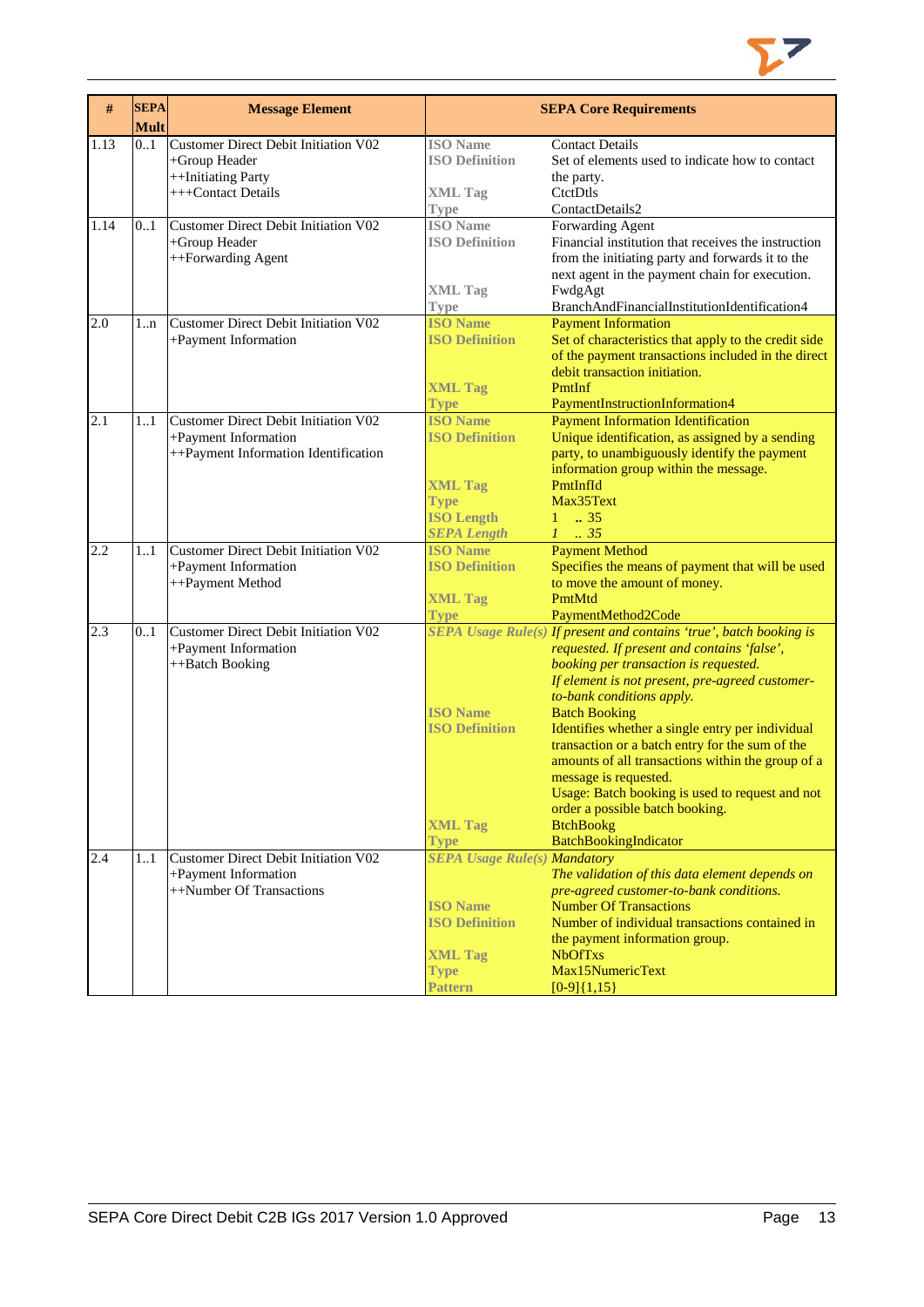

| #    | <b>SEPA</b><br><b>Mult</b> | <b>Message Element</b>                             |                                                        | <b>SEPA Core Requirements</b>                                                      |
|------|----------------------------|----------------------------------------------------|--------------------------------------------------------|------------------------------------------------------------------------------------|
| 2.5  | 11                         | <b>Customer Direct Debit Initiation V02</b>        | <b>SEPA Usage Rule(s) Mandatory</b>                    |                                                                                    |
|      |                            | +Payment Information                               |                                                        | The validation of this data element depends on                                     |
|      |                            | ++Control Sum                                      |                                                        | pre-agreed customer-to-bank conditions.                                            |
|      |                            |                                                    | <b>SEPA Format</b>                                     | The fractional part has a maximum of two digits                                    |
|      |                            |                                                    | Rule(s)                                                |                                                                                    |
|      |                            |                                                    | <b>ISO Name</b>                                        | <b>Control Sum</b>                                                                 |
|      |                            |                                                    | <b>ISO Definition</b>                                  | Total of all individual amounts included in the                                    |
|      |                            |                                                    |                                                        | group, irrespective of currencies.                                                 |
|      |                            |                                                    | <b>XML Tag</b>                                         | CtrlSum                                                                            |
|      |                            |                                                    | <b>Type</b>                                            | DecimalNumber                                                                      |
|      |                            |                                                    | <b>SEPA FractDigits</b>                                | 2                                                                                  |
|      |                            |                                                    | <b>TotalDigits</b>                                     | 18                                                                                 |
| 2.6  | 0.1                        | Customer Direct Debit Initiation V02               |                                                        | SEPA Usage Rule(s) 'Payment Type Information' must be present                      |
|      |                            | +Payment Information                               |                                                        | either here or under 'Direct Debit Transaction                                     |
|      |                            | ++Payment Type Information                         |                                                        | Information'.                                                                      |
|      |                            |                                                    | <b>ISO Name</b>                                        | <b>Payment Type Information</b>                                                    |
|      |                            |                                                    | <b>ISO Definition</b>                                  | Set of elements used to further specify the type of                                |
|      |                            |                                                    |                                                        | transaction.                                                                       |
|      |                            |                                                    | <b>XML Tag</b>                                         | PmtTpInf                                                                           |
|      |                            |                                                    | <b>Type</b>                                            | PaymentTypeInformation20                                                           |
| 2.7  | 0.1                        | <b>Customer Direct Debit Initiation V02</b>        | <b>ISO</b> Name                                        | <b>Instruction Priority</b>                                                        |
|      |                            | +Payment Information                               | <b>ISO Definition</b>                                  | Indicator of the urgency or order of importance                                    |
|      |                            | ++Payment Type Information                         |                                                        | that the instructing party would like the instructed                               |
|      |                            | +++Instruction Priority                            |                                                        | party to apply to the processing of the instruction.                               |
|      |                            |                                                    | <b>XML Tag</b>                                         | <b>InstrPrty</b>                                                                   |
|      |                            |                                                    | <b>Type</b>                                            | Priority2Code                                                                      |
| 2.8  | 11                         | Customer Direct Debit Initiation V02               | <b>SEPA Usage Rule(s) Mandatory</b><br><b>ISO Name</b> |                                                                                    |
|      |                            | +Payment Information<br>++Payment Type Information | <b>ISO Definition</b>                                  | <b>Service Level</b>                                                               |
|      |                            | +++Service Level                                   |                                                        | Agreement under which or rules under which the<br>transaction should be processed. |
|      |                            |                                                    | <b>XML Tag</b>                                         | <b>SvcLvl</b>                                                                      |
|      |                            |                                                    | <b>Type</b>                                            | ServiceLevel8Choice                                                                |
|      | 1.1                        |                                                    | <b>XML Tag</b>                                         | xs:choice                                                                          |
| 2.9  | 1.1                        | Customer Direct Debit Initiation V02               | <b>SEPA Rulebook</b>                                   | AT-20 The identification code of the Scheme.                                       |
|      |                            | +Payment Information                               |                                                        | SEPA Usage Rule(s) Only 'SEPA' is allowed.                                         |
|      |                            | ++Payment Type Information                         | <b>ISO Name</b>                                        | Code                                                                               |
|      |                            | +++Service Level                                   | <b>ISO Definition</b>                                  | Specifies a pre-agreed service or level of service                                 |
|      |                            | $+++Code$                                          |                                                        | between the parties, as published in an external                                   |
|      |                            |                                                    |                                                        | service level code list.                                                           |
|      |                            |                                                    | <b>XML Tag</b>                                         | C <sub>d</sub>                                                                     |
|      |                            |                                                    | <b>Type</b>                                            | ExternalServiceLevel1Code                                                          |
|      |                            |                                                    | <b>ISO Length</b>                                      | $\overline{4}$<br>1                                                                |
|      |                            |                                                    | <b>SEPA Length</b>                                     | $\mathcal{I}$<br>$\ldots$ 4                                                        |
| 2.10 | 11                         | Customer Direct Debit Initiation V02               | <b>ISO</b> Name                                        | Proprietary                                                                        |
|      |                            | +Payment Information                               | <b>ISO Definition</b>                                  | Specifies a pre-agreed service or level of service                                 |
|      |                            | ++Payment Type Information                         |                                                        | between the parties, as a proprietary code.                                        |
|      |                            | +++Service Level                                   | <b>XML Tag</b>                                         | Prtry                                                                              |
|      |                            | ++++Proprietary                                    | <b>Type</b>                                            | Max35Text                                                                          |
|      |                            |                                                    | <b>ISO Length</b>                                      | .35<br>$\mathbf{1}$                                                                |
|      |                            |                                                    | <b>SEPA Length</b>                                     | .35<br>$\mathcal{I}$                                                               |
| 2.11 | 11                         | Customer Direct Debit Initiation V02               | <b>SEPA Usage Rule(s) Mandatory</b>                    |                                                                                    |
|      |                            | +Payment Information                               | <b>ISO Name</b>                                        | <b>Local Instrument</b>                                                            |
|      |                            | ++Payment Type Information                         | <b>ISO Definition</b>                                  | User community specific instrument.                                                |
|      |                            | +++Local Instrument                                |                                                        |                                                                                    |
|      |                            |                                                    |                                                        | Usage: This element is used to specify a local                                     |
|      |                            |                                                    |                                                        | instrument, local clearing option and/or further                                   |
|      |                            |                                                    |                                                        | qualify the service or service level.                                              |
|      |                            |                                                    | <b>XML Tag</b>                                         | LelInstrm                                                                          |
|      | 11                         |                                                    | <b>Type</b><br><b>XML Tag</b>                          | LocalInstrument2Choice<br>xs:choice                                                |
|      |                            |                                                    |                                                        |                                                                                    |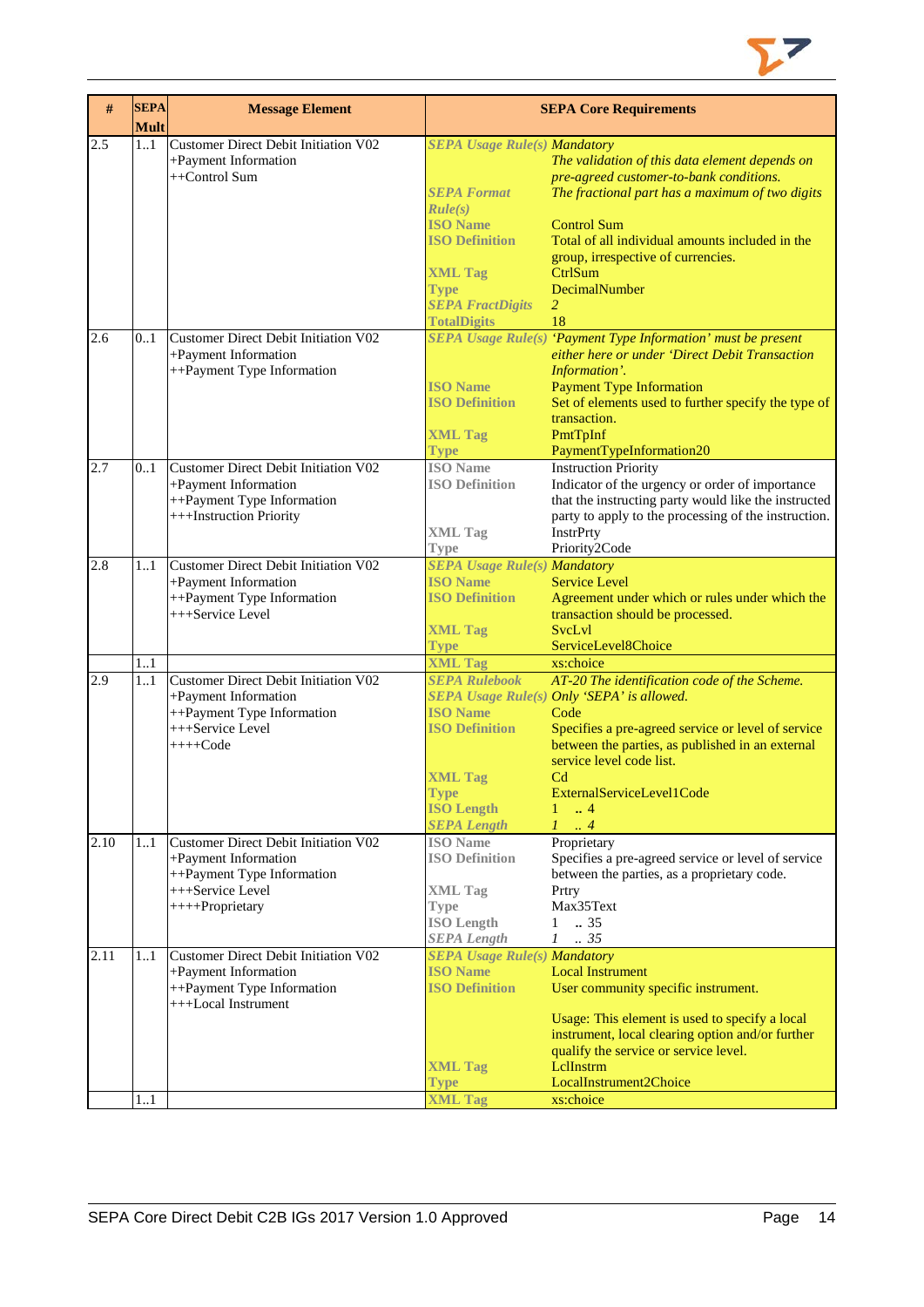

| #    | <b>SEPA</b><br><b>Mult</b> | <b>Message Element</b>                                                                                                                      |                                                                                                                                              | <b>SEPA Core Requirements</b>                                                                                                                                                                                                                                                                                                                                                                                                                                                                                                                                                                             |
|------|----------------------------|---------------------------------------------------------------------------------------------------------------------------------------------|----------------------------------------------------------------------------------------------------------------------------------------------|-----------------------------------------------------------------------------------------------------------------------------------------------------------------------------------------------------------------------------------------------------------------------------------------------------------------------------------------------------------------------------------------------------------------------------------------------------------------------------------------------------------------------------------------------------------------------------------------------------------|
| 2.12 | 11                         | <b>Customer Direct Debit Initiation V02</b><br>+Payment Information<br>++Payment Type Information<br>+++Local Instrument<br>$+++Code$       | <b>SEPA Rulebook</b><br><b>ISO Name</b><br><b>ISO Definition</b><br><b>XML Tag</b><br><b>Type</b><br><b>ISO Length</b><br><b>SEPA Length</b> | AT-20 The identification code of the Scheme.<br>SEPA Usage Rule(s) Only 'CORE' is allowed.<br>The mixing of different Local Instrument values<br>is not allowed in the same message.<br>Code<br>Specifies the local instrument, as published in an<br>external local instrument code list.<br>C <sub>d</sub><br>ExternalLocalInstrument1Code<br>$1 \t . 35$<br>$1 \cdot35$                                                                                                                                                                                                                                |
| 2.13 | 11                         | <b>Customer Direct Debit Initiation V02</b><br>+Payment Information<br>++Payment Type Information<br>+++Local Instrument<br>++++Proprietary | <b>ISO</b> Name<br><b>ISO Definition</b><br><b>XML Tag</b><br><b>Type</b><br><b>ISO Length</b><br><b>SEPA Length</b>                         | Proprietary<br>Specifies the local instrument, as a proprietary<br>code.<br>Prtry<br>Max35Text<br>$1 \t . 35$<br>$\mathcal{I}$<br>$\therefore$ 35                                                                                                                                                                                                                                                                                                                                                                                                                                                         |
| 2.14 | 11                         | <b>Customer Direct Debit Initiation V02</b><br>+Payment Information<br>++Payment Type Information<br>+++Sequence Type                       | <b>SEPA Rulebook</b><br><b>SEPA Usage Rule(s) Mandatory</b><br><b>ISO Name</b><br><b>ISO Definition</b><br><b>XML Tag</b><br><b>Type</b>     | AT-21 Transaction / Sequence Type.<br>If 'Amendment Indicator' is 'true', and 'Original<br>Debtor Account' is set to 'SMNDA', this message<br>element indicates either 'FRST', 'RCUR',<br>'FNAL' or 'OOFF' (all four codes allowed, no<br>restrictions).<br><b>Sequence Type</b><br>Identifies the direct debit sequence, such as first,<br>recurrent, final or one-off.<br>SeqTp<br>SequenceType1Code                                                                                                                                                                                                    |
| 2.15 | 0.1                        | Customer Direct Debit Initiation V02<br>+Payment Information<br>++Payment Type Information<br>+++Category Purpose                           | <b>SEPA Rulebook</b><br><b>ISO Name</b><br><b>ISO Definition</b><br><b>XML Tag</b><br><b>Type</b>                                            | AT-59 Category purpose of the Collection.<br>$SEPA$ Usage Rule $(s)$ Depending on the agreement between the<br>Creditor and the Creditor Bank, 'Category<br>Purpose' may be forwarded to the Debtor Bank.<br><b>Category Purpose</b><br>Specifies the high level purpose of the instruction<br>based on a set of pre-defined categories.<br>Usage: This is used by the initiating party to<br>provide information concerning the processing of<br>the payment. It is likely to trigger special<br>processing by any of the agents involved in the<br>payment chain.<br>CtgyPurp<br>CategoryPurpose1Choice |
| 2.16 | 11                         | Customer Direct Debit Initiation V02<br>+Payment Information<br>++Requested Collection Date                                                 | <b>SEPA Rulebook</b><br><b>ISO Name</b><br><b>ISO Definition</b><br><b>XML Tag</b><br><b>Type</b>                                            | AT-11 Due Date of the Collection.<br><b>Requested Collection Date</b><br>Date and time at which the creditor requests that<br>the amount of money is to be collected from the<br>debtor.<br>ReqdColltnDt<br><b>ISODate</b>                                                                                                                                                                                                                                                                                                                                                                                |
| 2.17 | 11                         | <b>Customer Direct Debit Initiation V02</b><br>+Payment Information<br>++Creditor                                                           | <b>ISO Name</b><br><b>ISO Definition</b><br><b>XML Tag</b><br><b>Type</b>                                                                    | Creditor<br>Party to which an amount of money is due.<br>Cdtr<br>PartyIdentification32                                                                                                                                                                                                                                                                                                                                                                                                                                                                                                                    |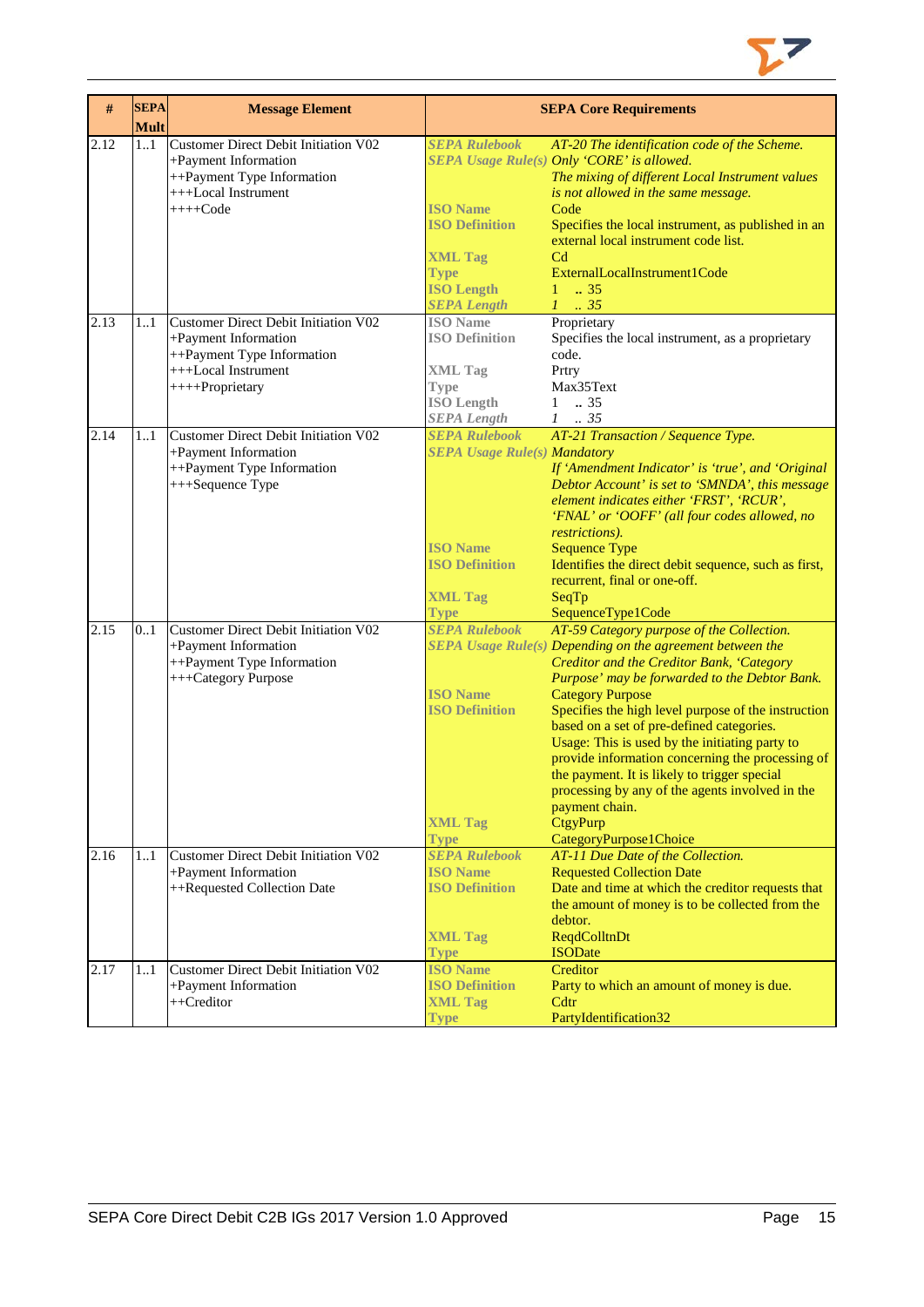

| $\#$ | <b>SEPA</b><br><b>Mult</b> | <b>Message Element</b>                                                                                                    |                                                                                                                                                                                     | <b>SEPA Core Requirements</b>                                                                                                                                                                                               |
|------|----------------------------|---------------------------------------------------------------------------------------------------------------------------|-------------------------------------------------------------------------------------------------------------------------------------------------------------------------------------|-----------------------------------------------------------------------------------------------------------------------------------------------------------------------------------------------------------------------------|
| 2.18 | 1.1                        | <b>Customer Direct Debit Initiation V02</b><br>+Payment Information<br>++Creditor<br>$+++Name$                            | <b>SEPA Rulebook</b><br><b>SEPA Usage Rule(s) Mandatory</b><br><b>ISO</b> Name<br><b>ISO Definition</b><br><b>XML Tag</b><br><b>Type</b><br><b>ISO Length</b><br><b>SEPA Length</b> | AT-03 Name of the Creditor.<br>'Name' is limited to 70 characters in length.<br>Name<br>Name by which a party is known and which is<br>usually used to identify that party.<br>Nm<br>Max140Text<br>$1 \t  140$<br>$1 \t 70$ |
| 2.19 | 0.1                        | Customer Direct Debit Initiation V02<br>+Payment Information<br>$++Creditor$<br>+++Postal Address                         | <b>SEPA Rulebook</b><br><b>ISO Name</b><br><b>ISO Definition</b><br><b>XML Tag</b><br><b>Type</b>                                                                                   | AT-05 Address of the Creditor.<br><b>Postal Address</b><br>Information that locates and identifies a specific<br>address, as defined by postal services.<br>PstlAdr<br>PostalAddress6                                       |
| 2.20 | 01                         | Customer Direct Debit Initiation V02<br>+Payment Information<br>$++Creditor$<br>+++Postal Address<br>++++Address Type     | <b>ISO</b> Name<br><b>ISO Definition</b><br><b>XML Tag</b><br><b>Type</b>                                                                                                           | Address Type<br>Identifies the nature of the postal address.<br>AdrTp<br>AddressType2Code                                                                                                                                   |
| 2.21 | 0.1                        | Customer Direct Debit Initiation V02<br>+Payment Information<br>++Creditor<br>+++Postal Address<br>++++Department         | <b>ISO</b> Name<br><b>ISO Definition</b><br><b>XML Tag</b><br><b>Type</b><br><b>ISO Length</b><br><b>SEPA Length</b>                                                                | Department<br>Identification of a division of a large organisation<br>or building.<br>Dept<br>Max70Text<br>70<br>$\mathbf{1}$<br>$1$ 70                                                                                     |
| 2.22 | 0.1                        | Customer Direct Debit Initiation V02<br>+Payment Information<br>++Creditor<br>+++Postal Address<br>++++Sub Department     | <b>ISO</b> Name<br><b>ISO Definition</b><br><b>XML Tag</b><br><b>Type</b><br><b>ISO Length</b><br><b>SEPA Length</b>                                                                | Sub Department<br>Identification of a sub-division of a large<br>organisation or building.<br>SubDept<br>Max70Text<br>70<br>1<br>$1 \t . 70$                                                                                |
| 2.23 | 0.1                        | <b>Customer Direct Debit Initiation V02</b><br>+Payment Information<br>++Creditor<br>+++Postal Address<br>++++Street Name | <b>ISO</b> Name<br><b>ISO Definition</b><br><b>XML Tag</b><br>Type<br><b>ISO Length</b><br><b>SEPA Length</b>                                                                       | <b>Street Name</b><br>Name of a street or thoroughfare.<br>StrtNm<br>Max70Text<br>$1 \t . 70$<br>1<br>$\therefore 70$                                                                                                       |
| 2.24 | 0.1                        | Customer Direct Debit Initiation V02<br>+Payment Information<br>++Creditor<br>+++Postal Address<br>++++Building Number    | <b>ISO</b> Name<br><b>ISO Definition</b><br><b>XML Tag</b><br><b>Type</b><br><b>ISO Length</b><br><b>SEPA Length</b>                                                                | <b>Building Number</b><br>Number that identifies the position of a building<br>on a street.<br>BldgNb<br>Max16Text<br>$1 \t . 16$<br>$1 \ldots 16$                                                                          |
| 2.25 | 0.1                        | Customer Direct Debit Initiation V02<br>+Payment Information<br>++Creditor<br>+++Postal Address<br>++++Post Code          | <b>ISO</b> Name<br><b>ISO Definition</b><br><b>XML Tag</b><br>Type<br><b>ISO Length</b><br><b>SEPA Length</b>                                                                       | Post Code<br>Identifier consisting of a group of letters and/or<br>numbers that is added to a postal address to assist<br>the sorting of mail.<br>PstCd<br>Max16Text<br>$1 \t . 16$<br>$1 \ldots 16$                        |
| 2.26 | 0.1                        | Customer Direct Debit Initiation V02<br>+Payment Information<br>++Creditor<br>+++Postal Address<br>++++Town Name          | <b>ISO</b> Name<br><b>ISO Definition</b><br><b>XML</b> Tag<br><b>Type</b><br><b>ISO Length</b><br><b>SEPA Length</b>                                                                | <b>Town Name</b><br>Name of a built-up area, with defined boundaries,<br>and a local government.<br>TwnNm<br>Max35Text<br>.35<br>$\mathbf{1}$<br>$1 \t . 35$                                                                |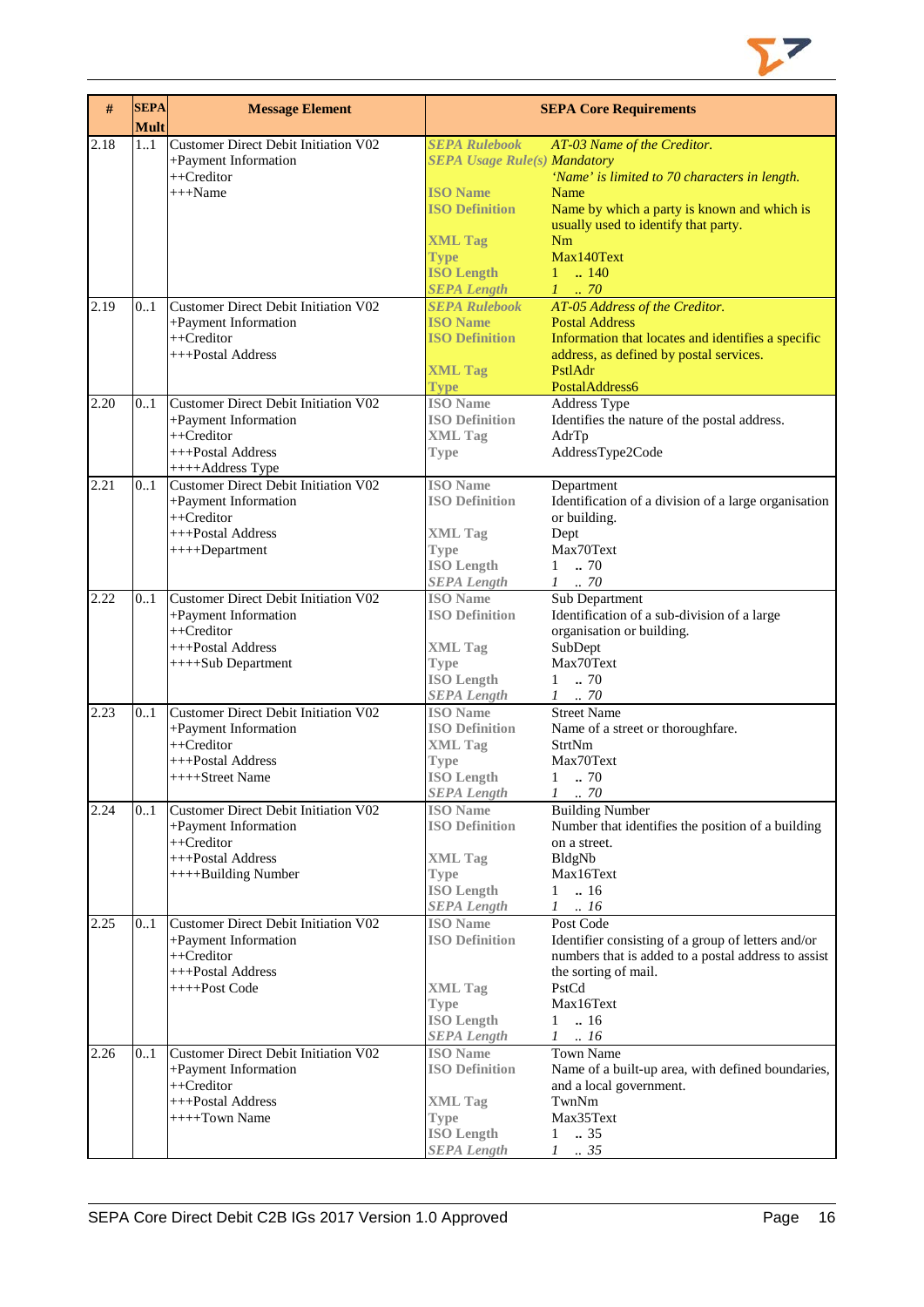

| #    | <b>SEPA</b><br><b>Mult</b> | <b>Message Element</b>                                                                                                      |                                                                                                                      | <b>SEPA Core Requirements</b>                                                                                                                                                                                                                                         |
|------|----------------------------|-----------------------------------------------------------------------------------------------------------------------------|----------------------------------------------------------------------------------------------------------------------|-----------------------------------------------------------------------------------------------------------------------------------------------------------------------------------------------------------------------------------------------------------------------|
| 2.27 | 01                         | Customer Direct Debit Initiation V02<br>+Payment Information<br>++Creditor<br>+++Postal Address<br>++++Country Sub Division | <b>ISO</b> Name<br><b>ISO Definition</b><br><b>XML Tag</b><br><b>Type</b><br><b>ISO Length</b>                       | Country Sub Division<br>Identifies a subdivision of a country such as state,<br>region, county.<br>CtrySubDvsn<br>Max35Text<br>$1 \t . 35$                                                                                                                            |
| 2.28 | 0.1                        | Customer Direct Debit Initiation V02<br>+Payment Information                                                                | <b>SEPA Length</b><br><b>ISO Name</b><br><b>ISO Definition</b>                                                       | $1-.35$<br>Country<br>Nation with its own government.                                                                                                                                                                                                                 |
|      |                            | $++Creditor$<br>+++Postal Address<br>$+++$ Country                                                                          | <b>XML Tag</b><br><b>Type</b><br><b>Pattern</b>                                                                      | Ctry<br>CountryCode<br>$[A-Z]{2,2}$                                                                                                                                                                                                                                   |
| 2.29 | 0.2                        | Customer Direct Debit Initiation V02<br>+Payment Information<br>++Creditor<br>+++Postal Address<br>++++Address Line         | <b>ISO Name</b><br><b>ISO Definition</b><br><b>XML Tag</b><br><b>Type</b><br><b>ISO Length</b><br><b>SEPA Length</b> | SEPA Usage Rule(s) Only two occurrences are allowed.<br><b>Address Line</b><br>Information that locates and identifies a specific<br>address, as defined by postal services, presented<br>in free format text.<br>AdrLine<br>Max70Text<br>$1 \t . 70$<br>$1 \dots 70$ |
| 2.30 | 0.1                        | <b>Customer Direct Debit Initiation V02</b><br>+Payment Information<br>++Creditor<br>+++Identification                      | <b>ISO Name</b><br><b>ISO Definition</b><br><b>XML Tag</b><br><b>Type</b>                                            | Identification<br>Unique and unambiguous identification of a<br>party.<br>Id<br>Party6Choice                                                                                                                                                                          |
| 2.31 | 0.1                        | Customer Direct Debit Initiation V02<br>+Payment Information<br>++Creditor<br>+++Country Of Residence                       | <b>ISO Name</b><br><b>ISO Definition</b><br><b>XML Tag</b><br><b>Type</b><br>Pattern                                 | <b>Country Of Residence</b><br>Country in which a person resides (the place of a<br>person's home). In the case of a company, it is the<br>country from which the affairs of that company<br>are directed.<br>CtryOfRes<br>CountryCode<br>$[A-Z]{2,2}$                |
| 2.32 | 0.1                        | Customer Direct Debit Initiation V02<br>+Payment Information<br>$++Creditor$<br>+++Contact Details                          | <b>ISO</b> Name<br><b>ISO Definition</b><br><b>XML Tag</b><br>Type                                                   | <b>Contact Details</b><br>Set of elements used to indicate how to contact<br>the party.<br>CtctDtls<br>ContactDetails2                                                                                                                                                |
| 2.33 | 11                         | <b>Customer Direct Debit Initiation V02</b><br>+Payment Information<br>++Creditor Account                                   | <b>SEPA Rulebook</b><br><b>ISO Name</b><br><b>ISO Definition</b><br><b>XML Tag</b><br><b>Type</b>                    | AT-04 The account number (IBAN) of the<br>Creditor.<br><b>Creditor Account</b><br>Unambiguous identification of the account of the<br>creditor to which a credit entry will be posted as a<br>result of the payment transaction.<br>CdtrAcct<br>CashAccount16         |
| 2.34 | 11                         | Customer Direct Debit Initiation V02<br>+Payment Information<br>++Creditor Account<br>+++Identification                     | <b>ISO Name</b><br><b>ISO Definition</b><br><b>XML Tag</b><br><b>Type</b>                                            | SEPA Usage Rule(s) Only IBAN is allowed.<br><b>Identification</b><br>Unique and unambiguous identification for the<br>account between the account owner and the<br>account servicer.<br>ЫI<br>AccountIdentification4Choice                                            |
| 2.35 | 0.1                        | Customer Direct Debit Initiation V02<br>+Payment Information<br>++Creditor Account<br>$+++Type$                             | <b>ISO</b> Name<br><b>ISO Definition</b><br><b>XML Tag</b><br>Type                                                   | Type<br>Specifies the nature, or use of the account.<br>Tp<br>CashAccountType2                                                                                                                                                                                        |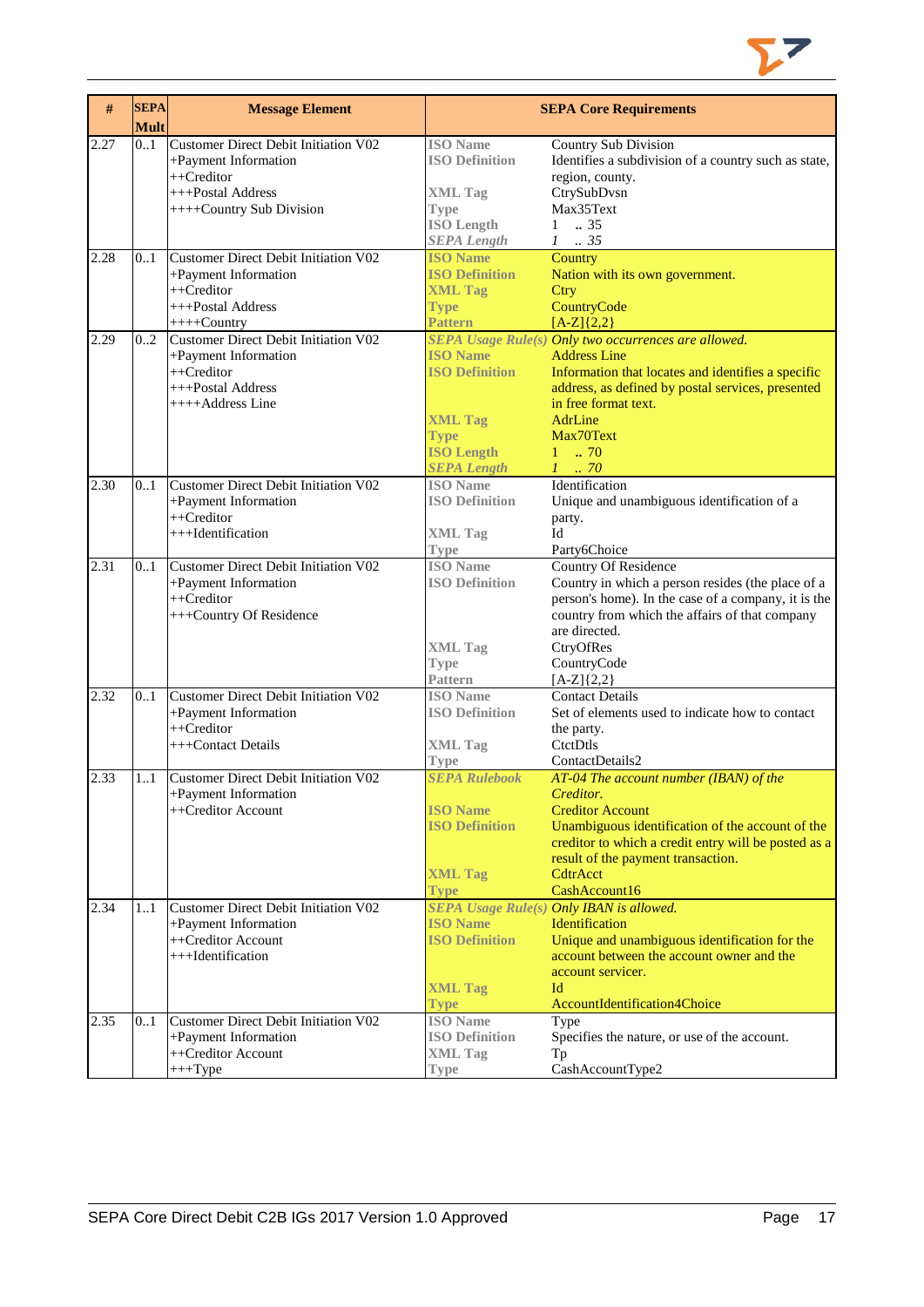

| #    | <b>SEPA</b><br><b>Mult</b> | <b>Message Element</b>                                                                                                                  |                                                                          | <b>SEPA Core Requirements</b>                                                                                                                                                                                                                                                                          |
|------|----------------------------|-----------------------------------------------------------------------------------------------------------------------------------------|--------------------------------------------------------------------------|--------------------------------------------------------------------------------------------------------------------------------------------------------------------------------------------------------------------------------------------------------------------------------------------------------|
| 2.36 | 0.1                        | <b>Customer Direct Debit Initiation V02</b><br>+Payment Information<br>++Creditor Account<br>+++Currency                                | <b>ISO Name</b><br><b>ISO Definition</b>                                 | Currency<br>Identification of the currency in which the<br>account is held.<br>Usage: Currency should only be used in case one<br>and the same account number covers several<br>currencies                                                                                                             |
|      |                            |                                                                                                                                         | <b>XML Tag</b><br><b>Type</b><br><b>Pattern</b>                          | and the initiating party needs to identify which<br>currency needs to be used for settlement on the<br>account.<br>Ccy<br>ActiveOrHistoricCurrencyCode<br>$[A-Z](3,3)$                                                                                                                                 |
| 2.37 | 0.1                        | Customer Direct Debit Initiation V02<br>+Payment Information<br>++Creditor Account<br>$+++Name$                                         | <b>ISO</b> Name<br><b>ISO Definition</b>                                 | Name<br>Name of the account, as assigned by the account<br>servicing institution, in agreement with the<br>account owner in order to provide an additional<br>means of identification of the account.<br>Usage: The account name is different from the<br>account owner name. The account name is used |
|      |                            |                                                                                                                                         | <b>XML Tag</b><br><b>Type</b><br><b>ISO Length</b><br><b>SEPA Length</b> | in certain user communities to provide a means of<br>identifying the account, in addition to the account<br>owner's identity and the account number.<br>Nm<br>Max70Text<br>$1-.70$<br>$1 \t . 70$                                                                                                      |
| 2.38 | 1.1                        | Customer Direct Debit Initiation V02<br>+Payment Information                                                                            | <b>ISO Name</b><br><b>ISO Definition</b>                                 | <b>Creditor Agent</b><br>Financial institution servicing an account for the                                                                                                                                                                                                                            |
|      |                            | ++Creditor Agent                                                                                                                        | <b>XML Tag</b><br><b>Type</b>                                            | creditor.<br>CdtrAgt<br>BranchAndFinancialInstitutionIdentification4                                                                                                                                                                                                                                   |
| 2.39 | 1.1                        | Customer Direct Debit Initiation V02<br>+Payment Information<br>++Creditor Agent<br>+++Financial Institution Identification             | <b>ISO Name</b><br><b>ISO Definition</b>                                 | SEPA Usage Rule(s) Either BIC or 'Other/Identification' must be<br>used.<br><b>Financial Institution Identification</b><br>Unique and unambiguous identification of a<br>financial institution, as assigned under an<br>internationally recognised or proprietary                                      |
|      |                            |                                                                                                                                         | <b>XML Tag</b><br><b>Type</b>                                            | identification scheme.<br>FinInstnId<br>FinancialInstitutionIdentification7                                                                                                                                                                                                                            |
| 2.40 | 01                         | Customer Direct Debit Initiation V02<br>+Payment Information<br>++Creditor Agent<br>+++Financial Institution Identification<br>$+++BIC$ | <b>SEPA Rulebook</b><br><b>ISO Name</b>                                  | AT-12 BIC of the Creditor bank.<br>The BIC is only mandatory when the Creditor<br>Bank is located in a non-EEA SEPA country or<br>territory.<br><b>BIC</b>                                                                                                                                             |
|      |                            |                                                                                                                                         | <b>ISO Definition</b>                                                    | Code allocated to a financial institution by the<br>ISO 9362 Registration Authority as described in<br>ISO 9362 "Banking - Banking<br>telecommunication messages - Business identifier<br>$code(BIC)$ ".                                                                                               |
|      |                            |                                                                                                                                         | <b>XML Tag</b><br><b>Type</b><br>Pattern                                 | <b>BIC</b><br><b>BICIdentifier</b><br>$[A-Z]$ {6,6}[A-Z2-9][A-NP-Z0-9]([A-Z0-9]{3,<br>$3\}$ { 0,1 }                                                                                                                                                                                                    |
| 2.41 | 0.1                        | Customer Direct Debit Initiation V02<br>+Payment Information                                                                            | <b>ISO</b> Name<br><b>ISO Definition</b>                                 | Clearing System Member Identification<br>Information used to identify a member within a                                                                                                                                                                                                                |
|      |                            | ++Creditor Agent<br>+++Financial Institution Identification<br>++++Clearing System Member Identification Type                           | <b>XML</b> Tag                                                           | clearing system.<br>ClrSysMmbId<br>ClearingSystemMemberIdentification2                                                                                                                                                                                                                                 |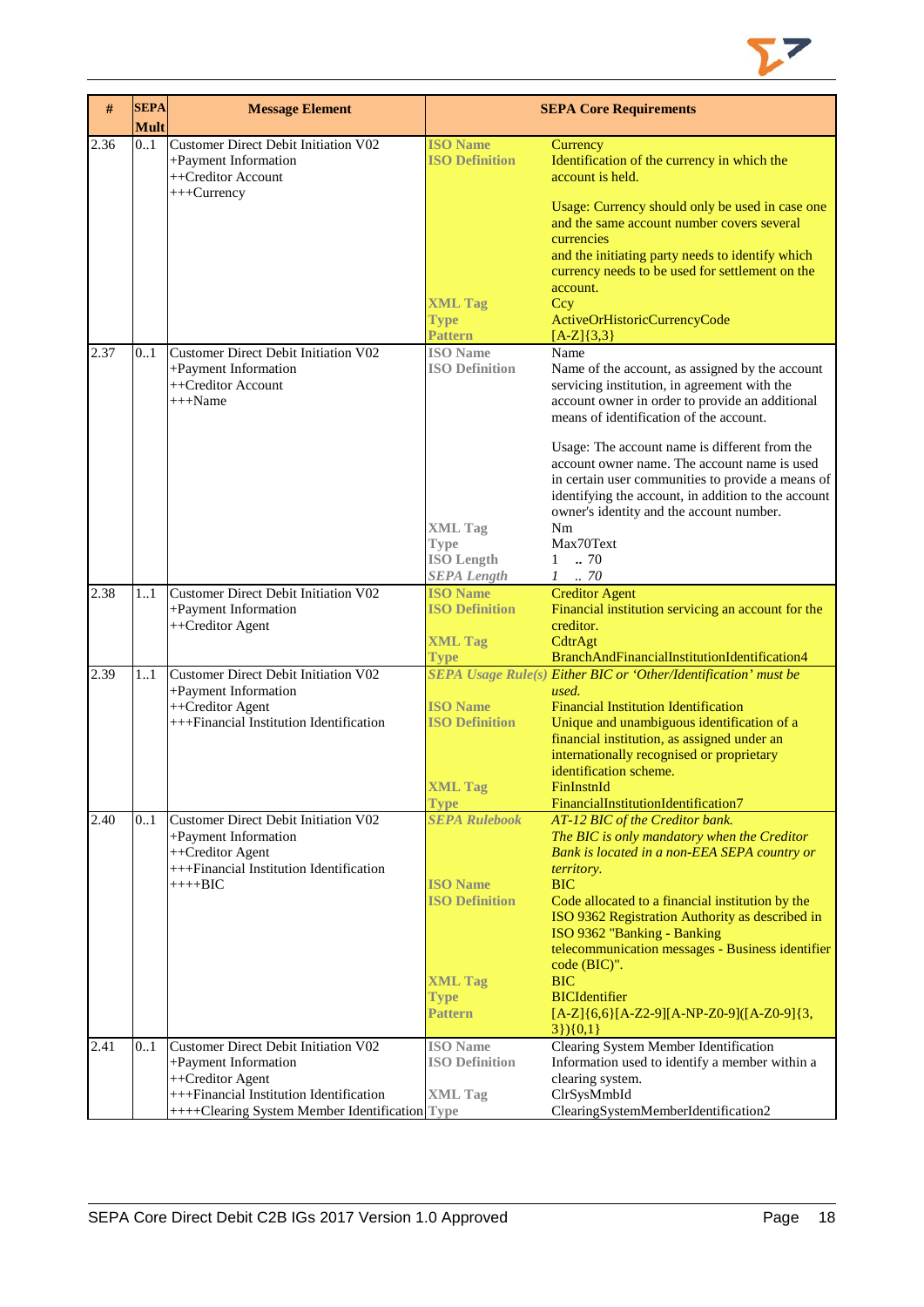

| #    | <b>SEPA</b><br><b>Mult</b> | <b>Message Element</b>                                                                                                                                             |                                                                                                                      | <b>SEPA Core Requirements</b>                                                                                                                                                                                                                                                                                   |
|------|----------------------------|--------------------------------------------------------------------------------------------------------------------------------------------------------------------|----------------------------------------------------------------------------------------------------------------------|-----------------------------------------------------------------------------------------------------------------------------------------------------------------------------------------------------------------------------------------------------------------------------------------------------------------|
| 2.42 | 01                         | Customer Direct Debit Initiation V02<br>+Payment Information<br>++Creditor Agent<br>+++Financial Institution Identification<br>$+++$ Name                          | <b>ISO</b> Name<br><b>ISO Definition</b><br><b>XML Tag</b><br><b>Type</b><br><b>ISO Length</b><br><b>SEPA Length</b> | Name<br>Name by which an agent is known and which is<br>usually used to identify that agent.<br>Nm<br>Max140Text<br>.140<br>1<br>$1-.140$                                                                                                                                                                       |
| 2.43 | 0.1                        | Customer Direct Debit Initiation V02<br>+Payment Information<br>++Creditor Agent<br>+++Financial Institution Identification<br>++++Postal Address                  | <b>ISO</b> Name<br><b>ISO Definition</b><br><b>XML Tag</b><br>Type                                                   | <b>Postal Address</b><br>Information that locates and identifies a specific<br>address, as defined by postal services.<br>PstlAdr<br>PostalAddress6                                                                                                                                                             |
| 2.44 | 0.1                        | Customer Direct Debit Initiation V02<br>+Payment Information<br>++Creditor Agent<br>+++Financial Institution Identification<br>$++++Other$                         | <b>ISO Name</b><br><b>ISO Definition</b><br><b>XML Tag</b><br><b>Type</b>                                            | Other<br>Unique identification of an agent, as assigned by<br>an institution, using an identification scheme.<br>Othr<br>GenericFinancialIdentification1                                                                                                                                                        |
| 2.45 | 11                         | Customer Direct Debit Initiation V02<br>+Payment Information<br>++Creditor Agent<br>+++Financial Institution Identification<br>$+++Other$<br>+++++Hdentification   | <b>ISO Name</b><br><b>ISO Definition</b><br><b>XML Tag</b><br><b>Type</b><br><b>ISO Length</b><br><b>SEPA Length</b> | SEPA Usage Rule(s) Only 'NOTPROVIDED' is allowed.<br>Identification<br>Unique and unambiguous identification of a<br>person.<br>Id<br>Max35Text<br>$1 \t . 35$<br>$1-.35$                                                                                                                                       |
| 2.46 | 0.1                        | Customer Direct Debit Initiation V02<br>+Payment Information<br>++Creditor Agent<br>+++Financial Institution Identification<br>$+++Other$<br>+++++Scheme Name      | <b>ISO</b> Name<br><b>ISO Definition</b><br><b>XML Tag</b><br><b>Type</b>                                            | Scheme Name<br>Name of the identification scheme.<br>SchmeNm<br>FinancialIdentificationSchemeName1Choice                                                                                                                                                                                                        |
| 2.47 | 0.1                        | <b>Customer Direct Debit Initiation V02</b><br>+Payment Information<br>++Creditor Agent<br>+++Financial Institution Identification<br>$+++O$ ther<br>$++++-Issuer$ | <b>ISO</b> Name<br><b>ISO Definition</b><br><b>XML Tag</b><br>Type<br><b>ISO Length</b><br><b>SEPA</b> Length        | Issuer<br>Entity that assigns the identification.<br><b>Issr</b><br>Max35Text<br>1<br>$\ldots$ 35<br>.35<br>$\mathcal{I}$                                                                                                                                                                                       |
| 2.48 | 0.1                        | <b>Customer Direct Debit Initiation V02</b><br>+Payment Information<br>++Creditor Agent<br>+++Branch Identification                                                | <b>ISO</b> Name<br><b>ISO Definition</b><br><b>XML Tag</b><br><b>Type</b>                                            | <b>Branch Identification</b><br>Identifies a specific branch of a financial<br>institution.<br>Usage: This component should be used in case<br>the identification information in the financial<br>institution component does not provide<br>identification up to branch level.<br><b>BrnchId</b><br>BranchData2 |
| 2.49 | 0.1                        | Customer Direct Debit Initiation V02<br>+Payment Information<br>++Creditor Agent Account                                                                           | <b>ISO</b> Name<br><b>ISO Definition</b><br><b>XML Tag</b><br><b>Type</b>                                            | <b>Creditor Agent Account</b><br>Unambiguous identification of the account of the<br>creditor agent at its servicing agent in the<br>payment chain.<br>CdtrAgtAcct<br>CashAccount16                                                                                                                             |
| 2.50 | 0.1                        | Customer Direct Debit Initiation V02<br>+Payment Information<br>++Ultimate Creditor                                                                                | <b>ISO Name</b><br><b>ISO Definition</b><br><b>XML Tag</b><br><b>Type</b>                                            | SEPA Usage Rule(s) This data element may be present either at<br>'Payment Information' or at 'Direct Debit<br>Transaction Information' level.<br><b>Ultimate Creditor</b><br>Ultimate party to which an amount of money is<br>due.<br><b>UltmtCdtr</b><br>PartyIdentification32                                 |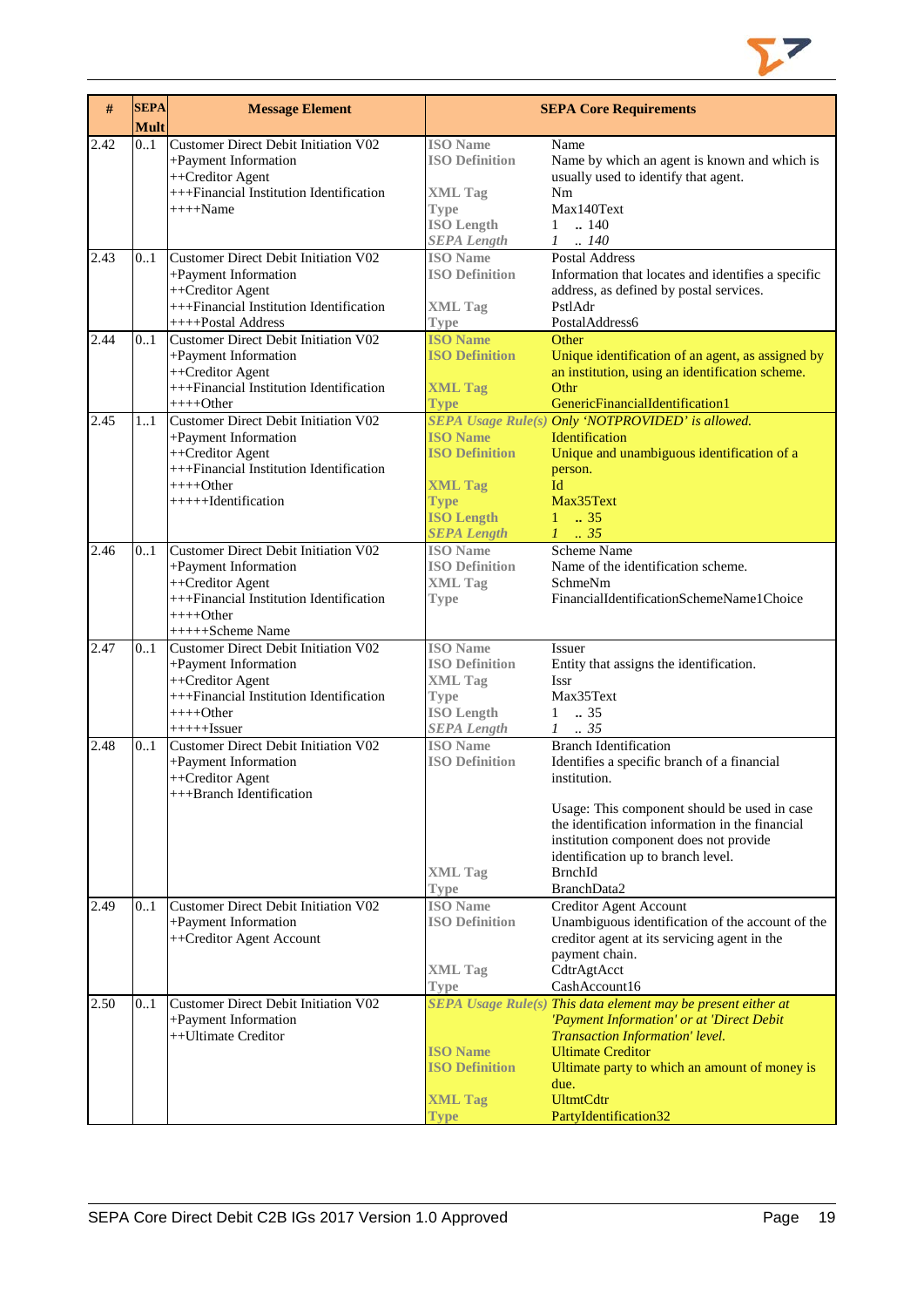

| #    | <b>SEPA</b><br><b>Mult</b> | <b>Message Element</b>                                                                     |                                                        | <b>SEPA Core Requirements</b>                                                                                           |
|------|----------------------------|--------------------------------------------------------------------------------------------|--------------------------------------------------------|-------------------------------------------------------------------------------------------------------------------------|
| 2.51 | 0.1                        | <b>Customer Direct Debit Initiation V02</b><br>+Payment Information<br>++Ultimate Creditor | <b>SEPA Rulebook</b><br><b>ISO Name</b>                | AT-38 Name of the Creditor Reference Party.<br>SEPA Usage Rule(s) 'Name' is limited to 70 characters in length.<br>Name |
|      |                            | $+++Name$                                                                                  | <b>ISO Definition</b>                                  | Name by which a party is known and which is<br>usually used to identify that party.                                     |
|      |                            |                                                                                            | <b>XML Tag</b>                                         | Nm<br>Max140Text                                                                                                        |
|      |                            |                                                                                            | <b>Type</b><br><b>ISO Length</b><br><b>SEPA Length</b> | $1 \t{.} 140$<br>$1 \cdot .70$                                                                                          |
| 2.52 | 0.1                        | Customer Direct Debit Initiation V02                                                       | <b>ISO</b> Name                                        | Postal Address                                                                                                          |
|      |                            | +Payment Information<br>++Ultimate Creditor                                                | <b>ISO Definition</b>                                  | Information that locates and identifies a specific<br>address, as defined by postal services.                           |
|      |                            | +++Postal Address                                                                          | <b>XML Tag</b><br><b>Type</b>                          | PstlAdr<br>PostalAddress6                                                                                               |
| 2.53 | 0.1                        | Customer Direct Debit Initiation V02                                                       | <b>SEPA Rulebook</b>                                   | AT-39 Identification code of the Creditor                                                                               |
|      |                            | +Payment Information                                                                       |                                                        | Reference Party.                                                                                                        |
|      |                            | ++Ultimate Creditor                                                                        | <b>ISO Name</b>                                        | Identification                                                                                                          |
|      |                            | +++Identification                                                                          | <b>ISO Definition</b>                                  | Unique and unambiguous identification of a                                                                              |
|      |                            |                                                                                            | <b>XML Tag</b>                                         | party.<br>Id                                                                                                            |
|      |                            |                                                                                            | <b>Type</b>                                            | Party6Choice                                                                                                            |
|      | 1.1                        |                                                                                            | <b>XML Tag</b>                                         | xs:choice                                                                                                               |
| 2.54 | 11                         | Customer Direct Debit Initiation V02                                                       |                                                        | SEPA Usage Rule(s) Either 'BIC or BEI' or one occurrence of 'Other'                                                     |
|      |                            | +Payment Information<br>++Ultimate Creditor                                                | <b>ISO</b> Name                                        | is allowed.<br><b>Organisation Identification</b>                                                                       |
|      |                            | +++Identification                                                                          | <b>ISO Definition</b>                                  | Unique and unambiguous way to identify an                                                                               |
|      |                            | ++++Organisation Identification                                                            |                                                        | organisation.                                                                                                           |
|      |                            |                                                                                            | <b>XML Tag</b>                                         | OrgId                                                                                                                   |
|      |                            |                                                                                            | <b>Type</b>                                            | OrganisationIdentification4                                                                                             |
| 2.55 | 11                         | Customer Direct Debit Initiation V02                                                       |                                                        | SEPA Usage Rule(s) Either 'Date and Place of Birth' or one                                                              |
|      |                            | +Payment Information<br>++Ultimate Creditor                                                | <b>ISO</b> Name                                        | occurrence of 'Other' is allowed.<br><b>Private Identification</b>                                                      |
|      |                            | +++Identification                                                                          | <b>ISO Definition</b>                                  | Unique and unambiguous identification of a                                                                              |
|      |                            | $++++$ Private Identification                                                              |                                                        | person, eg, passport.                                                                                                   |
|      |                            |                                                                                            | <b>XML Tag</b>                                         | PrvtId                                                                                                                  |
|      |                            | Customer Direct Debit Initiation V02                                                       | <b>Type</b><br><b>ISO</b> Name                         | PersonIdentification5                                                                                                   |
| 2.56 | 0.1                        | +Payment Information                                                                       | <b>ISO Definition</b>                                  | Country Of Residence<br>Country in which a person resides (the place of a                                               |
|      |                            | ++Ultimate Creditor                                                                        |                                                        | person's home). In the case of a company, it is the                                                                     |
|      |                            | +++Country Of Residence                                                                    |                                                        | country from which the affairs of that company                                                                          |
|      |                            |                                                                                            |                                                        | are directed.                                                                                                           |
|      |                            |                                                                                            | <b>XML Tag</b>                                         | CtryOfRes                                                                                                               |
|      |                            |                                                                                            | Type<br><b>Pattern</b>                                 | CountryCode<br>$[A-Z]\{2,2\}$                                                                                           |
| 2.57 | 0.1                        | Customer Direct Debit Initiation V02                                                       | <b>ISO</b> Name                                        | <b>Contact Details</b>                                                                                                  |
|      |                            | +Payment Information                                                                       | <b>ISO Definition</b>                                  | Set of elements used to indicate how to contact                                                                         |
|      |                            | ++Ultimate Creditor                                                                        |                                                        | the party.                                                                                                              |
|      |                            | +++Contact Details                                                                         | <b>XML Tag</b>                                         | CtctDtls                                                                                                                |
| 2.58 | 01                         | <b>Customer Direct Debit Initiation V02</b>                                                | <b>Type</b>                                            | ContactDetails2<br>SEPA Usage Rule(s) Only 'SLEV' is allowed.                                                           |
|      |                            | +Payment Information                                                                       |                                                        | It is recommended that this element be specified                                                                        |
|      |                            | ++Charge Bearer                                                                            |                                                        | at 'Payment Information' level.                                                                                         |
|      |                            |                                                                                            | <b>ISO</b> Name                                        | <b>Charge Bearer</b>                                                                                                    |
|      |                            |                                                                                            | <b>ISO Definition</b>                                  | Specifies which party/parties will bear the<br>charges associated with the processing of the                            |
|      |                            |                                                                                            |                                                        | payment transaction.                                                                                                    |
|      |                            |                                                                                            | <b>XML Tag</b><br>Type                                 | ChrgBr<br>ChargeBearerType1Code                                                                                         |
|      |                            |                                                                                            | <b>SEPA Code Restrictions</b>                          |                                                                                                                         |
|      |                            |                                                                                            | <b>SLEV</b>                                            | FollowingServiceLevel                                                                                                   |
|      |                            |                                                                                            |                                                        | Charges are to be applied following the rules                                                                           |
|      |                            |                                                                                            |                                                        | agreed in the service level and/or scheme.                                                                              |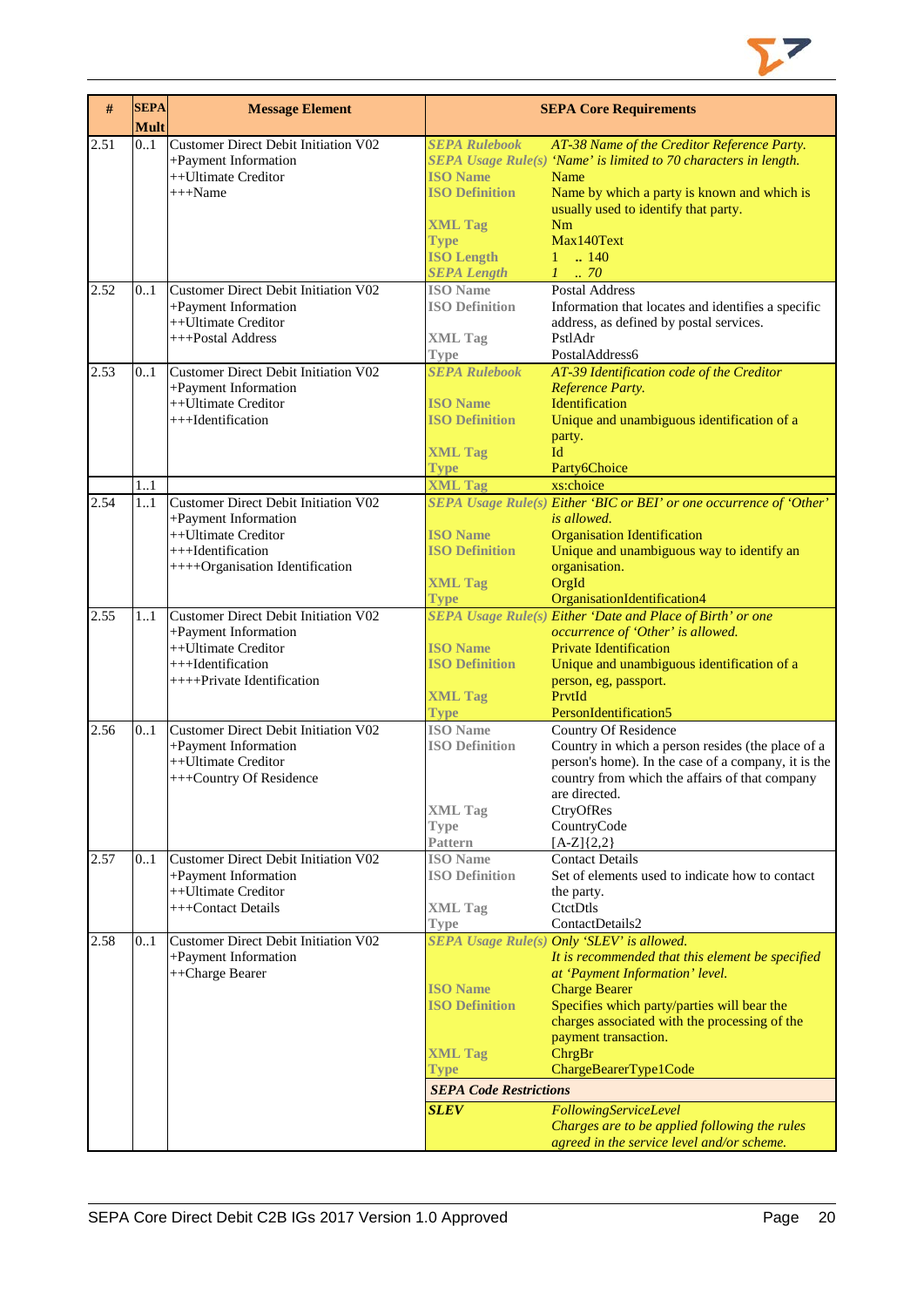

| #    | <b>SEPA</b><br><b>Mult</b> | <b>Message Element</b>                                                            |                                          | <b>SEPA Core Requirements</b>                                                                                                                                                     |
|------|----------------------------|-----------------------------------------------------------------------------------|------------------------------------------|-----------------------------------------------------------------------------------------------------------------------------------------------------------------------------------|
| 2.59 | 0.1                        | Customer Direct Debit Initiation V02<br>+Payment Information<br>++Charges Account | <b>ISO</b> Name<br><b>ISO Definition</b> | Charges Account<br>Account used to process charges associated with<br>a transaction.                                                                                              |
|      |                            |                                                                                   | <b>XML Tag</b>                           | Usage: Charges account should be used when<br>charges have to be booked to an account different<br>from the account identified in debtor's account.<br>ChrgsAcct<br>CashAccount16 |
| 2.60 | 0.1                        | Customer Direct Debit Initiation V02                                              | Type<br><b>ISO</b> Name                  | Charges Account Agent                                                                                                                                                             |
|      |                            | +Payment Information<br>++Charges Account Agent                                   | <b>ISO Definition</b>                    | Agent that services a charges account.                                                                                                                                            |
|      |                            |                                                                                   |                                          | Usage: Charges account agent should only be<br>used when the charges account agent is different<br>from the creditor agent.                                                       |
|      |                            |                                                                                   | <b>XML Tag</b>                           | ChrgsAcctAgt                                                                                                                                                                      |
| 2.61 | 0.1                        | Customer Direct Debit Initiation V02                                              | <b>Type</b>                              | BranchAndFinancialInstitutionIdentification4<br><b>SEPA</b> Usage Rule(s) It is recommended that all transactions within the                                                      |
|      |                            | +Payment Information                                                              |                                          | same 'Payment Information' block have the same                                                                                                                                    |
|      |                            | ++Creditor Scheme Identification                                                  |                                          | 'Creditor Scheme Identification'.                                                                                                                                                 |
|      |                            |                                                                                   |                                          | This data element must be present at either                                                                                                                                       |
|      |                            |                                                                                   |                                          | 'Payment Information' or 'Direct Debit                                                                                                                                            |
|      |                            |                                                                                   | <b>ISO Name</b>                          | Transaction' level.<br><b>Creditor Scheme Identification</b>                                                                                                                      |
|      |                            |                                                                                   | <b>ISO Definition</b>                    | Credit party that signs the mandate.                                                                                                                                              |
|      |                            |                                                                                   | <b>XML Tag</b>                           | CdtrSchmeId                                                                                                                                                                       |
|      |                            |                                                                                   | <b>Type</b>                              | PartyIdentification32                                                                                                                                                             |
| 2.62 | 0.1                        | Customer Direct Debit Initiation V02                                              | <b>ISO</b> Name<br><b>ISO Definition</b> | Name                                                                                                                                                                              |
|      |                            | +Payment Information<br>++Creditor Scheme Identification                          |                                          | Name by which a party is known and which is<br>usually used to identify that party.                                                                                               |
|      |                            | $+++Name$                                                                         | <b>XML Tag</b>                           | Nm                                                                                                                                                                                |
|      |                            |                                                                                   | <b>Type</b>                              | Max140Text                                                                                                                                                                        |
|      |                            |                                                                                   | <b>ISO Length</b>                        | $\ln 140$<br>$\mathbf{1}$                                                                                                                                                         |
| 2.63 | 0.1                        | Customer Direct Debit Initiation V02                                              | <b>SEPA Length</b><br><b>ISO</b> Name    | $1 \t . 140$<br><b>Postal Address</b>                                                                                                                                             |
|      |                            | +Payment Information                                                              | <b>ISO Definition</b>                    | Information that locates and identifies a specific                                                                                                                                |
|      |                            | ++Creditor Scheme Identification                                                  |                                          | address, as defined by postal services.                                                                                                                                           |
|      |                            | +++Postal Address                                                                 | <b>XML Tag</b>                           | PstlAdr                                                                                                                                                                           |
| 2.64 | 11                         | Customer Direct Debit Initiation V02                                              | <b>Type</b><br><b>SEPA Rulebook</b>      | PostalAddress6<br>AT-02 Identifier of the Creditor.                                                                                                                               |
|      |                            | +Payment Information                                                              | <b>SEPA Usage Rule(s) Mandatory</b>      |                                                                                                                                                                                   |
|      |                            | ++Creditor Scheme Identification                                                  | <b>ISO</b> Name                          | Identification                                                                                                                                                                    |
|      |                            | +++Identification                                                                 | <b>ISO Definition</b>                    | Unique and unambiguous identification of a                                                                                                                                        |
|      |                            |                                                                                   |                                          | party.                                                                                                                                                                            |
|      |                            |                                                                                   | <b>XML Tag</b><br><b>Type</b>            | Id<br>Party6Choice                                                                                                                                                                |
|      | 1.1                        |                                                                                   | <b>XML Tag</b>                           | xs:choice                                                                                                                                                                         |
| 2.65 | 1.1                        | Customer Direct Debit Initiation V02                                              | <b>ISO</b> Name                          | Organisation Identification                                                                                                                                                       |
|      |                            | +Payment Information                                                              | <b>ISO Definition</b>                    | Unique and unambiguous way to identify an                                                                                                                                         |
|      |                            | ++Creditor Scheme Identification<br>+++Identification                             | <b>XML Tag</b>                           | organisation.<br>OrgId                                                                                                                                                            |
|      |                            | ++++Organisation Identification                                                   | <b>Type</b>                              | OrganisationIdentification4                                                                                                                                                       |
| 2.66 | 11                         | Customer Direct Debit Initiation V02                                              | <b>SEPA Usage Rule(s) Mandatory</b>      |                                                                                                                                                                                   |
|      |                            | +Payment Information                                                              |                                          | Private Identification is used to identify either an                                                                                                                              |
|      |                            | ++Creditor Scheme Identification<br>+++Identification                             | <b>ISO Name</b>                          | organisation or a private person.                                                                                                                                                 |
|      |                            | ++++Private Identification                                                        | <b>ISO Definition</b>                    | <b>Private Identification</b><br>Unique and unambiguous identification of a                                                                                                       |
|      |                            |                                                                                   |                                          | person, eg, passport.                                                                                                                                                             |
|      |                            |                                                                                   | <b>XML Tag</b>                           | PrvtId                                                                                                                                                                            |
|      |                            |                                                                                   | Type                                     | PersonIdentification5                                                                                                                                                             |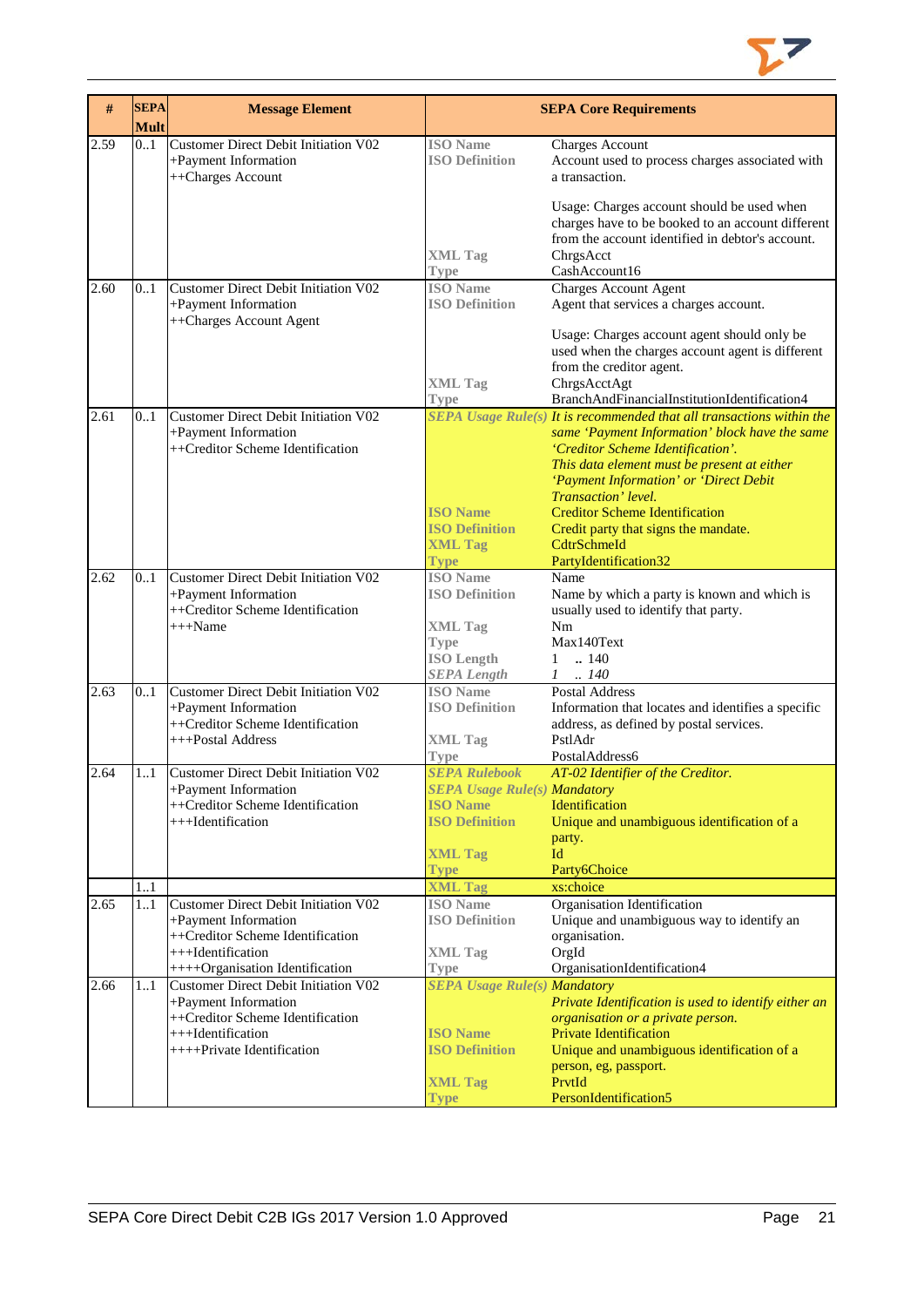

| #    | <b>SEPA</b><br><b>Mult</b> | <b>Message Element</b>                                                                                                                                                                 |                                                                                                                      | <b>SEPA Core Requirements</b>                                                                                                                                                                                                                                                                                                                                                                                                                                                                                            |
|------|----------------------------|----------------------------------------------------------------------------------------------------------------------------------------------------------------------------------------|----------------------------------------------------------------------------------------------------------------------|--------------------------------------------------------------------------------------------------------------------------------------------------------------------------------------------------------------------------------------------------------------------------------------------------------------------------------------------------------------------------------------------------------------------------------------------------------------------------------------------------------------------------|
| 2.67 | 0.1                        | Customer Direct Debit Initiation V02<br>+Payment Information<br>++Creditor Scheme Identification<br>+++Identification<br>$++++$ Private Identification<br>+++++Date And Place Of Birth | <b>ISO</b> Name<br><b>ISO Definition</b><br><b>XML Tag</b><br><b>Type</b>                                            | Date And Place Of Birth<br>Date and place of birth of a person.<br>DtAndPlcOfBirth<br>DateAndPlaceOfBirth                                                                                                                                                                                                                                                                                                                                                                                                                |
| 2.68 | 0.1                        | Customer Direct Debit Initiation V02<br>+Payment Information<br>++Creditor Scheme Identification<br>+++Identification<br>++++Private Identification<br>$+++++Other$                    | <b>ISO Name</b><br><b>ISO Definition</b><br><b>XML Tag</b><br><b>Type</b>                                            | SEPA Usage Rule(s) Only one occurrence of 'Other' is allowed, and<br>no other sub-elements are allowed.<br>'Identification' must be used with an identifier<br>described in General Message Element<br>Specifications, Chapter 1.5.2.<br>'Proprietary' under 'Scheme Name' must specify<br>'SEPA'.<br>Other<br>Unique identification of a person, as assigned by<br>an institution, using an identification scheme.<br>Othr<br>GenericPersonIdentification1                                                              |
| 2.69 | 0.1                        | Customer Direct Debit Initiation V02<br>+Payment Information<br>++Creditor Scheme Identification<br>+++Country Of Residence                                                            | <b>ISO</b> Name<br><b>ISO Definition</b><br><b>XML Tag</b><br><b>Type</b><br><b>Pattern</b>                          | <b>Country Of Residence</b><br>Country in which a person resides (the place of a<br>person's home). In the case of a company, it is the<br>country from which the affairs of that company<br>are directed.<br>CtryOfRes<br>CountryCode<br>$[A-Z]\{2,2\}$                                                                                                                                                                                                                                                                 |
| 2.70 | 0.1                        | Customer Direct Debit Initiation V02<br>+Payment Information<br>++Creditor Scheme Identification<br>+++Contact Details                                                                 | <b>ISO</b> Name<br><b>ISO Definition</b><br><b>XML Tag</b><br><b>Type</b>                                            | <b>Contact Details</b><br>Set of elements used to indicate how to contact<br>the party.<br>CtctDtls<br>ContactDetails2                                                                                                                                                                                                                                                                                                                                                                                                   |
| 2.71 | 1n                         | <b>Customer Direct Debit Initiation V02</b><br>+Payment Information<br>++Direct Debit Transaction Information                                                                          | <b>ISO Name</b><br><b>ISO Definition</b><br><b>XML Tag</b><br><b>Type</b>                                            | <b>Direct Debit Transaction Information</b><br>Set of elements used to provide information on<br>the individual transaction(s) included in the<br>message.<br><b>DrctDbtTxInf</b><br>DirectDebitTransactionInformation9                                                                                                                                                                                                                                                                                                  |
| 2.72 | 1.1                        | Customer Direct Debit Initiation V02<br>+Payment Information<br>++Direct Debit Transaction Information<br>+++Payment Identification                                                    | <b>ISO Name</b><br><b>ISO Definition</b><br><b>XML Tag</b><br><b>Type</b>                                            | <b>Payment Identification</b><br>Set of elements used to reference a payment<br>instruction.<br>PmtId<br>PaymentIdentification1                                                                                                                                                                                                                                                                                                                                                                                          |
| 2.73 | 0.1                        | Customer Direct Debit Initiation V02<br>+Payment Information<br>++Direct Debit Transaction Information<br>+++Payment Identification<br>++++Instruction Identification                  | <b>ISO Name</b><br><b>ISO Definition</b><br><b>XML Tag</b><br><b>Type</b><br><b>ISO Length</b><br><b>SEPA Length</b> | <b>Instruction Identification</b><br>Unique identification as assigned by an<br>instructing party for an instructed party to<br>unambiguously identify the instruction.<br>Usage: the instruction identification is a point to<br>point reference that can be used between the<br>instructing party and the instructed party to refer<br>to the individual instruction. It can be included in<br>several messages related to the instruction.<br>InstrId<br>Max35Text<br>$1 \t . 35$<br>$\overline{35}$<br>$\mathcal{I}$ |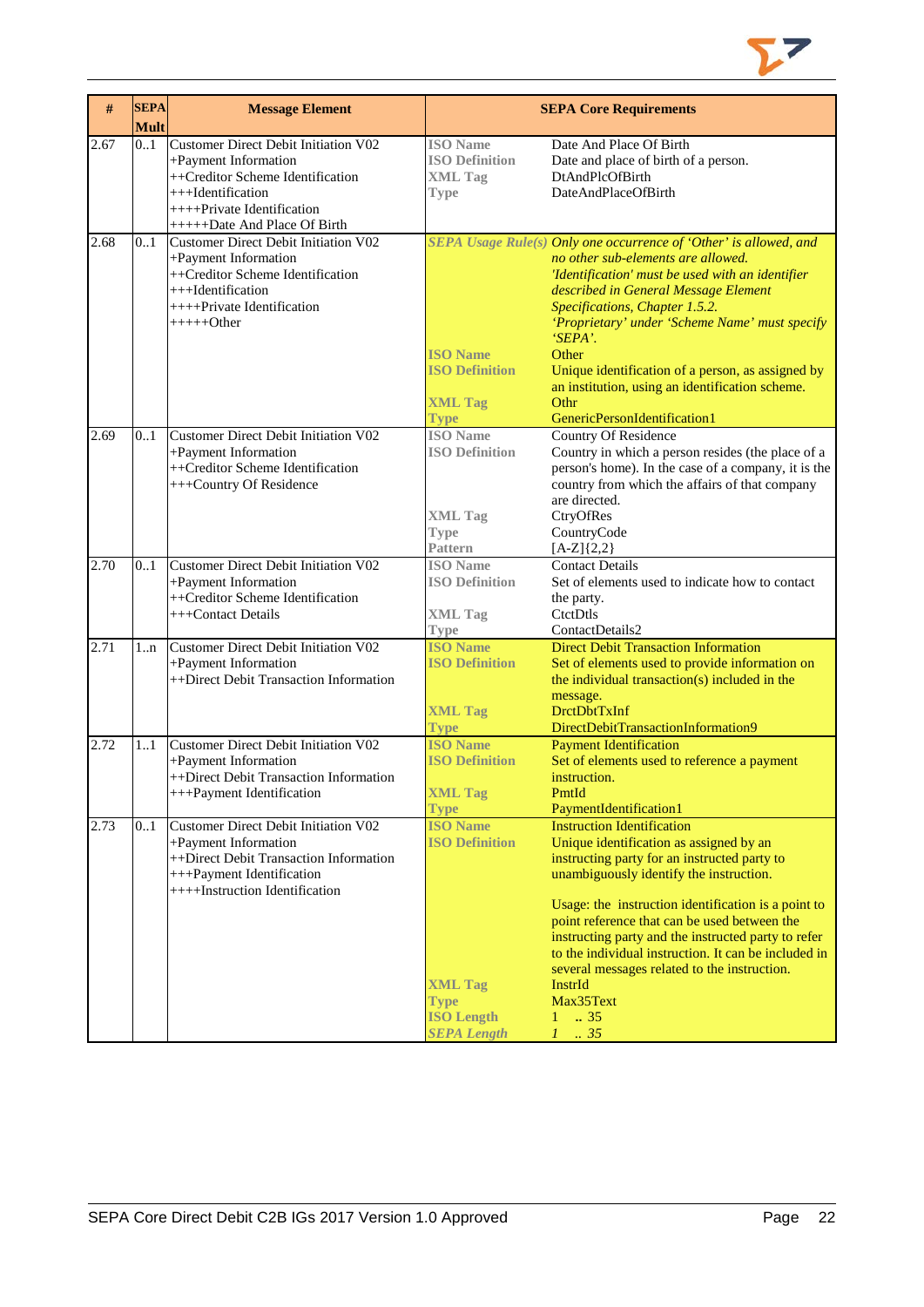

| #    | <b>SEPA</b><br><b>Mult</b> | <b>Message Element</b>                                                                                                                                                          |                                                                                                                                 | <b>SEPA Core Requirements</b>                                                                                                                                                                                                                                                            |
|------|----------------------------|---------------------------------------------------------------------------------------------------------------------------------------------------------------------------------|---------------------------------------------------------------------------------------------------------------------------------|------------------------------------------------------------------------------------------------------------------------------------------------------------------------------------------------------------------------------------------------------------------------------------------|
| 2.74 | 11                         | <b>Customer Direct Debit Initiation V02</b><br>+Payment Information<br>++Direct Debit Transaction Information<br>+++Payment Identification<br>++++End To End Identification     | <b>SEPA Rulebook</b><br><b>ISO Name</b><br><b>ISO Definition</b>                                                                | AT-10 The Creditor's reference of the Collection.<br><b>End To End Identification</b><br>Unique identification assigned by the initiating<br>party to unumbiguously identify the transaction.<br>This identification is passed on, unchanged,<br>throughout the entire end-to-end chain. |
|      |                            |                                                                                                                                                                                 | <b>XML Tag</b><br><b>Type</b><br><b>ISO Length</b><br><b>SEPA Length</b>                                                        | Usage: The end-to-end identification can be used<br>for reconciliation or to link tasks relating to the<br>transaction. It can be included in several<br>messages related to the transaction.<br>EndToEndId<br>Max35Text<br>$1 \t . 35$<br>$1 \t35$                                      |
| 2.75 | 0.1                        | <b>Customer Direct Debit Initiation V02</b><br>+Payment Information<br>++Direct Debit Transaction Information                                                                   |                                                                                                                                 | SEPA Usage Rule(s) 'Payment Type Information' must be present<br>either here or directly under 'Payment<br>Information'.                                                                                                                                                                 |
|      |                            | +++Payment Type Information                                                                                                                                                     | <b>ISO Name</b><br><b>ISO Definition</b><br><b>XML Tag</b><br><b>Type</b>                                                       | <b>Payment Type Information</b><br>Set of elements used to further specify the type of<br>transaction.<br>PmtTpInf<br>PaymentTypeInformation20                                                                                                                                           |
| 2.76 | 11                         | Customer Direct Debit Initiation V02<br>+Payment Information<br>++Direct Debit Transaction Information<br>+++Instructed Amount                                                  | <b>SEPA Rulebook</b><br><b>SEPA Format</b>                                                                                      | AT-06 Amount of the Collection in Euro.<br>SEPA Usage Rule(s) Only 'EUR' is allowed.<br>Amount must be 0.01 or more and 999999999.99<br>or less.<br>The fractional part has a maximum of two digits.                                                                                     |
|      |                            |                                                                                                                                                                                 | Rule(s)<br><b>ISO Name</b><br><b>ISO Definition</b><br><b>XML Tag</b><br><b>Type</b><br><b>SEPA FractDigits</b>                 | <b>Instructed Amount</b><br>Amount of money to be moved between the<br>debtor and creditor, before deduction of charges,<br>expressed in the currency as ordered by the<br>initiating party.<br><b>InstdAmt</b><br>ActiveOrHistoricCurrencyAndAmount<br>$\overline{2}$                   |
|      |                            |                                                                                                                                                                                 | <b>TotalDigits</b><br><b>SEPA Inclusive</b>                                                                                     | 18<br>0.01<br>999999999.99<br>à,                                                                                                                                                                                                                                                         |
| 2.77 | 0.1                        | <b>Customer Direct Debit Initiation V02</b><br>+Payment Information<br>++Direct Debit Transaction Information<br>+++Charge Bearer                                               | <b>ISO Name</b> Charge Bearer<br><b>ISO Definition</b><br><b>XML Tag</b><br>Type                                                | SEPA Usage Rule(s) Only 'SLEV' is allowed.<br>Specifies which party/parties will bear the<br>charges associated with the processing of the<br>payment transaction.<br>ChrgBr<br>ChargeBearerType1Code                                                                                    |
|      |                            |                                                                                                                                                                                 | <b>SEPA Code Restrictions</b><br><b>SLEV</b>                                                                                    | FollowingServiceLevel                                                                                                                                                                                                                                                                    |
|      |                            |                                                                                                                                                                                 |                                                                                                                                 | Charges are to be applied following the rules<br>agreed in the service level and/or scheme.                                                                                                                                                                                              |
| 2.78 | 11                         | Customer Direct Debit Initiation V02<br>+Payment Information<br>++Direct Debit Transaction Information<br>+++Direct Debit Transaction                                           | <b>SEPA Usage Rule(s) Mandatory</b><br><b>ISO Name</b><br><b>ISO Definition</b><br><b>XML Tag</b>                               | <b>Direct Debit Transaction</b><br>Set of elements providing information specific to<br>the direct debit mandate.<br><b>DrctDbtTx</b>                                                                                                                                                    |
| 2.79 | 11                         | <b>Customer Direct Debit Initiation V02</b><br>+Payment Information<br>++Direct Debit Transaction Information<br>+++Direct Debit Transaction<br>++++Mandate Related Information | <b>Type</b><br><b>SEPA Usage Rule(s) Mandatory</b><br><b>ISO Name</b><br><b>ISO Definition</b><br><b>XML Tag</b><br><b>Type</b> | DirectDebitTransaction6<br><b>Mandate Related Information</b><br>Set of elements used to provide further details of<br>the direct debit mandate signed between the<br>creditor and the debtor.<br>MndtRltdInf<br>MandateRelatedInformation6                                              |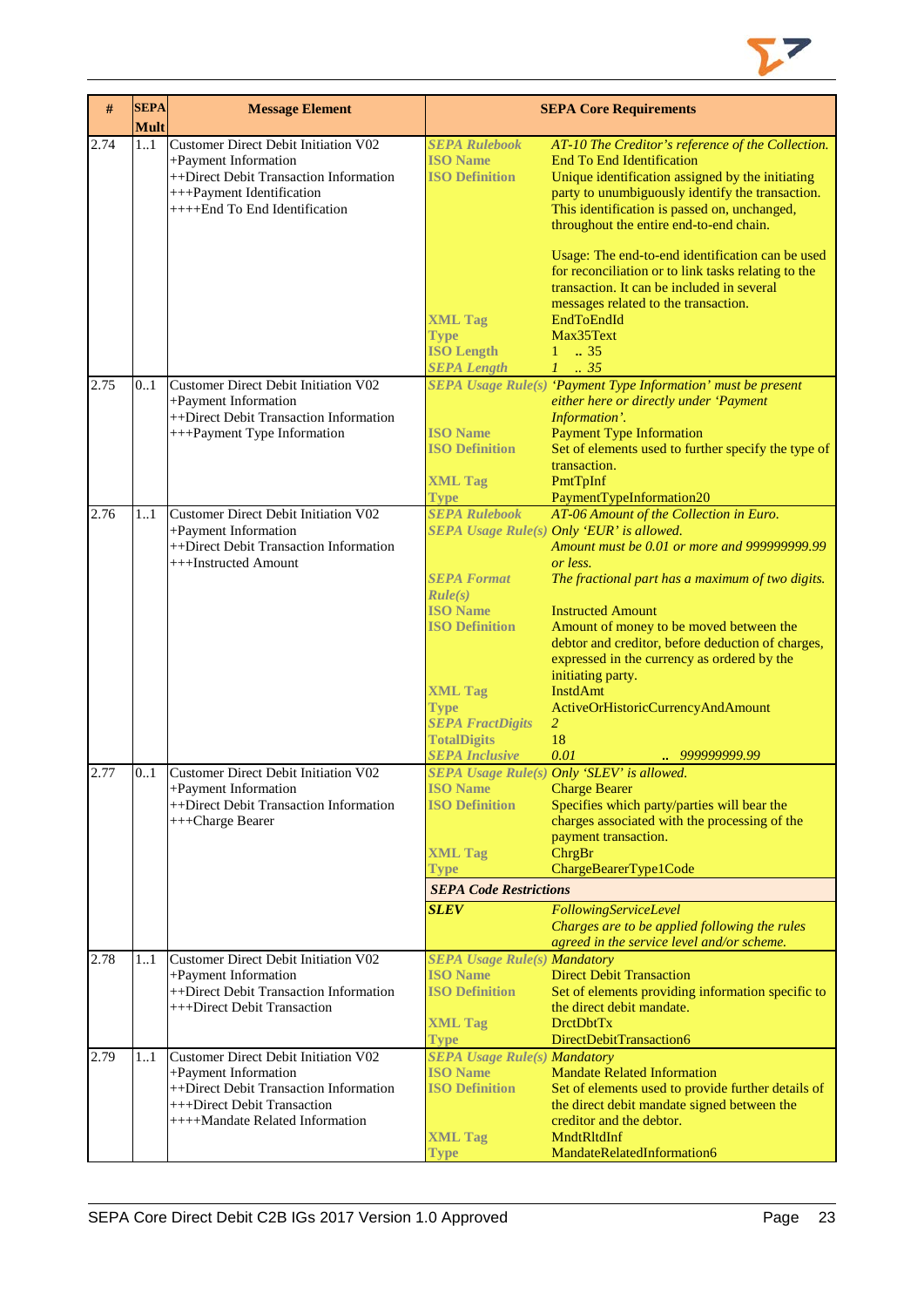

| #    | <b>SEPA</b><br><b>Mult</b> | <b>Message Element</b>                      |                                     | <b>SEPA Core Requirements</b>                                     |
|------|----------------------------|---------------------------------------------|-------------------------------------|-------------------------------------------------------------------|
| 2.80 | 11                         | <b>Customer Direct Debit Initiation V02</b> | <b>SEPA Rulebook</b>                | AT-01 Unique Mandate Reference.                                   |
|      |                            | +Payment Information                        | <b>SEPA Usage Rule(s) Mandatory</b> |                                                                   |
|      |                            | ++Direct Debit Transaction Information      | <b>ISO Name</b>                     | <b>Mandate Identification</b>                                     |
|      |                            | +++Direct Debit Transaction                 | <b>ISO Definition</b>               | Unique identification, as assigned by the creditor,               |
|      |                            | ++++Mandate Related Information             |                                     |                                                                   |
|      |                            |                                             |                                     | to unambiguously identify the mandate.                            |
|      |                            | +++++Mandate Identification                 | <b>XML Tag</b>                      | MndtId                                                            |
|      |                            |                                             | <b>Type</b>                         | Max35Text                                                         |
|      |                            |                                             | <b>ISO Length</b>                   | $1 \t . 35$                                                       |
|      |                            |                                             | <b>SEPA Length</b>                  | $1 \t 35$                                                         |
| 2.81 | 11                         | Customer Direct Debit Initiation V02        | <b>SEPA Rulebook</b>                | AT-25 Date of Signing of the Mandate.                             |
|      |                            | +Payment Information                        | <b>SEPA Usage Rule(s) Mandatory</b> |                                                                   |
|      |                            | ++Direct Debit Transaction Information      | <b>ISO Name</b>                     | Date Of Signature                                                 |
|      |                            | +++Direct Debit Transaction                 | <b>ISO Definition</b>               | Date on which the direct debit mandate has been                   |
|      |                            | ++++Mandate Related Information             |                                     | signed by the debtor.                                             |
|      |                            | ++++++Date Of Signature                     | <b>XML Tag</b>                      | <b>DtOfSgntr</b>                                                  |
|      |                            |                                             | <b>Type</b>                         | <b>ISODate</b>                                                    |
| 2.82 | 0.1                        | <b>Customer Direct Debit Initiation V02</b> | <b>ISO Name</b>                     | <b>Amendment Indicator</b>                                        |
|      |                            | +Payment Information                        | <b>ISO Definition</b>               | Indicator notifying whether the underlying                        |
|      |                            | ++Direct Debit Transaction Information      |                                     | mandate is amended or not.                                        |
|      |                            | +++Direct Debit Transaction                 | <b>XML Tag</b>                      | AmdmntInd                                                         |
|      |                            | ++++Mandate Related Information             | <b>Type</b>                         | TrueFalseIndicator                                                |
|      |                            | +++++Amendment Indicator                    |                                     |                                                                   |
| 2.83 | 0.1                        | <b>Customer Direct Debit Initiation V02</b> | <b>SEPA Rulebook</b>                | AT-24 Reason for Amendment of the Mandate.                        |
|      |                            | +Payment Information                        |                                     | The reason from the Rulebook is indicated by                      |
|      |                            | ++Direct Debit Transaction Information      |                                     | using the following message sub-elements.                         |
|      |                            | +++Direct Debit Transaction                 |                                     | SEPA Usage Rule(s) Mandatory if 'Amendment Indicator' is 'true'.  |
|      |                            | ++++Mandate Related Information             | <b>ISO Name</b>                     | <b>Amendment Information Details</b>                              |
|      |                            | +++++Amendment Information Details          | <b>ISO Definition</b>               | List of mandate elements that have been                           |
|      |                            |                                             |                                     | modified.                                                         |
|      |                            |                                             | <b>XML Tag</b>                      | AmdmntInfDtls                                                     |
|      |                            |                                             | <b>Type</b>                         | AmendmentInformationDetails6                                      |
| 2.84 | 0.1                        | <b>Customer Direct Debit Initiation V02</b> | <b>SEPA Rulebook</b>                | AT-19 Unique Mandate Reference as given by                        |
|      |                            | +Payment Information                        |                                     | the Original Creditor who issued the Mandate.                     |
|      |                            | ++Direct Debit Transaction Information      |                                     | SEPA Usage Rule(s) Mandatory if changes occur in 'Mandate         |
|      |                            | +++Direct Debit Transaction                 |                                     | Identification', otherwise not to be used.                        |
|      |                            | ++++Mandate Related Information             | <b>ISO Name</b>                     | <b>Original Mandate Identification</b>                            |
|      |                            | +++++Amendment Information Details          | <b>ISO Definition</b>               | Unique identification, as assigned by the creditor,               |
|      |                            | ++++++Original Mandate Identification       |                                     | to unambiguously identify the original mandate.                   |
|      |                            |                                             | <b>XML Tag</b>                      | OrgnlMndtId                                                       |
|      |                            |                                             | <b>Type</b>                         | Max35Text                                                         |
|      |                            |                                             | <b>ISO Length</b>                   | - 35                                                              |
|      |                            |                                             | <b>SEPA Length</b>                  | $1 \t . 35$                                                       |
| 2.85 | 0.1                        | Customer Direct Debit Initiation V02        |                                     | SEPA Usage Rule(s) Mandatory if changes occur in 'Creditor Scheme |
|      |                            | +Payment Information                        |                                     | Identification' and or 'Name', otherwise not to                   |
|      |                            | ++Direct Debit Transaction Information      |                                     | be used.                                                          |
|      |                            | +++Direct Debit Transaction                 | <b>ISO Name</b>                     | <b>Original Creditor Scheme Identification</b>                    |
|      |                            | ++++Mandate Related Information             | <b>ISO Definition</b>               | Original creditor scheme identification that has                  |
|      |                            | +++++Amendment Information Details          |                                     | been modified.                                                    |
|      |                            | +++++++Original Creditor Scheme             | <b>XML Tag</b>                      | OrgnlCdtrSchmeId                                                  |
|      |                            | Identification                              | <b>Type</b>                         | PartyIdentification32                                             |
| 2.86 | 0.1                        | <b>Customer Direct Debit Initiation V02</b> | <b>SEPA Rulebook</b>                | Original AT-03 Name of the Creditor.                              |
|      |                            | +Payment Information                        |                                     | SEPA Usage Rule(s) If present the new' Name' must be specified    |
|      |                            | ++Direct Debit Transaction Information      |                                     | under 'Creditor'.                                                 |
|      |                            | +++Direct Debit Transaction                 |                                     | 'Name' is limited to 70 characters in length.                     |
|      |                            | ++++Mandate Related Information             | <b>ISO Name</b>                     | Name                                                              |
|      |                            | +++++Amendment Information Details          | <b>ISO Definition</b>               | Name by which a party is known and which is                       |
|      |                            | +++++++Original Creditor Scheme             |                                     | usually used to identify that party.                              |
|      |                            | Identification                              | <b>XML Tag</b>                      | Nm                                                                |
|      |                            | $+++++Name$                                 | <b>Type</b>                         | Max140Text                                                        |
|      |                            |                                             | <b>ISO Length</b>                   | .140<br>1                                                         |
|      |                            |                                             | <b>SEPA Length</b>                  | 1<br>$\cdot$ 70                                                   |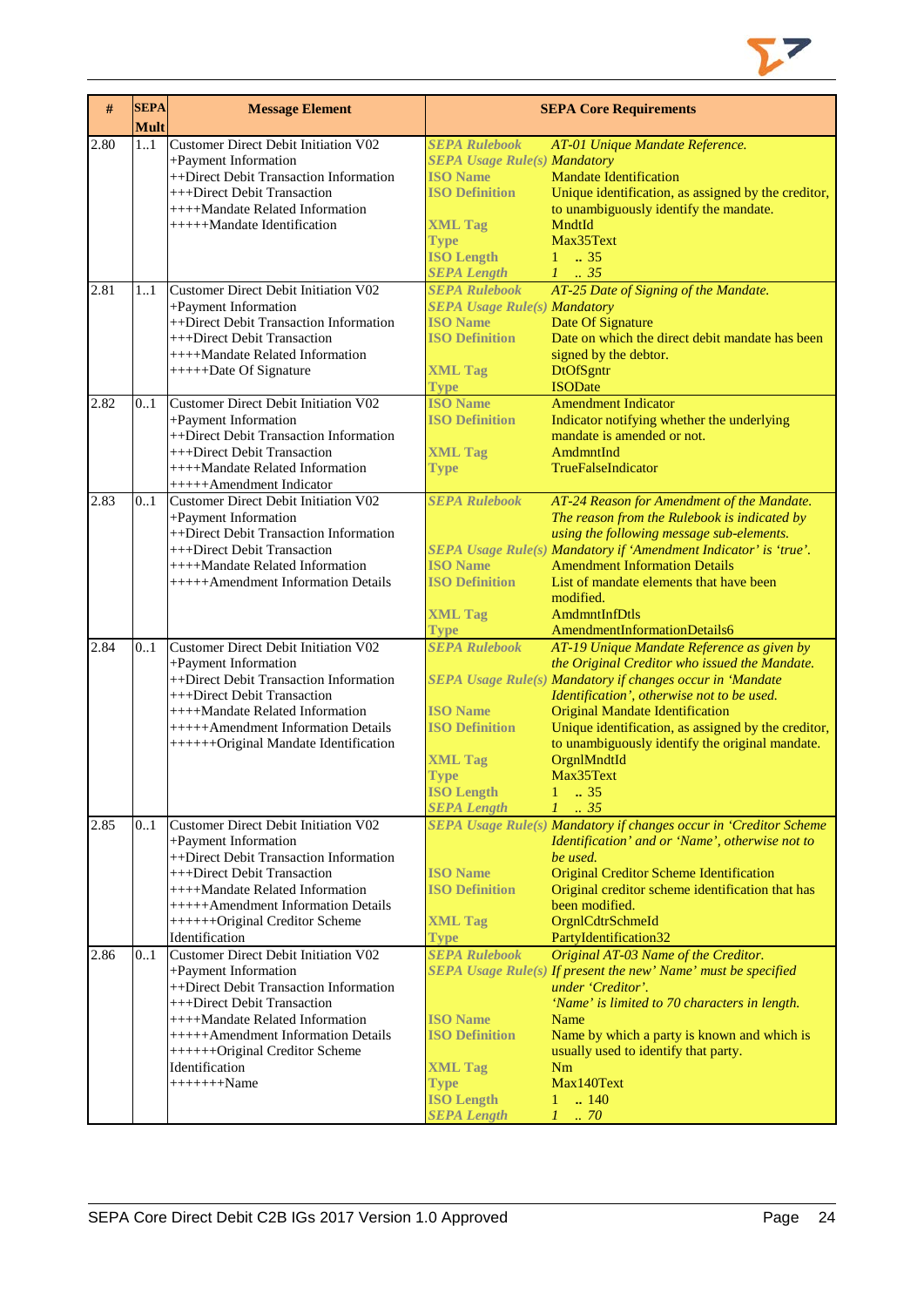

| #    | <b>SEPA</b><br><b>Mult</b> | <b>Message Element</b>                                                                                                                                                                                                                                                                                                                                                       |                                                                                                   | <b>SEPA Core Requirements</b>                                                                                                                                                                                                                                                                                                                                                                                                                               |
|------|----------------------------|------------------------------------------------------------------------------------------------------------------------------------------------------------------------------------------------------------------------------------------------------------------------------------------------------------------------------------------------------------------------------|---------------------------------------------------------------------------------------------------|-------------------------------------------------------------------------------------------------------------------------------------------------------------------------------------------------------------------------------------------------------------------------------------------------------------------------------------------------------------------------------------------------------------------------------------------------------------|
| 2.87 | 0.1                        | Customer Direct Debit Initiation V02<br>+Payment Information<br>++Direct Debit Transaction Information<br>+++Direct Debit Transaction<br>++++Mandate Related Information<br>+++++Amendment Information Details<br>+++++++Original Creditor Scheme<br>Identification<br>++++++++Postal Address                                                                                | <b>ISO</b> Name<br><b>ISO Definition</b><br><b>XML Tag</b><br><b>Type</b>                         | <b>Postal Address</b><br>Information that locates and identifies a specific<br>address, as defined by postal services.<br>PstlAdr<br>PostalAddress6                                                                                                                                                                                                                                                                                                         |
| 2.88 | 0.1                        | <b>Customer Direct Debit Initiation V02</b><br>+Payment Information<br>++Direct Debit Transaction Information<br>+++Direct Debit Transaction<br>++++Mandate Related Information<br>+++++Amendment Information Details<br>+++++++Original Creditor Scheme<br>Identification<br>++++++++Identification                                                                         | <b>SEPA Rulebook</b><br><b>ISO</b> Name<br><b>ISO Definition</b><br><b>XML Tag</b><br><b>Type</b> | AT-18 Identifier of the original Creditor who<br>issued the Mandate.<br><b>Identification</b><br>Unique and unambiguous identification of a<br>party.<br>Id<br>Party6Choice                                                                                                                                                                                                                                                                                 |
| 2.89 | 1.1<br>11                  | Customer Direct Debit Initiation V02<br>+Payment Information<br>++Direct Debit Transaction Information<br>+++Direct Debit Transaction<br>++++Mandate Related Information<br>+++++Amendment Information Details<br>++++++Original Creditor Scheme<br>Identification<br>++++++++Identification<br>++++++++Organisation Identification                                          | <b>XML Tag</b><br><b>ISO</b> Name<br><b>ISO Definition</b><br><b>XML Tag</b><br><b>Type</b>       | xs:choice<br>Organisation Identification<br>Unique and unambiguous way to identify an<br>organisation.<br>OrgId<br>OrganisationIdentification4                                                                                                                                                                                                                                                                                                              |
| 2.90 | 11                         | Customer Direct Debit Initiation V02<br>+Payment Information<br>++Direct Debit Transaction Information<br>+++Direct Debit Transaction<br>++++Mandate Related Information<br>+++++Amendment Information Details<br>+++++++Original Creditor Scheme<br>Identification<br>$+++++Identification$<br>+++++++++Private Identification                                              | <b>ISO Name</b><br><b>ISO Definition</b><br><b>XML Tag</b><br><b>Type</b>                         | SEPA Usage Rule(s) Private Identification is used to identify either an<br>organisation or a private person.<br><b>Private Identification</b><br>Unique and unambiguous identification of a<br>person, eg, passport.<br>PrytId<br>PersonIdentification5                                                                                                                                                                                                     |
| 2.91 | 0.1                        | <b>Customer Direct Debit Initiation V02</b><br>+Payment Information<br>++Direct Debit Transaction Information<br>+++Direct Debit Transaction<br>++++Mandate Related Information<br>+++++Amendment Information Details<br>+++++++Original Creditor Scheme<br>Identification<br>$+++++Identification$<br>+++++++++Private Identification<br>+++++++++++Date And Place Of Birth | <b>ISO</b> Name<br><b>ISO Definition</b><br><b>XML Tag</b><br><b>Type</b>                         | Date And Place Of Birth<br>Date and place of birth of a person.<br><b>DtAndPlcOfBirth</b><br>DateAndPlaceOfBirth                                                                                                                                                                                                                                                                                                                                            |
| 2.92 | 0.1                        | Customer Direct Debit Initiation V02<br>+Payment Information<br>++Direct Debit Transaction Information<br>+++Direct Debit Transaction<br>++++Mandate Related Information<br>+++++Amendment Information Details<br>++++++Original Creditor Scheme<br>Identification<br>$+++++Id$ entification<br>+++++++++Private Identification<br>$+++++++Other$                            | <b>ISO Name</b><br><b>ISO Definition</b><br><b>XML Tag</b><br><b>Type</b>                         | SEPA Usage Rule(s) Only one occurrence of 'Other' is allowed, and<br>no other sub-elements are allowed.<br>'Identification' must be used with an identifier<br>described in General Message Element<br>Specifications, Chapter 1.5.2.<br>'Proprietary' under 'Scheme Name' must specify<br>'SEPA'.<br>Other<br>Unique identification of a person, as assigned by<br>an institution, using an identification scheme.<br>Othr<br>GenericPersonIdentification1 |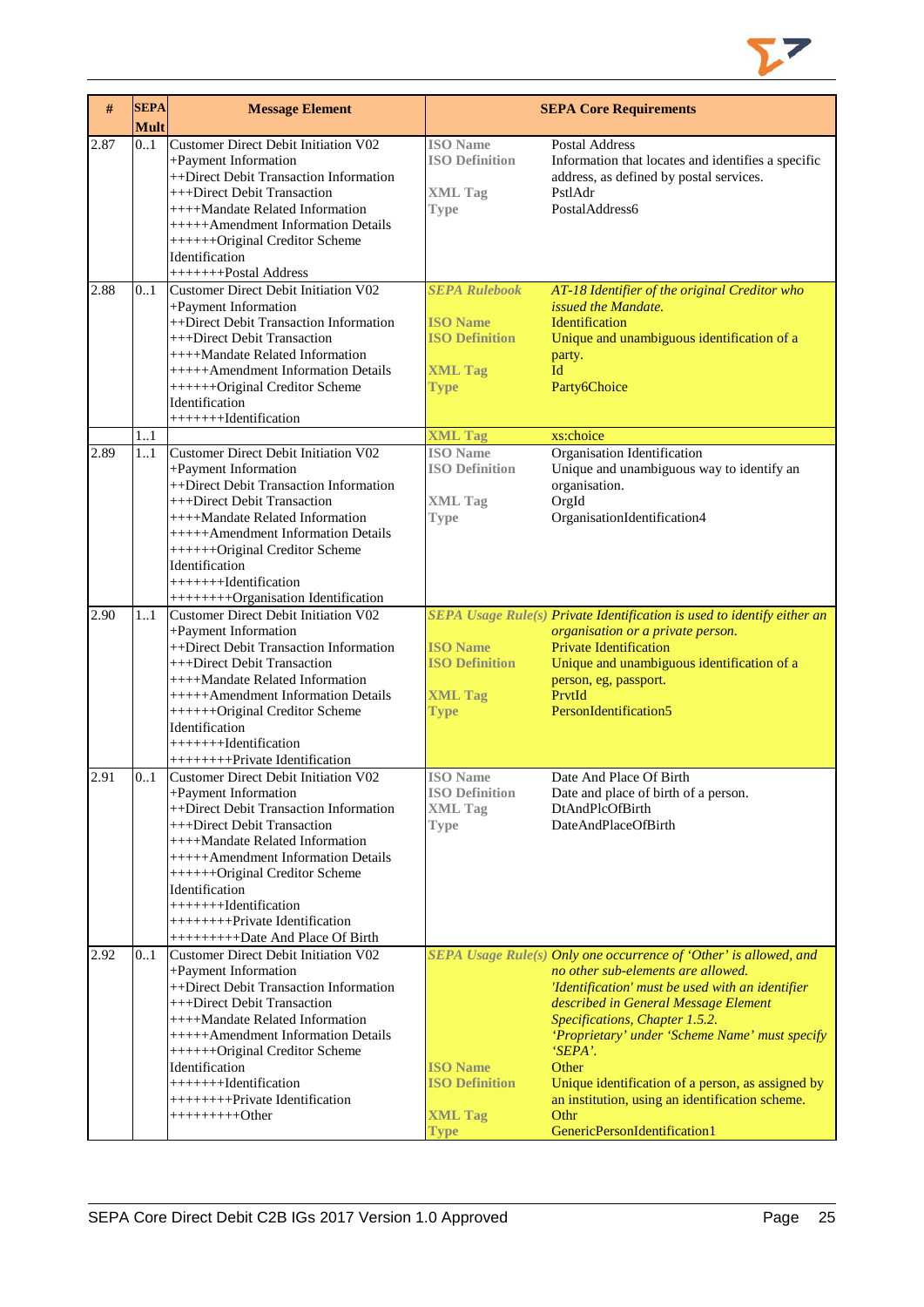

| $\#$  | <b>SEPA</b><br><b>Mult</b> | <b>Message Element</b>                                                                                                                                                                                                                                                                               |                                                                                      | <b>SEPA Core Requirements</b>                                                                                                                                                                                                                                                                                                                                 |
|-------|----------------------------|------------------------------------------------------------------------------------------------------------------------------------------------------------------------------------------------------------------------------------------------------------------------------------------------------|--------------------------------------------------------------------------------------|---------------------------------------------------------------------------------------------------------------------------------------------------------------------------------------------------------------------------------------------------------------------------------------------------------------------------------------------------------------|
| 2.93  | 0.1                        | Customer Direct Debit Initiation V02<br>+Payment Information<br>++Direct Debit Transaction Information<br>+++Direct Debit Transaction<br>++++Mandate Related Information<br>+++++Amendment Information Details<br>+++++++Original Creditor Scheme<br>Identification<br>++++++++Country Of Residence  | <b>ISO</b> Name<br><b>ISO Definition</b><br><b>XML Tag</b><br><b>Type</b><br>Pattern | Country Of Residence<br>Country in which a person resides (the place of a<br>person's home). In the case of a company, it is the<br>country from which the affairs of that company<br>are directed.<br>CtryOfRes<br>CountryCode<br>$[A-Z]\{2,2\}$                                                                                                             |
| 2.94  | 0.1                        | <b>Customer Direct Debit Initiation V02</b><br>+Payment Information<br>++Direct Debit Transaction Information<br>+++Direct Debit Transaction<br>++++Mandate Related Information<br>+++++Amendment Information Details<br>+++++++Original Creditor Scheme<br>Identification<br>+++++++Contact Details | <b>ISO</b> Name<br><b>ISO Definition</b><br><b>XML Tag</b><br><b>Type</b>            | <b>Contact Details</b><br>Set of elements used to indicate how to contact<br>the party.<br>CtctDtls<br>ContactDetails2                                                                                                                                                                                                                                        |
| 2.95  | 0.1                        | Customer Direct Debit Initiation V02<br>+Payment Information<br>++Direct Debit Transaction Information<br>+++Direct Debit Transaction<br>++++Mandate Related Information<br>+++++Amendment Information Details<br>+++++++Original Creditor Agent                                                     | <b>ISO</b> Name<br><b>ISO Definition</b><br><b>XML Tag</b><br><b>Type</b>            | <b>Original Creditor Agent</b><br>Original creditor agent that has been modified.<br>OrgnlCdtrAgt<br>BranchAndFinancialInstitutionIdentification4                                                                                                                                                                                                             |
| 2.96  | 0.1                        | Customer Direct Debit Initiation V02<br>+Payment Information<br>++Direct Debit Transaction Information<br>+++Direct Debit Transaction<br>++++Mandate Related Information<br>+++++Amendment Information Details<br>++++++Original Creditor Agent Account                                              | <b>ISO</b> Name<br><b>ISO Definition</b><br><b>XML Tag</b><br><b>Type</b>            | Original Creditor Agent Account<br>Original creditor agent acount that has been<br>modified.<br>OrgnlCdtrAgtAcct<br>CashAccount16                                                                                                                                                                                                                             |
| 2.97  | 0.1                        | Customer Direct Debit Initiation V02<br>+Payment Information<br>++Direct Debit Transaction Information<br>+++Direct Debit Transaction<br>++++Mandate Related Information<br>+++++Amendment Information Details<br>+++++++Original Debtor                                                             | <b>ISO</b> Name<br><b>ISO Definition</b><br><b>XML Tag</b><br><b>Type</b>            | Original Debtor<br>Original debtor that has been modified.<br>OrgnIDbtr<br>PartyIdentification32                                                                                                                                                                                                                                                              |
| 2.98  | 0.1                        | Customer Direct Debit Initiation V02<br>+Payment Information<br>++Direct Debit Transaction Information<br>+++Direct Debit Transaction<br>++++Mandate Related Information<br>+++++Amendment Information Details<br>+++++++Original Debtor Account                                                     | <b>ISO Name</b><br><b>ISO Definition</b><br><b>XML Tag</b><br><b>Type</b>            | SEPA Usage Rule(s) To use 'Identification' under 'Other' under<br>'Identification' with code 'SMNDA' to indicate<br>same mandate with new Debtor Account. Or<br>In case of an account change within the same<br>bank, IBAN is allowed.<br><b>Original Debtor Account</b><br>Original debtor account that has been modified.<br>OrgnIDbtrAcct<br>CashAccount16 |
| 2.99  | 0.1                        | Customer Direct Debit Initiation V02<br>+Payment Information<br>++Direct Debit Transaction Information<br>+++Direct Debit Transaction<br>++++Mandate Related Information<br>+++++Amendment Information Details<br>+++++++Original Debtor Agent                                                       | <b>ISO Name</b><br><b>ISO Definition</b><br><b>XML Tag</b><br><b>Type</b>            | SEPA Usage Rule(s) Not to be used if element 'Original Debtor<br>Account' is populated with 'SMNDA'.<br><b>Original Debtor Agent</b><br>Original debtor agent that has been modified.<br>OrgnIDbtrAgt<br>BranchAndFinancialInstitutionIdentification4                                                                                                         |
| 2.100 | 0.1                        | Customer Direct Debit Initiation V02<br>+Payment Information<br>++Direct Debit Transaction Information<br>+++Direct Debit Transaction<br>++++Mandate Related Information<br>+++++Amendment Information Details<br>++++++Original Debtor Agent Account                                                | <b>ISO</b> Name<br><b>ISO Definition</b><br><b>XML Tag</b><br><b>Type</b>            | Original Debtor Agent Account<br>Original debtor agent account that has been<br>modified.<br>OrgnlDbtrAgtAcct<br>CashAccount16                                                                                                                                                                                                                                |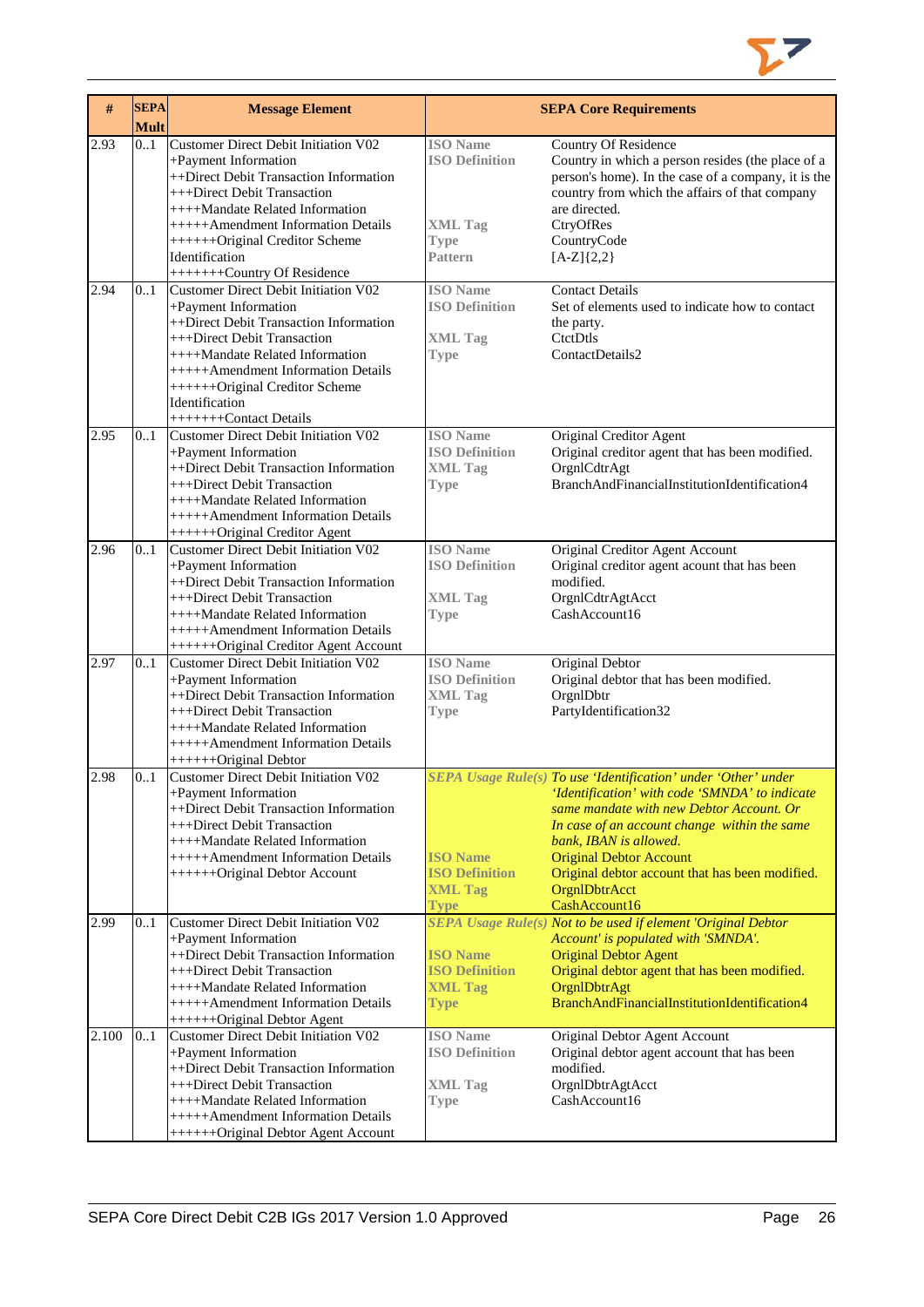

| #     | <b>SEPA</b><br><b>Mult</b> | <b>Message Element</b>                                                                                                                                                                                                                                 |                                                                                                                                              | <b>SEPA Core Requirements</b>                                                                                                                                                                                                                                                                                                                                                                                                                                                                                                                                                                                                                                                                    |
|-------|----------------------------|--------------------------------------------------------------------------------------------------------------------------------------------------------------------------------------------------------------------------------------------------------|----------------------------------------------------------------------------------------------------------------------------------------------|--------------------------------------------------------------------------------------------------------------------------------------------------------------------------------------------------------------------------------------------------------------------------------------------------------------------------------------------------------------------------------------------------------------------------------------------------------------------------------------------------------------------------------------------------------------------------------------------------------------------------------------------------------------------------------------------------|
| 2.101 | 0.1                        | Customer Direct Debit Initiation V02<br>+Payment Information<br>++Direct Debit Transaction Information<br>+++Direct Debit Transaction<br>++++Mandate Related Information<br>+++++Amendment Information Details<br>++++++Original Final Collection Date | <b>ISO</b> Name<br><b>ISO Definition</b><br><b>XML Tag</b><br><b>Type</b>                                                                    | Original Final Collection Date<br>Original final collection date that has been<br>modified.<br>OrgnlFnlColltnDt<br><b>ISODate</b>                                                                                                                                                                                                                                                                                                                                                                                                                                                                                                                                                                |
| 2.102 | 0.1                        | Customer Direct Debit Initiation V02<br>+Payment Information<br>++Direct Debit Transaction Information<br>+++Direct Debit Transaction<br>++++Mandate Related Information<br>+++++Amendment Information Details<br>+++++++Original Frequency            | <b>ISO</b> Name<br><b>ISO Definition</b><br><b>XML Tag</b><br><b>Type</b>                                                                    | Original Frequency<br>Original frequency that has been modified.<br>OrgnlFrqcy<br>Frequency1Code                                                                                                                                                                                                                                                                                                                                                                                                                                                                                                                                                                                                 |
| 2.103 | 0.1                        | Customer Direct Debit Initiation V02<br>+Payment Information<br>++Direct Debit Transaction Information<br>+++Direct Debit Transaction<br>++++Mandate Related Information<br>+++++Electronic Signature                                                  | <b>SEPA Rulebook</b><br><b>ISO Name</b><br><b>ISO Definition</b><br><b>XML Tag</b><br><b>Type</b><br><b>ISO Length</b><br><b>SEPA Length</b> | AT-16 Placeholder for the electronic signature<br>data, if applicable.<br>AT-17 Type of Mandate (paper, e-Mandate).<br>AT-60 Reference of the validation made by the<br>Debtor Bank (if present in DS-03).<br>SEPA Usage Rule(s) If the direct debit is based on an EPC electronic<br>mandate, this data element must contain AT-60<br>which is the reference to the Mandate Acceptance<br>Report made by the Debtor Bank.<br>This data element is not to be used if the mandate<br>is a paper mandate.<br><b>Electronic Signature</b><br>Additional security provisions, such as a digital<br>signature, as provided by the debtor.<br>ElctrncSgntr<br>Max1025Text<br>.1025<br>1<br>.1025<br>1. |
| 2.104 | 0.1                        | Customer Direct Debit Initiation V02<br>+Payment Information<br>++Direct Debit Transaction Information<br>+++Direct Debit Transaction<br>++++Mandate Related Information<br>++++++First Collection Date                                                | <b>ISO</b> Name<br><b>ISO Definition</b><br><b>XML Tag</b><br><b>Type</b>                                                                    | <b>First Collection Date</b><br>Date of the first collection of a direct debit as per<br>the mandate.<br>FrstColltnDt<br><b>ISODate</b>                                                                                                                                                                                                                                                                                                                                                                                                                                                                                                                                                          |
| 2.105 | 0.1                        | <b>Customer Direct Debit Initiation V02</b><br>+Payment Information<br>++Direct Debit Transaction Information<br>+++Direct Debit Transaction<br>++++Mandate Related Information<br>++++++Final Collection Date                                         | <b>ISO</b> Name<br><b>ISO Definition</b><br><b>XML Tag</b><br><b>Type</b>                                                                    | <b>Final Collection Date</b><br>Date of the final collection of a direct debit as per<br>the mandate.<br>FnlColltnDt<br><b>ISODate</b>                                                                                                                                                                                                                                                                                                                                                                                                                                                                                                                                                           |
| 2.106 | 0.1                        | <b>Customer Direct Debit Initiation V02</b><br>+Payment Information<br>++Direct Debit Transaction Information<br>+++Direct Debit Transaction<br>++++Mandate Related Information<br>++++++Frequency                                                     | <b>ISO</b> Name<br><b>ISO Definition</b><br><b>XML Tag</b><br>Type                                                                           | Frequency<br>Regularity with which direct debit instructions<br>are to be created and processed.<br>Frqcy<br>Frequency1Code                                                                                                                                                                                                                                                                                                                                                                                                                                                                                                                                                                      |
| 2.107 | 0.1                        | <b>Customer Direct Debit Initiation V02</b><br>+Payment Information<br>++Direct Debit Transaction Information<br>+++Direct Debit Transaction<br>++++Creditor Scheme Identification                                                                     | <b>ISO Name</b><br><b>ISO Definition</b><br><b>XML Tag</b><br><b>Type</b>                                                                    | SEPA Usage Rule(s) It is recommended that all transactions within the<br>same 'Payment Information' block have the same<br>'Creditor Scheme Identification'.<br>This data element must be present at either<br>'Payment Information' or 'Direct Debit<br>Transaction' level.<br><b>Creditor Scheme Identification</b><br>Credit party that signs the mandate.<br>CdtrSchmeId<br>PartyIdentification32                                                                                                                                                                                                                                                                                            |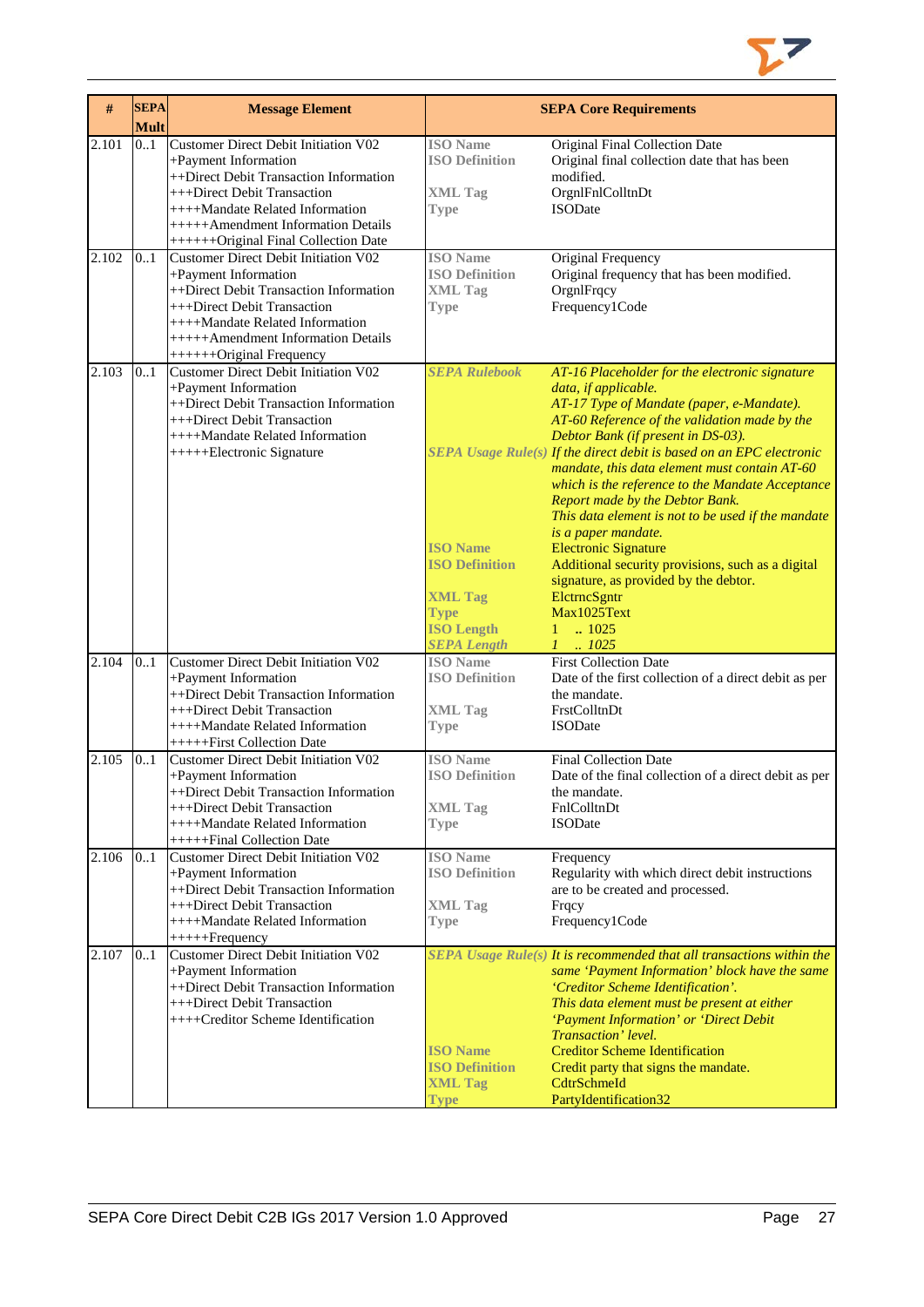

| #     | <b>SEPA</b><br><b>Mult</b> | <b>Message Element</b>                                          |                                     | <b>SEPA Core Requirements</b>                                           |
|-------|----------------------------|-----------------------------------------------------------------|-------------------------------------|-------------------------------------------------------------------------|
| 2.108 | 0.1                        | <b>Customer Direct Debit Initiation V02</b>                     | <b>ISO</b> Name                     | Name                                                                    |
|       |                            | +Payment Information                                            | <b>ISO Definition</b>               | Name by which a party is known and which is                             |
|       |                            | ++Direct Debit Transaction Information                          |                                     | usually used to identify that party.                                    |
|       |                            | +++Direct Debit Transaction                                     | <b>XML Tag</b>                      | Nm                                                                      |
|       |                            | ++++Creditor Scheme Identification                              | <b>Type</b>                         | Max140Text                                                              |
|       |                            | $++++\text{-}\text{Name}$                                       | <b>ISO Length</b>                   | .140<br>$\mathbf{1}$                                                    |
|       |                            |                                                                 | <b>SEPA Length</b>                  | $1 \quad .140$                                                          |
| 2.109 | 0.1                        | Customer Direct Debit Initiation V02                            | <b>ISO</b> Name                     | <b>Postal Address</b>                                                   |
|       |                            | +Payment Information                                            | <b>ISO Definition</b>               | Information that locates and identifies a specific                      |
|       |                            | ++Direct Debit Transaction Information                          |                                     | address, as defined by postal services.                                 |
|       |                            | +++Direct Debit Transaction                                     | <b>XML Tag</b>                      | PstlAdr                                                                 |
|       |                            | ++++Creditor Scheme Identification                              | <b>Type</b>                         | PostalAddress6                                                          |
|       |                            | +++++Postal Address                                             |                                     |                                                                         |
| 2.110 | 11                         | Customer Direct Debit Initiation V02                            | <b>SEPA Rulebook</b>                | AT-02 Identifier of the Creditor.                                       |
|       |                            | +Payment Information                                            | <b>SEPA Usage Rule(s) Mandatory</b> |                                                                         |
|       |                            | ++Direct Debit Transaction Information                          | <b>ISO Name</b>                     | Identification                                                          |
|       |                            | +++Direct Debit Transaction                                     | <b>ISO Definition</b>               | Unique and unambiguous identification of a                              |
|       |                            | ++++Creditor Scheme Identification                              |                                     | party.                                                                  |
|       |                            | +++++Hdentification                                             | <b>XML Tag</b>                      | Id                                                                      |
|       |                            |                                                                 | <b>Type</b>                         | Party6Choice                                                            |
|       | 1.1                        |                                                                 | <b>XML Tag</b>                      | xs:choice                                                               |
| 2.111 | 1.1                        | <b>Customer Direct Debit Initiation V02</b>                     | <b>ISO</b> Name                     | Organisation Identification                                             |
|       |                            | +Payment Information                                            | <b>ISO Definition</b>               | Unique and unambiguous way to identify an                               |
|       |                            | ++Direct Debit Transaction Information                          |                                     | organisation.                                                           |
|       |                            | +++Direct Debit Transaction                                     | <b>XML Tag</b>                      | OrgId                                                                   |
|       |                            | ++++Creditor Scheme Identification<br>$+++++Id$ entification    | <b>Type</b>                         | OrganisationIdentification4                                             |
|       |                            | ++++++Organisation Identification                               |                                     |                                                                         |
| 2.112 | 11                         | <b>Customer Direct Debit Initiation V02</b>                     |                                     | SEPA Usage Rule(s) Private Identification is used to identify either an |
|       |                            | +Payment Information                                            |                                     | organisation or a private person.                                       |
|       |                            | ++Direct Debit Transaction Information                          | <b>ISO Name</b>                     | <b>Private Identification</b>                                           |
|       |                            | +++Direct Debit Transaction                                     | <b>ISO Definition</b>               | Unique and unambiguous identification of a                              |
|       |                            | ++++Creditor Scheme Identification                              |                                     | person, eg, passport.                                                   |
|       |                            | $+++++Identification$                                           | <b>XML Tag</b>                      | PrvtId                                                                  |
|       |                            | +++++++Private Identification                                   | <b>Type</b>                         | PersonIdentification5                                                   |
| 2.113 | 0.1                        | <b>Customer Direct Debit Initiation V02</b>                     | <b>ISO Name</b>                     | Date And Place Of Birth                                                 |
|       |                            | +Payment Information                                            | <b>ISO Definition</b>               | Date and place of birth of a person.                                    |
|       |                            | ++Direct Debit Transaction Information                          | <b>XML Tag</b>                      | DtAndPlcOfBirth                                                         |
|       |                            | +++Direct Debit Transaction                                     | <b>Type</b>                         | DateAndPlaceOfBirth                                                     |
|       |                            | ++++Creditor Scheme Identification                              |                                     |                                                                         |
|       |                            | +++++Identification                                             |                                     |                                                                         |
|       |                            | +++++++Private Identification                                   |                                     |                                                                         |
|       |                            | ++++++++Date And Place Of Birth                                 |                                     |                                                                         |
| 2.114 | 0.1                        | Customer Direct Debit Initiation V02                            |                                     | SEPA Usage Rule(s) Only one occurrence of 'Other' is allowed, and       |
|       |                            | +Payment Information                                            |                                     | no other sub-elements are allowed.                                      |
|       |                            | ++Direct Debit Transaction Information                          |                                     | 'Identification' must be used with an identifier                        |
|       |                            | +++Direct Debit Transaction                                     |                                     | described in General Message Element                                    |
|       |                            | $+++$ Creditor Scheme Identification                            |                                     | Specifications, Chapter 1.5.2.                                          |
|       |                            | $+++++$ <b>I</b> dentification<br>+++++++Private Identification |                                     | 'Proprietary' under 'Scheme Name' must specify<br><i>'SEPA'.</i>        |
|       |                            | $+++++Other$                                                    | <b>ISO Name</b>                     | Other                                                                   |
|       |                            |                                                                 | <b>ISO Definition</b>               | Unique identification of a person, as assigned by                       |
|       |                            |                                                                 |                                     | an institution, using an identification scheme.                         |
|       |                            |                                                                 | <b>XML Tag</b>                      | Othr                                                                    |
|       |                            |                                                                 | <b>Type</b>                         | GenericPersonIdentification1                                            |
| 2.115 | 0.1                        | Customer Direct Debit Initiation V02                            | <b>ISO</b> Name                     | <b>Country Of Residence</b>                                             |
|       |                            | +Payment Information                                            | <b>ISO Definition</b>               | Country in which a person resides (the place of a                       |
|       |                            | ++Direct Debit Transaction Information                          |                                     | person's home). In the case of a company, it is the                     |
|       |                            | +++Direct Debit Transaction                                     |                                     | country from which the affairs of that company                          |
|       |                            | ++++Creditor Scheme Identification                              |                                     | are directed.                                                           |
|       |                            | +++++Country Of Residence                                       | <b>XML Tag</b>                      | CtryOfRes                                                               |
|       |                            |                                                                 | <b>Type</b>                         | CountryCode                                                             |
|       |                            |                                                                 | Pattern                             | $[A-Z]\{2,2\}$                                                          |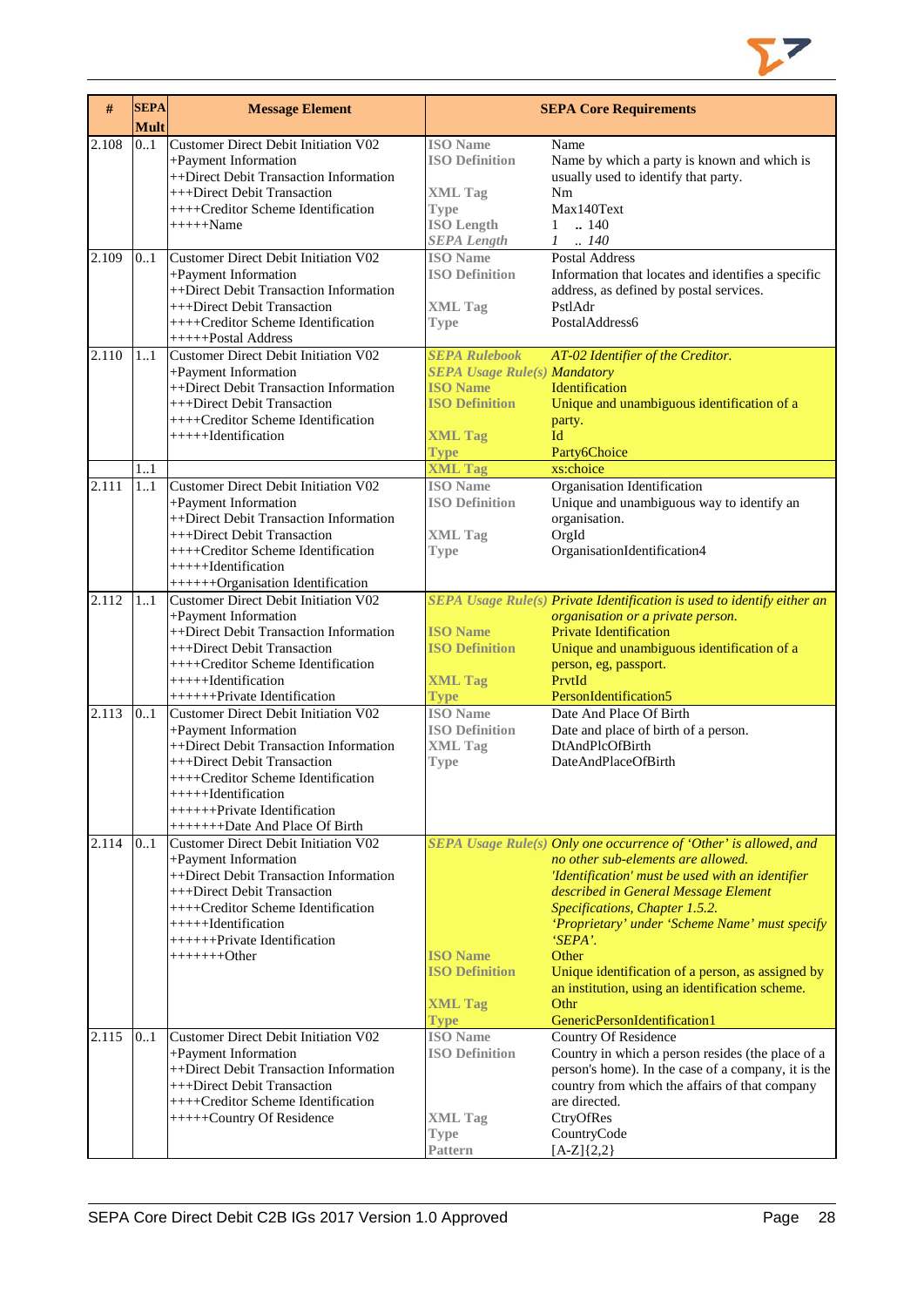

| #     | <b>SEPA</b><br><b>Mult</b> | <b>Message Element</b>                                                                                                                                                              |                                                                  | <b>SEPA Core Requirements</b>                                                                                                                                                                                                     |
|-------|----------------------------|-------------------------------------------------------------------------------------------------------------------------------------------------------------------------------------|------------------------------------------------------------------|-----------------------------------------------------------------------------------------------------------------------------------------------------------------------------------------------------------------------------------|
| 2.116 | 0.1                        | <b>Customer Direct Debit Initiation V02</b><br>+Payment Information<br>++Direct Debit Transaction Information                                                                       | <b>ISO</b> Name<br><b>ISO Definition</b>                         | <b>Contact Details</b><br>Set of elements used to indicate how to contact<br>the party.                                                                                                                                           |
|       |                            | +++Direct Debit Transaction<br>$+++C$ reditor Scheme Identification<br>+++++Contact Details                                                                                         | <b>XML Tag</b><br><b>Type</b>                                    | CtctDtls<br>ContactDetails2                                                                                                                                                                                                       |
| 2.117 | 0.1                        | <b>Customer Direct Debit Initiation V02</b><br>+Payment Information<br>++Direct Debit Transaction Information<br>+++Direct Debit Transaction<br>++++Pre Notification Identification | <b>ISO</b> Name<br><b>ISO Definition</b>                         | Pre Notification Identification<br>Unique and unambiguous identification of the<br>pre-notification which is sent separately from the<br>direct debit instruction.                                                                |
|       |                            |                                                                                                                                                                                     | <b>XML Tag</b><br><b>Type</b>                                    | Usage: The direct debit pre-notification is used to<br>reconcile separately sent collection information<br>with the direct debit transaction information.<br>PreNtfctnId<br>Max35Text                                             |
|       |                            |                                                                                                                                                                                     | <b>ISO Length</b><br><b>SEPA Length</b>                          | $1 \t . 35$<br>$1-.35$                                                                                                                                                                                                            |
| 2.118 | 0.1                        | <b>Customer Direct Debit Initiation V02</b><br>+Payment Information<br>++Direct Debit Transaction Information<br>+++Direct Debit Transaction<br>++++Pre Notification Date           | <b>ISO</b> Name<br><b>ISO Definition</b>                         | <b>Pre Notification Date</b><br>Date on which the creditor notifies the debtor<br>about the amount and date on which the direct<br>debit instruction will be presented to the debtor's                                            |
|       |                            |                                                                                                                                                                                     | <b>XML Tag</b><br><b>Type</b>                                    | agent.<br>PreNtfctnDt<br><b>ISODate</b>                                                                                                                                                                                           |
| 2.119 | 0.1                        | Customer Direct Debit Initiation V02<br>+Payment Information<br>++Direct Debit Transaction Information<br>+++Ultimate Creditor                                                      | <b>ISO Name</b><br><b>ISO Definition</b>                         | <b>SEPA</b> Usage Rule(s) This data element may be present either at<br>'Payment Information' or at 'Direct Debit<br>Transaction Information' level.<br><b>Ultimate Creditor</b><br>Ultimate party to which an amount of money is |
|       |                            |                                                                                                                                                                                     | <b>XML Tag</b><br><b>Type</b>                                    | due.<br><b>UltmtCdtr</b><br>PartyIdentification32                                                                                                                                                                                 |
| 2.120 | 0.1                        | <b>Customer Direct Debit Initiation V02</b><br>+Payment Information<br>++Direct Debit Transaction Information<br>+++Ultimate Creditor<br>$+++$ Name                                 | <b>SEPA Rulebook</b><br><b>ISO Name</b><br><b>ISO Definition</b> | AT-38 Name of the Creditor Reference Party.<br>SEPA Usage Rule(s) 'Name' is limited to 70 characters in length.<br>Name<br>Name by which a party is known and which is<br>usually used to identify that party.                    |
|       |                            |                                                                                                                                                                                     | <b>XML Tag</b><br>Type<br><b>ISO Length</b>                      | Nm<br>Max140Text<br>.140                                                                                                                                                                                                          |
|       |                            |                                                                                                                                                                                     | <b>SEPA Length</b>                                               | $1 \cdot .70$                                                                                                                                                                                                                     |
| 2.121 | 0.1                        | <b>Customer Direct Debit Initiation V02</b><br>+Payment Information<br>++Direct Debit Transaction Information                                                                       | <b>ISO</b> Name<br><b>ISO Definition</b>                         | Postal Address<br>Information that locates and identifies a specific<br>address, as defined by postal services.                                                                                                                   |
|       |                            | +++Ultimate Creditor<br>++++Postal Address                                                                                                                                          | <b>XML Tag</b><br><b>Type</b>                                    | PstlAdr<br>PostalAddress6                                                                                                                                                                                                         |
| 2.122 | 0.1                        | <b>Customer Direct Debit Initiation V02</b><br>+Payment Information                                                                                                                 | <b>SEPA Rulebook</b>                                             | AT-39 Identification code of the Creditor<br>Reference Party.                                                                                                                                                                     |
|       |                            | ++Direct Debit Transaction Information<br>+++Ultimate Creditor<br>++++Identification                                                                                                | <b>ISO Name</b><br><b>ISO Definition</b>                         | Identification<br>Unique and unambiguous identification of a<br>party.                                                                                                                                                            |
|       |                            |                                                                                                                                                                                     | <b>XML Tag</b><br><b>Type</b>                                    | Id<br>Party6Choice                                                                                                                                                                                                                |
|       | 1.1                        |                                                                                                                                                                                     | <b>XML Tag</b>                                                   | xs:choice                                                                                                                                                                                                                         |
| 2.123 | 1.1                        | <b>Customer Direct Debit Initiation V02</b><br>+Payment Information                                                                                                                 |                                                                  | SEPA Usage Rule(s) Either 'BIC or BEI' or one occurrence of 'Other'<br>is allowed.                                                                                                                                                |
|       |                            | ++Direct Debit Transaction Information<br>+++Ultimate Creditor<br>++++Identification                                                                                                | <b>ISO Name</b><br><b>ISO Definition</b>                         | <b>Organisation Identification</b><br>Unique and unambiguous way to identify an<br>organisation.                                                                                                                                  |
|       |                            | +++++Organisation Identification                                                                                                                                                    | <b>XML Tag</b><br><b>Type</b>                                    | OrgId<br>OrganisationIdentification4                                                                                                                                                                                              |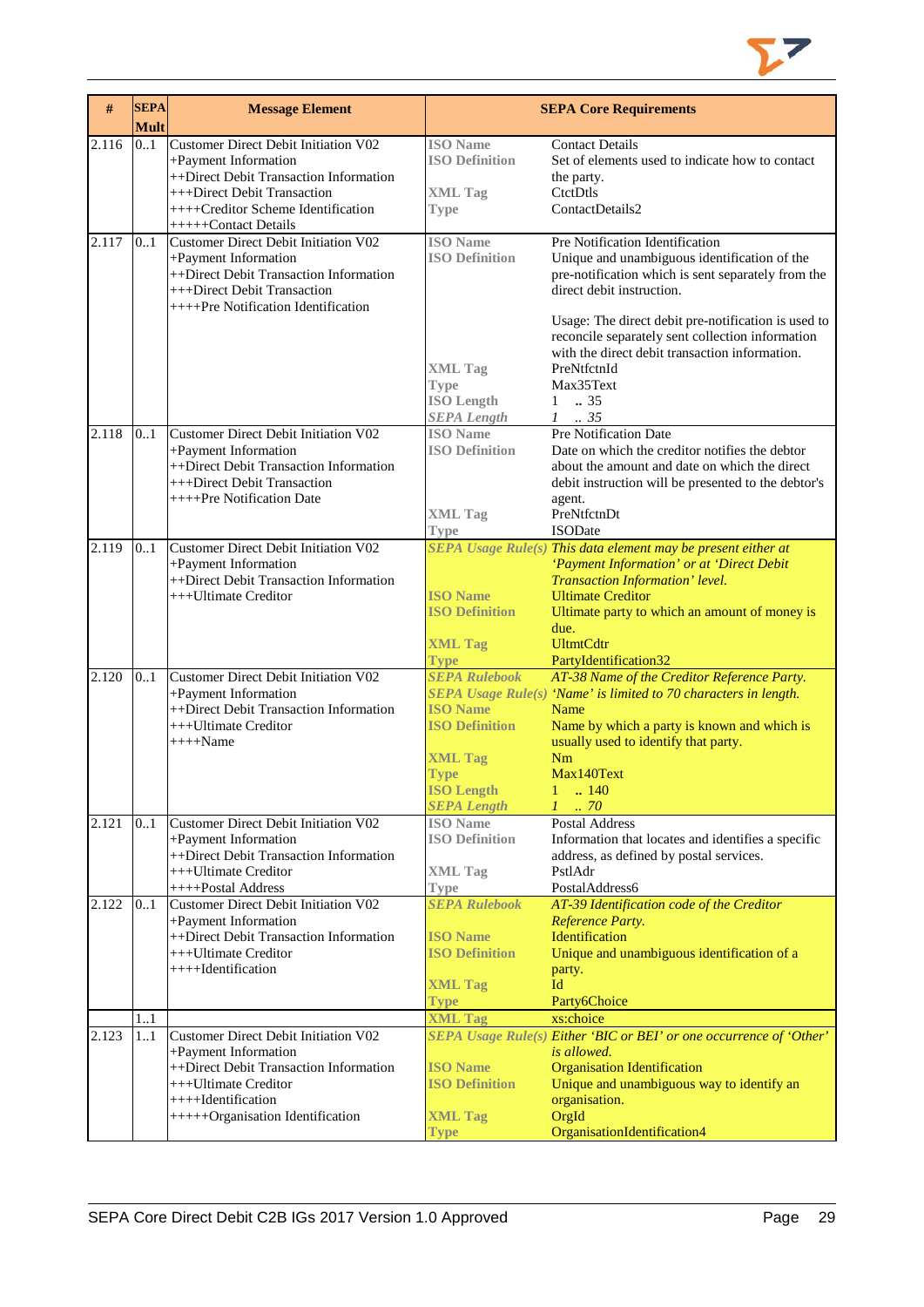

| #     | <b>SEPA</b><br><b>Mult</b> | <b>Message Element</b>                      |                       | <b>SEPA Core Requirements</b>                                   |
|-------|----------------------------|---------------------------------------------|-----------------------|-----------------------------------------------------------------|
| 2.124 | 1.1                        | <b>Customer Direct Debit Initiation V02</b> |                       | SEPA Usage Rule(s) Either 'Date and Place of Birth' or one      |
|       |                            | +Payment Information                        |                       | occurrence of 'Other' is allowed.                               |
|       |                            | ++Direct Debit Transaction Information      | <b>ISO Name</b>       | Private Identification                                          |
|       |                            | +++Ultimate Creditor                        | <b>ISO Definition</b> | Unique and unambiguous identification of a                      |
|       |                            | ++++Identification                          |                       | person, eg, passport.                                           |
|       |                            | +++++Private Identification                 | <b>XML Tag</b>        | PrvtId                                                          |
|       |                            |                                             | <b>Type</b>           | PersonIdentification5                                           |
| 2.125 | 0.1                        | Customer Direct Debit Initiation V02        | <b>ISO</b> Name       | <b>Country Of Residence</b>                                     |
|       |                            | +Payment Information                        | <b>ISO Definition</b> | Country in which a person resides (the place of a               |
|       |                            | ++Direct Debit Transaction Information      |                       | person's home). In the case of a company, it is the             |
|       |                            | +++Ultimate Creditor                        |                       | country from which the affairs of that company                  |
|       |                            | ++++Country Of Residence                    |                       | are directed.                                                   |
|       |                            |                                             | <b>XML Tag</b>        | CtryOfRes                                                       |
|       |                            |                                             | <b>Type</b>           | CountryCode                                                     |
|       |                            |                                             | <b>Pattern</b>        | $[A-Z]\{2,2\}$                                                  |
| 2.126 | 0.1                        | Customer Direct Debit Initiation V02        | <b>ISO</b> Name       | <b>Contact Details</b>                                          |
|       |                            | +Payment Information                        | <b>ISO Definition</b> | Set of elements used to indicate how to contact                 |
|       |                            | ++Direct Debit Transaction Information      |                       | the party.                                                      |
|       |                            | +++Ultimate Creditor                        | <b>XML Tag</b>        | CtctDtls                                                        |
|       |                            | ++++Contact Details                         | <b>Type</b>           | ContactDetails2                                                 |
| 2.127 | 1.1                        | <b>Customer Direct Debit Initiation V02</b> | <b>ISO Name</b>       | <b>Debtor Agent</b>                                             |
|       |                            | +Payment Information                        | <b>ISO Definition</b> | Financial institution servicing an account for the              |
|       |                            | ++Direct Debit Transaction Information      |                       | debtor.                                                         |
|       |                            | +++Debtor Agent                             | <b>XML Tag</b>        | DbtrAgt                                                         |
|       |                            |                                             | <b>Type</b>           | BranchAndFinancialInstitutionIdentification4                    |
| 2.128 | 1.1                        | Customer Direct Debit Initiation V02        |                       | SEPA Usage Rule(s) Either BIC or 'Other/Identification' must be |
|       |                            | +Payment Information                        |                       | used.                                                           |
|       |                            | ++Direct Debit Transaction Information      | <b>ISO Name</b>       | <b>Financial Institution Identification</b>                     |
|       |                            | +++Debtor Agent                             | <b>ISO Definition</b> | Unique and unambiguous identification of a                      |
|       |                            | ++++Financial Institution Identification    |                       | financial institution, as assigned under an                     |
|       |                            |                                             |                       | internationally recognised or proprietary                       |
|       |                            |                                             |                       | identification scheme.                                          |
|       |                            |                                             | <b>XML Tag</b>        | FinInstnId                                                      |
|       |                            |                                             | Type                  | FinancialInstitutionIdentification7                             |
| 2.129 | 0.1                        | <b>Customer Direct Debit Initiation V02</b> | <b>SEPA Rulebook</b>  | AT-13 BIC of the Debtor Bank.                                   |
|       |                            | +Payment Information                        |                       | The BIC is only mandatory when the Debtor                       |
|       |                            | ++Direct Debit Transaction Information      |                       | Bank is located in a non-EEA SEPA country or                    |
|       |                            | +++Debtor Agent                             |                       | territory.                                                      |
|       |                            | ++++Financial Institution Identification    | <b>ISO Name</b>       | <b>BIC</b>                                                      |
|       |                            | $+++++BIC$                                  | <b>ISO Definition</b> | Code allocated to a financial institution by the                |
|       |                            |                                             |                       | ISO 9362 Registration Authority as described in                 |
|       |                            |                                             |                       | ISO 9362 "Banking - Banking                                     |
|       |                            |                                             |                       | telecommunication messages - Business identifier                |
|       |                            |                                             |                       | code (BIC)".                                                    |
|       |                            |                                             | <b>XML Tag</b>        | <b>BIC</b>                                                      |
|       |                            |                                             | <b>Type</b>           | <b>BICIdentifier</b>                                            |
|       |                            |                                             | <b>Pattern</b>        | $[A-Z]$ {6,6}[A-Z2-9][A-NP-Z0-9]([A-Z0-9]{3,                    |
|       |                            |                                             |                       | $3\}$ }{0,1}                                                    |
| 2.130 | 0.1                        | Customer Direct Debit Initiation V02        | <b>ISO</b> Name       | Clearing System Member Identification                           |
|       |                            | +Payment Information                        | <b>ISO Definition</b> | Information used to identify a member within a                  |
|       |                            | ++Direct Debit Transaction Information      |                       | clearing system.                                                |
|       |                            | +++Debtor Agent                             | <b>XML</b> Tag        | ClrSysMmbId                                                     |
|       |                            | ++++Financial Institution Identification    | <b>Type</b>           | ClearingSystemMemberIdentification2                             |
|       |                            | +++++Clearing System Member                 |                       |                                                                 |
|       |                            | Identification                              |                       |                                                                 |
| 2.131 | 01                         | Customer Direct Debit Initiation V02        | <b>ISO</b> Name       | Name                                                            |
|       |                            | +Payment Information                        | <b>ISO Definition</b> | Name by which an agent is known and which is                    |
|       |                            | ++Direct Debit Transaction Information      |                       | usually used to identify that agent.                            |
|       |                            | +++Debtor Agent                             | <b>XML</b> Tag        | Nm                                                              |
|       |                            | ++++Financial Institution Identification    | <b>Type</b>           | Max140Text                                                      |
|       |                            | $+++++Name$                                 | <b>ISO</b> Length     | .140<br>1                                                       |
|       |                            |                                             | <b>SEPA</b> Length    | $1 \quad . \quad 140$                                           |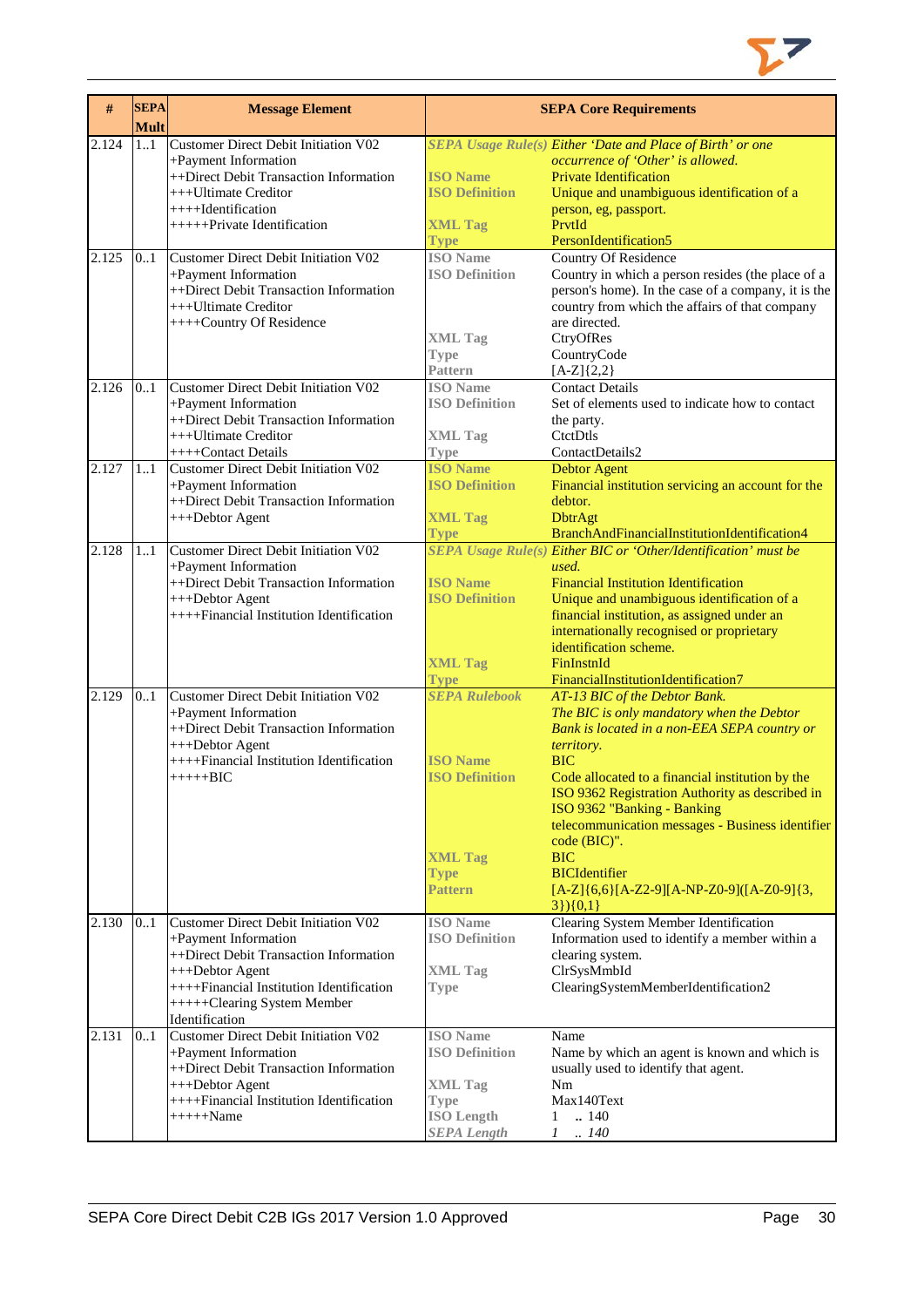

| #     | <b>SEPA</b><br><b>Mult</b> | <b>Message Element</b>                                                                                                                                                                                            |                                                                                                                                                                       | <b>SEPA Core Requirements</b>                                                                                                                                                                                                                                                                                   |
|-------|----------------------------|-------------------------------------------------------------------------------------------------------------------------------------------------------------------------------------------------------------------|-----------------------------------------------------------------------------------------------------------------------------------------------------------------------|-----------------------------------------------------------------------------------------------------------------------------------------------------------------------------------------------------------------------------------------------------------------------------------------------------------------|
| 2.132 | 0.1                        | Customer Direct Debit Initiation V02<br>+Payment Information<br>++Direct Debit Transaction Information<br>+++Debtor Agent<br>++++Financial Institution Identification<br>+++++Postal Address                      | <b>ISO</b> Name<br><b>ISO Definition</b><br><b>XML Tag</b><br><b>Type</b>                                                                                             | <b>Postal Address</b><br>Information that locates and identifies a specific<br>address, as defined by postal services.<br>PstlAdr<br>PostalAddress6                                                                                                                                                             |
| 2.133 | 0.1                        | <b>Customer Direct Debit Initiation V02</b><br>+Payment Information<br>++Direct Debit Transaction Information<br>+++Debtor Agent<br>++++Financial Institution Identification<br>+++++Other                        | <b>ISO Name</b><br><b>ISO Definition</b><br><b>XML Tag</b><br><b>Type</b>                                                                                             | Other<br>Unique identification of an agent, as assigned by<br>an institution, using an identification scheme.<br>Othr<br>GenericFinancialIdentification1                                                                                                                                                        |
| 2.134 | 11                         | Customer Direct Debit Initiation V02<br>+Payment Information<br>++Direct Debit Transaction Information<br>+++Debtor Agent<br>++++Financial Institution Identification<br>$+++++Other$<br>+++++++Identification    | <b>ISO Name</b><br><b>ISO Definition</b><br><b>XML Tag</b><br><b>Type</b><br><b>Fixed</b><br><b>ISO Length</b><br><b>SEPA Length</b><br><b>SEPA Code Restrictions</b> | SEPA Usage Rule(s) Only 'NOTPROVIDED' is allowed.<br>Identification<br>Unique and unambiguous identification of a<br>person.<br>Id<br>Max35Text<br><b>NOTPROVIDED</b><br>$1 \t . 35$<br>$1 \t35$                                                                                                                |
|       |                            |                                                                                                                                                                                                                   | <b>NOTPROVIDED</b><br>notprovided                                                                                                                                     |                                                                                                                                                                                                                                                                                                                 |
| 2.135 | 0.1                        | <b>Customer Direct Debit Initiation V02</b><br>+Payment Information<br>++Direct Debit Transaction Information<br>+++Debtor Agent<br>++++Financial Institution Identification<br>$+++++Other$<br>++++++Scheme Name | <b>ISO</b> Name<br><b>ISO Definition</b><br><b>XML Tag</b><br><b>Type</b>                                                                                             | Scheme Name<br>Name of the identification scheme.<br>SchmeNm<br>FinancialIdentificationSchemeName1Choice                                                                                                                                                                                                        |
| 2.136 | 0.1                        | Customer Direct Debit Initiation V02<br>+Payment Information<br>++Direct Debit Transaction Information<br>+++Debtor Agent<br>++++Financial Institution Identification<br>+++++Other<br>$+++++Issuer$              | <b>ISO</b> Name<br><b>ISO Definition</b><br><b>XML Tag</b><br><b>Type</b><br><b>ISO Length</b><br><b>SEPA Length</b>                                                  | Issuer<br>Entity that assigns the identification.<br><b>Issr</b><br>Max35Text<br>$1-.35$<br>$1 \t . 35$                                                                                                                                                                                                         |
| 2.137 | 0.1                        | <b>Customer Direct Debit Initiation V02</b><br>+Payment Information<br>++Direct Debit Transaction Information<br>+++Debtor Agent<br>++++Branch Identification                                                     | <b>ISO</b> Name<br><b>ISO Definition</b><br><b>XML Tag</b><br><b>Type</b>                                                                                             | <b>Branch Identification</b><br>Identifies a specific branch of a financial<br>institution.<br>Usage: This component should be used in case<br>the identification information in the financial<br>institution component does not provide<br>identification up to branch level.<br><b>BrnchId</b><br>BranchData2 |
| 2.138 | 0.1                        | Customer Direct Debit Initiation V02<br>+Payment Information<br>++Direct Debit Transaction Information<br>+++Debtor Agent Account                                                                                 | <b>ISO</b> Name<br><b>ISO Definition</b><br><b>XML Tag</b><br><b>Type</b>                                                                                             | Debtor Agent Account<br>Unambiguous identification of the account of the<br>debtor agent at its servicing agent in the payment<br>chain.<br>DbtrAgtAcct<br>CashAccount16                                                                                                                                        |
| 2.139 | 11                         | Customer Direct Debit Initiation V02<br>+Payment Information<br>++Direct Debit Transaction Information<br>+++Debtor                                                                                               | <b>ISO Name</b><br><b>ISO Definition</b><br><b>XML Tag</b><br><b>Type</b>                                                                                             | Debtor<br>Party that owes an amount of money to the<br>(ultimate) creditor.<br><b>D</b> btr<br>PartyIdentification32                                                                                                                                                                                            |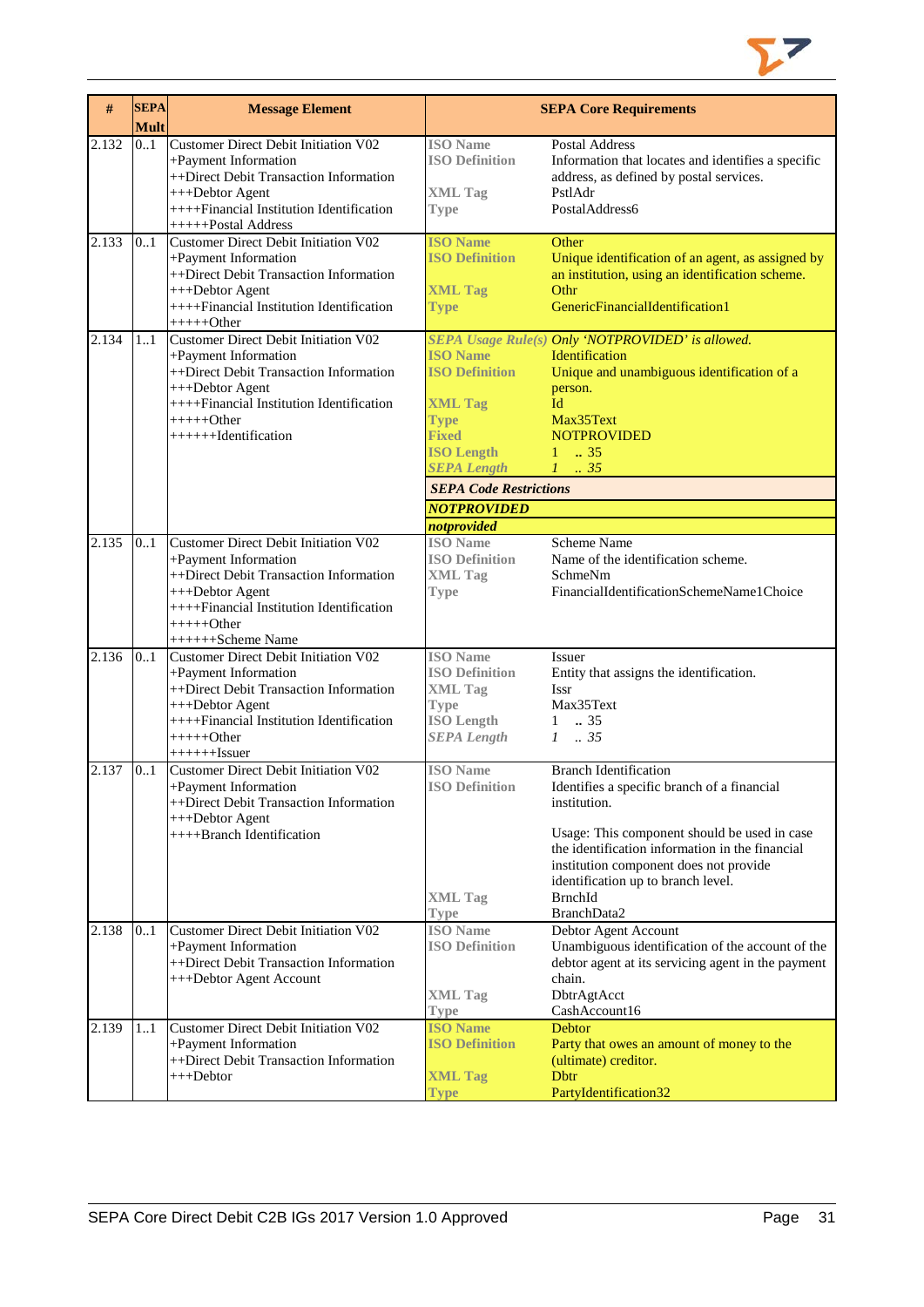| #     | <b>SEPA</b><br><b>Mult</b> | <b>Message Element</b>                                                                                                                                                |                                                                                                                                                                                     | <b>SEPA Core Requirements</b>                                                                                                                                                                                                                                                                                                                                                                                                                                                                                                                                                                                                                                                                                                                                                                                                                                           |
|-------|----------------------------|-----------------------------------------------------------------------------------------------------------------------------------------------------------------------|-------------------------------------------------------------------------------------------------------------------------------------------------------------------------------------|-------------------------------------------------------------------------------------------------------------------------------------------------------------------------------------------------------------------------------------------------------------------------------------------------------------------------------------------------------------------------------------------------------------------------------------------------------------------------------------------------------------------------------------------------------------------------------------------------------------------------------------------------------------------------------------------------------------------------------------------------------------------------------------------------------------------------------------------------------------------------|
| 2.140 | 1.1                        | <b>Customer Direct Debit Initiation V02</b><br>+Payment Information<br>++Direct Debit Transaction Information<br>$+++Dektor$<br>$+++$ Name                            | <b>SEPA Rulebook</b><br><b>SEPA Usage Rule(s) Mandatory</b><br><b>ISO</b> Name<br><b>ISO Definition</b><br><b>XML Tag</b><br><b>Type</b><br><b>ISO Length</b><br><b>SEPA Length</b> | AT-14 Name of the Debtor.<br>'Name' is limited to 70 characters in length.<br>In case of a mandate generated using data from<br>a payment card at the point of sale which results<br>in a direct debit to and from a payment account,<br>and where the name of the Debtor is not<br>available, the attribute "Name of the Debtor"<br>must be filled in with "/CDGM" (note: Card<br>Data Generated Mandate), followed by "/card<br>number", "/sequence number" and "/expiry date<br>of the card" (note: this means that the<br>information parts are delimited by "/") or, if<br>these data elements are not available, by any<br>other data element(s) that would uniquely<br>identify the Debtor to the Debtor Bank.<br>Name<br>Name by which a party is known and which is<br>usually used to identify that party.<br>Nm<br>Max140Text<br>$1 \t  140$<br>$1 \dots 70$ |
| 2.141 | 0.1                        | <b>Customer Direct Debit Initiation V02</b><br>+Payment Information<br>++Direct Debit Transaction Information<br>$+++$ Debtor<br>++++Postal Address                   | <b>SEPA Rulebook</b><br><b>ISO Name</b><br><b>ISO Definition</b><br><b>XML Tag</b><br><b>Type</b>                                                                                   | AT-09 Address of the Debtor (only mandatory<br>when the Creditor Bank or the Debtor Bank is<br>located a non-EEA SEPA country or territory).<br><b>Postal Address</b><br>Information that locates and identifies a specific<br>address, as defined by postal services.<br>PstlAdr<br>PostalAddress6                                                                                                                                                                                                                                                                                                                                                                                                                                                                                                                                                                     |
| 2.142 | 0.1                        | Customer Direct Debit Initiation V02<br>+Payment Information<br>++Direct Debit Transaction Information<br>$+++$ Debtor<br>++++Postal Address<br>+++++Address Type     | <b>ISO</b> Name<br><b>ISO Definition</b><br><b>XML Tag</b><br><b>Type</b>                                                                                                           | Address Type<br>Identifies the nature of the postal address.<br>AdrTp<br>AddressType2Code                                                                                                                                                                                                                                                                                                                                                                                                                                                                                                                                                                                                                                                                                                                                                                               |
| 2.143 | 0.1                        | <b>Customer Direct Debit Initiation V02</b><br>+Payment Information<br>++Direct Debit Transaction Information<br>+++Debtor<br>++++Postal Address<br>$+++++Department$ | <b>ISO</b> Name<br><b>ISO Definition</b><br><b>XML Tag</b><br><b>Type</b><br><b>ISO Length</b><br><b>SEPA Length</b>                                                                | Department<br>Identification of a division of a large organisation<br>or building.<br>Dept<br>Max70Text<br>.70<br>$\mathbf{1}$<br>$1 \t . 70$                                                                                                                                                                                                                                                                                                                                                                                                                                                                                                                                                                                                                                                                                                                           |
| 2.144 | 0.1                        | Customer Direct Debit Initiation V02<br>+Payment Information<br>++Direct Debit Transaction Information<br>$+++$ Debtor<br>++++Postal Address<br>+++++Sub Department   | <b>ISO</b> Name<br><b>ISO Definition</b><br><b>XML Tag</b><br><b>Type</b><br><b>ISO</b> Length<br><b>SEPA Length</b>                                                                | Sub Department<br>Identification of a sub-division of a large<br>organisation or building.<br>SubDept<br>Max70Text<br>$1 \t . 70$<br>$1 \t . 70$                                                                                                                                                                                                                                                                                                                                                                                                                                                                                                                                                                                                                                                                                                                        |
| 2.145 | 0.1                        | Customer Direct Debit Initiation V02<br>+Payment Information<br>++Direct Debit Transaction Information<br>$+++$ Debtor<br>$++++$ Postal Address<br>+++++Street Name   | <b>ISO</b> Name<br><b>ISO Definition</b><br><b>XML Tag</b><br><b>Type</b><br><b>ISO Length</b><br><b>SEPA Length</b>                                                                | <b>Street Name</b><br>Name of a street or thoroughfare.<br>StrtNm<br>Max70Text<br>70<br>$\mathbf{1}$<br>$1 \quad .70$                                                                                                                                                                                                                                                                                                                                                                                                                                                                                                                                                                                                                                                                                                                                                   |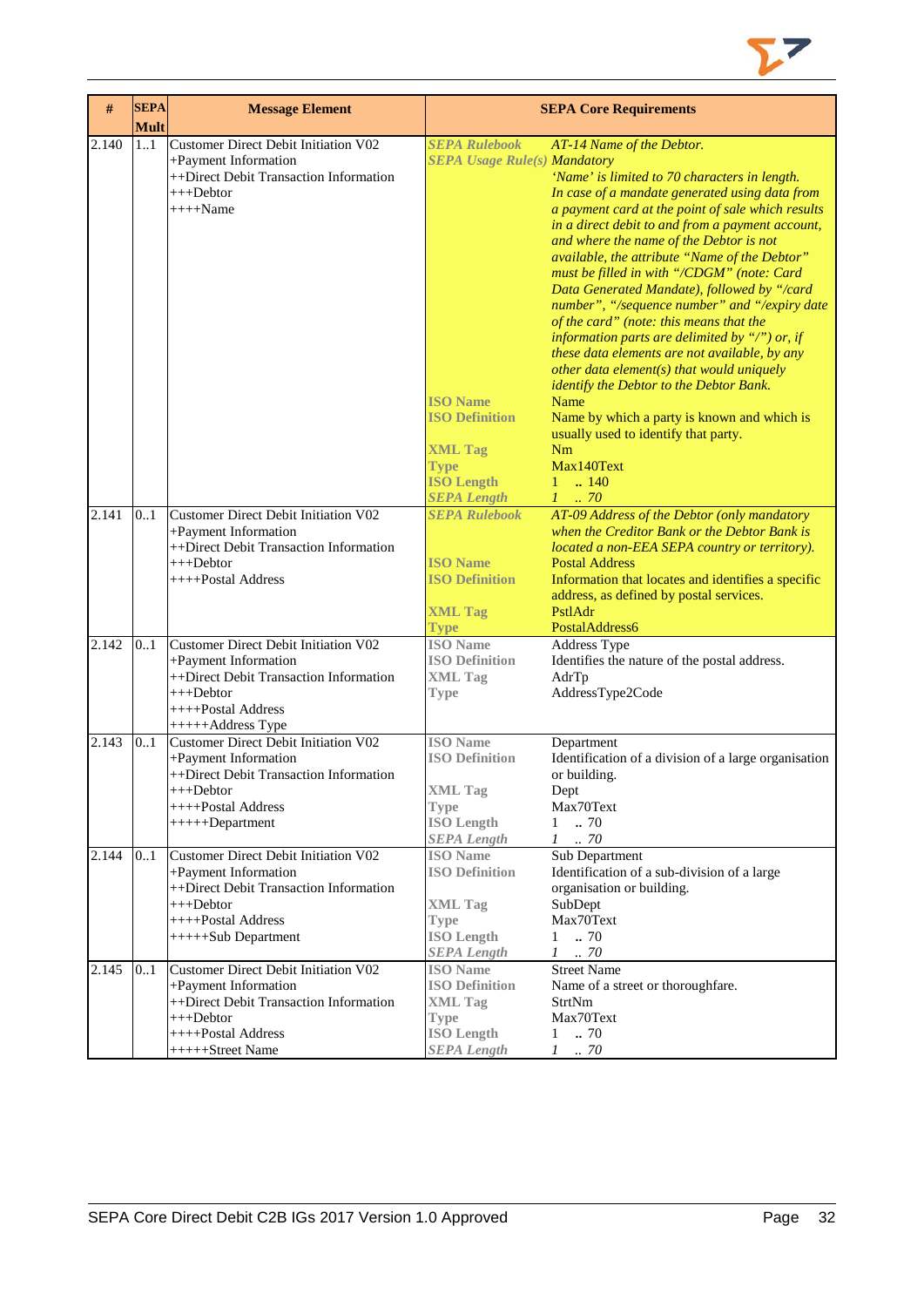

| #     | <b>SEPA</b><br><b>Mult</b> | <b>Message Element</b>                                                                                                                                                           |                                                                                                                      | <b>SEPA Core Requirements</b>                                                                                                                                                                                                                                          |
|-------|----------------------------|----------------------------------------------------------------------------------------------------------------------------------------------------------------------------------|----------------------------------------------------------------------------------------------------------------------|------------------------------------------------------------------------------------------------------------------------------------------------------------------------------------------------------------------------------------------------------------------------|
| 2.146 | 0.1                        | Customer Direct Debit Initiation V02<br>+Payment Information<br>++Direct Debit Transaction Information<br>$+++Dektor$<br>++++Postal Address<br>+++++Building Number              | <b>ISO</b> Name<br><b>ISO Definition</b><br><b>XML Tag</b><br><b>Type</b><br><b>ISO</b> Length<br><b>SEPA Length</b> | <b>Building Number</b><br>Number that identifies the position of a building<br>on a street.<br>BldgNb<br>Max16Text<br>$1 \t  16$<br>$1 \t . 16$                                                                                                                        |
| 2.147 | 0.1                        | Customer Direct Debit Initiation V02<br>+Payment Information<br>++Direct Debit Transaction Information<br>$+++Dektor$<br>++++Postal Address<br>$+++++Post Code$                  | <b>ISO</b> Name<br><b>ISO Definition</b><br><b>XML Tag</b><br><b>Type</b><br><b>ISO Length</b><br><b>SEPA Length</b> | Post Code<br>Identifier consisting of a group of letters and/or<br>numbers that is added to a postal address to assist<br>the sorting of mail.<br>PstCd<br>Max16Text<br>$1 \t . 16$<br>$1 \ldots 16$                                                                   |
| 2.148 | 0.1                        | Customer Direct Debit Initiation V02<br>+Payment Information<br>++Direct Debit Transaction Information<br>$+++$ Debtor<br>$++++$ Postal Address<br>$+++++Town Name$              | <b>ISO</b> Name<br><b>ISO Definition</b><br><b>XML Tag</b><br><b>Type</b><br><b>ISO</b> Length<br><b>SEPA Length</b> | <b>Town Name</b><br>Name of a built-up area, with defined boundaries,<br>and a local government.<br>TwnNm<br>Max35Text<br>$1 \t . 35$<br>$1 \quad35$                                                                                                                   |
| 2.149 | 0.1                        | Customer Direct Debit Initiation V02<br>+Payment Information<br>++Direct Debit Transaction Information<br>$+++$ Debtor<br>++++Postal Address<br>+++++Country Sub Division        | <b>ISO</b> Name<br><b>ISO Definition</b><br><b>XML Tag</b><br><b>Type</b><br><b>ISO Length</b><br><b>SEPA Length</b> | Country Sub Division<br>Identifies a subdivision of a country such as state,<br>region, county.<br>CtrySubDvsn<br>Max35Text<br>$1 \t . 35$<br>$1 \t . 35$                                                                                                              |
| 2.150 | 0.1                        | Customer Direct Debit Initiation V02<br>+Payment Information<br>++Direct Debit Transaction Information<br>$+++$ Debtor<br>++++Postal Address<br>$++++$ Country                   | <b>ISO Name</b><br><b>ISO Definition</b><br><b>XML Tag</b><br><b>Type</b><br><b>Pattern</b>                          | Country<br>Nation with its own government.<br>Ctry<br>CountryCode<br>$[A-Z](2,2)$                                                                                                                                                                                      |
| 2.151 | 0.2                        | Customer Direct Debit Initiation V02<br>+Payment Information<br>++Direct Debit Transaction Information<br>$+++$ Debtor<br>++++Postal Address<br>+++++Address Line                | <b>ISO Name</b><br><b>ISO Definition</b><br><b>XML Tag</b><br><b>Type</b><br><b>ISO Length</b><br><b>SEPA Length</b> | SEPA Usage Rule(s) Only two occurrences are allowed.<br><b>Address Line</b><br>Information that locates and identifies a specific<br>address, as defined by postal services, presented<br>in free format text.<br>AdrLine<br>Max70Text<br>$1 \t . 70$<br>$1 \ldots 70$ |
| 2.152 | 0.1                        | Customer Direct Debit Initiation V02<br>+Payment Information<br>++Direct Debit Transaction Information<br>$+++$ Debtor<br>++++Identification                                     | <b>SEPA Rulebook</b><br><b>ISO Name</b><br><b>ISO Definition</b><br><b>XML Tag</b><br><b>Type</b>                    | AT-27 Debtor identification code.<br>Identification<br>Unique and unambiguous identification of a<br>party.<br>Id<br>Party6Choice                                                                                                                                      |
|       | 1.1                        |                                                                                                                                                                                  | <b>XML Tag</b>                                                                                                       | xs:choice                                                                                                                                                                                                                                                              |
| 2.153 | 11                         | Customer Direct Debit Initiation V02<br>+Payment Information<br>++Direct Debit Transaction Information<br>$+++$ Debtor<br>++++Identification<br>+++++Organisation Identification | <b>ISO Name</b><br><b>ISO Definition</b><br><b>XML Tag</b><br><b>Type</b>                                            | SEPA Usage Rule(s) Either 'BIC or BEI' or one occurrence of 'Other'<br><i>is allowed.</i><br><b>Organisation Identification</b><br>Unique and unambiguous way to identify an<br>organisation.<br>OrgId<br>OrganisationIdentification4                                  |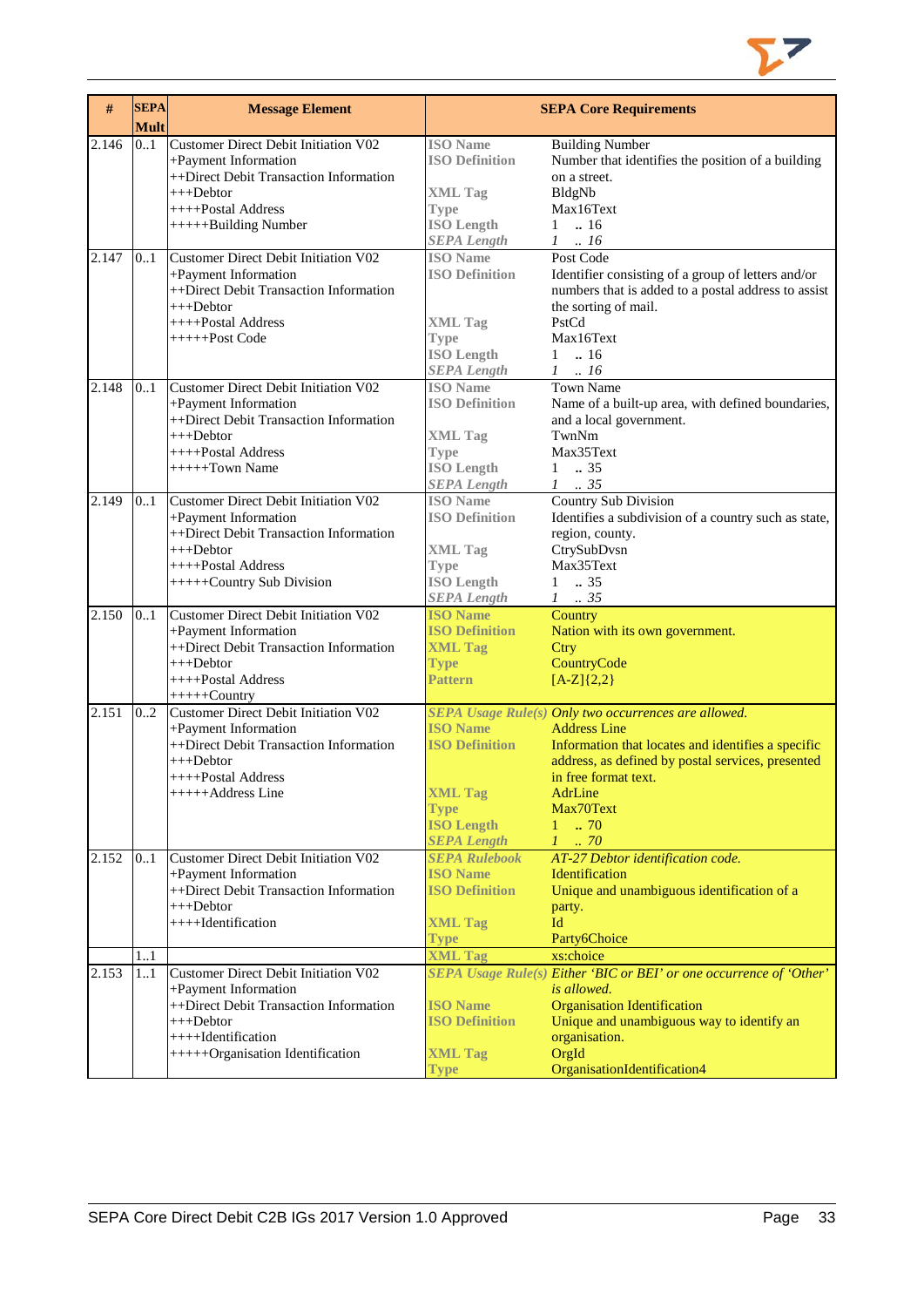

| #     | <b>SEPA</b><br><b>Mult</b> | <b>Message Element</b>                                         |                                  | <b>SEPA Core Requirements</b>                                              |
|-------|----------------------------|----------------------------------------------------------------|----------------------------------|----------------------------------------------------------------------------|
| 2.154 | 1.1                        | Customer Direct Debit Initiation V02                           |                                  | SEPA Usage Rule(s) Either 'Date and Place of Birth' or one                 |
|       |                            | +Payment Information                                           |                                  | occurrence of 'Other' is allowed.                                          |
|       |                            | ++Direct Debit Transaction Information                         | <b>ISO</b> Name                  | <b>Private Identification</b>                                              |
|       |                            | $++$ Debtor                                                    | <b>ISO Definition</b>            | Unique and unambiguous identification of a                                 |
|       |                            | ++++Identification                                             |                                  | person, eg, passport.                                                      |
|       |                            | +++++Private Identification                                    | <b>XML Tag</b>                   | PrvtId                                                                     |
|       |                            |                                                                | <b>Type</b>                      | PersonIdentification5                                                      |
| 2.155 | 0.1                        | Customer Direct Debit Initiation V02                           | <b>ISO</b> Name                  | <b>Country Of Residence</b>                                                |
|       |                            | +Payment Information                                           | <b>ISO Definition</b>            | Country in which a person resides (the place of a                          |
|       |                            | ++Direct Debit Transaction Information                         |                                  | person's home). In the case of a company, it is the                        |
|       |                            | $+++Dektor$                                                    |                                  | country from which the affairs of that company                             |
|       |                            | ++++Country Of Residence                                       |                                  | are directed.                                                              |
|       |                            |                                                                | <b>XML Tag</b>                   | CtryOfRes                                                                  |
|       |                            |                                                                | <b>Type</b><br><b>Pattern</b>    | CountryCode<br>$[A-Z]{2,2}$                                                |
| 2.156 | 0.1                        | Customer Direct Debit Initiation V02                           | <b>ISO</b> Name                  | <b>Contact Details</b>                                                     |
|       |                            | +Payment Information                                           | <b>ISO Definition</b>            | Set of elements used to indicate how to contact                            |
|       |                            | ++Direct Debit Transaction Information                         |                                  | the party.                                                                 |
|       |                            | $+++$ Debtor                                                   | <b>XML Tag</b>                   | CtctDtls                                                                   |
|       |                            | ++++Contact Details                                            | <b>Type</b>                      | ContactDetails2                                                            |
| 2.157 | 1.1                        | <b>Customer Direct Debit Initiation V02</b>                    | <b>SEPA Rulebook</b>             | AT-07 The account number (IBAN) of the Debtor.                             |
|       |                            | +Payment Information                                           |                                  | SEPA Usage Rule(s) Only IBAN is allowed.                                   |
|       |                            | ++Direct Debit Transaction Information                         | <b>ISO</b> Name                  | <b>Debtor Account</b>                                                      |
|       |                            | +++Debtor Account                                              | <b>ISO Definition</b>            | Unambiguous identification of the account of the                           |
|       |                            |                                                                |                                  | debtor to which a debit entry will be made as a                            |
|       |                            |                                                                |                                  | result of the transaction.                                                 |
|       |                            |                                                                | <b>XML Tag</b>                   | <b>DbtrAcct</b>                                                            |
|       |                            |                                                                | <b>Type</b>                      | CashAccount16                                                              |
| 2.158 | 0.1                        | <b>Customer Direct Debit Initiation V02</b>                    |                                  | SEPA Usage Rule(s) Mandatory, if provided by the Debtor in the<br>Mandate. |
|       |                            | +Payment Information<br>++Direct Debit Transaction Information | <b>ISO Name</b>                  | <b>Ultimate Debtor</b>                                                     |
|       |                            | +++Ultimate Debtor                                             | <b>ISO Definition</b>            | Ultimate party that owes an amount of money to                             |
|       |                            |                                                                |                                  | the (ultimate) creditor.                                                   |
|       |                            |                                                                | <b>XML Tag</b>                   | <b>UltmtDbtr</b>                                                           |
|       |                            |                                                                | <b>Type</b>                      | PartyIdentification32                                                      |
| 2.159 | 0.1                        | <b>Customer Direct Debit Initiation V02</b>                    | <b>SEPA Rulebook</b>             | AT-15 Name of the Debtor Reference Party.                                  |
|       |                            | +Payment Information                                           |                                  | SEPA Usage Rule(s) 'Name' is limited to 70 characters in length.           |
|       |                            | ++Direct Debit Transaction Information                         |                                  | Mandatory if provided by the Debtor in the                                 |
|       |                            | +++Ultimate Debtor                                             |                                  | mandate.                                                                   |
|       |                            | $+++$ Name                                                     | <b>ISO</b> Name                  | Name                                                                       |
|       |                            |                                                                | <b>ISO Definition</b>            | Name by which a party is known and which is                                |
|       |                            |                                                                |                                  | usually used to identify that party.                                       |
|       |                            |                                                                | <b>XML Tag</b>                   | Nm<br>Max140Text                                                           |
|       |                            |                                                                | <b>Type</b><br><b>ISO Length</b> | $1 \quad . \quad 140$                                                      |
|       |                            |                                                                | <b>SEPA Length</b>               | $1 \dots 70$                                                               |
| 2.160 | 0.1                        | Customer Direct Debit Initiation V02                           | <b>ISO</b> Name                  | <b>Postal Address</b>                                                      |
|       |                            | +Payment Information                                           | <b>ISO Definition</b>            | Information that locates and identifies a specific                         |
|       |                            | ++Direct Debit Transaction Information                         |                                  | address, as defined by postal services.                                    |
|       |                            | +++Ultimate Debtor                                             | <b>XML Tag</b>                   | PstlAdr                                                                    |
|       |                            | ++++Postal Address                                             | <b>Type</b>                      | PostalAddress6                                                             |
| 2.161 | 0.1                        | <b>Customer Direct Debit Initiation V02</b>                    | <b>SEPA Rulebook</b>             | AT-37 Identification code of the Debtor                                    |
|       |                            | +Payment Information                                           |                                  | Reference Party.                                                           |
|       |                            | ++Direct Debit Transaction Information                         | <b>ISO Name</b>                  | Identification                                                             |
|       |                            | +++Ultimate Debtor                                             | <b>ISO Definition</b>            | Unique and unambiguous identification of a                                 |
|       |                            | ++++Identification                                             |                                  | party.<br>Id                                                               |
|       |                            |                                                                | <b>XML Tag</b><br><b>Type</b>    | Party6Choice                                                               |
|       | 1.1                        |                                                                | <b>XML Tag</b>                   | xs:choice                                                                  |
|       |                            |                                                                |                                  |                                                                            |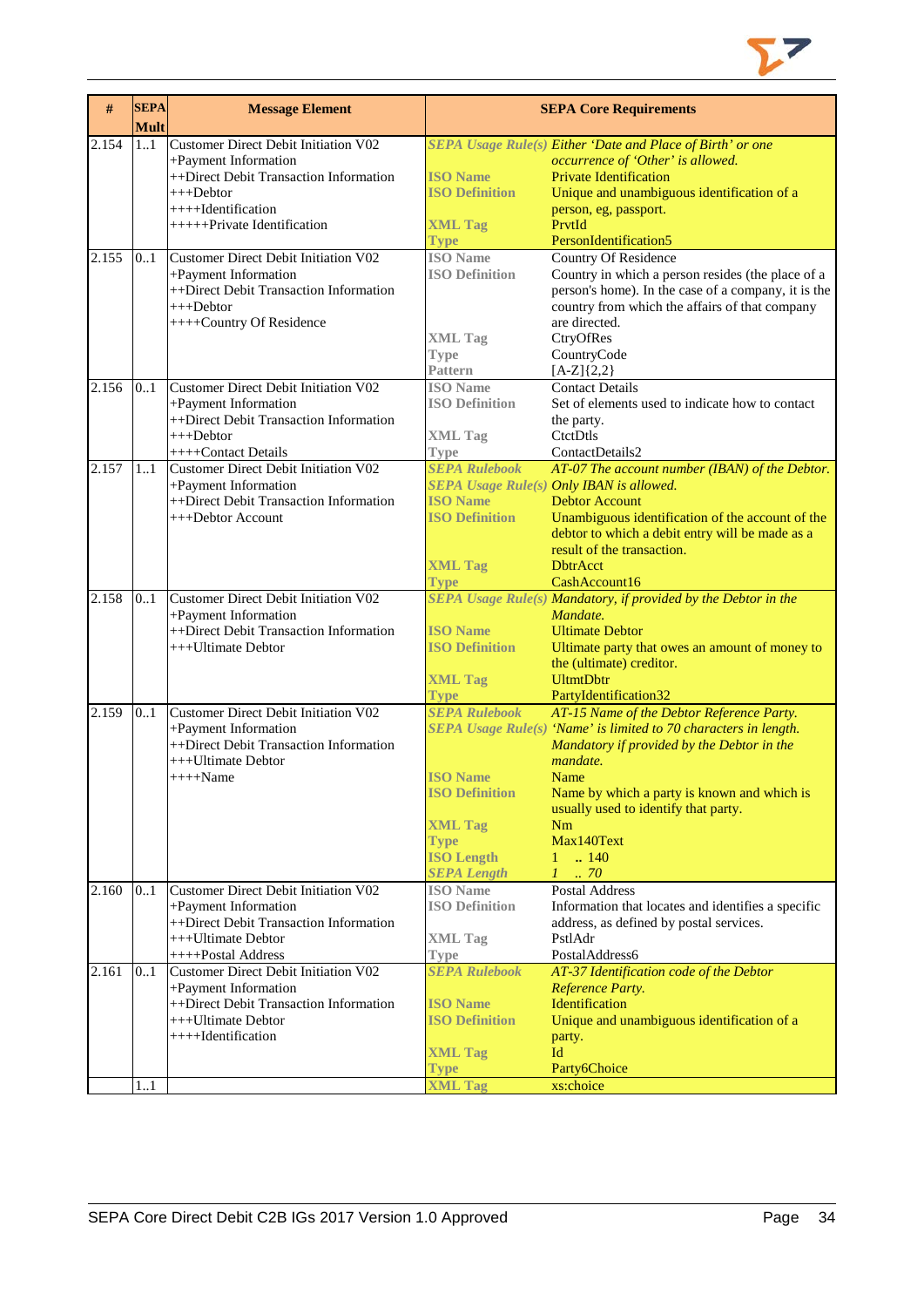

| #     | <b>SEPA</b><br><b>Mult</b> | <b>Message Element</b>                                                                                                                                                                 |                                                                                                                      | <b>SEPA Core Requirements</b>                                                                                                                                                                                                                                                                                                                                                                                                              |
|-------|----------------------------|----------------------------------------------------------------------------------------------------------------------------------------------------------------------------------------|----------------------------------------------------------------------------------------------------------------------|--------------------------------------------------------------------------------------------------------------------------------------------------------------------------------------------------------------------------------------------------------------------------------------------------------------------------------------------------------------------------------------------------------------------------------------------|
| 2.162 | 11                         | Customer Direct Debit Initiation V02<br>+Payment Information<br>++Direct Debit Transaction Information<br>+++Ultimate Debtor<br>++++Identification<br>+++++Organisation Identification | <b>ISO</b> Name<br><b>ISO Definition</b><br><b>XML Tag</b><br>Type                                                   | SEPA Usage Rule(s) Either 'BIC or BEI' or one occurrence of 'Other'<br>is allowed.<br><b>Organisation Identification</b><br>Unique and unambiguous way to identify an<br>organisation.<br>OrgId<br>OrganisationIdentification4                                                                                                                                                                                                             |
| 2.163 | 11                         | Customer Direct Debit Initiation V02<br>+Payment Information<br>++Direct Debit Transaction Information<br>+++Ultimate Debtor<br>++++Identification<br>++++++Private Identification     | <b>ISO Name</b><br><b>ISO Definition</b><br><b>XML Tag</b><br><b>Type</b>                                            | <b>SEPA Usage Rule(s) Either 'Date and Place of Birth' or one</b><br>occurrence of 'Other' is allowed.<br><b>Private Identification</b><br>Unique and unambiguous identification of a<br>person, eg, passport.<br>PrvtId<br>PersonIdentification5                                                                                                                                                                                          |
| 2.164 | 0.1                        | Customer Direct Debit Initiation V02<br>+Payment Information<br>++Direct Debit Transaction Information<br>+++Ultimate Debtor<br>++++Country Of Residence                               | <b>ISO</b> Name<br><b>ISO Definition</b><br><b>XML Tag</b><br><b>Type</b><br><b>Pattern</b>                          | Country Of Residence<br>Country in which a person resides (the place of a<br>person's home). In the case of a company, it is the<br>country from which the affairs of that company<br>are directed.<br>CtryOfRes<br>CountryCode<br>$[A-Z]\{2,2\}$                                                                                                                                                                                          |
| 2.165 | 0.1                        | Customer Direct Debit Initiation V02<br>+Payment Information<br>++Direct Debit Transaction Information<br>+++Ultimate Debtor<br>++++Contact Details                                    | <b>ISO</b> Name<br><b>ISO Definition</b><br><b>XML Tag</b><br><b>Type</b>                                            | <b>Contact Details</b><br>Set of elements used to indicate how to contact<br>the party.<br>CtctDtls<br>ContactDetails2                                                                                                                                                                                                                                                                                                                     |
| 2.166 | 0.1                        | Customer Direct Debit Initiation V02<br>+Payment Information<br>++Direct Debit Transaction Information<br>+++Instruction For Creditor Agent                                            | <b>ISO</b> Name<br><b>ISO Definition</b><br><b>XML Tag</b><br><b>Type</b><br><b>ISO Length</b><br><b>SEPA</b> Length | <b>Instruction For Creditor Agent</b><br>Further information, related to the processing of<br>the payment instruction, that may need to be<br>acted upon by the creditor agent, depending on<br>agreement between creditor and the creditor<br>agent.<br>InstrForCdtrAgt<br>Max140Text<br>.140<br>1<br>.140<br>1                                                                                                                           |
| 2.167 | 0.1                        | Customer Direct Debit Initiation V02<br>+Payment Information<br>++Direct Debit Transaction Information<br>+++Purpose                                                                   | <b>SEPA Rulebook</b><br><b>ISO Name</b><br><b>ISO Definition</b><br><b>XML Tag</b><br><b>Type</b>                    | AT-58 Purpose of the Collection.<br>Purpose<br>Underlying reason for the payment transaction.<br>Usage: Purpose is used by the end-customers,<br>that is initiating party, (ultimate) debtor,<br>(ultimate) creditor to provide information<br>concerning the nature of the payment. Purpose is<br>a content element, which is not used for<br>processing by any of the agents involved in the<br>payment chain.<br>Purp<br>Purpose2Choice |
|       | 1.1                        |                                                                                                                                                                                        | <b>XML Tag</b>                                                                                                       | xs:choice                                                                                                                                                                                                                                                                                                                                                                                                                                  |
| 2.168 | 11                         | Customer Direct Debit Initiation V02<br>+Payment Information<br>++Direct Debit Transaction Information<br>$+++Purpose$<br>$+++Code$                                                    | <b>ISO Name</b><br><b>ISO Definition</b><br><b>XML Tag</b><br><b>Type</b><br><b>ISO Length</b><br><b>SEPA Length</b> | Code<br>Underlying reason for the payment transaction, as<br>published in an external purpose code list.<br>C <sub>d</sub><br>ExternalPurpose1Code<br>$\mathbf{1}$<br>$\overline{4}$<br>$\cdot$ 4<br>L                                                                                                                                                                                                                                     |
| 2.169 | 11                         | Customer Direct Debit Initiation V02<br>+Payment Information<br>++Direct Debit Transaction Information<br>$+++Purpose$<br>++++Proprietary                                              | <b>ISO</b> Name<br><b>ISO Definition</b><br><b>XML Tag</b><br><b>Type</b><br><b>ISO</b> Length<br><b>SEPA Length</b> | Proprietary<br>Purpose, in a proprietary form.<br>Prtry<br>Max35Text<br>$\ldots$ 35<br>1<br>$\therefore$ 35<br>1                                                                                                                                                                                                                                                                                                                           |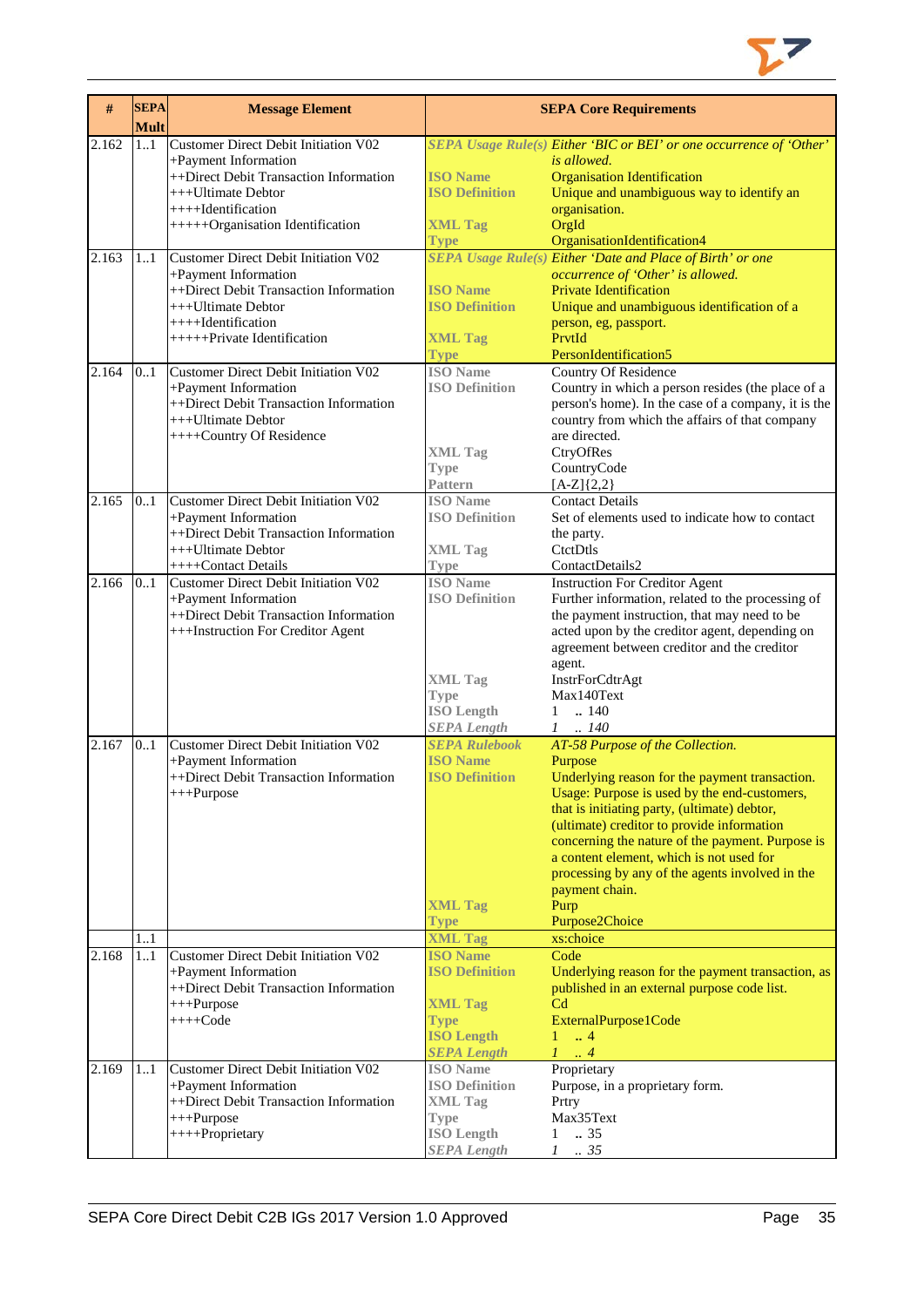

| #     | <b>SEPA</b><br><b>Mult</b> | <b>Message Element</b>                                                                                                                                                                        |                                                                                                                      | <b>SEPA Core Requirements</b>                                                                                                                                                                                                                                                                                                                                                                                                                                                                                           |
|-------|----------------------------|-----------------------------------------------------------------------------------------------------------------------------------------------------------------------------------------------|----------------------------------------------------------------------------------------------------------------------|-------------------------------------------------------------------------------------------------------------------------------------------------------------------------------------------------------------------------------------------------------------------------------------------------------------------------------------------------------------------------------------------------------------------------------------------------------------------------------------------------------------------------|
| 2.170 | 0<br>10                    | <b>Customer Direct Debit Initiation V02</b><br>+Payment Information<br>++Direct Debit Transaction Information<br>+++Regulatory Reporting                                                      | <b>ISO</b> Name<br><b>ISO Definition</b><br><b>XML Tag</b><br>Type                                                   | <b>Regulatory Reporting</b><br>Information needed due to regulatory and<br>statutory requirements.<br>RgltryRptg<br>RegulatoryReporting3                                                                                                                                                                                                                                                                                                                                                                                |
| 2.171 | 0.1                        | <b>Customer Direct Debit Initiation V02</b><br>+Payment Information<br>++Direct Debit Transaction Information<br>$++++$ Tax                                                                   | <b>ISO</b> Name<br><b>ISO Definition</b><br><b>XML Tag</b><br><b>Type</b>                                            | Tax<br>Set of elements used to provide details on the tax.<br>Tax<br>TaxInformation3                                                                                                                                                                                                                                                                                                                                                                                                                                    |
| 2.172 | 0.1                        | <b>Customer Direct Debit Initiation V02</b><br>+Payment Information<br>++Direct Debit Transaction Information<br>+++Related Remittance Information                                            | <b>ISO</b> Name<br><b>ISO Definition</b><br><b>XML Tag</b><br><b>Type</b>                                            | <b>Related Remittance Information</b><br>Set of elements used to provide information<br>related to the handling of the remittance<br>information by any of the agents in the<br>transaction processing chain.<br>RltdRmtInf<br>RemittanceLocation2                                                                                                                                                                                                                                                                      |
| 2.173 | 0.1                        | Customer Direct Debit Initiation V02<br>+Payment Information<br>++Direct Debit Transaction Information<br>+++Remittance Information                                                           | <b>SEPA Rulebook</b><br><b>ISO Name</b><br><b>ISO Definition</b><br><b>XML Tag</b><br><b>Type</b>                    | AT-22 Remittance information from the Creditor.<br>SEPA Usage Rule(s) Either 'Structured' or 'Unstructured', may be<br>present.<br><b>Remittance Information</b><br>Information supplied to enable the matching of<br>an entry with the items that the transfer is<br>intended to settle, such as commercial invoices in<br>an accounts' receivable system.<br>RmtInf<br>RemittanceInformation5                                                                                                                         |
| 2.174 | 0.1                        | Customer Direct Debit Initiation V02<br>+Payment Information<br>++Direct Debit Transaction Information<br>+++Remittance Information<br>++++Unstructured                                       | <b>ISO Name</b><br><b>ISO Definition</b><br><b>XML Tag</b><br><b>Type</b><br><b>ISO Length</b><br><b>SEPA</b> Length | SEPA Usage Rule(s) 'Unstructured' may carry structured remittance<br>information, as agreed between the Creditor and<br>the Debtor.<br>Only one occurrence of 'Unstructured' is<br>allowed.<br>Unstructured<br>Information supplied to enable the matching/<br>reconciliation of an entry with the items that the<br>payment is intended to settle, such as commercial<br>invoices in an accounts' receivable system, in an<br>unstructured form.<br><b>Ustrd</b><br>Max140Text<br>$1 \t . 140$<br>$1 \t . 140$         |
| 2.175 | 0.1                        | Customer Direct Debit Initiation V02<br>+Payment Information<br>++Direct Debit Transaction Information<br>+++Remittance Information<br>++++Structured                                         | <b>ISO Name</b><br><b>ISO Definition</b><br><b>XML Tag</b><br><b>Type</b>                                            | SEPA Usage Rule(s) 'Structured' can be used, provided the tags and<br>the data within the 'Structured' element do not<br>exceed 140 characters in length.<br>Only one occurrence of 'Structured' is allowed.<br><b>Structured</b><br>Information supplied to enable the matching/<br>reconciliation of an entry with the items that the<br>payment is intended to settle, such as commercial<br>invoices in an accounts' receivable system, in a<br>structured form.<br><b>Strd</b><br>StructuredRemittanceInformation7 |
| 2.176 | 0.n                        | Customer Direct Debit Initiation V02<br>+Payment Information<br>++Direct Debit Transaction Information<br>+++Remittance Information<br>$++++Structured$<br>+++++Referred Document Information | <b>ISO</b> Name<br><b>ISO Definition</b><br><b>XML Tag</b><br><b>Type</b>                                            | Referred Document Information<br>Set of elements used to identify the documents<br>referred to in the remittance information.<br>RfrdDocInf<br>ReferredDocumentInformation3                                                                                                                                                                                                                                                                                                                                             |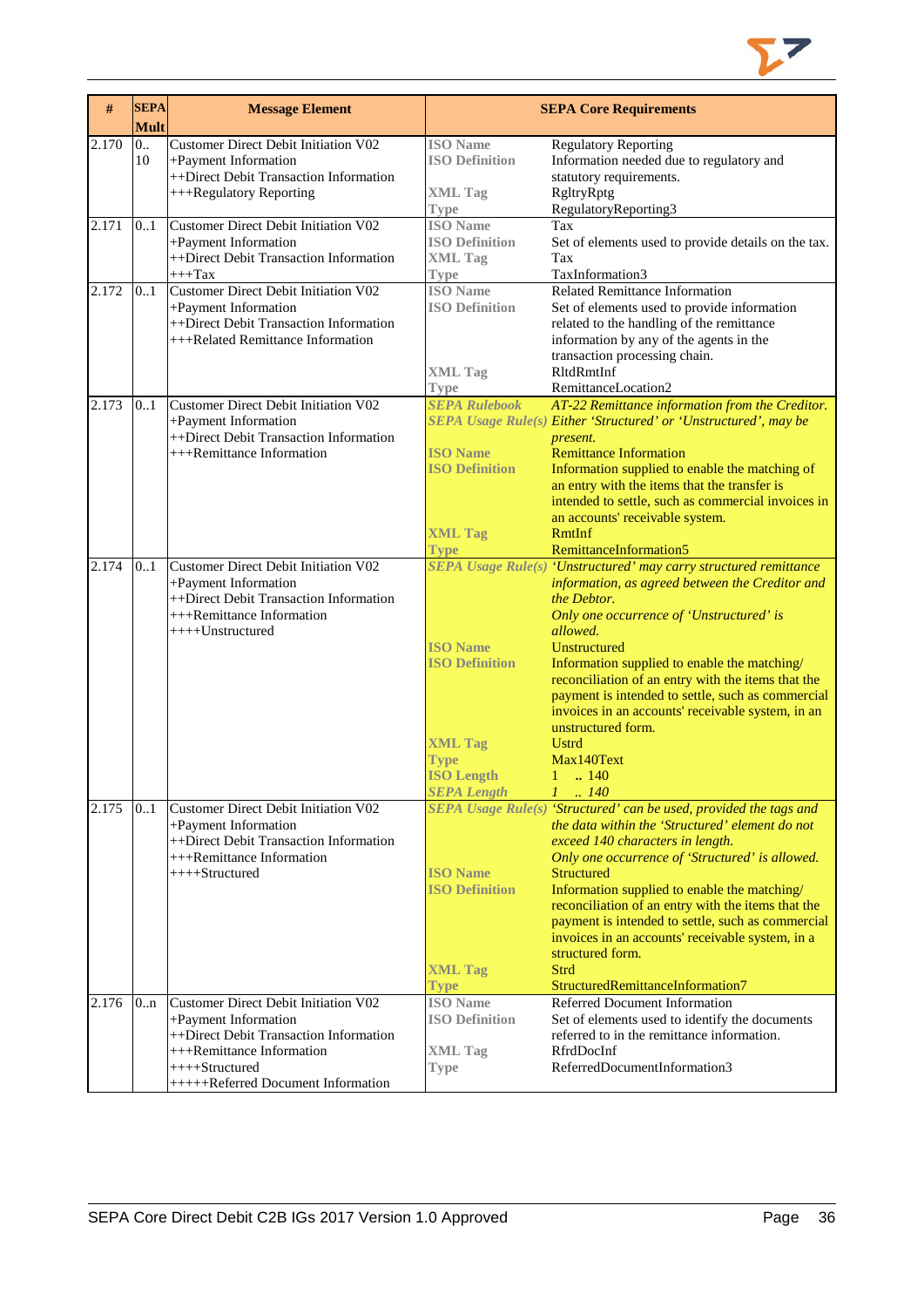

| #     | <b>SEPA</b><br><b>Mult</b> | <b>Message Element</b>                                                                                                                                                                                                                                             |                                                                                                                      | <b>SEPA Core Requirements</b>                                                                                                                                                                                                                                                                                                                                                      |
|-------|----------------------------|--------------------------------------------------------------------------------------------------------------------------------------------------------------------------------------------------------------------------------------------------------------------|----------------------------------------------------------------------------------------------------------------------|------------------------------------------------------------------------------------------------------------------------------------------------------------------------------------------------------------------------------------------------------------------------------------------------------------------------------------------------------------------------------------|
| 2.177 | 0.1                        | Customer Direct Debit Initiation V02<br>+Payment Information<br>++Direct Debit Transaction Information<br>+++Remittance Information<br>++++Structured<br>+++++Referred Document Amount                                                                             | <b>ISO</b> Name<br><b>ISO Definition</b><br><b>XML Tag</b><br><b>Type</b>                                            | Referred Document Amount<br>Set of elements used to provide details on the<br>amounts of the referred document.<br>RfrdDocAmt<br>RemittanceAmount1                                                                                                                                                                                                                                 |
| 2.178 | 0.1                        | Customer Direct Debit Initiation V02<br>+Payment Information<br>++Direct Debit Transaction Information<br>+++Remittance Information<br>$++++-Structured$<br>+++++Creditor Reference Information                                                                    | <b>ISO Name</b><br><b>ISO Definition</b><br><b>XML Tag</b><br><b>Type</b>                                            | SEPA Usage Rule(s) When present, the Creditor Bank is not obliged to<br>validate the reference information.<br>When used, both 'Type' and 'Reference' must be<br>present.<br><b>Creditor Reference Information</b><br>Reference information provided by the creditor to<br>allow the identification of the underlying<br>documents.<br>CdtrRefInf<br>CreditorReferenceInformation2 |
| 2.179 | 0.1                        | Customer Direct Debit Initiation V02<br>+Payment Information<br>++Direct Debit Transaction Information<br>+++Remittance Information<br>++++Structured<br>+++++Creditor Reference Information<br>$+++++Type$                                                        | <b>ISO Name</b><br><b>ISO Definition</b><br><b>XML Tag</b><br><b>Type</b>                                            | Type<br>Specifies the type of creditor reference.<br>Tp<br>CreditorReferenceType2                                                                                                                                                                                                                                                                                                  |
| 2.180 | 11                         | Customer Direct Debit Initiation V02<br>+Payment Information<br>++Direct Debit Transaction Information<br>+++Remittance Information<br>$++++$ Structured<br>+++++Creditor Reference Information<br>$+++++Type$<br>++++++++Code Or Proprietary                      | <b>ISO Name</b><br><b>ISO Definition</b><br><b>XML Tag</b><br><b>Type</b>                                            | <b>Code Or Proprietary</b><br>Coded or proprietary format creditor reference<br>type.<br>CdOrPrtry<br>CreditorReferenceType1Choice                                                                                                                                                                                                                                                 |
|       | 1.1                        |                                                                                                                                                                                                                                                                    | <b>XML Tag</b>                                                                                                       | xs:choice                                                                                                                                                                                                                                                                                                                                                                          |
| 2.181 | 1.1                        | Customer Direct Debit Initiation V02<br>+Payment Information<br>++Direct Debit Transaction Information<br>+++Remittance Information<br>++++Structured<br>+++++Creditor Reference Information<br>$+++++Type$<br>+++++++Code Or Proprietary<br>++++++++Code          | <b>ISO Name</b><br><b>ISO Definition</b><br><b>XML Tag</b><br><b>Type</b>                                            | SEPA Usage Rule(s) Only 'SCOR' is allowed.<br>Code<br>Type of creditor reference, in a coded form.<br>C <sub>d</sub><br>DocumentType3Code                                                                                                                                                                                                                                          |
|       |                            |                                                                                                                                                                                                                                                                    | <b>SEPA Code Restrictions</b>                                                                                        |                                                                                                                                                                                                                                                                                                                                                                                    |
|       |                            |                                                                                                                                                                                                                                                                    | <b>SCOR</b>                                                                                                          | <b>StructuredCommunicationReference</b><br>Document is a structured communication<br>reference provided by the creditor to identify the<br>referred transaction.                                                                                                                                                                                                                   |
| 2.182 | 1.1                        | Customer Direct Debit Initiation V02<br>+Payment Information<br>++Direct Debit Transaction Information<br>+++Remittance Information<br>++++Structured<br>+++++Creditor Reference Information<br>$+++++Type$<br>++++++++Code Or Proprietary<br>+++++++++Proprietary | <b>ISO</b> Name<br><b>ISO Definition</b><br><b>XML</b> Tag<br><b>Type</b><br><b>ISO</b> Length<br><b>SEPA Length</b> | Proprietary<br>Creditor reference type, in a proprietary form.<br>Prtry<br>Max35Text<br>$1 \t . 35$<br>$1-.35$                                                                                                                                                                                                                                                                     |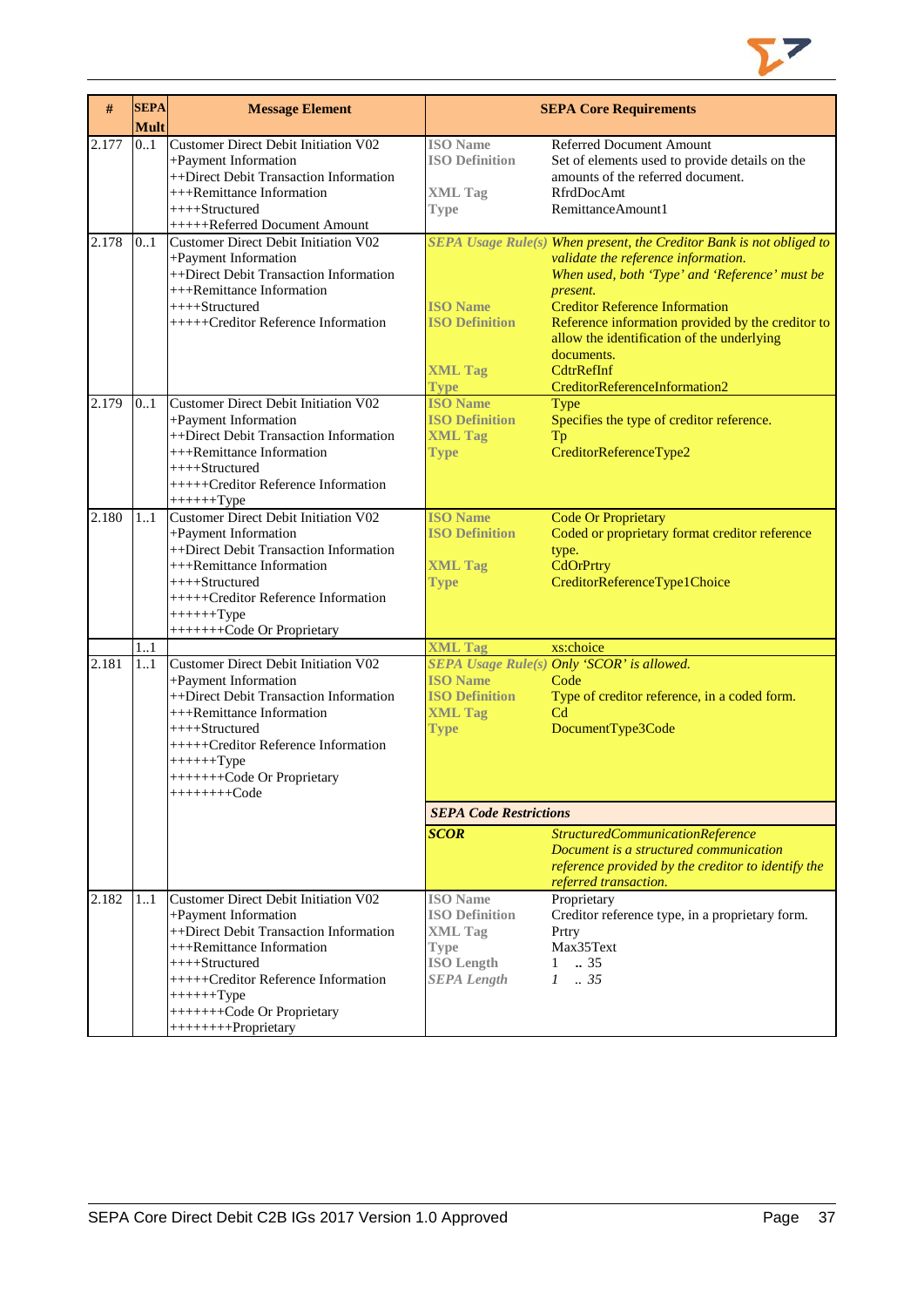

| #     | <b>SEPA</b> | <b>Message Element</b>                                                                                                                                                                                                       |                                                                                                                      | <b>SEPA Core Requirements</b>                                                                                                                                                                                                                                                                                                                                                                                                                                                                                                                                                                                                                                                                                                                                                                                                                                                                                                                                                                                                                                      |
|-------|-------------|------------------------------------------------------------------------------------------------------------------------------------------------------------------------------------------------------------------------------|----------------------------------------------------------------------------------------------------------------------|--------------------------------------------------------------------------------------------------------------------------------------------------------------------------------------------------------------------------------------------------------------------------------------------------------------------------------------------------------------------------------------------------------------------------------------------------------------------------------------------------------------------------------------------------------------------------------------------------------------------------------------------------------------------------------------------------------------------------------------------------------------------------------------------------------------------------------------------------------------------------------------------------------------------------------------------------------------------------------------------------------------------------------------------------------------------|
|       | <b>Mult</b> |                                                                                                                                                                                                                              |                                                                                                                      |                                                                                                                                                                                                                                                                                                                                                                                                                                                                                                                                                                                                                                                                                                                                                                                                                                                                                                                                                                                                                                                                    |
| 2.183 | 0.1         | Customer Direct Debit Initiation V02<br>+Payment Information<br>++Direct Debit Transaction Information<br>+++Remittance Information<br>++++Structured<br>+++++Creditor Reference Information<br>$+++++Type$<br>$+++++Hssuer$ | <b>ISO Name</b><br><b>ISO Definition</b><br><b>XML Tag</b><br><b>Type</b><br><b>ISO Length</b><br><b>SEPA Length</b> | <b>Issuer</b><br>Entity that assigns the credit reference type.<br><b>Issr</b><br>Max35Text<br>135<br>$1 \t . 35$                                                                                                                                                                                                                                                                                                                                                                                                                                                                                                                                                                                                                                                                                                                                                                                                                                                                                                                                                  |
| 2.184 | 0.1         | <b>Customer Direct Debit Initiation V02</b><br>+Payment Information<br>++Direct Debit Transaction Information<br>+++Remittance Information<br>$++++-Structured$<br>+++++Creditor Reference Information<br>$+++++Reference$   | <b>ISO</b> Name<br><b>ISO Definition</b><br><b>XML Tag</b><br><b>Type</b><br><b>ISO Length</b>                       | SEPA Usage Rule(s) If 'Creditor' Reference contains a check digit, the<br>receiving bank is not required to validate this.<br>If the receiving bank validates the check digit and<br>if this validation fails, the bank may continue its<br>processing and send the transaction to the next<br>party in the chain.<br>RF Creditor Reference may be used (ISO 11649).<br>Reference<br>Unique reference, as assigned by the creditor, to<br>unambiguously refer to the payment transaction.<br>Usage: If available, the initiating party should<br>provide this reference in the structured remittance<br>information, to enable reconciliation by the<br>creditor upon receipt of the amount of money.<br>If the business context requires the use of a<br>creditor reference or a payment remit<br>identification, and only one identifier can be<br>passed through the end-to-end chain, the<br>creditor's reference or payment remittance<br>identification should be quoted in the end-to-end<br>transaction identification.<br>Ref<br>Max35Text<br>$1 \t . 35$ |
| 2.185 | 0.1         | Customer Direct Debit Initiation V02<br>+Payment Information<br>++Direct Debit Transaction Information<br>+++Remittance Information<br>++++Structured                                                                        | <b>SEPA Length</b><br><b>ISO</b> Name<br><b>ISO Definition</b><br><b>XML</b> Tag                                     | $1 \t35$<br>Invoicer<br>Identification of the organisation issuing the<br>invoice, when it is different from the creditor or<br>ultimate creditor.<br>Inver                                                                                                                                                                                                                                                                                                                                                                                                                                                                                                                                                                                                                                                                                                                                                                                                                                                                                                        |
| 2.186 | 01          | ++++++Invoicer<br>Customer Direct Debit Initiation V02<br>+Payment Information<br>++Direct Debit Transaction Information<br>+++Remittance Information<br>++++Structured<br>$+++++Invoicee$                                   | <b>Type</b><br><b>ISO</b> Name<br><b>ISO Definition</b><br><b>XML Tag</b><br><b>Type</b>                             | PartyIdentification32<br>Invoicee<br>Identification of the party to whom an invoice is<br>issued, when it is different from the debtor or<br>ultimate debtor.<br>Invcee<br>PartyIdentification32                                                                                                                                                                                                                                                                                                                                                                                                                                                                                                                                                                                                                                                                                                                                                                                                                                                                   |
| 2.187 | 0.3         | <b>Customer Direct Debit Initiation V02</b><br>+Payment Information<br>++Direct Debit Transaction Information<br>+++Remittance Information<br>++++Structured<br>+++++Additional Remittance Information                       | <b>ISO</b> Name<br><b>ISO Definition</b><br><b>XML Tag</b><br><b>Type</b><br><b>ISO</b> Length<br><b>SEPA Length</b> | <b>Additional Remittance Information</b><br>Additional information, in free text form, to<br>complement the structured remittance<br>information.<br>AddtlRmtInf<br>Max140Text<br>$\mathbf{1}$<br>$\therefore$ 140<br>$\mathcal{I}$<br>.140                                                                                                                                                                                                                                                                                                                                                                                                                                                                                                                                                                                                                                                                                                                                                                                                                        |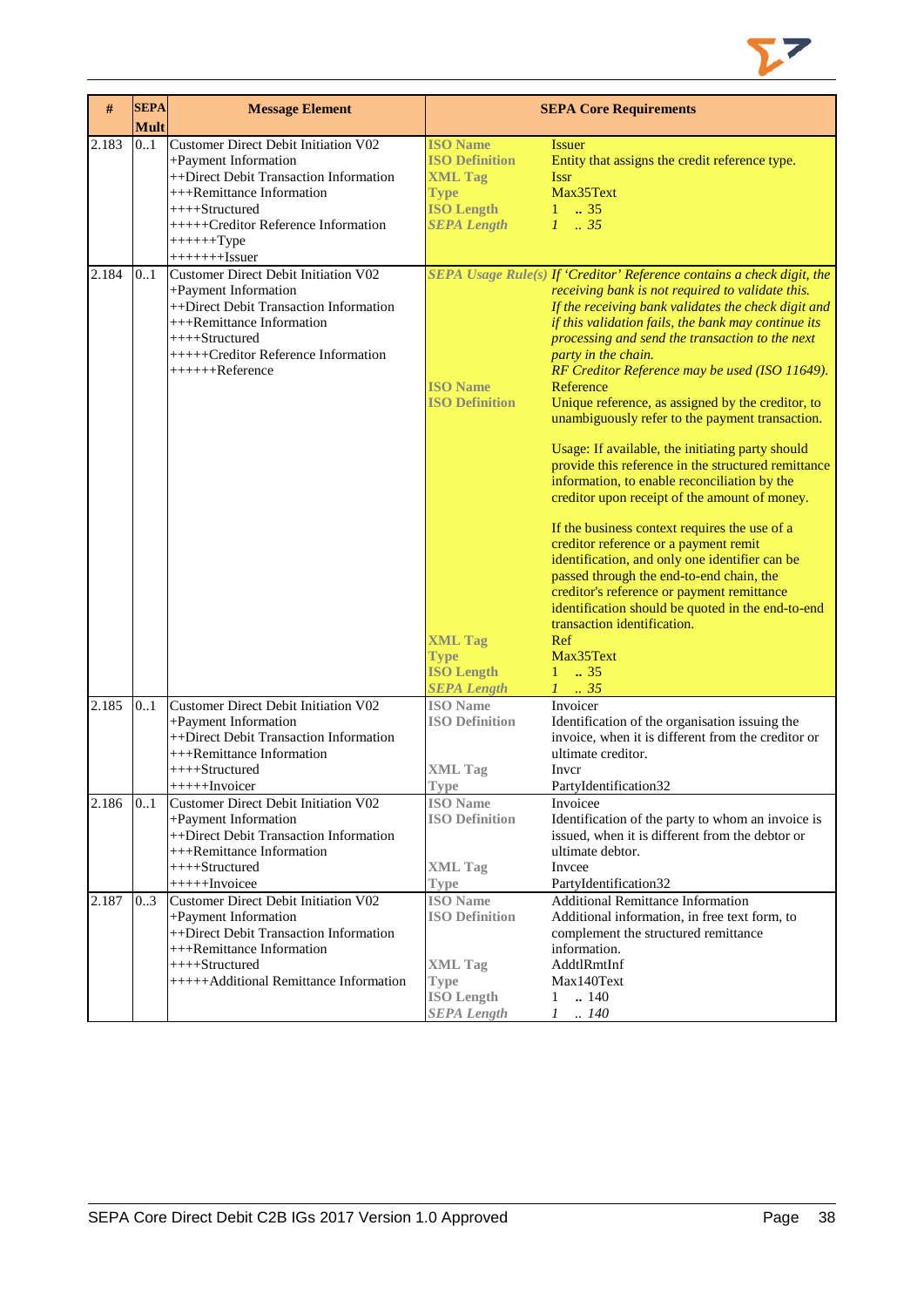

# <span id="page-39-0"></span>**2.2 Customer to Bank Reversal Instruction for a Collection (Based on DS-07 and DS-03)**

# <span id="page-39-1"></span>**2.2.1 Use of the Customer to Bank Payment Reversal (pain.007.001.02)**

The message is used to transport the Customer to Bank Reversal Instruction for a Collection sent by the Creditor to the Creditor bank.

The message caters for bulk and single reversal instructions.

**Note:** Attribute AT-R1 in DS-07 is indicated by the 'Message Name', 'pain.007.001.02' and the 'Original Message Name Identification, 'pain.008.001.02'.

**Note:** Message elements under 'Original Transaction Reference' sequence are based on DS-03 attributes.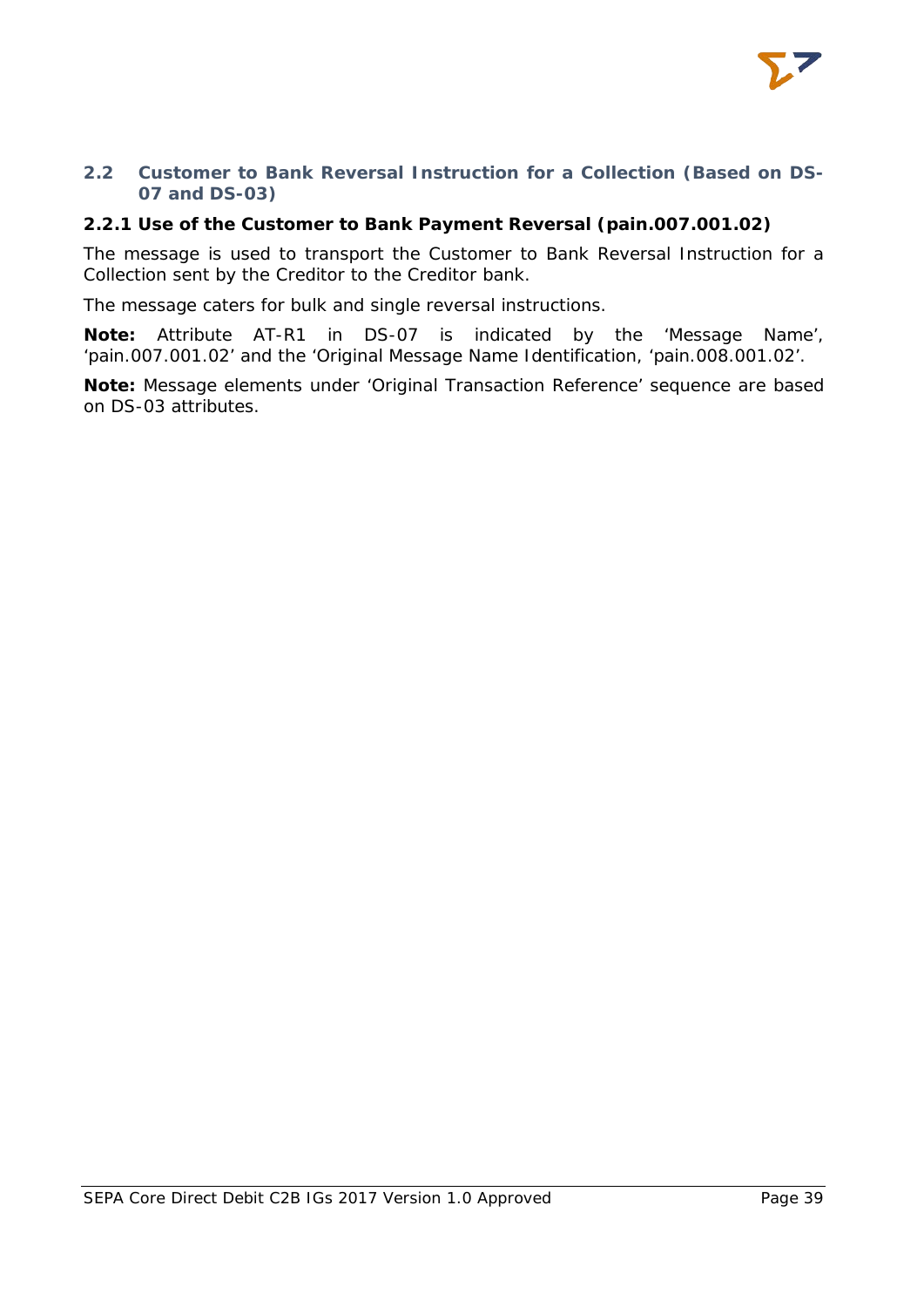

| #   | <b>SEPA</b><br><b>Mult</b> | <b>Message Element</b>                                                            |                                                                                                                      | <b>SEPA Core Requirements</b>                                                                                                                                                                                                                                                                                                                                                                                                                                                          |
|-----|----------------------------|-----------------------------------------------------------------------------------|----------------------------------------------------------------------------------------------------------------------|----------------------------------------------------------------------------------------------------------------------------------------------------------------------------------------------------------------------------------------------------------------------------------------------------------------------------------------------------------------------------------------------------------------------------------------------------------------------------------------|
|     |                            | Document                                                                          | <b>XML Tag</b>                                                                                                       | <b>Document</b>                                                                                                                                                                                                                                                                                                                                                                                                                                                                        |
|     |                            |                                                                                   | <b>Type</b>                                                                                                          | <b>Document</b>                                                                                                                                                                                                                                                                                                                                                                                                                                                                        |
|     | 11                         | <b>Customer Payment Reversal V02</b>                                              | <b>ISO Name</b><br><b>ISO Definition</b>                                                                             | <b>Customer Payment Reversal V02</b><br>The CustomerPaymentReversal message is sent<br>by the initiating party to the next party in the<br>payment chain. It is used to reverse a payment<br>previously executed.                                                                                                                                                                                                                                                                      |
|     |                            |                                                                                   | <b>XML Tag</b><br><b>Type</b>                                                                                        | <b>CstmrPmtRvsl</b><br>CustomerPaymentReversalV02                                                                                                                                                                                                                                                                                                                                                                                                                                      |
| 1.0 | 11                         | <b>Customer Payment Reversal V02</b><br>+Group Header                             | <b>ISO Name</b><br><b>ISO Definition</b><br><b>XML Tag</b><br><b>Type</b>                                            | <b>Group Header</b><br>Set of characteristics shared by all individual<br>transactions included in the message.<br>GrpHdr<br>GroupHeader40                                                                                                                                                                                                                                                                                                                                             |
| 1.1 | 11                         | <b>Customer Payment Reversal V02</b><br>+Group Header<br>++Message Identification | <b>ISO Name</b><br><b>ISO Definition</b><br><b>XML Tag</b><br><b>Type</b><br><b>ISO Length</b><br><b>SEPA Length</b> | <b>Message Identification</b><br>Point to point reference, as assigned by the<br>instructing party, and sent to the next party in the<br>chain to unambiguously identify the message.<br>Usage: The instructing party has to make sure<br>that MessageIdentification is unique per<br>instructed party for a pre-agreed period.<br>MsgId<br>Max35Text<br>$1 \t . 35$<br>$1 \t35$                                                                                                       |
| 1.2 | 11                         | <b>Customer Payment Reversal V02</b><br>+Group Header<br>++Creation Date Time     | <b>ISO Name</b><br><b>ISO Definition</b><br><b>XML Tag</b><br><b>Type</b>                                            | <b>Creation Date Time</b><br>Date and time at which the message was created.<br>CreDtTm<br><b>ISODateTime</b>                                                                                                                                                                                                                                                                                                                                                                          |
| 1.3 | 02                         | <b>Customer Payment Reversal V02</b><br>+Group Header<br>++Authorisation          | <b>ISO</b> Name<br><b>ISO Definition</b>                                                                             | Authorisation<br>User identification or any user key to be used to<br>check whether the initiating party is allowed to<br>initiate transactions from the account specified in<br>the message.<br>Usage: The content is not of a technical nature,<br>but reflects the organisational structure at the<br>initiating side.<br>The authorisation element can typically be used<br>in relay scenarios, payment initiations, payment<br>returns or payment reversals that are initiated on |
|     |                            |                                                                                   | <b>XML Tag</b><br><b>Type</b>                                                                                        | behalf of a party different from the initiating<br>party.<br>Authstn<br>Authorisation1Choice                                                                                                                                                                                                                                                                                                                                                                                           |
| 1.4 | 0.1                        | <b>Customer Payment Reversal V02</b><br>+Group Header<br>++Batch Booking          | <b>ISO</b> Name<br><b>ISO Definition</b><br><b>XML Tag</b><br><b>Type</b>                                            | <b>Batch Booking</b><br>Identifies whether a single entry per individual<br>transaction or a batch entry for the sum of the<br>amounts of all transactions within the group of a<br>message is requested.<br>Usage: Batch booking is used to request and not<br>order a possible batch booking.<br><b>BtchBookg</b><br>BatchBookingIndicator                                                                                                                                           |
| 1.5 | 11                         | Customer Payment Reversal V02<br>+Group Header<br>++Number Of Transactions        | <b>ISO Name</b><br><b>ISO Definition</b><br><b>XML Tag</b><br><b>Type</b><br>Pattern                                 | SEPA Usage Rule(s) The validation of this data element depends on<br>pre-agreed customer-to-bank conditions.<br><b>Number Of Transactions</b><br>Number of individual transactions contained in<br>the message.<br><b>NbOfTxs</b><br>Max15NumericText<br>$[0-9]{1,15}$                                                                                                                                                                                                                 |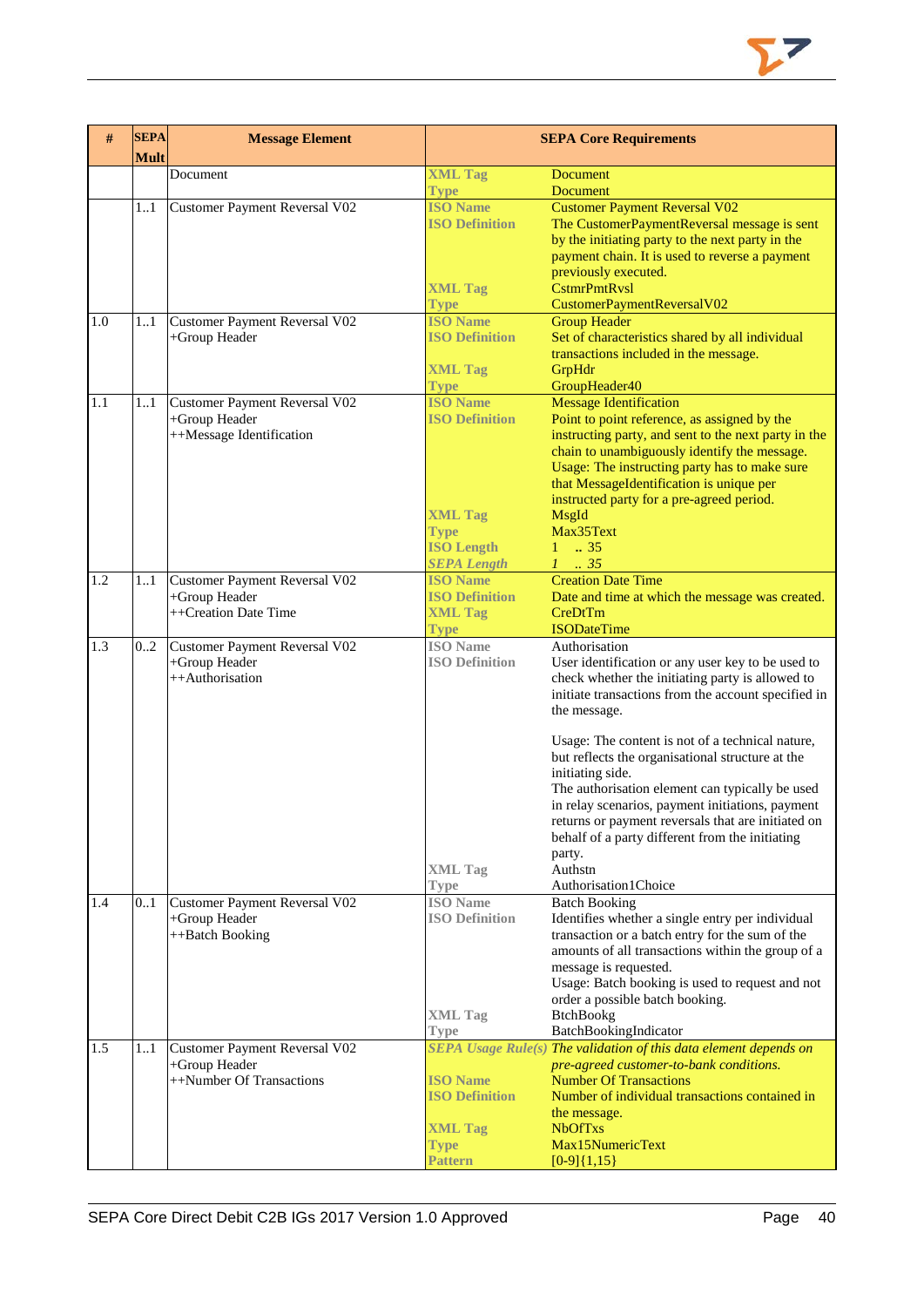

| #    | <b>SEPA</b><br><b>Mult</b> | <b>Message Element</b>                                                                                                              |                                                                                                                                                                   | <b>SEPA Core Requirements</b>                                                                                                                                                                                                                                    |
|------|----------------------------|-------------------------------------------------------------------------------------------------------------------------------------|-------------------------------------------------------------------------------------------------------------------------------------------------------------------|------------------------------------------------------------------------------------------------------------------------------------------------------------------------------------------------------------------------------------------------------------------|
| 1.6  | 1.1                        | Customer Payment Reversal V02<br>+Group Header<br>++Control Sum                                                                     | <b>SEPA Usage Rule(s) Mandatory</b><br><b>ISO</b> Name<br><b>ISO Definition</b><br><b>XML Tag</b><br><b>Type</b><br><b>SEPA FractDigits</b><br><b>TotalDigits</b> | The validation of this data element depends on<br>pre-agreed customer-to-bank conditions.<br><b>Control Sum</b><br>Total of all individual amounts included in the<br>message, irrespective of currencies.<br>CtrlSum<br>DecimalNumber<br>17<br>18               |
| 1.7  | 0.1                        | Customer Payment Reversal V02<br>+Group Header<br>++Group Reversal                                                                  | <b>ISO Name</b><br><b>ISO Definition</b><br><b>XML Tag</b><br><b>Type</b>                                                                                         | SEPA Usage Rule(s) It is recommended that 'false' is used.<br><b>Group Reversal</b><br>Indicates whether the reversal applies to the<br>whole group of transactions or to individual<br>transactions within the original group.<br>GrpRvsl<br>TrueFalseIndicator |
| 1.8  | 11                         | <b>Customer Payment Reversal V02</b><br>+Group Header<br>++Initiating Party                                                         | <b>SEPA Usage Rule(s) Mandatory</b><br><b>ISO Name</b><br><b>ISO Definition</b><br><b>XML Tag</b><br><b>Type</b>                                                  | <b>Initiating Party</b><br>Party that initiates the reversal message.<br>Usage: This can be either the creditor or a party<br>that initiates the reversal of the direct debit on<br>behalf of the creditor.<br><b>InitgPty</b><br>PartyIdentification32          |
| 1.9  | 0.1                        | Customer Payment Reversal V02<br>+Group Header<br>++Initiating Party<br>$+++Name$                                                   | <b>ISO Name</b><br><b>ISO Definition</b><br><b>XML Tag</b><br><b>Type</b><br><b>ISO Length</b><br><b>SEPA Length</b>                                              | SEPA Usage Rule(s) 'Name' is limited to 70 characters in length.<br>Name<br>Name by which a party is known and which is<br>usually used to identify that party.<br>Nm<br>Max140Text<br>$1 - 140$<br>$1 \dots 70$                                                 |
| 1.10 | 0.1                        | Customer Payment Reversal V02<br>+Group Header<br>++Initiating Party<br>+++Postal Address                                           | <b>ISO</b> Name<br><b>ISO Definition</b><br><b>XML Tag</b><br><b>Type</b>                                                                                         | Postal Address<br>Information that locates and identifies a specific<br>address, as defined by postal services.<br>PstlAdr<br>PostalAddress6                                                                                                                     |
| 1.11 | 0.1<br>11                  | <b>Customer Payment Reversal V02</b><br>+Group Header<br>++Initiating Party<br>+++Identification                                    | <b>ISO Name</b><br><b>ISO Definition</b><br><b>XML Tag</b><br><b>Type</b><br><b>XML Tag</b>                                                                       | Identification<br>Unique and unambiguous identification of a<br>party.<br>Id<br>Party6Choice<br>xs:choice                                                                                                                                                        |
| 1.12 | 11                         | <b>Customer Payment Reversal V02</b><br>+Group Header<br>++Initiating Party<br>+++Identification<br>++++Organisation Identification | <b>ISO Name</b><br><b>ISO Definition</b><br><b>XML Tag</b><br><b>Type</b>                                                                                         | SEPA Usage Rule(s) Either 'BIC or BEI' or one occurrence of 'Other'<br>is allowed.<br><b>Organisation Identification</b><br>Unique and unambiguous way to identify an<br>organisation.<br>OrgId<br>OrganisationIdentification4                                   |
| 1.13 | 11                         | Customer Payment Reversal V02<br>+Group Header<br>++Initiating Party<br>+++Identification<br>++++Private Identification             | <b>ISO Name</b><br><b>ISO Definition</b><br><b>XML Tag</b><br>Type                                                                                                | <b>SEPA Usage Rule(s) Either 'Date and Place of Birth' or one</b><br>occurrence of 'Other' is allowed.<br><b>Private Identification</b><br>Unique and unambiguous identification of a<br>person, eg, passport.<br>PrvtId<br>PersonIdentification5                |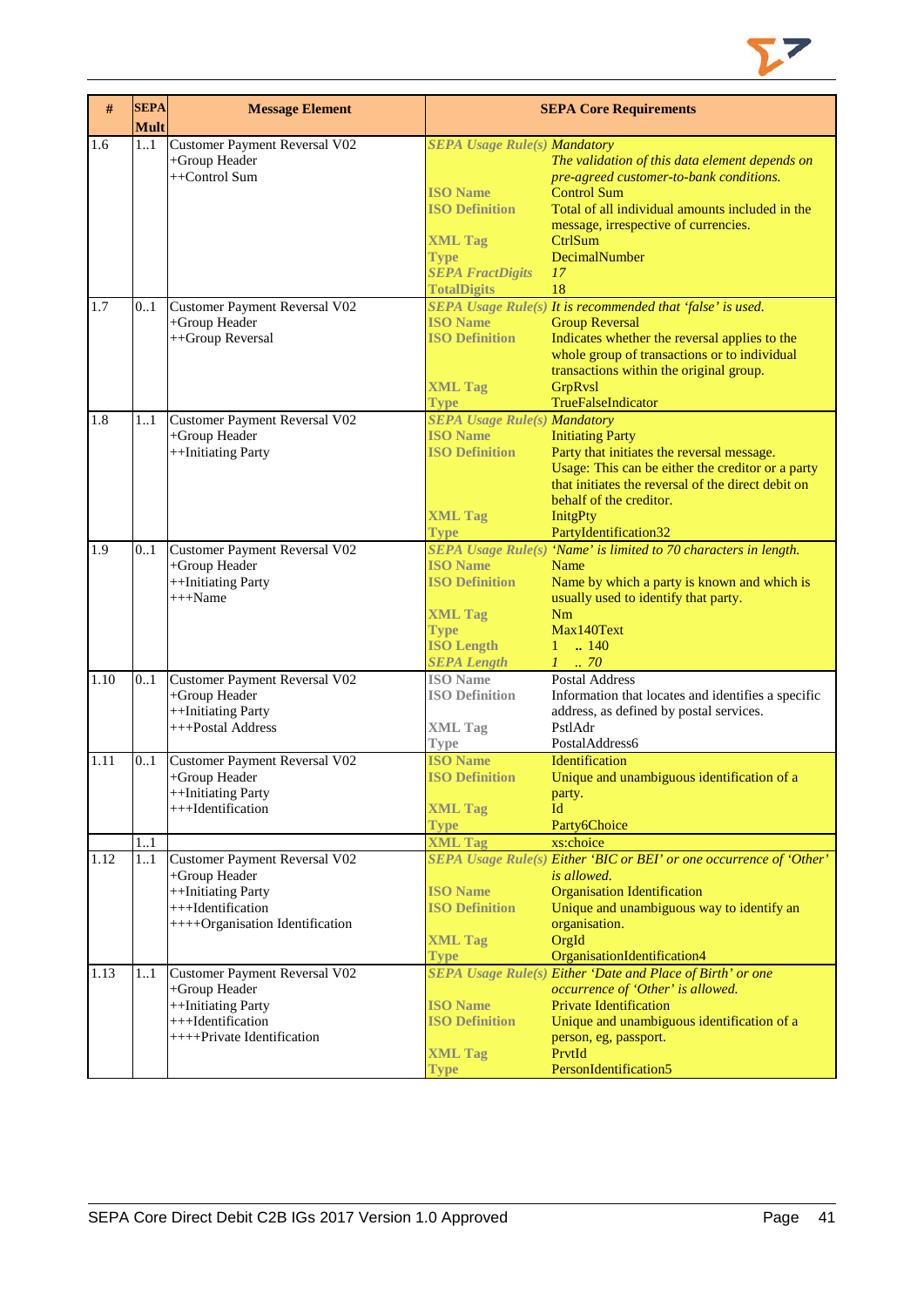

| $\#$ | <b>SEPA</b><br><b>Mult</b> | <b>Message Element</b>                                                                                 |                                                                                                                      | <b>SEPA Core Requirements</b>                                                                                                                                                                                                           |
|------|----------------------------|--------------------------------------------------------------------------------------------------------|----------------------------------------------------------------------------------------------------------------------|-----------------------------------------------------------------------------------------------------------------------------------------------------------------------------------------------------------------------------------------|
| 1.14 | 01                         | Customer Payment Reversal V02<br>+Group Header<br>++Initiating Party<br>+++Country Of Residence        | <b>ISO</b> Name<br><b>ISO Definition</b><br><b>XML Tag</b><br><b>Type</b>                                            | <b>Country Of Residence</b><br>Country in which a person resides (the place of a<br>person's home). In the case of a company, it is the<br>country from which the affairs of that company<br>are directed.<br>CtryOfRes<br>CountryCode  |
| 1.15 | 01                         | Customer Payment Reversal V02<br>+Group Header<br>++Initiating Party<br>+++Contact Details             | Pattern<br><b>ISO</b> Name<br><b>ISO Definition</b><br><b>XML Tag</b><br><b>Type</b>                                 | $[A-Z]\{2,2\}$<br><b>Contact Details</b><br>Set of elements used to indicate how to contact<br>the party.<br>CtetDtls<br>ContactDetails2                                                                                                |
| 1.16 | 0.1                        | Customer Payment Reversal V02<br>+Group Header<br>++Forwarding Agent                                   | <b>ISO</b> Name<br><b>ISO Definition</b><br><b>XML Tag</b><br><b>Type</b>                                            | Forwarding Agent<br>Financial institution that receives the instruction<br>from the initiating party and forwards it to the<br>next agent in the payment chain.<br>FwdgAgt<br>BranchAndFinancialInstitutionIdentification4              |
| 1.17 | 0.1                        | Customer Payment Reversal V02<br>+Group Header<br>++Debtor Agent                                       | <b>ISO Name</b><br><b>ISO Definition</b><br><b>XML Tag</b><br><b>Type</b>                                            | Debtor Agent<br>Financial institution servicing an account for the<br>debtor.<br>DbtrAgt<br>BranchAndFinancialInstitutionIdentification4                                                                                                |
| 1.18 | 0.1                        | Customer Payment Reversal V02<br>+Group Header<br>++Creditor Agent                                     | <b>SEPA Rulebook</b><br><b>ISO Name</b><br><b>ISO Definition</b><br><b>XML Tag</b><br><b>Type</b>                    | AT-12 BIC of the Creditor bank.<br><b>Creditor Agent</b><br>Financial institution servicing an account for the<br>creditor.<br>CdtrAgt<br>BranchAndFinancialInstitutionIdentification4                                                  |
| 2.0  | 11                         | Customer Payment Reversal V02<br>+Original Group Information                                           | <b>ISO Name</b><br><b>ISO Definition</b><br><b>XML Tag</b><br><b>Type</b>                                            | <b>Original Group Information</b><br>Information concerning the original group of<br>transactions, to which the message refers.<br>OrgnlGrpInf<br>OriginalGroupInformation22                                                            |
| 2.1  | 11                         | Customer Payment Reversal V02<br>+Original Group Information<br>++Original Message Identification      | <b>ISO Name</b><br><b>ISO Definition</b><br><b>XML Tag</b><br><b>Type</b><br><b>ISO Length</b><br><b>SEPA Length</b> | <b>Original Message Identification</b><br>Point to point reference, as assigned by the<br>original instructing party, to unambiguously<br>identify the original message.<br>OrgnlMsgId<br>Max35Text<br>.35<br>1<br>$\therefore$ 35<br>L |
| 2.2  | 11                         | Customer Payment Reversal V02<br>+Original Group Information<br>++Original Message Name Identification | <b>ISO Name</b><br><b>ISO Definition</b><br><b>XML Tag</b><br><b>Type</b><br><b>ISO Length</b><br><b>SEPA Length</b> | <b>Original Message Name Identification</b><br>Specifies the original message name identifier to<br>which the message refers.<br>OrgnlMsgNmId<br>Max35Text<br>.35<br>1<br>$1 \cdot .35$                                                 |
| 2.3  | 01                         | Customer Payment Reversal V02<br>+Original Group Information<br>++Original Creation Date Time          | <b>ISO</b> Name<br><b>ISO Definition</b><br><b>XML Tag</b><br><b>Type</b>                                            | Original Creation Date Time<br>Date and time at which the original message was<br>created.<br>OrgnlCreDtTm<br><b>ISODateTime</b>                                                                                                        |
| 2.4  | 0.1                        | Customer Payment Reversal V02<br>+Original Group Information<br>++Reversal Reason Information          | <b>ISO Name</b><br><b>ISO Definition</b><br><b>XML Tag</b><br>Type                                                   | SEPA Usage Rule(s) Only one occurrence is allowed.<br><b>Reversal Reason Information</b><br>Set of elements used to provide detailed<br>information on the reversal reason.<br><b>RyslRsnInf</b><br>ReversalReasonInformation6          |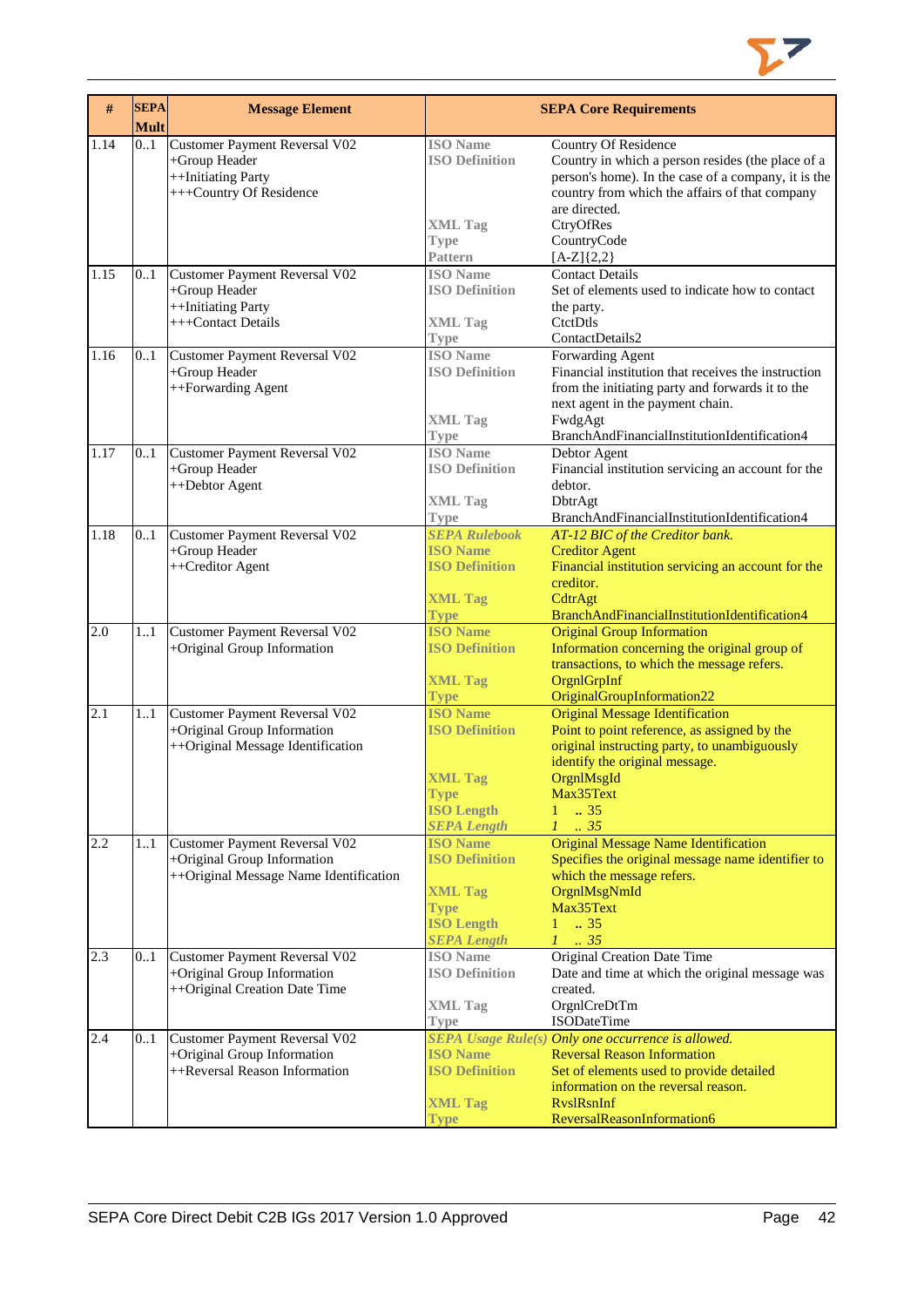

| $\#$             | <b>SEPA</b><br><b>Mult</b> | <b>Message Element</b>                                                                                                                    |                                                                                                                                                                | <b>SEPA Core Requirements</b>                                                                                                                                                                                                                                                                                                                                                                                                            |
|------------------|----------------------------|-------------------------------------------------------------------------------------------------------------------------------------------|----------------------------------------------------------------------------------------------------------------------------------------------------------------|------------------------------------------------------------------------------------------------------------------------------------------------------------------------------------------------------------------------------------------------------------------------------------------------------------------------------------------------------------------------------------------------------------------------------------------|
| 2.5              | 0.1                        | Customer Payment Reversal V02<br>+Original Group Information<br>++Reversal Reason Information<br>+++Originator                            | <b>ISO</b> Name<br><b>ISO Definition</b><br><b>XML Tag</b><br><b>Type</b>                                                                                      | Originator<br>Party that issues the reversal.<br>Orgtr<br>PartyIdentification32                                                                                                                                                                                                                                                                                                                                                          |
| 2.6              | 0.1                        | Customer Payment Reversal V02<br>+Original Group Information<br>++Reversal Reason Information<br>$+++$ Reason                             | <b>ISO Name</b><br><b>ISO Definition</b><br><b>XML Tag</b><br><b>Type</b>                                                                                      | SEPA Usage Rule(s) 'Reason' must be present either in 'Original<br><b>Group Information', 'Original Payment</b><br><b>Information and Reversal' or 'Transaction</b><br>Information'.<br>Reason<br>Specifies the reason for the reversal.<br><b>Rsn</b><br>ReversalReason4Choice                                                                                                                                                          |
| 2.7              | 1.1<br>11                  | <b>Customer Payment Reversal V02</b><br>+Original Group Information<br>++Reversal Reason Information<br>$+++$ Reason<br>$+++Code$         | <b>XML Tag</b><br><b>SEPA Rulebook</b><br><b>ISO Name</b><br><b>ISO Definition</b><br><b>XML Tag</b><br><b>Type</b><br><b>ISO Length</b><br><b>SEPA Length</b> | xs:choice<br>AT-31 Reversal reason code.<br>See Message Element Specifications below.<br>Code<br>Reason for the reversal, as published in an<br>external reason code list.<br>C <sub>d</sub><br>ExternalReversalReason1Code<br>$1 \dots 4$<br>$1 \ldots 4$                                                                                                                                                                               |
| 2.8              | 1.1                        | Customer Payment Reversal V02<br>+Original Group Information<br>++Reversal Reason Information<br>$+++$ Reason<br>++++Proprietary          | <b>ISO</b> Name<br><b>ISO Definition</b><br><b>XML Tag</b><br><b>Type</b><br><b>ISO Length</b><br><b>SEPA Length</b>                                           | Proprietary<br>Reason for the reversal, in a proprietary form.<br>Prtry<br>Max35Text<br>$1 \t . 35$<br>$1-.35$                                                                                                                                                                                                                                                                                                                           |
| 2.9              | 0 <sub>n</sub>             | <b>Customer Payment Reversal V02</b><br>+Original Group Information<br>++Reversal Reason Information<br>+++Additional Information         | <b>ISO</b> Name<br><b>ISO Definition</b><br><b>XML Tag</b><br><b>Type</b><br><b>ISO Length</b><br><b>SEPA Length</b>                                           | <b>Additional Information</b><br>Further details on the reversal reason.<br>AddtlInf<br>Max105Text<br>$1 \quad . \quad 105$<br>$1 \t . 105$                                                                                                                                                                                                                                                                                              |
| 3.0              | 0 <sub>nn</sub>            | Customer Payment Reversal V02<br>+Original Payment Information And<br>Reversal                                                            | <b>ISO Name</b><br><b>ISO Definition</b><br><b>XML Tag</b><br><b>Type</b>                                                                                      | <b>Original Payment Information And Reversal</b><br>Information concerning the original payment<br>information, to which the reversal message refers.<br>OrgnlPmtInfAndRvsl<br>OriginalPaymentInformation2                                                                                                                                                                                                                               |
| 3.1              | 0.1                        | <b>Customer Payment Reversal V02</b><br>+Original Payment Information And<br>Reversal<br>++Reversal Payment Information<br>Identification | <b>ISO Name</b><br><b>ISO Definition</b><br><b>XML Tag</b><br><b>Type</b><br><b>ISO Length</b><br><b>SEPA Length</b>                                           | <b>Reversal Payment Information Identification</b><br>Unique identification, as assigned by an<br>instructing party for an instructed party, to<br>unambiguously identify the reversed payment<br>information group.<br>Usage: The instructing party is the party sending<br>the reversal message and not the party that sent<br>the original instruction that is being reversed.<br>RvslPmtInfId<br>Max35Text<br>$1 \t . 35$<br>$1-.35$ |
| $\overline{3.2}$ | 11                         | Customer Payment Reversal V02<br>+Original Payment Information And<br>Reversal<br>++Original Payment Information<br>Identification        | <b>ISO Name</b><br><b>ISO Definition</b><br><b>XML Tag</b><br><b>Type</b><br><b>ISO Length</b><br><b>SEPA Length</b>                                           | <b>Original Payment Information Identification</b><br>Unique identification, as assigned by the original<br>sending party, to unambiguously identify the<br>original payment information group.<br>OrgnlPmtInfId<br>Max35Text<br>$\overline{.}35$<br>1<br>.35<br>$\mathcal{I}$                                                                                                                                                           |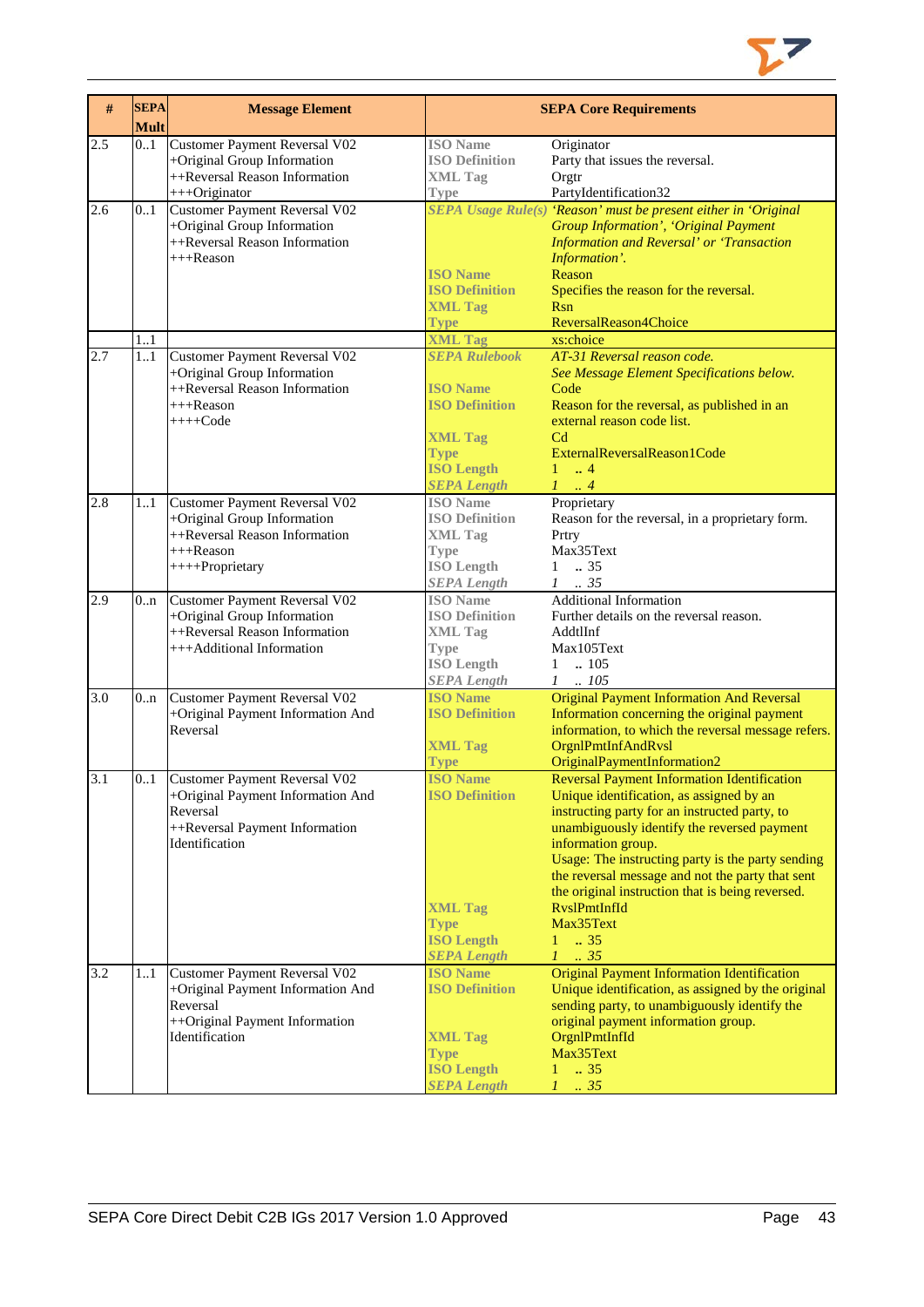

| $\#$ | <b>SEPA</b><br><b>Mult</b> | <b>Message Element</b>                                                                                                                             |                                                                                                                                                                | <b>SEPA Core Requirements</b>                                                                                                                                                                                                                                                                                                                       |
|------|----------------------------|----------------------------------------------------------------------------------------------------------------------------------------------------|----------------------------------------------------------------------------------------------------------------------------------------------------------------|-----------------------------------------------------------------------------------------------------------------------------------------------------------------------------------------------------------------------------------------------------------------------------------------------------------------------------------------------------|
| 3.3  | 0.1                        | Customer Payment Reversal V02<br>+Original Payment Information And<br>Reversal<br>++Original Number Of Transactions                                | <b>ISO Name</b><br><b>ISO Definition</b><br><b>XML Tag</b><br><b>Type</b><br><b>Pattern</b>                                                                    | <b>Original Number Of Transactions</b><br>Number of individual transactions contained in<br>the original payment information group.<br><b>OrgnlNbOfTxs</b><br>Max15NumericText<br>$[0-9]{1,15}$                                                                                                                                                     |
| 3.4  | 0.1                        | Customer Payment Reversal V02<br>+Original Payment Information And<br>Reversal<br>++Original Control Sum                                           | <b>ISO Name</b><br><b>ISO Definition</b><br><b>XML Tag</b><br><b>Type</b><br><b>SEPA FractDigits</b><br><b>TotalDigits</b>                                     | <b>Original Control Sum</b><br>Total of all individual amounts included in the<br>original payment information group, irrespective<br>of currencies.<br>OrgnlCtrlSum<br>DecimalNumber<br>17<br>18                                                                                                                                                   |
| 3.5  | 01                         | Customer Payment Reversal V02<br>+Original Payment Information And<br>Reversal<br>++Batch Booking                                                  | <b>ISO Name</b><br><b>ISO Definition</b><br><b>XML Tag</b><br><b>Type</b>                                                                                      | <b>Batch Booking</b><br>Identifies whether a single entry per individual<br>transaction or a batch entry for the sum of the<br>amounts of all transactions within the group of a<br>message is requested.<br>Usage: Batch booking is used to request and not<br>order a possible batch booking.<br><b>BtchBookg</b><br><b>BatchBookingIndicator</b> |
| 3.6  | 0.1                        | <b>Customer Payment Reversal V02</b><br>+Original Payment Information And<br>Reversal<br>++Payment Information Reversal                            | <b>ISO Name</b><br><b>ISO Definition</b><br><b>XML Tag</b><br><b>Type</b>                                                                                      | <b>Payment Information Reversal</b><br>Indicates whether or not the reversal applies to<br>the complete original payment information group<br>or to individual transactions within that group.<br>PmtInfRvsl<br>TrueFalseIndicator                                                                                                                  |
| 3.7  | 0.1                        | Customer Payment Reversal V02<br>+Original Payment Information And<br>Reversal<br>++Reversal Reason Information                                    | <b>ISO Name</b><br><b>ISO Definition</b><br><b>XML Tag</b><br><b>Type</b>                                                                                      | SEPA Usage Rule(s) Only one occurence is allowed.<br><b>Reversal Reason Information</b><br>Set of elements used to provide detailed<br>information on the reversal reason.<br><b>RyslRsnInf</b><br>ReversalReasonInformation6                                                                                                                       |
| 3.8  | 0.1                        | Customer Payment Reversal V02<br>+Original Payment Information And<br>Reversal<br>++Reversal Reason Information<br>+++Originator                   | <b>ISO</b> Name<br><b>ISO Definition</b><br><b>XML Tag</b><br>Type                                                                                             | Originator<br>Party that issues the reversal.<br>Orgtr<br>PartyIdentification32                                                                                                                                                                                                                                                                     |
| 3.9  | 01                         | <b>Customer Payment Reversal V02</b><br>+Original Payment Information And<br>Reversal<br>++Reversal Reason Information<br>$+++$ Reason             | <b>ISO</b> Name<br><b>ISO Definition</b><br><b>XML Tag</b><br><b>Type</b>                                                                                      | SEPA Usage Rule(s) 'Reason' must be present either in 'Original<br><b>Group Information', 'Original Payment</b><br>Information and Reversal', or 'Transaction<br>Information'.<br>Reason<br>Specifies the reason for the reversal.<br><b>Rsn</b><br>ReversalReason4Choice                                                                           |
| 3.10 | 1.1<br>11                  | Customer Payment Reversal V02<br>+Original Payment Information And<br>Reversal<br>++Reversal Reason Information<br>$+++$ Reason<br>$+++Code$       | <b>XML Tag</b><br><b>SEPA Rulebook</b><br><b>ISO Name</b><br><b>ISO Definition</b><br><b>XML Tag</b><br><b>Type</b><br><b>ISO Length</b><br><b>SEPA Length</b> | xs:choice<br>AT-31 Reversal reason code.<br>Code<br>Reason for the reversal, as published in an<br>external reason code list.<br>C <sub>d</sub><br>ExternalReversalReason1Code<br>$1 \dots 4$<br>1<br>$\cdot$ 4                                                                                                                                     |
| 3.11 | 11                         | Customer Payment Reversal V02<br>+Original Payment Information And<br>Reversal<br>++Reversal Reason Information<br>$+++$ Reason<br>++++Proprietary | <b>ISO</b> Name<br><b>ISO Definition</b><br><b>XML Tag</b><br><b>Type</b><br><b>ISO Length</b><br><b>SEPA Length</b>                                           | Proprietary<br>Reason for the reversal, in a proprietary form.<br>Prtry<br>Max35Text<br>.35<br>1<br>$\mathcal{I}$<br>.35                                                                                                                                                                                                                            |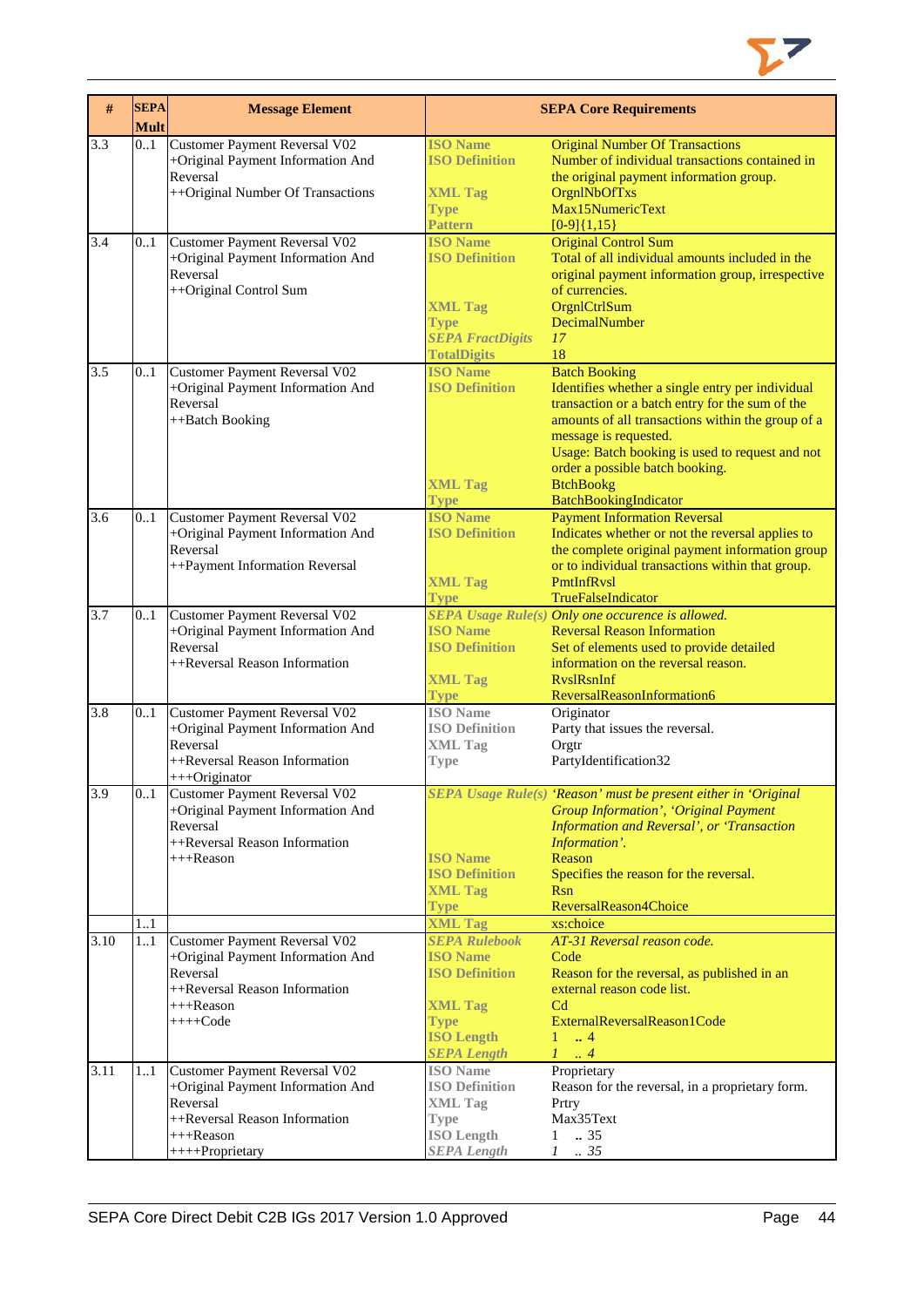

| #    | <b>SEPA</b><br><b>Mult</b> | <b>Message Element</b>                                                                                                                                |                                                                                                                                                                                                              | <b>SEPA Core Requirements</b>                                                                                                                                                                                                                                                                                                                                                                                                                                                                                                                                                          |
|------|----------------------------|-------------------------------------------------------------------------------------------------------------------------------------------------------|--------------------------------------------------------------------------------------------------------------------------------------------------------------------------------------------------------------|----------------------------------------------------------------------------------------------------------------------------------------------------------------------------------------------------------------------------------------------------------------------------------------------------------------------------------------------------------------------------------------------------------------------------------------------------------------------------------------------------------------------------------------------------------------------------------------|
| 3.12 | 0n                         | Customer Payment Reversal V02<br>+Original Payment Information And<br>Reversal<br>++Reversal Reason Information<br>+++Additional Information          | <b>ISO</b> Name<br><b>ISO Definition</b><br><b>XML Tag</b><br><b>Type</b><br><b>ISO Length</b><br><b>SEPA Length</b>                                                                                         | <b>Additional Information</b><br>Further details on the reversal reason.<br>AddtlInf<br>Max105Text<br>$\ln 105$<br>$\mathbf{1}$<br>$1-.105$                                                                                                                                                                                                                                                                                                                                                                                                                                            |
| 3.13 | 0n                         | Customer Payment Reversal V02<br>+Original Payment Information And<br>Reversal<br>++Transaction Information                                           | <b>ISO Name</b><br><b>ISO Definition</b><br><b>XML Tag</b><br><b>Type</b>                                                                                                                                    | <b>Transaction Information</b><br>Set of elements used to provide information on<br>the original transactions to which the reversal<br>message refers.<br><b>TxInf</b><br>PaymentTransactionInformation28                                                                                                                                                                                                                                                                                                                                                                              |
| 3.14 | 0.1                        | Customer Payment Reversal V02<br>+Original Payment Information And<br>Reversal<br>++Transaction Information<br>+++Reversal Identification             | <b>ISO Name</b><br><b>ISO Definition</b><br><b>XML Tag</b><br><b>Type</b><br><b>ISO Length</b><br><b>SEPA Length</b>                                                                                         | <b>Reversal Identification</b><br>Unique identification, as assigned by an<br>instructing party for an instructed party, to<br>unambiguously identify the reversed transaction.<br>Usage: The instructing party is the party sending<br>the reversal message and not the party that sent<br>the original instruction that is being reversed.<br><b>RyslId</b><br>Max35Text<br>$1 \t . 35$<br>$1 \t35$                                                                                                                                                                                  |
| 3.15 | 0.1                        | Customer Payment Reversal V02<br>+Original Payment Information And<br>Reversal<br>++Transaction Information<br>+++Original Instruction Identification | <b>ISO Name</b><br><b>ISO Definition</b><br><b>XML Tag</b><br><b>Type</b><br><b>ISO Length</b><br><b>SEPA Length</b>                                                                                         | <b>Original Instruction Identification</b><br>Unique identification, as assigned by the original<br>instructing party for the original instructed party,<br>to unambiguously identify the original<br>instruction.<br>OrgnIInstrId<br>Max35Text<br>$1 \t . 35$<br>$1 \t35$                                                                                                                                                                                                                                                                                                             |
| 3.16 | 1.1                        | Customer Payment Reversal V02<br>+Original Payment Information And<br>Reversal<br>++Transaction Information<br>+++Original End To End Identification  | <b>SEPA Rulebook</b><br><b>SEPA Usage Rule(s) Mandatory</b><br><b>ISO Name</b><br><b>ISO Definition</b><br><b>XML Tag</b><br><b>Type</b><br><b>ISO Length</b><br><b>SEPA Length</b>                          | AT-10 Creditor reference of the direct debit<br>Collection.<br>Original End To End Identification<br>Unique identification, as assigned by the original<br>initiating party, to unambiguously identify the<br>original transaction.<br>OrgnlEndToEndId<br>Max35Text<br>$\therefore$ 35<br>1<br>$1 \cdot .35$                                                                                                                                                                                                                                                                           |
| 3.17 | 0.1                        | Customer Payment Reversal V02<br>+Original Payment Information And<br>Reversal<br>++Transaction Information<br>+++Original Instructed Amount          | <b>SEPA Rulebook</b><br><b>SEPA Format</b><br>Rule(s)<br><b>ISO</b> Name<br><b>ISO Definition</b><br><b>XML Tag</b><br><b>Type</b><br><b>SEPA FractDigits</b><br><b>TotalDigits</b><br><b>SEPA Inclusive</b> | AT-06 Amount of the Collection in euro.<br><b>SEPA Usage Rule(s) Only 'EUR' is allowed.</b><br>Amount must be 0.01 or more and 9999999999.99<br>or less.<br>The fractional part has a maximum of two digits.<br><b>Original Instructed Amount</b><br>Amount of money, as provided in the original<br>transaction, to be moved between the debtor and<br>the creditor, before deduction of charges,<br>expressed in the currency, as ordered by the<br>original initiating party.<br>OrgnIInstdAmt<br>ActiveOrHistoricCurrencyAndAmount<br>$\overline{2}$<br>18<br>0.01<br>999999999.99 |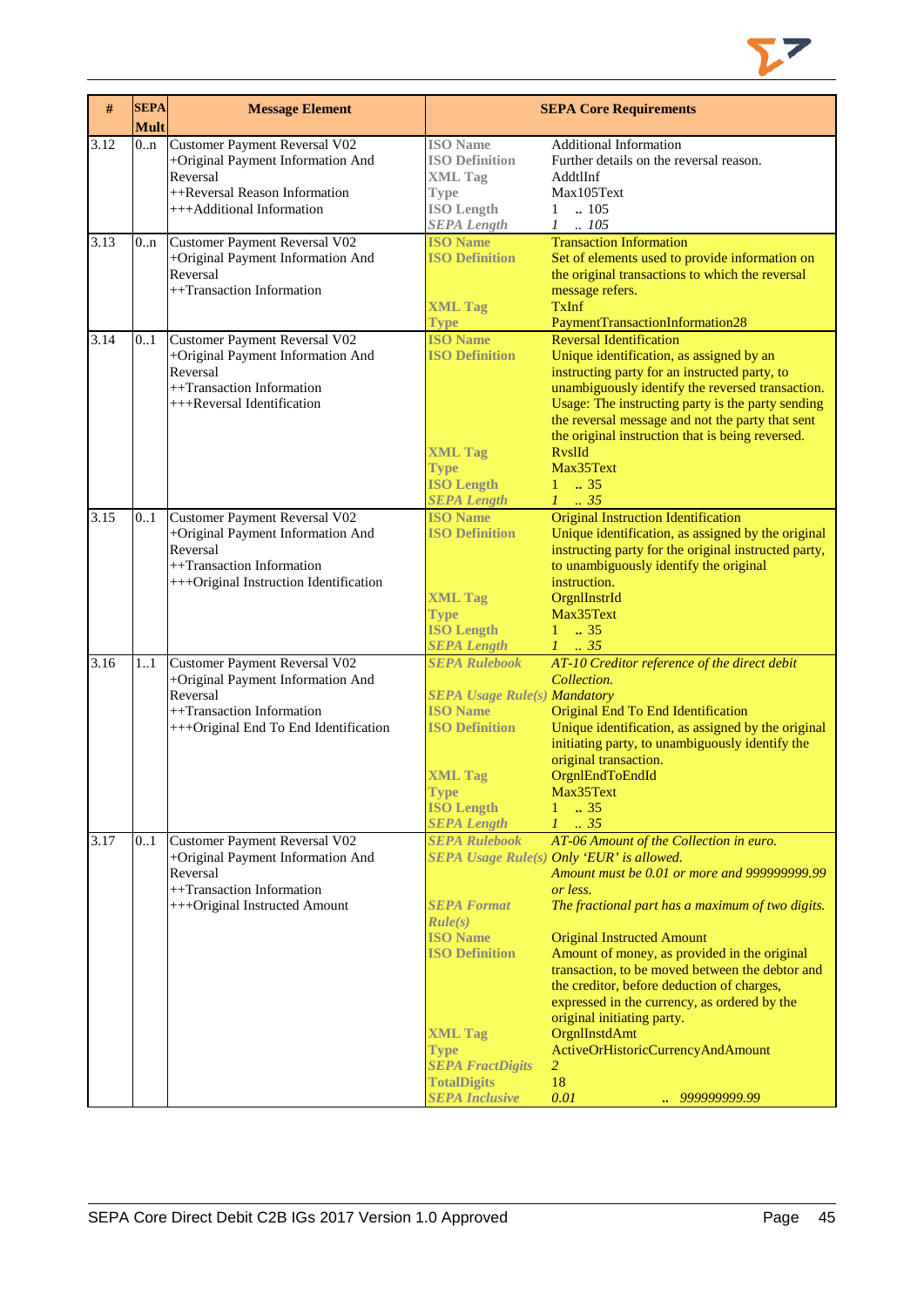

| $\#$ | <b>SEPA</b> | <b>Message Element</b>                                                                                                                                                              |                                                                                                                                              | <b>SEPA Core Requirements</b>                                                                                                                                                                                                                                                                                                                                                                                                                                                                 |
|------|-------------|-------------------------------------------------------------------------------------------------------------------------------------------------------------------------------------|----------------------------------------------------------------------------------------------------------------------------------------------|-----------------------------------------------------------------------------------------------------------------------------------------------------------------------------------------------------------------------------------------------------------------------------------------------------------------------------------------------------------------------------------------------------------------------------------------------------------------------------------------------|
|      | <b>Mult</b> |                                                                                                                                                                                     |                                                                                                                                              |                                                                                                                                                                                                                                                                                                                                                                                                                                                                                               |
| 3.18 | 0.1         | <b>Customer Payment Reversal V02</b><br>+Original Payment Information And<br>Reversal<br>++Transaction Information<br>+++Reversed Instructed Amount                                 | <b>SEPA Format</b><br>Rule(s)<br><b>ISO Name</b><br><b>ISO Definition</b><br><b>XML Tag</b><br><b>Type</b>                                   | SEPA Usage Rule(s) Amount of the Reversal must be the same as the<br>Amount of the Collection in euro (AT-06).<br>Only 'EUR' is allowed.<br>Amount must be 0.01 or more and 999999999.99<br>or less.<br>The fractional part has a maximum of two digits.<br><b>Reversed Instructed Amount</b><br>Amount of money to be moved between the<br>debtor and the creditor, before deduction of<br>charges, in the reversed transaction.<br><b>RysdInstdAmt</b><br>ActiveOrHistoricCurrencyAndAmount |
|      |             |                                                                                                                                                                                     | <b>SEPA FractDigits</b>                                                                                                                      | $\overline{2}$                                                                                                                                                                                                                                                                                                                                                                                                                                                                                |
|      |             |                                                                                                                                                                                     | <b>TotalDigits</b>                                                                                                                           | 18                                                                                                                                                                                                                                                                                                                                                                                                                                                                                            |
|      |             |                                                                                                                                                                                     | <b>SEPA Inclusive</b>                                                                                                                        | 0.01<br>999999999.99                                                                                                                                                                                                                                                                                                                                                                                                                                                                          |
| 3.19 | 0.1         | Customer Payment Reversal V02<br>+Original Payment Information And<br>Reversal<br>++Transaction Information<br>+++Charge Bearer                                                     | <b>ISO Name</b><br><b>ISO Definition</b>                                                                                                     | SEPA Usage Rule(s) Only 'SLEV' is allowed.<br><b>Charge Bearer</b><br>Specifies if the creditor and/or debtor will bear<br>the charges associated with the processing of the<br>payment transaction.<br>Usage: The ChargeBearer applies to the reversal<br>message, not to the original instruction.                                                                                                                                                                                          |
|      |             |                                                                                                                                                                                     | <b>XML Tag</b>                                                                                                                               | ChrgBr                                                                                                                                                                                                                                                                                                                                                                                                                                                                                        |
|      |             |                                                                                                                                                                                     | Type                                                                                                                                         | ChargeBearerType1Code                                                                                                                                                                                                                                                                                                                                                                                                                                                                         |
|      |             |                                                                                                                                                                                     | <b>SEPA Code Restrictions</b>                                                                                                                |                                                                                                                                                                                                                                                                                                                                                                                                                                                                                               |
|      |             |                                                                                                                                                                                     | <b>SLEV</b>                                                                                                                                  | FollowingServiceLevel                                                                                                                                                                                                                                                                                                                                                                                                                                                                         |
|      |             |                                                                                                                                                                                     |                                                                                                                                              | Charges are to be applied following the rules<br>agreed in the service level and/or scheme.                                                                                                                                                                                                                                                                                                                                                                                                   |
| 3.20 | 0.1         | Customer Payment Reversal V02<br>+Original Payment Information And<br>Reversal<br>++Transaction Information<br>+++Reversal Reason Information                                       | <b>ISO</b> Name<br><b>ISO Definition</b><br><b>XML Tag</b>                                                                                   | SEPA Usage Rule(s) Only one occurrence is allowed.<br><b>Reversal Reason Information</b><br>Set of elements used to provide detailed<br>information on the reversal reason.<br><b>RyslRsnInf</b>                                                                                                                                                                                                                                                                                              |
| 3.21 | 0.1         | Customer Payment Reversal V02                                                                                                                                                       | <b>Type</b><br><b>ISO</b> Name                                                                                                               | ReversalReasonInformation6<br>Originator                                                                                                                                                                                                                                                                                                                                                                                                                                                      |
|      |             | +Original Payment Information And<br>Reversal<br>++Transaction Information<br>+++Reversal Reason Information<br>$+++O$ riginator                                                    | <b>ISO Definition</b><br><b>XML Tag</b><br><b>Type</b>                                                                                       | Party that issues the reversal.<br>Orgtr<br>PartyIdentification32                                                                                                                                                                                                                                                                                                                                                                                                                             |
| 3.22 | 01          | <b>Customer Payment Reversal V02</b><br>+Original Payment Information And<br>Reversal<br>++Transaction Information<br>+++Reversal Reason Information<br>$+++$ Reason                | <b>ISO Name</b><br><b>ISO Definition</b><br><b>XML Tag</b><br><b>Type</b>                                                                    | SEPA Usage Rule(s) 'Reason' must be present either in 'Original<br><b>Group Information', 'Original Payment</b><br>Information and Reversal' or 'Transaction<br>Information'.<br>Reason<br>Specifies the reason for the reversal.<br><b>Rsn</b><br>ReversalReason4Choice                                                                                                                                                                                                                      |
|      | 11          |                                                                                                                                                                                     | <b>XML Tag</b>                                                                                                                               | xs:choice                                                                                                                                                                                                                                                                                                                                                                                                                                                                                     |
| 3.23 | 11          | <b>Customer Payment Reversal V02</b><br>+Original Payment Information And<br>Reversal<br>++Transaction Information<br>+++Reversal Reason Information<br>$+++$ Reason<br>$++++-Code$ | <b>SEPA Rulebook</b><br><b>ISO Name</b><br><b>ISO Definition</b><br><b>XML Tag</b><br><b>Type</b><br><b>ISO Length</b><br><b>SEPA Length</b> | AT-31 Reversal reason code.<br>Code<br>Reason for the reversal, as published in an<br>external reason code list.<br>C <sub>d</sub><br>ExternalReversalReason1Code<br>$\overline{4}$<br>1<br>1<br>$\cdot$ 4                                                                                                                                                                                                                                                                                    |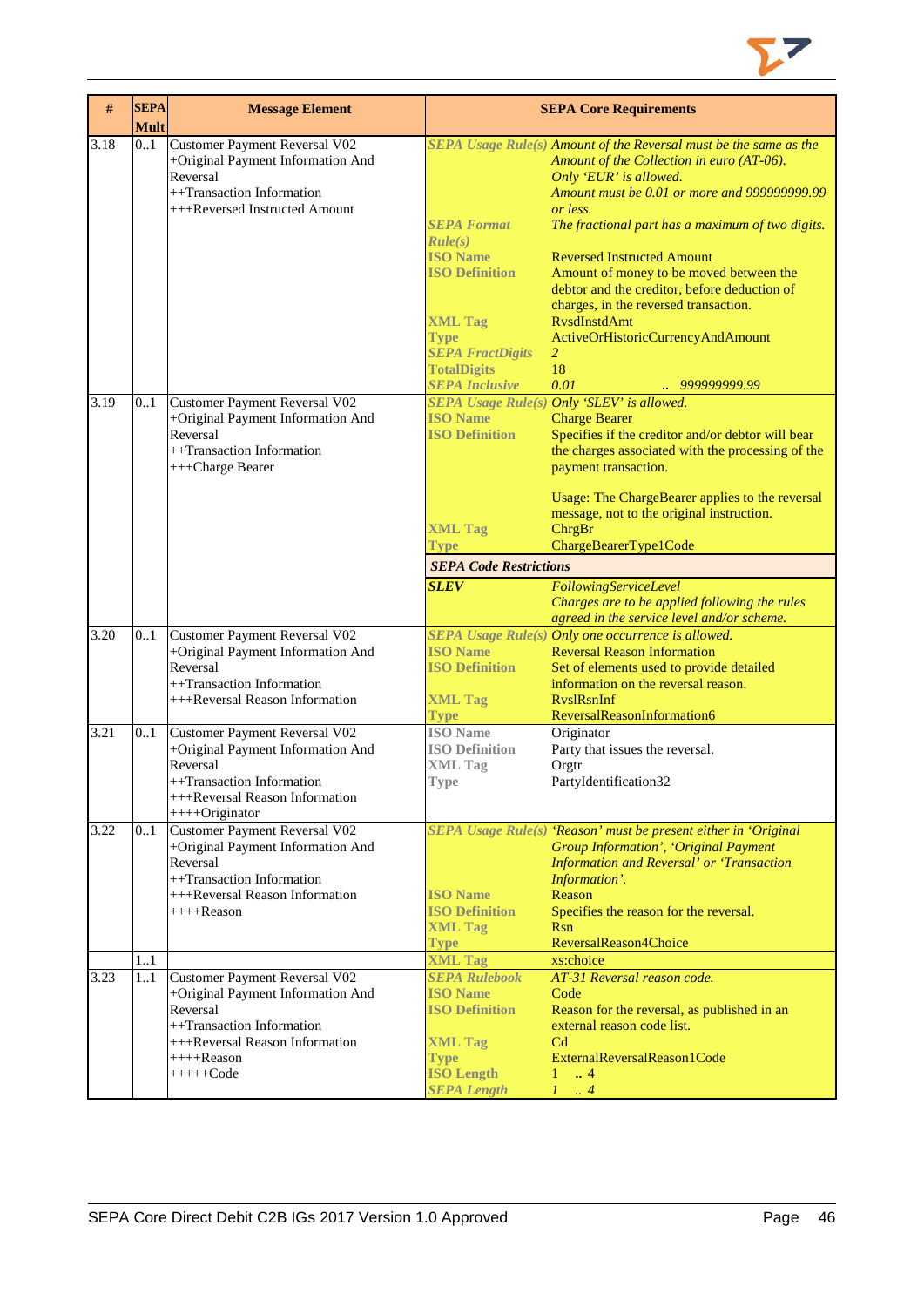

| #    | <b>SEPA</b><br><b>Mult</b> | <b>Message Element</b>               |                                     | <b>SEPA Core Requirements</b>                                                                  |
|------|----------------------------|--------------------------------------|-------------------------------------|------------------------------------------------------------------------------------------------|
| 3.24 | 1.1                        | Customer Payment Reversal V02        | <b>ISO</b> Name                     | Proprietary                                                                                    |
|      |                            | +Original Payment Information And    | <b>ISO Definition</b>               | Reason for the reversal, in a proprietary form.                                                |
|      |                            | Reversal                             | <b>XML Tag</b>                      | Prtry                                                                                          |
|      |                            | ++Transaction Information            | <b>Type</b>                         | Max35Text                                                                                      |
|      |                            | +++Reversal Reason Information       | <b>ISO Length</b>                   | .35<br>$\mathbf{1}$                                                                            |
|      |                            | ++++Reason                           | <b>SEPA Length</b>                  | $1-.35$                                                                                        |
|      |                            | +++++Proprietary                     |                                     |                                                                                                |
| 3.25 | 0 <sub>nn</sub>            | <b>Customer Payment Reversal V02</b> | <b>ISO</b> Name                     | <b>Additional Information</b>                                                                  |
|      |                            | +Original Payment Information And    | <b>ISO Definition</b>               | Further details on the reversal reason.                                                        |
|      |                            | Reversal                             | <b>XML Tag</b>                      | AddtlInf                                                                                       |
|      |                            | ++Transaction Information            | <b>Type</b>                         | Max105Text                                                                                     |
|      |                            | +++Reversal Reason Information       | <b>ISO Length</b>                   | .105<br>1                                                                                      |
|      |                            | ++++Additional Information           | <b>SEPA Length</b>                  | $1 \quad .105$                                                                                 |
| 3.26 | 11                         | Customer Payment Reversal V02        | <b>SEPA Rulebook</b>                | An exact copy of all attributes of the received                                                |
|      |                            | +Original Payment Information And    |                                     | DS-03 which is being reversed.                                                                 |
|      |                            | Reversal                             | <b>SEPA Usage Rule(s) Mandatory</b> |                                                                                                |
|      |                            | ++Transaction Information            |                                     | The message elements under 'Original                                                           |
|      |                            | +++Original Transaction Reference    |                                     | Transaction Reference' must be populated with<br>the same value as the message elements of the |
|      |                            |                                      |                                     | original instruction, as defined within the                                                    |
|      |                            |                                      |                                     | following elements.                                                                            |
|      |                            |                                      | <b>ISO Name</b>                     | <b>Original Transaction Reference</b>                                                          |
|      |                            |                                      | <b>ISO Definition</b>               | Set of key elements used to identify the original                                              |
|      |                            |                                      |                                     | transaction that is being referred to.                                                         |
|      |                            |                                      | <b>XML Tag</b>                      | OrgnITxRef                                                                                     |
|      |                            |                                      | Type                                | OriginalTransactionReference13                                                                 |
| 3.27 | 0.1                        | Customer Payment Reversal V02        | <b>ISO</b> Name                     | <b>Interbank Settlement Amount</b>                                                             |
|      |                            | +Original Payment Information And    | <b>ISO Definition</b>               | Amount of money moved between the instructing                                                  |
|      |                            | Reversal                             |                                     | agent and the instructed agent.                                                                |
|      |                            | ++Transaction Information            | <b>XML</b> Tag                      | IntrBkSttlmAmt                                                                                 |
|      |                            | +++Original Transaction Reference    | <b>Type</b>                         | ActiveOrHistoricCurrencyAndAmount                                                              |
|      |                            | ++++Interbank Settlement Amount      | <b>SEPA FractDigits</b>             | 5                                                                                              |
|      |                            |                                      | <b>TotalDigits</b>                  | 18                                                                                             |
|      |                            |                                      | <b>SEPA</b> Inclusive               | 0                                                                                              |
| 3.28 | 0.1                        | Customer Payment Reversal V02        | <b>ISO Name</b>                     | Amount                                                                                         |
|      |                            | +Original Payment Information And    | <b>ISO Definition</b>               | Amount of money to be moved between the                                                        |
|      |                            | Reversal                             |                                     | debtor and creditor, before deduction of charges,                                              |
|      |                            | ++Transaction Information            |                                     | expressed in the currency as ordered by the                                                    |
|      |                            | +++Original Transaction Reference    |                                     | initiating party.                                                                              |
|      |                            | $++++$ Amount                        | <b>XML</b> Tag                      | Amt<br>AmountType3Choice                                                                       |
| 3.29 | 0.1                        | Customer Payment Reversal V02        | <b>Type</b><br><b>ISO</b> Name      | <b>Interbank Settlement Date</b>                                                               |
|      |                            | +Original Payment Information And    | <b>ISO Definition</b>               | Date on which the amount of money ceases to be                                                 |
|      |                            | Reversal                             |                                     | available to the agent that owes it and when the                                               |
|      |                            | ++Transaction Information            |                                     | amount of money becomes available to the agent                                                 |
|      |                            | +++Original Transaction Reference    |                                     | to which it is due.                                                                            |
|      |                            | ++++Interbank Settlement Date        | <b>XML Tag</b>                      | IntrBkSttlmDt                                                                                  |
|      |                            |                                      | <b>Type</b>                         | <b>ISODate</b>                                                                                 |
| 3.30 | 0.1                        | Customer Payment Reversal V02        | <b>SEPA Rulebook</b>                | AT-11 Due date of the Collection.                                                              |
|      |                            | +Original Payment Information And    | <b>ISO Name</b>                     | <b>Requested Collection Date</b>                                                               |
|      |                            | Reversal                             | <b>ISO Definition</b>               | Date and time at which the creditor requests that                                              |
|      |                            | ++Transaction Information            |                                     | the amount of money is to be collected from the                                                |
|      |                            | +++Original Transaction Reference    |                                     | debtor.                                                                                        |
|      |                            | ++++Requested Collection Date        | <b>XML Tag</b>                      | <b>ReqdColltnDt</b>                                                                            |
|      |                            |                                      | <b>Type</b>                         | <b>ISODate</b>                                                                                 |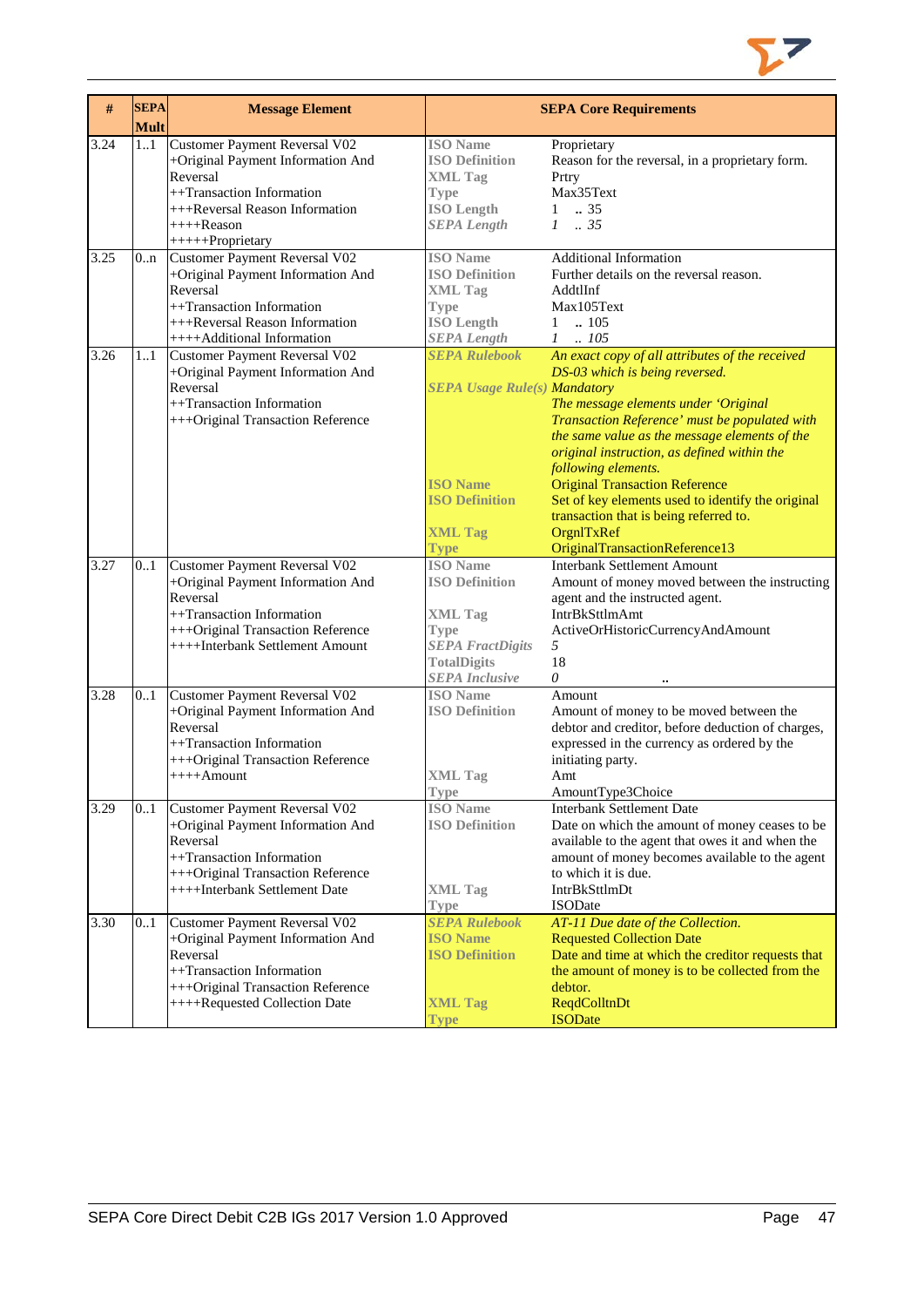

| #    | <b>SEPA</b><br><b>Mult</b> | <b>Message Element</b>                                                                                                                                                                        |                                                                                                   | <b>SEPA Core Requirements</b>                                                                                                                                                                                                                                                                                                                                                                                                                                                                                                                                                                                                                                                                                          |
|------|----------------------------|-----------------------------------------------------------------------------------------------------------------------------------------------------------------------------------------------|---------------------------------------------------------------------------------------------------|------------------------------------------------------------------------------------------------------------------------------------------------------------------------------------------------------------------------------------------------------------------------------------------------------------------------------------------------------------------------------------------------------------------------------------------------------------------------------------------------------------------------------------------------------------------------------------------------------------------------------------------------------------------------------------------------------------------------|
| 3.31 | 01                         | Customer Payment Reversal V02<br>+Original Payment Information And<br>Reversal<br>++Transaction Information<br>+++Original Transaction Reference<br>++++Requested Execution Date              | <b>ISO</b> Name<br><b>ISO Definition</b><br><b>XML Tag</b><br><b>Type</b>                         | <b>Requested Execution Date</b><br>Date at which the initiating party requests the<br>clearing agent to process the payment.<br>Usage: This is the date on which the debtor's<br>account is to be debited. If payment by cheque,<br>the date when the cheque must be generated by<br>the bank.<br>ReqdExctnDt<br><b>ISODate</b>                                                                                                                                                                                                                                                                                                                                                                                        |
| 3.32 | 0.1                        | <b>Customer Payment Reversal V02</b><br>+Original Payment Information And<br>Reversal<br>++Transaction Information<br>+++Original Transaction Reference<br>++++Creditor Scheme Identification | <b>SEPA Rulebook</b><br><b>ISO Name</b><br><b>ISO Definition</b><br><b>XML Tag</b><br><b>Type</b> | AT-02 Identifier of the Creditor.<br><b>Creditor Scheme Identification</b><br>Credit party that signs the mandate.<br>CdtrSchmeId<br>PartyIdentification32                                                                                                                                                                                                                                                                                                                                                                                                                                                                                                                                                             |
| 3.33 | 0.1                        | <b>Customer Payment Reversal V02</b><br>+Original Payment Information And<br>Reversal<br>++Transaction Information<br>+++Original Transaction Reference<br>++++Settlement Information         | <b>ISO</b> Name<br><b>ISO Definition</b><br><b>XML Tag</b><br><b>Type</b>                         | Settlement Information<br>Specifies the details on how the settlement of the<br>original transaction(s) between the instructing<br>agent and the instructed agent was completed.<br>SttlmInf<br>SettlementInformation13                                                                                                                                                                                                                                                                                                                                                                                                                                                                                                |
| 3.34 | 0.1                        | Customer Payment Reversal V02<br>+Original Payment Information And<br>Reversal<br>++Transaction Information<br>+++Original Transaction Reference<br>++++Payment Type Information              | <b>SEPA Rulebook</b><br><b>ISO Name</b><br><b>ISO Definition</b><br><b>XML Tag</b><br><b>Type</b> | AT-20 Identification code of the Scheme.<br>AT-21 Transaction / Sequence Type.<br>AT-59 Category purpose of the Collection.<br><b>Payment Type Information</b><br>Set of elements used to further specify the type of<br>transaction.<br>PmtTpInf<br>PaymentTypeInformation22                                                                                                                                                                                                                                                                                                                                                                                                                                          |
| 3.35 | 0.1                        | Customer Payment Reversal V02<br>+Original Payment Information And<br>Reversal<br>++Transaction Information<br>+++Original Transaction Reference<br>++++Payment Method                        | <b>ISO</b> Name<br><b>ISO Definition</b><br><b>XML Tag</b><br><b>Type</b>                         | Payment Method<br>Specifies the means of payment that will be used<br>to move the amount of money.<br>PmtMtd<br>PaymentMethod4Code                                                                                                                                                                                                                                                                                                                                                                                                                                                                                                                                                                                     |
| 3.36 | 1.1                        | Customer Payment Reversal V02<br>+Original Payment Information And<br>Reversal<br>++Transaction Information<br>+++Original Transaction Reference<br>++++Mandate Related Information           | <b>SEPA Rulebook</b><br><b>ISO</b> Name<br><b>ISO Definition</b><br><b>XML Tag</b><br><b>Type</b> | AT-01 Unique Mandate reference.<br>AT-16 Placeholder for the electronic signature<br>data, if applicable.<br>AT-17 Type of Mandate (paper, e-Mandate).<br>AT-18 Identifier of the original Creditor who<br><i>issued the Mandate.</i><br>AT-19 Unique Mandate reference as given by the<br>original Creditor who issued the Mandate.<br>AT-24 Reason for Amendment of the Mandate.<br>AT-25 Signing date of the Mandate.<br>AT-60 Reference of the validation made by the<br>Debtor Bank (if present in DS-03).<br><b>Mandate Related Information</b><br>Set of elements used to provide further details of<br>the mandate signed between the creditor and the<br>debtor.<br>MndtRltdInf<br>MandateRelatedInformation6 |
| 3.37 | 0.1                        | Customer Payment Reversal V02<br>+Original Payment Information And<br>Reversal<br>++Transaction Information<br>+++Original Transaction Reference<br>++++Remittance Information                | <b>SEPA Rulebook</b><br><b>ISO Name</b><br><b>ISO Definition</b><br><b>XML Tag</b><br>Type        | AT-22 Remittance information.<br><b>Remittance Information</b><br>Information supplied to enable the matching of<br>an entry with the items that the transfer is<br>intended to settle, such as commercial invoices in<br>an accounts' receivable system.<br><b>RmtInf</b><br>RemittanceInformation5                                                                                                                                                                                                                                                                                                                                                                                                                   |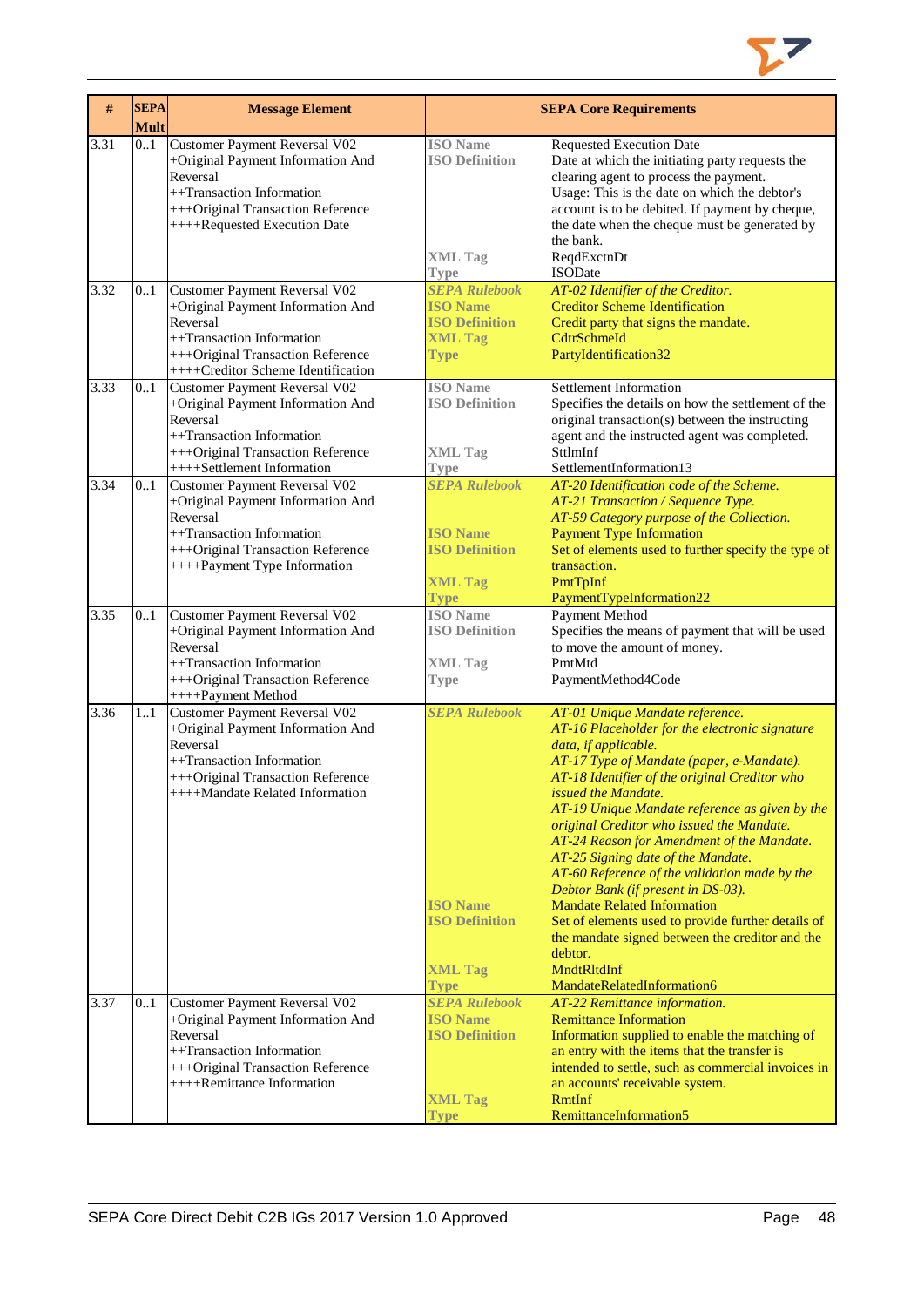

| $\#$ | <b>SEPA</b><br><b>Mult</b> | <b>Message Element</b>                                                                                                                                                                             |                                                                                                                  | <b>SEPA Core Requirements</b>                                                                                                                                                                                                                   |
|------|----------------------------|----------------------------------------------------------------------------------------------------------------------------------------------------------------------------------------------------|------------------------------------------------------------------------------------------------------------------|-------------------------------------------------------------------------------------------------------------------------------------------------------------------------------------------------------------------------------------------------|
| 3.38 | 0.1                        | Customer Payment Reversal V02<br>+Original Payment Information And<br>Reversal<br>++Transaction Information<br>+++Original Transaction Reference<br>++++Ultimate Debtor                            | <b>SEPA Rulebook</b><br><b>ISO Name</b><br><b>ISO Definition</b><br><b>XML Tag</b>                               | AT-15 Name of the Debtor Reference Party.<br>AT-37 Identification code of the Debtor<br>Reference Party.<br><b>Ultimate Debtor</b><br>Ultimate party that owes an amount of money to<br>the (ultimate) creditor.<br><b>UltmtDbtr</b>            |
| 3.39 | 01                         | Customer Payment Reversal V02<br>+Original Payment Information And<br>Reversal<br>++Transaction Information<br>+++Original Transaction Reference<br>$++++$ Debtor                                  | <b>Type</b><br><b>SEPA Rulebook</b><br><b>ISO Name</b><br><b>ISO Definition</b><br><b>XML Tag</b><br><b>Type</b> | PartyIdentification32<br>AT-14 Name of the Debtor.<br>AT-09 Address of the Debtor.<br>AT-27 Debtor identification code.<br>Debtor<br>Party that owes an amount of money to the<br>(ultimate) creditor.<br><b>D</b> btr<br>PartyIdentification32 |
| 3.40 | 0.1                        | Customer Payment Reversal V02<br>+Original Payment Information And<br>Reversal<br>++Transaction Information<br>+++Original Transaction Reference<br>++++Debtor Account                             | <b>SEPA Rulebook</b><br><b>ISO Name</b><br><b>ISO Definition</b><br><b>XML Tag</b><br><b>Type</b>                | AT-07 Account number (IBAN) of the Debtor.<br><b>Debtor Account</b><br>Unambiguous identification of the account of the<br>debtor to which a debit entry will be made as a<br>result of the transaction.<br><b>DbtrAcct</b><br>CashAccount16    |
| 3.41 | 0.1                        | Customer Payment Reversal V02<br>+Original Payment Information And<br>Reversal<br>++Transaction Information<br>+++Original Transaction Reference<br>++++Debtor Agent                               | <b>SEPA Rulebook</b><br><b>ISO Name</b><br><b>ISO Definition</b><br><b>XML Tag</b><br><b>Type</b>                | AT-13 BIC of the Debtor Bank (if present in DS-<br>$(03)$ .<br><b>Debtor Agent</b><br>Financial institution servicing an account for the<br>debtor.<br><b>DbtrAgt</b><br>BranchAndFinancialInstitutionIdentification4                           |
| 3.42 | 0.1                        | Customer Payment Reversal V02<br>+Original Payment Information And<br>Reversal<br>++Transaction Information<br>+++Original Transaction Reference                                                   | <b>ISO</b> Name<br><b>ISO Definition</b><br><b>XML Tag</b>                                                       | Debtor Agent Account<br>Unambiguous identification of the account of the<br>debtor agent at its servicing agent in the payment<br>chain.<br>DbtrAgtAcct                                                                                         |
| 3.43 | 0.1                        | ++++Debtor Agent Account<br>Customer Payment Reversal V02<br>+Original Payment Information And<br>Reversal<br>++Transaction Information<br>+++Original Transaction Reference<br>++++Creditor Agent | <b>Type</b><br><b>SEPA Rulebook</b><br><b>ISO Name</b><br><b>ISO Definition</b><br><b>XML Tag</b><br><b>Type</b> | CashAccount16<br>AT-12 BIC of the Creditor Bank (if present in<br>$DS-03$ ).<br><b>Creditor Agent</b><br>Financial institution servicing an account for the<br>creditor.<br>CdtrAgt<br>BranchAndFinancialInstitutionIdentification4             |
| 3.44 | 0.1                        | Customer Payment Reversal V02<br>+Original Payment Information And<br>Reversal<br>++Transaction Information<br>+++Original Transaction Reference<br>++++Creditor Agent Account                     | <b>ISO</b> Name<br><b>ISO Definition</b><br><b>XML Tag</b><br><b>Type</b>                                        | <b>Creditor Agent Account</b><br>Unambiguous identification of the account of the<br>creditor agent at its servicing agent to which a<br>credit entry will be made as a result of the<br>payment transaction.<br>CdtrAgtAcct<br>CashAccount16   |
| 3.45 | 01                         | Customer Payment Reversal V02<br>+Original Payment Information And<br>Reversal<br>++Transaction Information<br>+++Original Transaction Reference<br>++++Creditor                                   | <b>SEPA Rulebook</b><br><b>ISO Name</b><br><b>ISO Definition</b><br><b>XML Tag</b><br><b>Type</b>                | AT-03 Name of the Creditor.<br>AT-05 Address of the Creditor.<br>Creditor<br>Party to which an amount of money is due.<br>C <sub>dt</sub><br>PartyIdentification32                                                                              |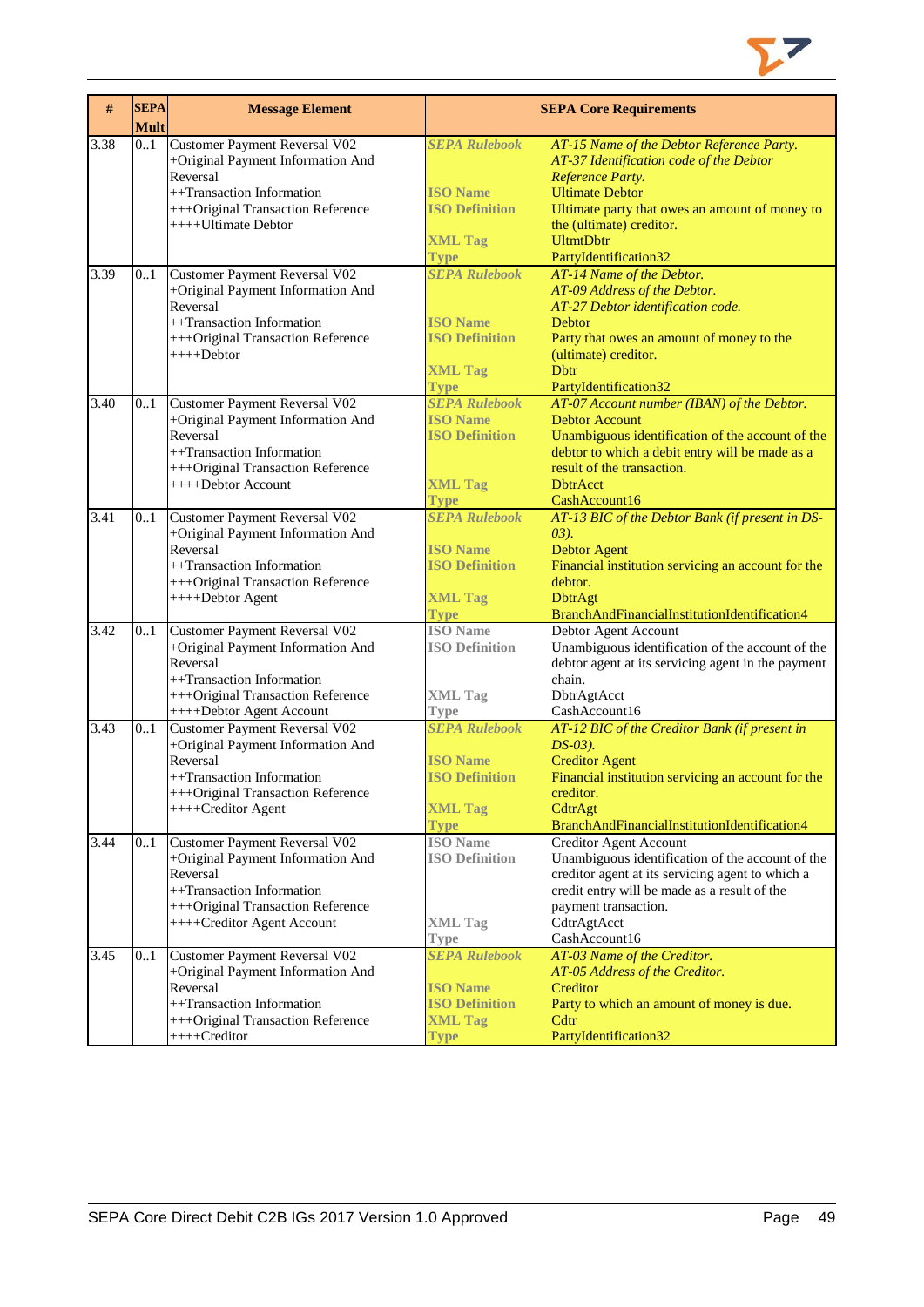

| #    | <b>SEPA</b> | <b>Message Element</b>            |                       | <b>SEPA Core Requirements</b>                        |
|------|-------------|-----------------------------------|-----------------------|------------------------------------------------------|
|      | <b>Mult</b> |                                   |                       |                                                      |
| 3.46 | 0.1         | Customer Payment Reversal V02     | <b>SEPA Rulebook</b>  | $AT-04$ The account number (IBAN) of the             |
|      |             | +Original Payment Information And |                       | Creditor.                                            |
|      |             | Reversal                          | <b>ISO Name</b>       | <b>Creditor Account</b>                              |
|      |             | $++$ Transaction Information      | <b>ISO Definition</b> | Unambiguous identification of the account of the     |
|      |             | +++Original Transaction Reference |                       | creditor to which a credit entry will be posted as a |
|      |             | $+++C$ reditor Account            |                       | result of the payment transaction.                   |
|      |             |                                   | <b>XML Tag</b>        | CdtrAcct                                             |
|      |             |                                   | Type                  | CashAccount16                                        |
| 3.47 | 01          | Customer Payment Reversal V02     | <b>SEPA Rulebook</b>  | AT-38 Name of the Credit Reference Party.            |
|      |             | +Original Payment Information And |                       | AT-39 Identification code of the Credit Reference    |
|      |             | Reversal                          |                       | Party.                                               |
|      |             | $++$ Transaction Information      | <b>ISO Name</b>       | <b>Ultimate Creditor</b>                             |
|      |             | +++Original Transaction Reference | <b>ISO Definition</b> | Ultimate party to which an amount of money is        |
|      |             | $++++$ Ultimate Creditor          |                       | due.                                                 |
|      |             |                                   | <b>XML Tag</b>        | <b>UltmtCdtr</b>                                     |
|      |             |                                   | <b>Type</b>           | PartyIdentification32                                |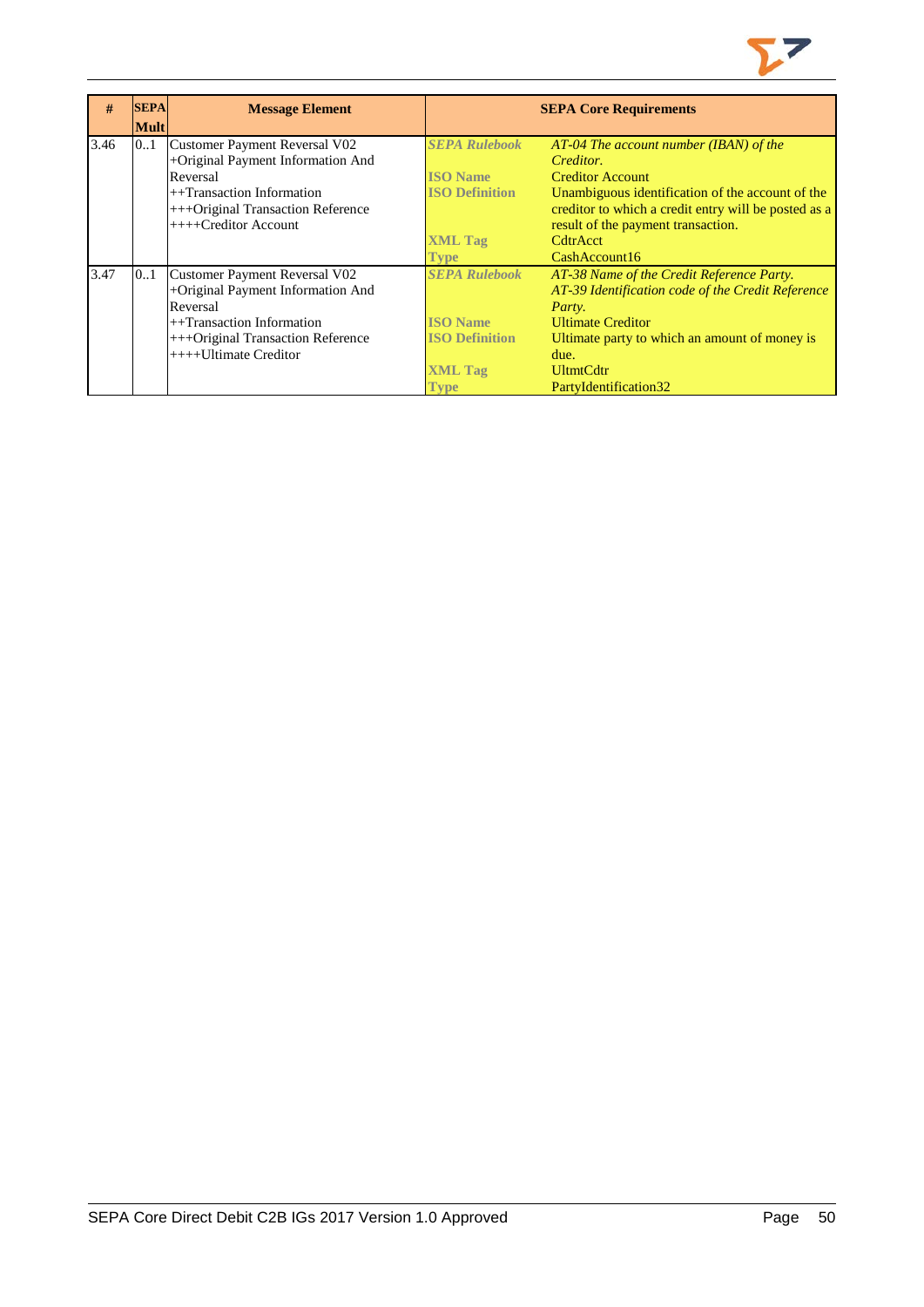

# <span id="page-51-0"></span>**2.2.2 Message Element Specifications**

The reasons for the reversal presented in the Rulebook are mapped to the ISO codes in the table below. Other ISO codes may be used when the Creditor has requested the reversal.

| <b>ISO Code</b>  | <b>ISO Name</b>                     | <b>SEPA Reason as specified in</b><br>the Rulebook |
|------------------|-------------------------------------|----------------------------------------------------|
| AM05             | Duplication                         | Duplicate entry                                    |
| MS <sub>02</sub> | NotSpecifiedReasonCustomerGenerated | <b>Reason not specified</b>                        |

# <span id="page-51-1"></span>**2.3 Bank to Customer Direct Debit Reject Dataset (Based on DS-05)**

# <span id="page-51-2"></span>**2.3.1 Use of the Payment Status Report (pain.002.001.03)**

The code 'RJCT' must be used in 'Group Status', 'Payment Information Status' or 'Transaction Status', to transport the Direct Debit Reject instruction between the bank and its remitting customer.

The message caters for bulk and single reject instructions.

**Note**: Attribute AT-R1 in DS-05 is implied by the 'Message Name', 'pain.002.001.03', the 'Original Message Name Identification', 'pain.008.001.02' and the 'Status' set to 'RJCT'.

**Note**: AT-R4 is not applicable to reject instructions.

**Note**: Message elements under 'Original Transaction Reference' sequences are based on attributes.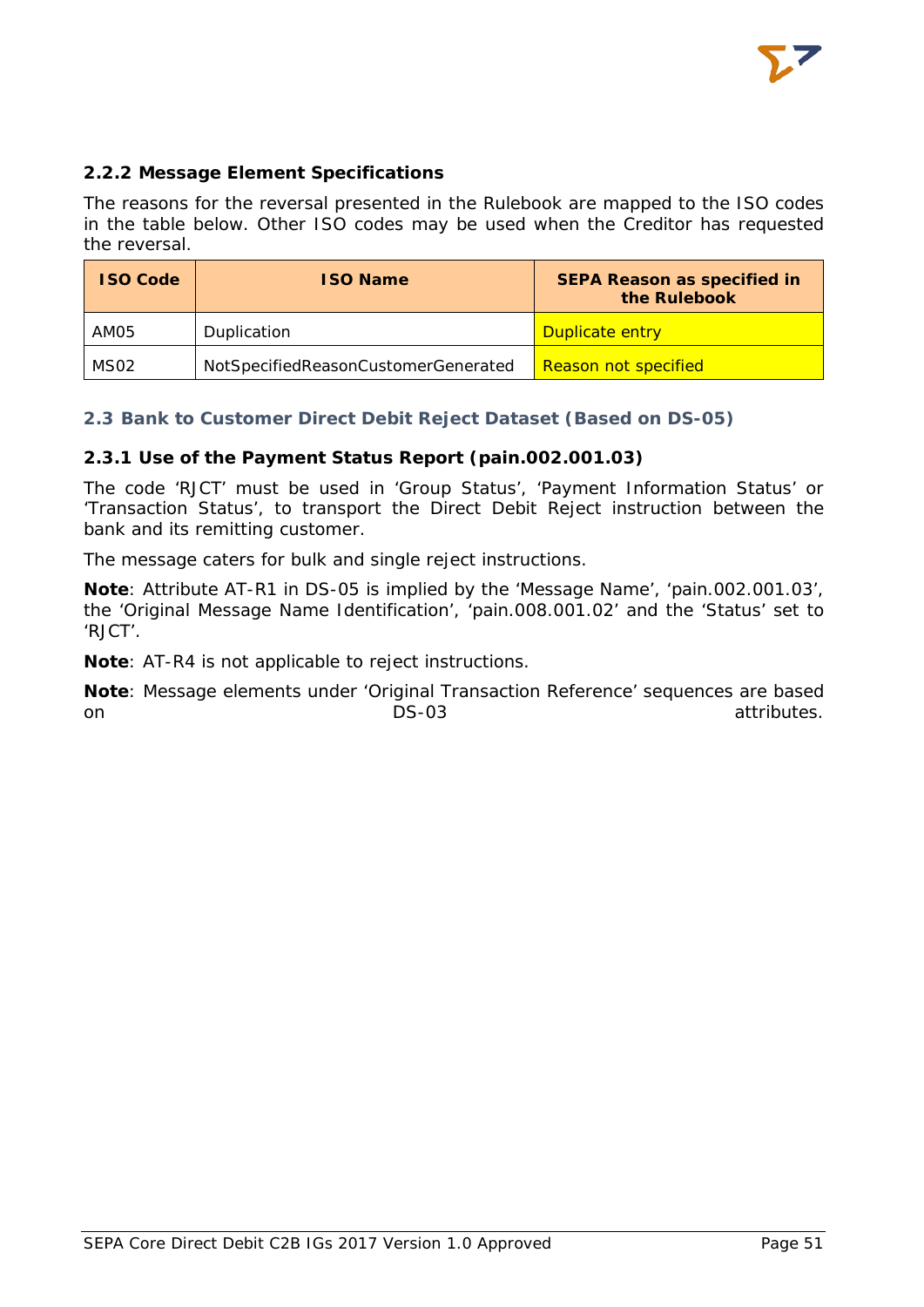

| #   | <b>SEPA</b><br><b>Mult</b> | <b>Message Element</b>                              |                                | <b>SEPA Core Requirements</b>                                                           |  |
|-----|----------------------------|-----------------------------------------------------|--------------------------------|-----------------------------------------------------------------------------------------|--|
|     |                            | Document                                            | <b>XML Tag</b>                 | <b>Document</b>                                                                         |  |
|     |                            |                                                     | <b>Type</b>                    | <b>Document</b>                                                                         |  |
|     | 1.1                        | Customer Payment Status Report V03                  | <b>ISO Name</b>                | <b>Customer Payment Status Report V03</b>                                               |  |
|     |                            |                                                     | <b>ISO Definition</b>          | The CustomerPaymentStatusReport message is                                              |  |
|     |                            |                                                     |                                | sent by an instructed agent to the payment                                              |  |
|     |                            |                                                     |                                | initiator. It is used to inform this party about the                                    |  |
|     |                            |                                                     |                                | positive or negative status of an instruction                                           |  |
|     |                            |                                                     |                                | (either single, group or file). It is also used to                                      |  |
|     |                            |                                                     |                                | report on a pending instruction.                                                        |  |
|     |                            |                                                     | <b>XML Tag</b><br><b>Type</b>  | CstmrPmtStsRpt<br>CustomerPaymentStatusReportV03                                        |  |
| 1.0 | 1.1                        | Customer Payment Status Report V03                  | <b>ISO Name</b>                | <b>Group Header</b>                                                                     |  |
|     |                            | +Group Header                                       | <b>ISO Definition</b>          | Set of characteristics shared by all individual                                         |  |
|     |                            |                                                     |                                | transactions included in the status report                                              |  |
|     |                            |                                                     |                                | message.                                                                                |  |
|     |                            |                                                     | <b>XML Tag</b>                 | GrpHdr                                                                                  |  |
|     |                            |                                                     | <b>Type</b>                    | GroupHeader36                                                                           |  |
| 1.1 | $11$                       | Customer Payment Status Report V03                  | <b>SEPA Rulebook</b>           | AT-R5 Specific reference of the bank initiating                                         |  |
|     |                            | +Group Header                                       |                                | the R-message.                                                                          |  |
|     |                            | ++Message Identification                            | <b>ISO Name</b>                | <b>Message Identification</b>                                                           |  |
|     |                            |                                                     | <b>ISO Definition</b>          | Point to point reference, as assigned by the                                            |  |
|     |                            |                                                     |                                | instructing party, and sent to the next party in the                                    |  |
|     |                            |                                                     |                                | chain to unambiguously identify the message.                                            |  |
|     |                            |                                                     |                                | Usage: The instructing party has to make sure                                           |  |
|     |                            |                                                     |                                | that 'MessageIdentification' is unique per<br>instructed party for a pre-agreed period. |  |
|     |                            |                                                     | <b>XML Tag</b>                 | MsgId                                                                                   |  |
|     |                            |                                                     | <b>Type</b>                    | Max35Text                                                                               |  |
|     |                            |                                                     | <b>ISO Length</b>              | $1 \t . 35$                                                                             |  |
|     |                            |                                                     | <b>SEPA Length</b>             | $1-.35$                                                                                 |  |
| 1.2 | 1.1                        | Customer Payment Status Report V03                  | <b>ISO Name</b>                | <b>Creation Date Time</b>                                                               |  |
|     |                            | +Group Header                                       | <b>ISO Definition</b>          | Date and time at which the message was created.                                         |  |
|     |                            | ++Creation Date Time                                | <b>XML Tag</b>                 | CreDtTm                                                                                 |  |
|     |                            |                                                     | <b>Type</b>                    | <b>ISODateTime</b>                                                                      |  |
| 1.3 | 0.1                        | Customer Payment Status Report V03                  | <b>ISO</b> Name                | <b>Initiating Party</b>                                                                 |  |
|     |                            | +Group Header                                       | <b>ISO Definition</b>          | Party that initiates the status message.                                                |  |
|     |                            | ++Initiating Party                                  | <b>XML Tag</b>                 | InitgPty                                                                                |  |
| 1.4 | 0.1                        |                                                     | <b>Type</b><br><b>ISO</b> Name | PartyIdentification32<br>Forwarding Agent                                               |  |
|     |                            | Customer Payment Status Report V03<br>+Group Header | <b>ISO Definition</b>          | Financial institution that receives the instruction                                     |  |
|     |                            | ++Forwarding Agent                                  |                                | from the initiating party and forwards it to the                                        |  |
|     |                            |                                                     |                                | next agent in the payment chain.                                                        |  |
|     |                            |                                                     | <b>XML Tag</b>                 | FwdgAgt                                                                                 |  |
|     |                            |                                                     | <b>Type</b>                    | BranchAndFinancialInstitutionIdentification4                                            |  |
| 1.5 | 01                         | Customer Payment Status Report V03                  | <b>ISO</b> Name                | Debtor Agent                                                                            |  |
|     |                            | +Group Header                                       | <b>ISO Definition</b>          | Financial institution servicing an account for the                                      |  |
|     |                            | ++Debtor Agent                                      |                                | debtor.                                                                                 |  |
|     |                            |                                                     | <b>XML Tag</b>                 | DbtrAgt                                                                                 |  |
|     |                            |                                                     | Type                           | BranchAndFinancialInstitutionIdentification4                                            |  |
| 1.6 | 0.1                        | Customer Payment Status Report V03                  | <b>SEPA Rulebook</b>           | AT-12 BIC code of the Creditor Bank.                                                    |  |
|     |                            | +Group Header                                       | <b>ISO Name</b>                | <b>Creditor Agent</b>                                                                   |  |
|     |                            | ++Creditor Agent                                    | <b>ISO Definition</b>          | Financial institution servicing an account for the<br>creditor.                         |  |
|     |                            |                                                     | <b>XML Tag</b>                 | CdtrAgt                                                                                 |  |
|     |                            |                                                     | <b>Type</b>                    | BranchAndFinancialInstitutionIdentification4                                            |  |
| 2.0 | 1.1                        | Customer Payment Status Report V03                  | <b>ISO Name</b>                | <b>Original Group Information And Status</b>                                            |  |
|     |                            | +Original Group Information And Status              | <b>ISO Definition</b>          | Original group information concerning the group                                         |  |
|     |                            |                                                     |                                | of transactions, to which the status report                                             |  |
|     |                            |                                                     |                                | message refers to.                                                                      |  |
|     |                            |                                                     | <b>XML Tag</b>                 | OrgnlGrpInfAndSts                                                                       |  |
|     |                            |                                                     | <b>Type</b>                    | OriginalGroupInformation20                                                              |  |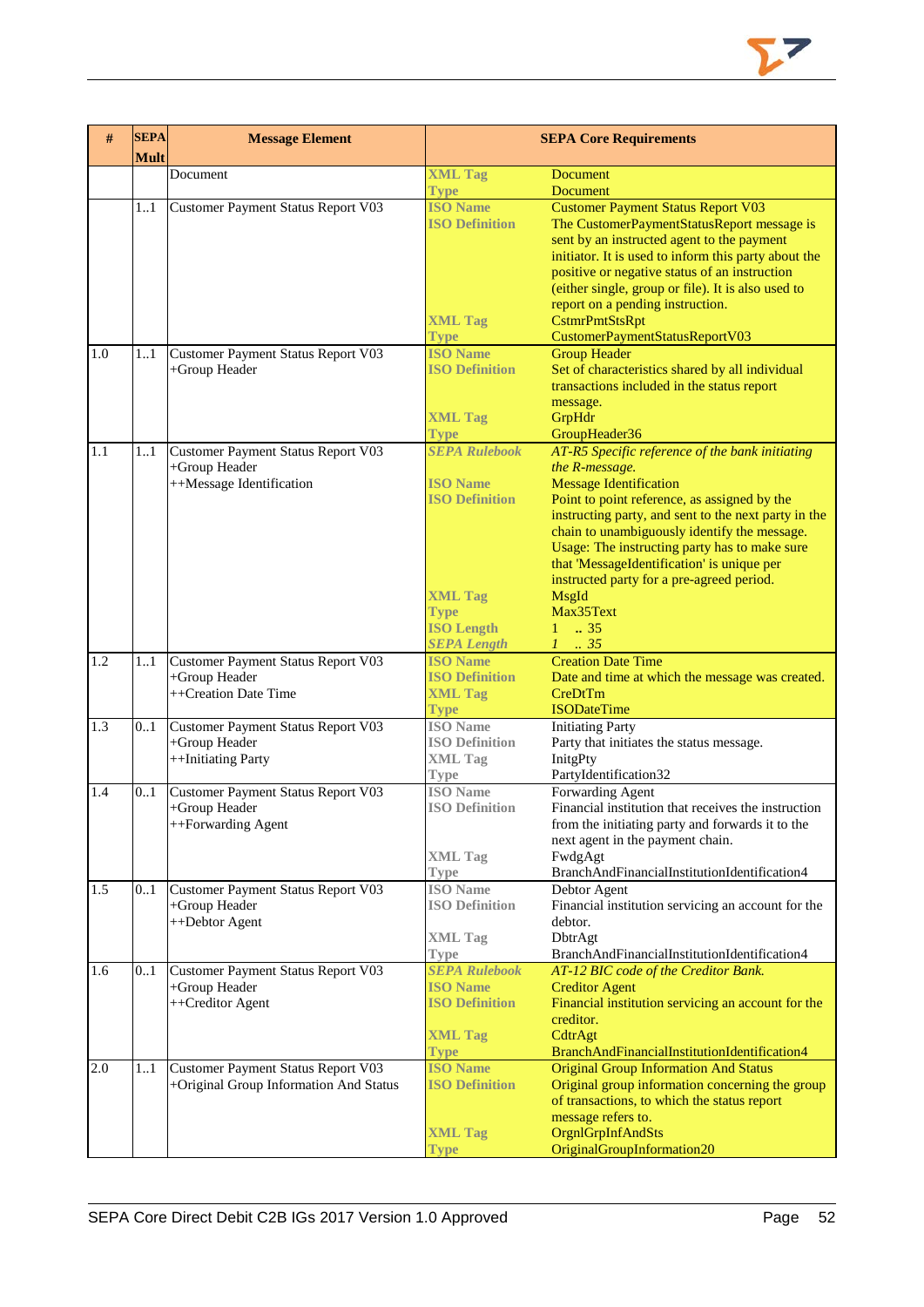

| $\#$ | <b>SEPA</b><br><b>Mult</b> | <b>Message Element</b>                    |                               | <b>SEPA Core Requirements</b>                                     |
|------|----------------------------|-------------------------------------------|-------------------------------|-------------------------------------------------------------------|
| 2.1  | 11                         | <b>Customer Payment Status Report V03</b> | <b>ISO Name</b>               | <b>Original Message Identification</b>                            |
|      |                            | +Original Group Information And Status    | <b>ISO Definition</b>         | Point to point reference, as assigned by the                      |
|      |                            | ++Original Message Identification         |                               | original instructing party, to unambiguously                      |
|      |                            |                                           |                               | identify the original message.                                    |
|      |                            |                                           | <b>XML Tag</b>                | OrgnlMsgId                                                        |
|      |                            |                                           | <b>Type</b>                   | Max35Text                                                         |
|      |                            |                                           | <b>ISO Length</b>             | $1 \t . 35$                                                       |
|      |                            |                                           | <b>SEPA Length</b>            | $1-.35$                                                           |
| 2.2  | 11                         | Customer Payment Status Report V03        | <b>ISO Name</b>               | <b>Original Message Name Identification</b>                       |
|      |                            | +Original Group Information And Status    | <b>ISO Definition</b>         | Specifies the original message name identifier to                 |
|      |                            | ++Original Message Name Identification    |                               | which the message refers.                                         |
|      |                            |                                           | <b>XML Tag</b>                | OrgnlMsgNmId                                                      |
|      |                            |                                           | <b>Type</b>                   | Max35Text                                                         |
|      |                            |                                           | <b>ISO Length</b>             | $1 \t . 35$                                                       |
|      |                            |                                           | <b>SEPA Length</b>            | $1 \t35$                                                          |
| 2.3  | 0.1                        | Customer Payment Status Report V03        | <b>ISO</b> Name               | <b>Original Creation Date Time</b>                                |
|      |                            | +Original Group Information And Status    | <b>ISO Definition</b>         | Date and time at which the original message was                   |
|      |                            | ++Original Creation Date Time             |                               | created.                                                          |
|      |                            |                                           |                               |                                                                   |
|      |                            |                                           | <b>XML Tag</b>                | OrgnlCreDtTm                                                      |
|      |                            | Customer Payment Status Report V03        | Type<br><b>ISO Name</b>       | ISODateTime                                                       |
| 2.4  | 0.1                        |                                           |                               | <b>Original Number Of Transactions</b>                            |
|      |                            | +Original Group Information And Status    | <b>ISO Definition</b>         | Number of individual transactions contained in                    |
|      |                            | ++Original Number Of Transactions         |                               | the original message.                                             |
|      |                            |                                           | <b>XML Tag</b>                | OrgnlNbOfTxs                                                      |
|      |                            |                                           | <b>Type</b>                   | Max15NumericText                                                  |
|      |                            |                                           | <b>Pattern</b>                | $[0-9]{1,15}$                                                     |
| 2.5  | 0.1                        | Customer Payment Status Report V03        | <b>ISO Name</b>               | <b>Original Control Sum</b>                                       |
|      |                            | +Original Group Information And Status    | <b>ISO Definition</b>         | Total of all individual amounts included in the                   |
|      |                            | ++Original Control Sum                    |                               | original message, irrespective of currencies.                     |
|      |                            |                                           | <b>XML Tag</b>                | OrgnlCtrlSum                                                      |
|      |                            |                                           | <b>Type</b>                   | DecimalNumber                                                     |
|      |                            |                                           | <b>SEPA FractDigits</b>       | 17                                                                |
|      |                            |                                           | <b>TotalDigits</b>            | 18                                                                |
| 2.6  | 0.1                        | Customer Payment Status Report V03        | <b>SEPA Rulebook</b>          | AT-R1 Type of R-message.                                          |
|      |                            | +Original Group Information And Status    |                               | SEPA Usage Rule(s) Either 'Group Status', 'Payment Information    |
|      |                            | ++Group Status                            |                               | Status' or 'Transaction Status' must be present                   |
|      |                            |                                           |                               | with the code 'RJCT'.                                             |
|      |                            |                                           | <b>ISO</b> Name               | <b>Group Status</b>                                               |
|      |                            |                                           | <b>ISO Definition</b>         | Specifies the status of a group of transactions.                  |
|      |                            |                                           | <b>XML Tag</b>                | <b>GrpSts</b>                                                     |
|      |                            |                                           | <b>Type</b>                   | TransactionGroupStatus3Code                                       |
|      |                            |                                           | <b>SEPA Code Restrictions</b> |                                                                   |
|      |                            |                                           | <b>RJCT</b>                   | Rejected                                                          |
|      |                            |                                           |                               | Payment initiation or individual transaction                      |
|      |                            |                                           |                               | included in the payment initiation has been                       |
|      |                            |                                           |                               | rejected.                                                         |
| 2.7  | 0n                         | Customer Payment Status Report V03        |                               | SEPA Usage Rule(s) 'Status Reason Information' must be present in |
|      |                            | +Original Group Information And Status    |                               | 'Original Group Information And Status',                          |
|      |                            | ++Status Reason Information               |                               | 'Original Payment Information and Status' or in                   |
|      |                            |                                           |                               | 'Transaction Information and Status'.                             |
|      |                            |                                           | <b>ISO Name</b>               | <b>Status Reason Information</b>                                  |
|      |                            |                                           | <b>ISO Definition</b>         | Set of elements used to provide detailed                          |
|      |                            |                                           |                               | information on the status reason.                                 |
|      |                            |                                           | <b>XML Tag</b>                | <b>StsRsnInf</b>                                                  |
|      |                            |                                           | <b>Type</b>                   | StatusReasonInformation8                                          |
|      |                            |                                           |                               |                                                                   |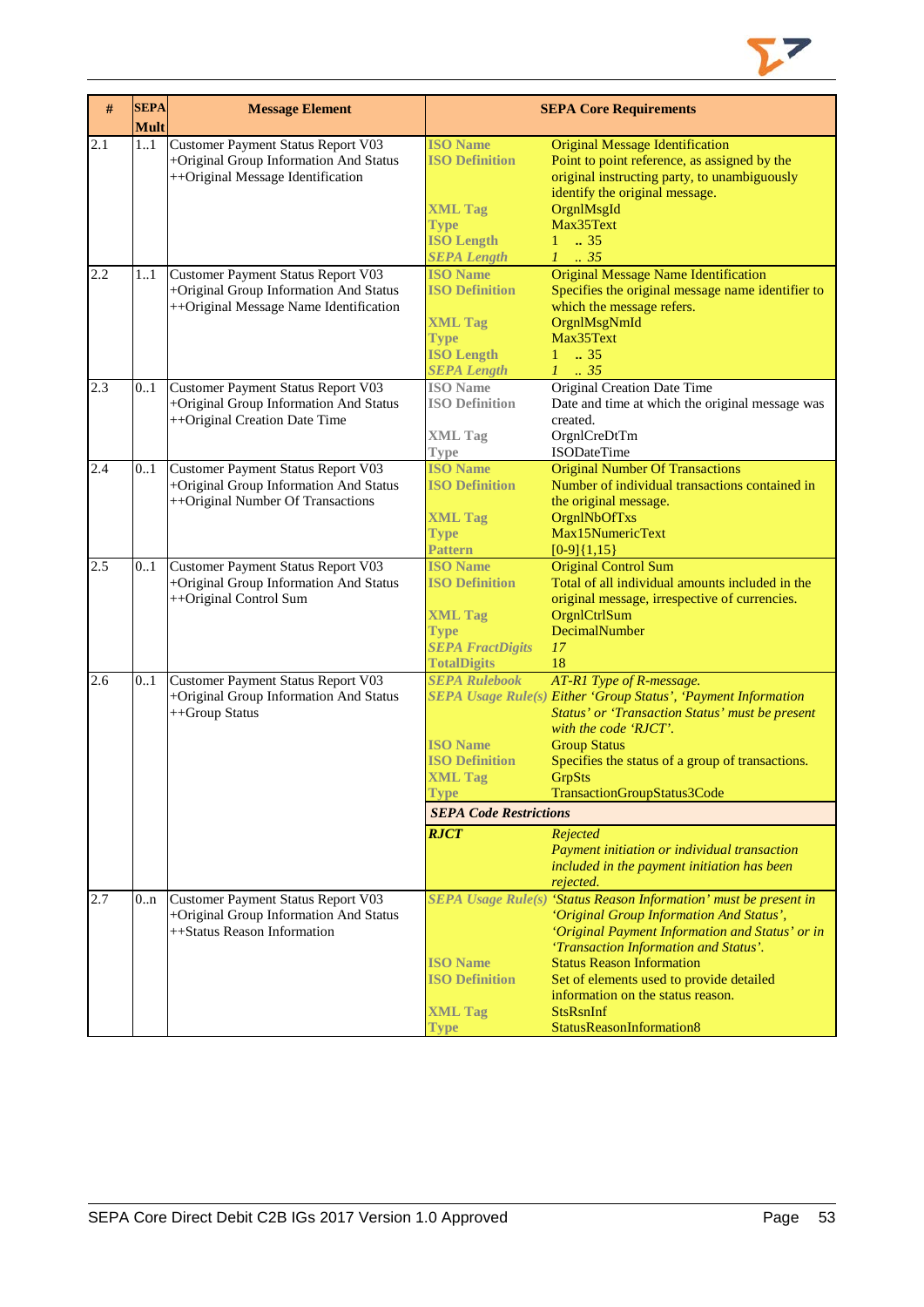

| #    | <b>SEPA</b><br><b>Mult</b> | <b>Message Element</b>                   |                                     | <b>SEPA Core Requirements</b>                       |
|------|----------------------------|------------------------------------------|-------------------------------------|-----------------------------------------------------|
| 2.8  | 11                         | Customer Payment Status Report V03       | <b>SEPA Rulebook</b>                | AT-R2 Identification of the type of party that      |
|      |                            | +Original Group Information And Status   |                                     | initiated the reject.                               |
|      |                            | ++Status Reason Information              | <b>SEPA Usage Rule(s) Mandatory</b> |                                                     |
|      |                            | +++Originator                            |                                     | Limited to BIC to identify the bank or CSM          |
|      |                            |                                          |                                     | originating the status or 'Name' to indicate a      |
|      |                            |                                          |                                     | CSM when it has no BIC.                             |
|      |                            |                                          |                                     | 'Name' is limited to 70 characters in length.       |
|      |                            |                                          | <b>ISO Name</b>                     | Originator                                          |
|      |                            |                                          | <b>ISO Definition</b>               | Party that issues the status.                       |
|      |                            |                                          | <b>XML Tag</b>                      | Orgtr                                               |
|      |                            |                                          | <b>Type</b>                         | PartyIdentification32                               |
| 2.9  | 11                         | Customer Payment Status Report V03       | <b>SEPA Rulebook</b>                | AT-R3 Reason code for non-acceptance of the         |
|      |                            | +Original Group Information And Status   |                                     | Collection.                                         |
|      |                            | ++Status Reason Information              | <b>SEPA Usage Rule(s) Mandatory</b> |                                                     |
|      |                            | $+++$ Reason                             | <b>ISO Name</b>                     | Reason                                              |
|      |                            |                                          | <b>ISO Definition</b>               | Specifies the reason for the status report.         |
|      |                            |                                          | <b>XML Tag</b>                      | <b>R</b> sn                                         |
|      |                            |                                          |                                     |                                                     |
|      |                            |                                          | <b>Type</b>                         | StatusReason6Choice<br>xs:choice                    |
|      | 1.1                        |                                          | <b>XML Tag</b>                      |                                                     |
| 2.10 | 11                         | Customer Payment Status Report V03       | <b>SEPA Rulebook</b>                | See Message Element Specifications below.           |
|      |                            | +Original Group Information And Status   | <b>ISO Name</b>                     | Code                                                |
|      |                            | ++Status Reason Information              | <b>ISO Definition</b>               | Reason for the status, as published in an external  |
|      |                            | $+++$ Reason                             |                                     | reason code list.                                   |
|      |                            | $+++Code$                                | <b>XML Tag</b>                      | C <sub>d</sub>                                      |
|      |                            |                                          | <b>Type</b>                         | ExternalStatusReason1Code                           |
|      |                            |                                          | <b>ISO Length</b>                   | $\ldots$ 4<br>1                                     |
|      |                            |                                          | <b>SEPA Length</b>                  | $1 \ldots 4$                                        |
| 2.11 | 11                         | Customer Payment Status Report V03       | <b>ISO</b> Name                     | Proprietary                                         |
|      |                            | +Original Group Information And Status   | <b>ISO Definition</b>               | Reason for the status, in a proprietary form.       |
|      |                            | ++Status Reason Information              | <b>XML Tag</b>                      | Prtry                                               |
|      |                            | +++Reason                                | Type                                | Max35Text                                           |
|      |                            | ++++Proprietary                          | <b>ISO Length</b>                   | $1-.35$                                             |
|      |                            |                                          | <b>SEPA</b> Length                  | $1-.35$                                             |
| 2.12 | 0 <sub>nn</sub>            | Customer Payment Status Report V03       | <b>ISO</b> Name                     | <b>Additional Information</b>                       |
|      |                            | +Original Group Information And Status   | <b>ISO Definition</b>               | Further details on the status reason.               |
|      |                            | ++Status Reason Information              |                                     |                                                     |
|      |                            | +++Additional Information                |                                     | Usage: Additional information can be used for       |
|      |                            |                                          |                                     | several purposes such as the reporting of repaired  |
|      |                            |                                          |                                     | information.                                        |
|      |                            |                                          | <b>XML</b> Tag                      | AddtlInf                                            |
|      |                            |                                          | Type                                | Max105Text                                          |
|      |                            |                                          | <b>ISO</b> Length                   | $\mathbf{1}$<br>$\ln 105$                           |
|      |                            |                                          | <b>SEPA Length</b>                  | .105<br>$\mathcal{I}$                               |
| 2.13 | 0 <sub>nn</sub>            | Customer Payment Status Report V03       | <b>ISO</b> Name                     | <b>Number Of Transactions Per Status</b>            |
|      |                            | +Original Group Information And Status   | <b>ISO Definition</b>               | Detailed information on the number of               |
|      |                            | ++Number Of Transactions Per Status      |                                     | transactions for each identical transaction status. |
|      |                            |                                          | <b>XML Tag</b>                      | <b>NbOfTxsPerSts</b>                                |
|      |                            |                                          |                                     | NumberOfTransactionsPerStatus3                      |
|      |                            |                                          | <b>Type</b>                         |                                                     |
| 3.0  | 0 <sub>nn</sub>            | Customer Payment Status Report V03       | <b>ISO Name</b>                     | <b>Original Payment Information And Status</b>      |
|      |                            | +Original Payment Information And Status | <b>ISO Definition</b>               | Information concerning the original payment         |
|      |                            |                                          |                                     | information, to which the status report message     |
|      |                            |                                          |                                     | refers.                                             |
|      |                            |                                          | <b>XML Tag</b>                      | OrgnlPmtInfAndSts                                   |
|      |                            |                                          | <b>Type</b>                         | OriginalPaymentInformation1                         |
| 3.1  | 1.1                        | Customer Payment Status Report V03       | <b>ISO Name</b>                     | <b>Original Payment Information Identification</b>  |
|      |                            | +Original Payment Information And Status | <b>ISO Definition</b>               | Unique identification, as assigned by the original  |
|      |                            | ++Original Payment Information           |                                     | sending party, to unambiguously identify the        |
|      |                            | Identification                           |                                     | original payment information group.                 |
|      |                            |                                          | <b>XML Tag</b>                      | OrgnlPmtInfId                                       |
|      |                            |                                          | <b>Type</b>                         | Max35Text                                           |
|      |                            |                                          | <b>ISO Length</b>                   | .35<br>$\mathbf{1}$                                 |
|      |                            |                                          | <b>SEPA Length</b>                  | $1 - .35$                                           |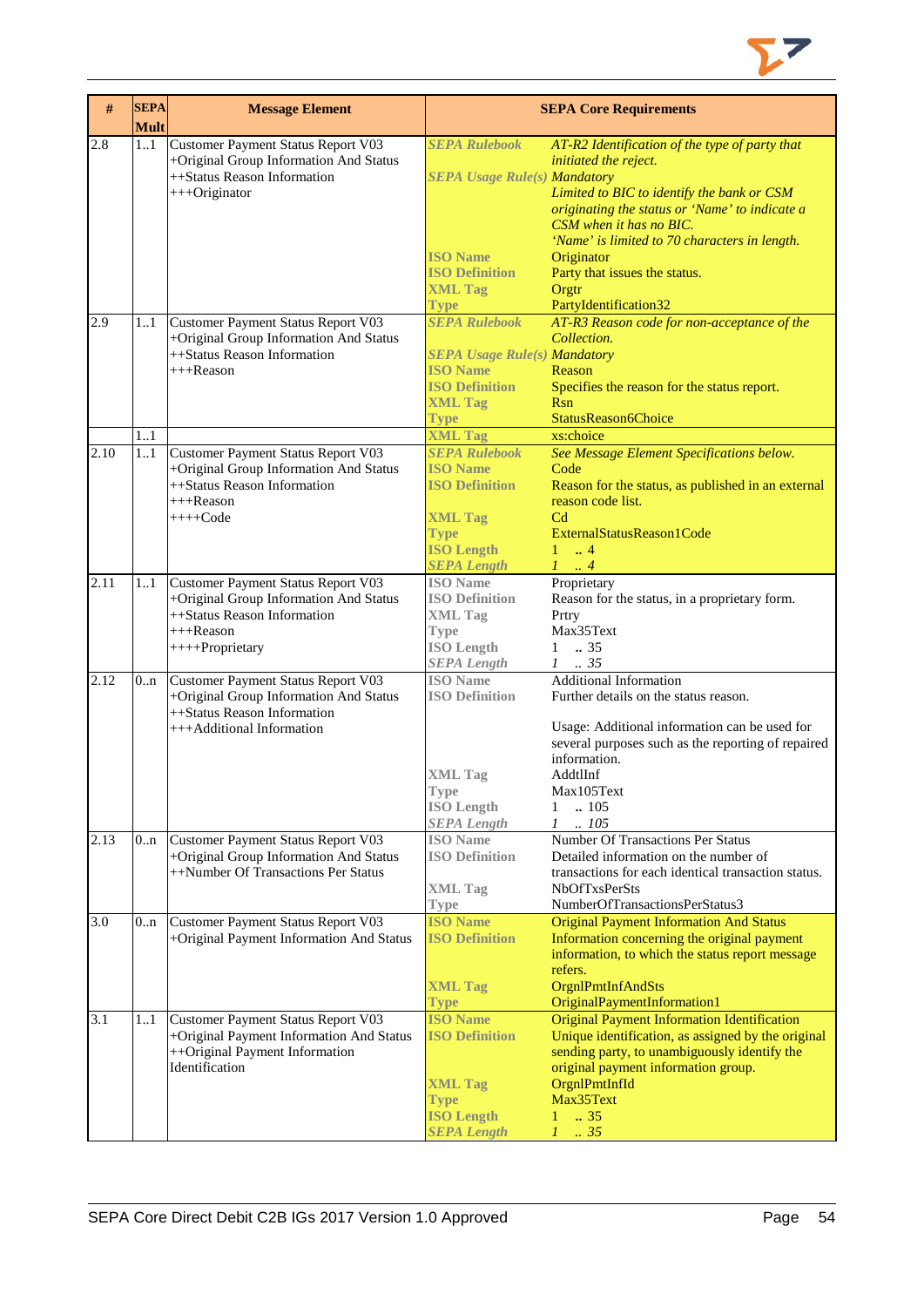

| $\#$             | <b>SEPA</b><br><b>Mult</b> | <b>Message Element</b>                                                                                                         |                                                                                                                                                   | <b>SEPA Core Requirements</b>                                                                                                                                                                                                                                                                                                                                                                                                   |
|------------------|----------------------------|--------------------------------------------------------------------------------------------------------------------------------|---------------------------------------------------------------------------------------------------------------------------------------------------|---------------------------------------------------------------------------------------------------------------------------------------------------------------------------------------------------------------------------------------------------------------------------------------------------------------------------------------------------------------------------------------------------------------------------------|
| 3.2              | 0.1                        | Customer Payment Status Report V03<br>+Original Payment Information And Status<br>++Original Number Of Transactions            | <b>ISO Name</b><br><b>ISO Definition</b><br><b>XML Tag</b><br><b>Type</b><br>Pattern                                                              | <b>Original Number Of Transactions</b><br>Number of individual transactions contained in<br>the original payment information group.<br>OrgnlNbOfTxs<br>Max15NumericText<br>$[0-9]{1,15}$                                                                                                                                                                                                                                        |
| 3.3              | 0.1                        | Customer Payment Status Report V03<br>+Original Payment Information And Status<br>++Original Control Sum                       | <b>ISO Name</b><br><b>ISO Definition</b><br><b>XML Tag</b><br><b>Type</b><br><b>SEPA FractDigits</b><br><b>TotalDigits</b>                        | <b>Original Control Sum</b><br>Total of all individual amounts included in the<br>original payment information group, irrespective<br>of currencies.<br>OrgnlCtrlSum<br>DecimalNumber<br>17<br>18                                                                                                                                                                                                                               |
| 3.4              | 0.1                        | Customer Payment Status Report V03<br>+Original Payment Information And Status<br>++Payment Information Status                 | <b>SEPA Rulebook</b><br><b>ISO Name</b><br><b>ISO Definition</b><br><b>XML Tag</b><br><b>Type</b><br><b>SEPA Code Restrictions</b><br><b>RJCT</b> | AT-R1 Type of R-message.<br>SEPA Usage Rule(s) Either 'Group Status', 'Payment Information<br>Status' or 'Transaction Status' must be present<br>with the code 'RJCT'.<br><b>Payment Information Status</b><br>Specifies the status of the payment information<br>group.<br>PmtInfSts<br>TransactionGroupStatus3Code<br>Rejected<br>Payment initiation or individual transaction<br>included in the payment initiation has been |
| $\overline{3.5}$ | 0.n                        | Customer Payment Status Report V03<br>+Original Payment Information And Status<br>++Status Reason Information                  | <b>ISO Name</b><br><b>ISO Definition</b><br><b>XML Tag</b><br><b>Type</b>                                                                         | rejected.<br>SEPA Usage Rule(s) 'Status Reason Information' must be present in<br>'Original Group Information and Status',<br>'Original Payment Information and Status' or<br>'Transaction Information and Status'.<br><b>Status Reason Information</b><br>Set of elements used to provide detailed<br>information on the status reason.<br><b>StsRsnInf</b><br>StatusReasonInformation8                                        |
| 3.6              | 1.1                        | Customer Payment Status Report V03<br>+Original Payment Information And Status<br>++Status Reason Information<br>+++Originator | <b>SEPA Rulebook</b><br><b>SEPA Usage Rule(s) Mandatory</b><br><b>ISO</b> Name<br><b>ISO Definition</b><br><b>XML Tag</b><br><b>Type</b>          | AT-R2 Identification of the type of party that<br>initiated the reject.<br>Limited to BIC to identify the bank or CSM<br>originating the status or 'Name' to indicate a<br>CSM when it has no BIC.<br>'Name' is limited to 70 characters in length.<br>Originator<br>Party that issues the status.<br>Orgtr<br>PartyIdentification32                                                                                            |
| 3.7              | 1.1                        | Customer Payment Status Report V03<br>+Original Payment Information And Status<br>++Status Reason Information<br>+++Reason     | <b>SEPA Rulebook</b><br><b>SEPA Usage Rule(s) Mandatory</b><br><b>ISO</b> Name<br><b>ISO Definition</b><br><b>XML Tag</b><br><b>Type</b>          | AT-R3 Reason code for non-acceptance of the<br>Collection.<br>Reason<br>Specifies the reason for the status report.<br>Rsn<br>StatusReason6Choice                                                                                                                                                                                                                                                                               |
|                  | 11                         |                                                                                                                                | <b>XML Tag</b>                                                                                                                                    | xs:choice                                                                                                                                                                                                                                                                                                                                                                                                                       |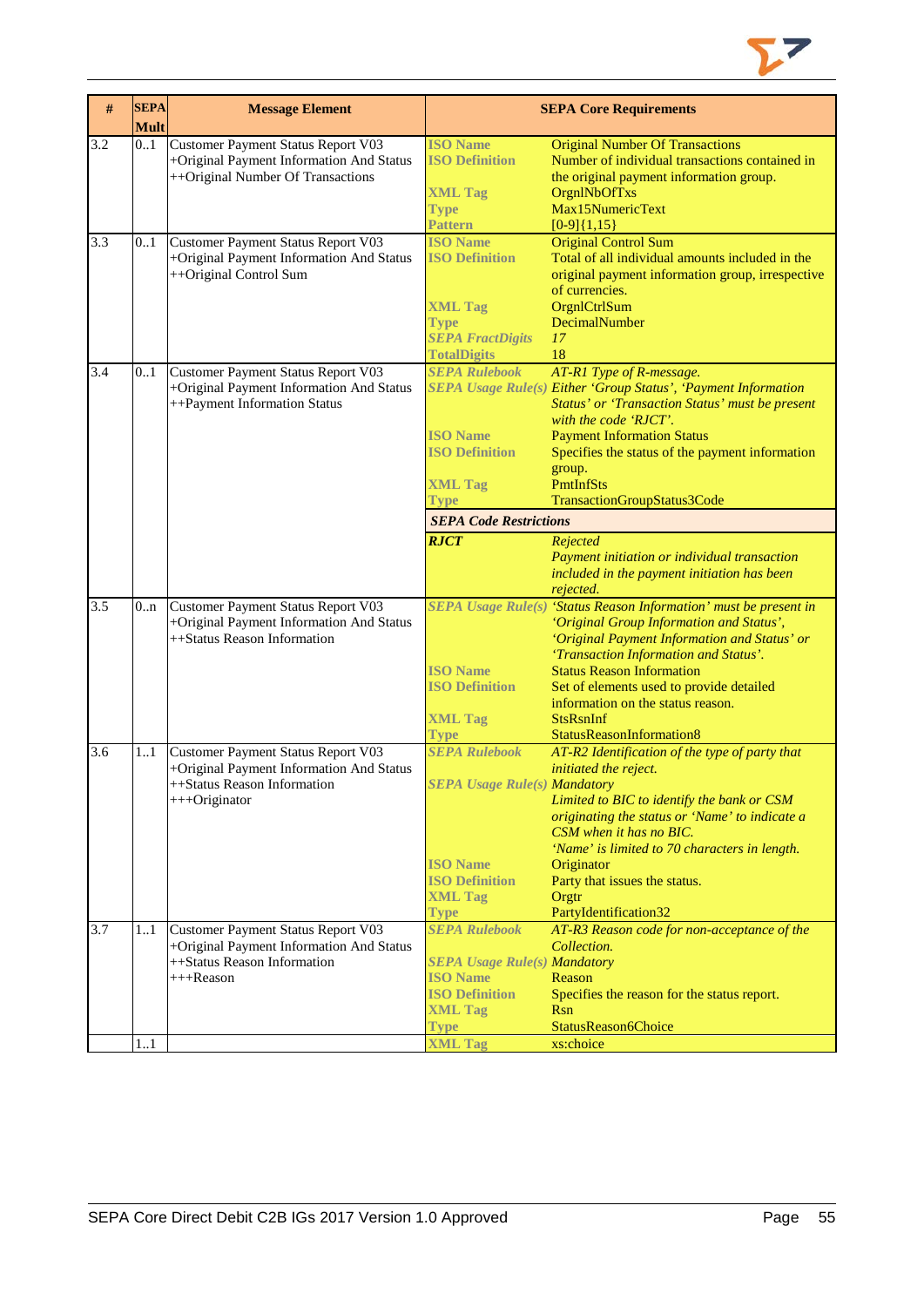

| #    | <b>SEPA</b><br><b>Mult</b> | <b>Message Element</b>                                                                                                                                           |                                                                                                                                              | <b>SEPA Core Requirements</b>                                                                                                                                                                                                                                                                                                                                                                                                                                        |
|------|----------------------------|------------------------------------------------------------------------------------------------------------------------------------------------------------------|----------------------------------------------------------------------------------------------------------------------------------------------|----------------------------------------------------------------------------------------------------------------------------------------------------------------------------------------------------------------------------------------------------------------------------------------------------------------------------------------------------------------------------------------------------------------------------------------------------------------------|
| 3.8  | 1.1                        | Customer Payment Status Report V03<br>+Original Payment Information And Status<br>++Status Reason Information<br>+++Reason<br>$+++Code$                          | <b>SEPA Rulebook</b><br><b>ISO Name</b><br><b>ISO Definition</b><br><b>XML Tag</b><br><b>Type</b><br><b>ISO Length</b><br><b>SEPA Length</b> | See Message Element Specifications below.<br>Code<br>Reason for the status, as published in an external<br>reason code list.<br>C <sub>d</sub><br>ExternalStatusReason1Code<br>$1 \dots 4$<br>$1 \ldots 4$                                                                                                                                                                                                                                                           |
| 3.9  | 11                         | Customer Payment Status Report V03<br>+Original Payment Information And Status<br>++Status Reason Information<br>$+++$ Reason<br>++++Proprietary                 | <b>ISO</b> Name<br><b>ISO Definition</b><br><b>XML Tag</b><br><b>Type</b><br><b>ISO Length</b><br><b>SEPA</b> Length                         | Proprietary<br>Reason for the status, in a proprietary form.<br>Prtry<br>Max35Text<br>$1 \t . 35$<br>$1 \t . 35$                                                                                                                                                                                                                                                                                                                                                     |
| 3.10 | 0n                         | Customer Payment Status Report V03<br>+Original Payment Information And Status<br>++Status Reason Information<br>+++Additional Information                       | <b>ISO</b> Name<br><b>ISO Definition</b><br><b>XML Tag</b><br><b>Type</b><br><b>ISO Length</b><br><b>SEPA Length</b>                         | <b>Additional Information</b><br>Further details on the status reason.<br>Usage: Additional information can be used for<br>several purposes such as the reporting of repaired<br>information.<br>AddtlInf<br>Max105Text<br>$1 \quad .105$<br>$1 \quad .105$                                                                                                                                                                                                          |
| 3.11 | 0 <sub>nn</sub>            | Customer Payment Status Report V03<br>+Original Payment Information And Status<br>++Number Of Transactions Per Status                                            | <b>ISO</b> Name<br><b>ISO Definition</b><br><b>XML Tag</b><br><b>Type</b>                                                                    | Number Of Transactions Per Status<br>Detailed information on the number of<br>transactions for each identical transaction status.<br><b>NbOfTxsPerSts</b><br>NumberOfTransactionsPerStatus3                                                                                                                                                                                                                                                                          |
| 3.12 | 0 <sub>nn</sub>            | Customer Payment Status Report V03<br>+Original Payment Information And Status<br>++Transaction Information And Status                                           | <b>ISO</b> Name<br><b>ISO Definition</b><br><b>XML Tag</b><br><b>Type</b>                                                                    | <b>Transaction Information And Status</b><br>Set of elements used to provide information on<br>the original transactions to which the status report<br>message refers.<br><b>TxInfAndSts</b><br>PaymentTransactionInformation25                                                                                                                                                                                                                                      |
| 3.13 | 0.1                        | Customer Payment Status Report V03<br>+Original Payment Information And Status<br>++Transaction Information And Status<br>+++Status Identification               | <b>SEPA Rulebook</b><br><b>ISO Name</b><br><b>ISO Definition</b><br><b>XML Tag</b><br><b>Type</b><br><b>ISO Length</b><br><b>SEPA Length</b> | AT-R5 Specific reference of the bank that<br>initiated the reject.<br><b>Status Identification</b><br>Unique identification, as assigned by an<br>instructing party for an instructed party, to<br>unambiguously identify the reported status.<br>Usage: The instructing party is the party sending<br>the status message and not the party that sent the<br>original instruction that is being reported on.<br><b>StsId</b><br>Max35Text<br>$1 \t . 35$<br>$1 \t35$ |
| 3.14 | 0.1                        | Customer Payment Status Report V03<br>+Original Payment Information And Status<br>++Transaction Information And Status<br>+++Original Instruction Identification | <b>ISO Name</b><br><b>ISO Definition</b><br><b>XML Tag</b><br><b>Type</b><br><b>ISO Length</b><br><b>SEPA Length</b>                         | <b>Original Instruction Identification</b><br>Unique identification, as assigned by the original<br>instructing party for the original instructed party,<br>to unambiguously identify the original<br>instruction.<br>OrgnIInstrId<br>Max35Text<br>$\overline{35}$<br>$\mathbf{1}$<br>$1-.35$                                                                                                                                                                        |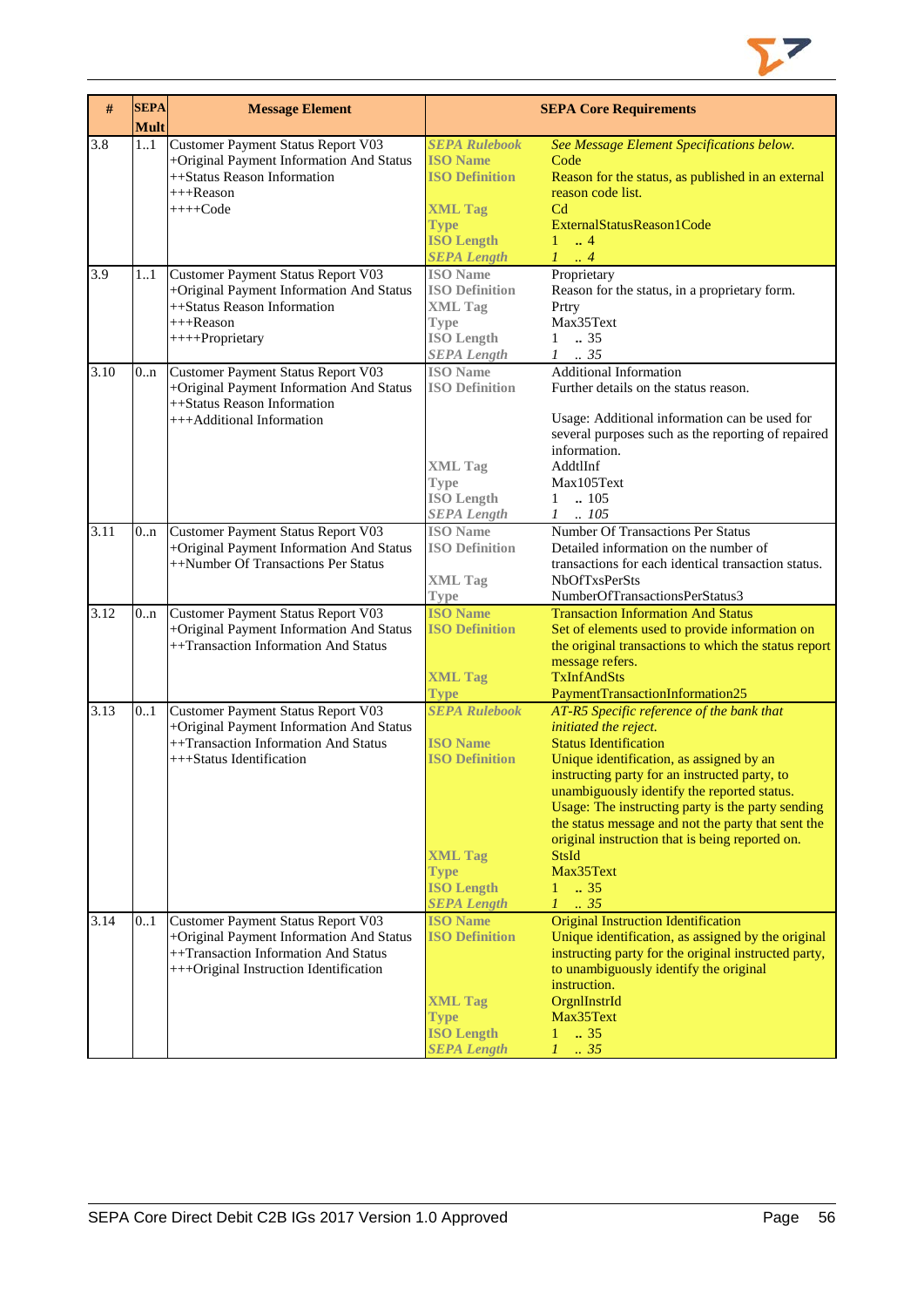

| #    | <b>SEPA</b><br><b>Mult</b> | <b>Message Element</b>                                                                                                                                                                |                                                                                                                                                         | <b>SEPA Core Requirements</b>                                                                                                                                                                                                                                                                                                                                                                                  |
|------|----------------------------|---------------------------------------------------------------------------------------------------------------------------------------------------------------------------------------|---------------------------------------------------------------------------------------------------------------------------------------------------------|----------------------------------------------------------------------------------------------------------------------------------------------------------------------------------------------------------------------------------------------------------------------------------------------------------------------------------------------------------------------------------------------------------------|
| 3.15 | 0.1                        | Customer Payment Status Report V03<br>+Original Payment Information And Status<br>++Transaction Information And Status<br>+++Original End To End Identification                       | <b>SEPA Rulebook</b><br><b>ISO</b> Name<br><b>ISO Definition</b><br><b>XML Tag</b><br><b>Type</b><br><b>ISO Length</b><br><b>SEPA Length</b>            | AT-10 Creditor's reference of the Direct Debit<br>Transaction.<br>Original End To End Identification<br>Unique identification, as assigned by the original<br>initiating party, to unambiguously identify the<br>original transaction.<br>OrgnlEndToEndId<br>Max35Text<br>$1 \t . 35$<br>$1 \t 35$                                                                                                             |
| 3.16 | 0.1                        | Customer Payment Status Report V03<br>+Original Payment Information And Status<br>++Transaction Information And Status<br>+++Transaction Status                                       | <b>SEPA Rulebook</b><br><b>ISO Name</b><br><b>ISO Definition</b><br><b>XML Tag</b><br>Type<br><b>SEPA Code Restrictions</b><br><b>RJCT</b>              | AT-R1 Type of R-message.<br>SEPA Usage Rule(s) 'Group Status', Payment Information Status' or<br>'Transaction Status' must be present with the<br>code 'RJCT'.<br><b>Transaction Status</b><br>Specifies the status of a transaction, in a coded<br>form.<br><b>TxSts</b><br>TransactionIndividualStatus3Code<br>Rejected<br>Payment initiation or individual transaction                                      |
| 3.17 | 0.n                        | Customer Payment Status Report V03<br>+Original Payment Information And Status<br>++Transaction Information And Status<br>+++Status Reason Information                                | <b>ISO Name</b><br><b>ISO Definition</b><br><b>XML Tag</b>                                                                                              | included in the payment initiation has been<br>rejected.<br>SEPA Usage Rule(s) 'Status Reason Information' must be present in<br>'Original Group Information and Status',<br>'Original Payment Information and Status' or in<br>'Transaction Information and Status'.<br><b>Status Reason Information</b><br>Set of elements used to provide detailed<br>information on the status reason.<br><b>StsRsnInf</b> |
| 3.18 | 11                         | Customer Payment Status Report V03<br>+Original Payment Information And Status<br>++Transaction Information And Status<br>+++Status Reason Information<br>$+++O$ riginator            | <b>Type</b><br><b>SEPA Rulebook</b><br><b>SEPA Usage Rule(s) Mandatory</b><br><b>ISO Name</b><br><b>ISO Definition</b><br><b>XML Tag</b><br><b>Type</b> | StatusReasonInformation8<br>AT-R2 Identification of the type of party that<br>initiated the reject.<br>Limited to BIC to identify the bank or CSM<br>originating the status or 'Name' to indicate a<br>CSM when it has no BIC.<br>'Name' is limited to 70 characters in length.<br>Originator<br>Party that issues the status.<br>Orgtr<br>PartyIdentification32                                               |
| 3.19 | 11                         | Customer Payment Status Report V03<br>+Original Payment Information And Status<br>++Transaction Information And Status<br>+++Status Reason Information<br>++++Reason                  | <b>SEPA Rulebook</b><br><b>SEPA Usage Rule(s) Mandatory</b><br><b>ISO Name</b><br><b>ISO Definition</b><br><b>XML Tag</b><br><b>Type</b>                | AT-R3 Reason code for non-acceptance.<br>Reason<br>Specifies the reason for the status report.<br>Rsn<br>StatusReason6Choice                                                                                                                                                                                                                                                                                   |
|      | 11                         |                                                                                                                                                                                       | <b>XML Tag</b>                                                                                                                                          | xs:choice                                                                                                                                                                                                                                                                                                                                                                                                      |
| 3.20 | 1.1                        | Customer Payment Status Report V03<br>+Original Payment Information And Status<br>++Transaction Information And Status<br>+++Status Reason Information<br>$++++Reason$<br>$+++++Code$ | <b>SEPA Rulebook</b><br><b>ISO Name</b><br><b>ISO Definition</b><br><b>XML Tag</b><br>Type<br><b>ISO Length</b><br><b>SEPA Length</b>                   | See Message Element Specifications below.<br>Code<br>Reason for the status, as published in an external<br>reason code list.<br>C <sub>d</sub><br>ExternalStatusReason1Code<br>$\therefore$ 4<br>$1 -$<br>1<br>$\cdot$ 4                                                                                                                                                                                       |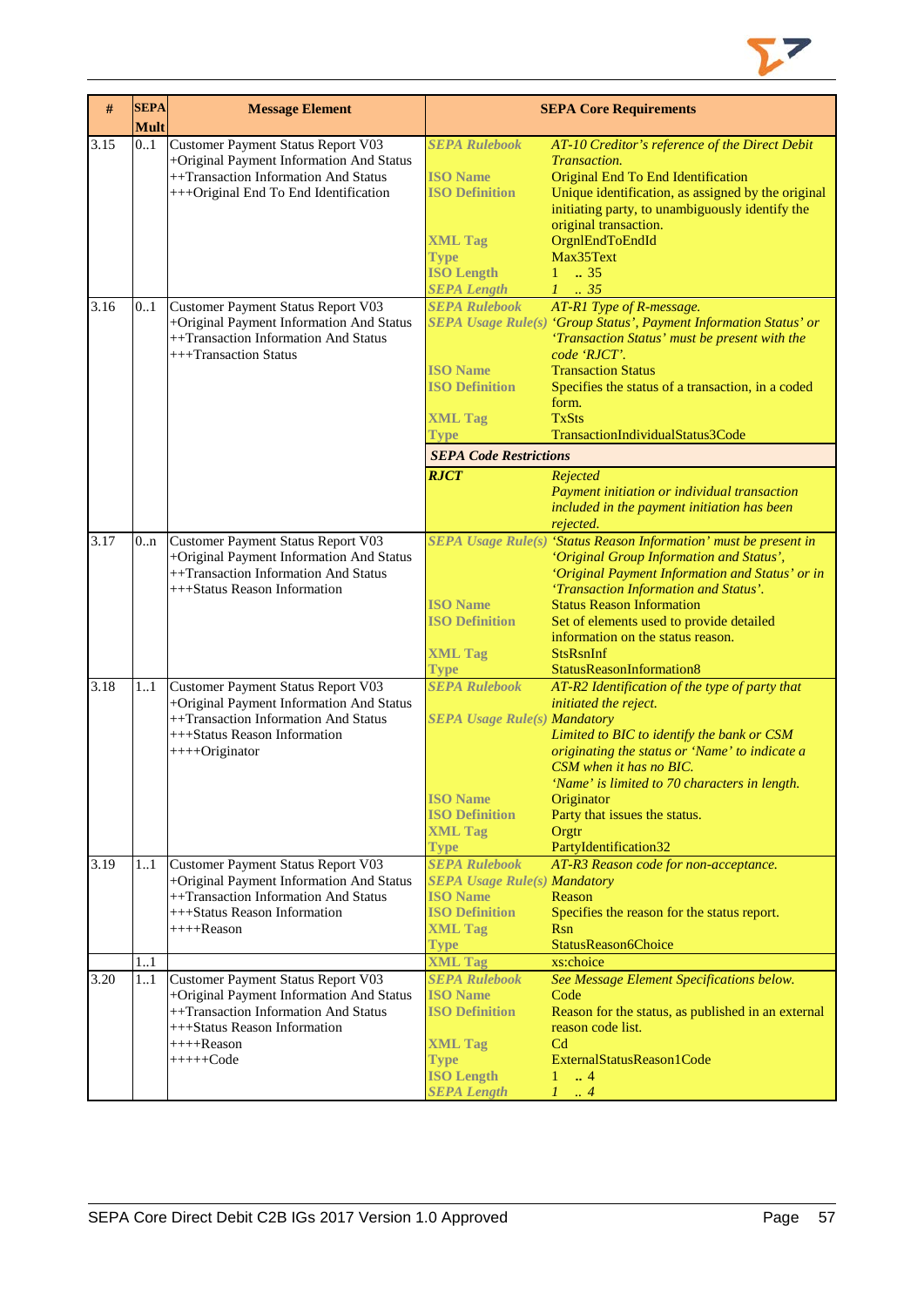

| #    | <b>SEPA</b><br><b>Mult</b> | <b>Message Element</b>                                                                                                                                                                     |                                                                                                                                          | <b>SEPA Core Requirements</b>                                                                                                                                                                                                                                                                                                                                                                                                                                                             |
|------|----------------------------|--------------------------------------------------------------------------------------------------------------------------------------------------------------------------------------------|------------------------------------------------------------------------------------------------------------------------------------------|-------------------------------------------------------------------------------------------------------------------------------------------------------------------------------------------------------------------------------------------------------------------------------------------------------------------------------------------------------------------------------------------------------------------------------------------------------------------------------------------|
| 3.21 | 11                         | Customer Payment Status Report V03<br>+Original Payment Information And Status<br>++Transaction Information And Status<br>+++Status Reason Information<br>$+++$ Reason<br>+++++Proprietary | <b>ISO</b> Name<br><b>ISO Definition</b><br><b>XML Tag</b><br><b>Type</b><br><b>ISO Length</b><br><b>SEPA Length</b>                     | Proprietary<br>Reason for the status, in a proprietary form.<br>Prtry<br>Max35Text<br>.35<br>1<br>$\mathcal{I}$<br>.35                                                                                                                                                                                                                                                                                                                                                                    |
| 3.22 | 0n                         | Customer Payment Status Report V03<br>+Original Payment Information And Status<br>++Transaction Information And Status<br>+++Status Reason Information<br>++++Additional Information       | <b>ISO</b> Name<br><b>ISO Definition</b><br><b>XML Tag</b><br><b>Type</b><br><b>ISO Length</b><br><b>SEPA Length</b>                     | <b>Additional Information</b><br>Further details on the status reason.<br>Usage: Additional information can be used for<br>several purposes such as the reporting of repaired<br>information.<br>AddtlInf<br>Max105Text<br>.105<br>$\mathbf{1}$<br>$1 \quad .105$                                                                                                                                                                                                                         |
| 3.23 | 0.n                        | Customer Payment Status Report V03<br>+Original Payment Information And Status<br>++Transaction Information And Status<br>+++Charges Information                                           | <b>ISO</b> Name<br><b>ISO Definition</b><br><b>XML Tag</b><br><b>Type</b>                                                                | Charges Information<br>Provides information on the charges related to the<br>processing of the rejection of the instruction.<br>Usage: This is passed on for information<br>purposes only. Settlement of the charges will be<br>done separately.<br>ChrgsInf<br>ChargesInformation5                                                                                                                                                                                                       |
| 3.24 | 0.1                        | Customer Payment Status Report V03<br>+Original Payment Information And Status<br>++Transaction Information And Status<br>+++Acceptance Date Time                                          | <b>ISO</b> Name<br><b>ISO Definition</b><br><b>XML Tag</b><br><b>Type</b>                                                                | Acceptance Date Time<br>Point in time when the payment order from the<br>initiating party meets the processing conditions of<br>the account servicing agent. This means that the<br>account servicing agent has received the payment<br>order and has applied checks such as<br>authorisation, availability of funds.<br>AccptncDtTm<br><b>ISODateTime</b>                                                                                                                                |
| 3.25 | 01                         | Customer Payment Status Report V03<br>+Original Payment Information And Status<br>++Transaction Information And Status<br>+++Account Servicer Reference                                    | <b>ISO</b> Name<br><b>ISO Definition</b><br><b>XML Tag</b><br>Type<br><b>ISO</b> Length<br><b>SEPA Length</b>                            | <b>Account Servicer Reference</b><br>Unique reference, as assigned by the account<br>servicing institution, to unambiguously identify<br>the instruction.<br>AcctSvcrRef<br>Max35Text<br>1<br>$\therefore$ 35<br>$\mathcal{I}$<br>$\frac{1}{2}35$                                                                                                                                                                                                                                         |
| 3.26 | 01                         | Customer Payment Status Report V03<br>+Original Payment Information And Status<br>++Transaction Information And Status<br>+++Clearing System Reference                                     | <b>ISO</b> Name<br><b>ISO Definition</b><br><b>XML Tag</b><br><b>Type</b><br><b>ISO Length</b><br><b>SEPA Length</b>                     | <b>Clearing System Reference</b><br>Unique reference, as assigned by a clearing<br>system, to unambiguously identify the<br>instruction.<br>ClrSysRef<br>Max35Text<br>.35<br>1<br>.35<br>$\mathcal{I}$                                                                                                                                                                                                                                                                                    |
| 3.27 | 11                         | Customer Payment Status Report V03<br>+Original Payment Information And Status<br>++Transaction Information And Status<br>+++Original Transaction Reference                                | <b>SEPA Rulebook</b><br><b>SEPA Usage Rule(s) Mandatory</b><br><b>ISO Name</b><br><b>ISO Definition</b><br><b>XML Tag</b><br><b>Type</b> | An exact copy of all attributes of the received<br>DS-03 which is being rejected.<br>The message elements under 'Original<br>Transaction Reference' must be populated with<br>the same value as the message elements of the<br>original instruction, as defined within the<br>following elements.<br><b>Original Transaction Reference</b><br>Set of key elements used to identify the original<br>transaction that is being referred to.<br>OrgnITxRef<br>OriginalTransactionReference13 |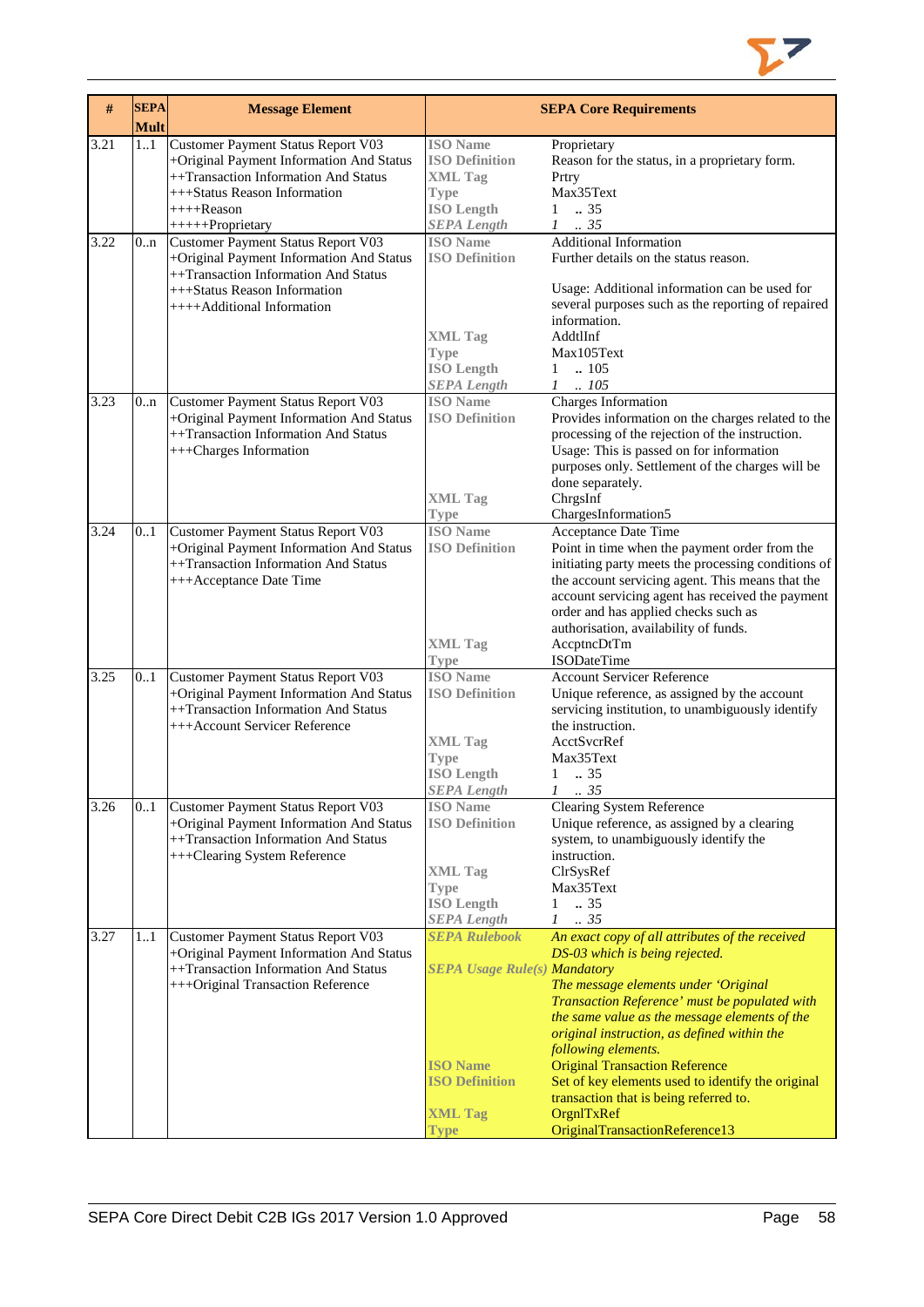

| #    | <b>SEPA</b><br><b>Mult</b> | <b>Message Element</b>                                                                                                                                                                            |                                                                                                                                                     | <b>SEPA Core Requirements</b>                                                                                                                                                                                                                                                                                                          |
|------|----------------------------|---------------------------------------------------------------------------------------------------------------------------------------------------------------------------------------------------|-----------------------------------------------------------------------------------------------------------------------------------------------------|----------------------------------------------------------------------------------------------------------------------------------------------------------------------------------------------------------------------------------------------------------------------------------------------------------------------------------------|
| 3.28 | 0.1                        | Customer Payment Status Report V03<br>+Original Payment Information And Status<br>++Transaction Information And Status<br>+++Original Transaction Reference<br>++++Interbank Settlement Amount    | <b>ISO Name</b><br><b>ISO Definition</b><br><b>XML Tag</b><br><b>Type</b><br><b>SEPA FractDigits</b><br><b>TotalDigits</b><br><b>SEPA Inclusive</b> | <b>Interbank Settlement Amount</b><br>Amount of money moved between the instructing<br>agent and the instructed agent.<br><b>IntrBkSttlmAmt</b><br>ActiveOrHistoricCurrencyAndAmount<br>$\mathfrak{H}$<br>18<br>$\theta$                                                                                                               |
| 3.29 | 0.1                        | Customer Payment Status Report V03<br>+Original Payment Information And Status<br>++Transaction Information And Status<br>+++Original Transaction Reference<br>$++++$ Amount                      | <b>SEPA Rulebook</b><br><b>ISO</b> Name<br><b>ISO Definition</b><br><b>XML Tag</b><br><b>Type</b>                                                   | AT-06 Amount of the Collection in euro.<br>Amount<br>Amount of money to be moved between the<br>debtor and creditor, before deduction of charges,<br>expressed in the currency as ordered by the<br>initiating party.<br>Amt<br>AmountType3Choice                                                                                      |
| 3.30 | 0.1                        | Customer Payment Status Report V03<br>+Original Payment Information And Status<br>++Transaction Information And Status<br>+++Original Transaction Reference<br>++++Interbank Settlement Date      | <b>ISO Name</b><br><b>ISO Definition</b><br><b>XML Tag</b><br><b>Type</b>                                                                           | <b>Interbank Settlement Date</b><br>Date on which the amount of money ceases to be<br>available to the agent that owes it and when the<br>amount of money becomes available to the agent<br>to which it is due.<br><b>IntrBkSttImDt</b><br><b>ISODate</b>                                                                              |
| 3.31 | 0.1                        | Customer Payment Status Report V03<br>+Original Payment Information And Status<br>++Transaction Information And Status<br>+++Original Transaction Reference<br>++++Requested Collection Date      | <b>SEPA Rulebook</b><br><b>ISO</b> Name<br><b>ISO Definition</b><br><b>XML Tag</b><br><b>Type</b>                                                   | AT-11 Due date of the Collection.<br><b>Requested Collection Date</b><br>Date and time at which the creditor requests that<br>the amount of money is to be collected from the<br>debtor.<br><b>ReqdColltnDt</b><br><b>ISODate</b>                                                                                                      |
| 3.32 | 0.1                        | Customer Payment Status Report V03<br>+Original Payment Information And Status<br>++Transaction Information And Status<br>+++Original Transaction Reference<br>++++Requested Execution Date       | <b>ISO Name</b><br><b>ISO Definition</b><br><b>XML Tag</b><br>Type                                                                                  | <b>Requested Execution Date</b><br>Date at which the initiating party requests the<br>clearing agent to process the payment.<br>Usage: This is the date on which the debtor's<br>account is to be debited. If payment by cheque,<br>the date when the cheque must be generated by<br>the bank.<br><b>ReqdExctnDt</b><br><b>ISODate</b> |
| 3.33 | 0.1                        | Customer Payment Status Report V03<br>+Original Payment Information And Status<br>++Transaction Information And Status<br>+++Original Transaction Reference<br>++++Creditor Scheme Identification | <b>SEPA Rulebook</b><br><b>ISO</b> Name<br><b>ISO Definition</b><br><b>XML Tag</b><br><b>Type</b>                                                   | AT-02 Identifier of the Creditor.<br><b>Creditor Scheme Identification</b><br>Credit party that signs the mandate.<br>CdtrSchmeId<br>PartyIdentification32                                                                                                                                                                             |
| 3.34 | 0.1                        | Customer Payment Status Report V03<br>+Original Payment Information And Status<br>++Transaction Information And Status<br>+++Original Transaction Reference<br>++++Settlement Information         | <b>ISO Name</b><br><b>ISO Definition</b><br><b>XML Tag</b><br>Type                                                                                  | <b>Settlement Information</b><br>Specifies the details on how the settlement of the<br>original transaction(s) between the instructing<br>agent and the instructed agent was completed.<br><b>SttlmInf</b><br>SettlementInformation13                                                                                                  |
| 3.35 | 0.1                        | Customer Payment Status Report V03<br>+Original Payment Information And Status<br>++Transaction Information And Status<br>+++Original Transaction Reference<br>++++Payment Type Information       | <b>SEPA Rulebook</b><br><b>ISO Name</b><br><b>ISO Definition</b><br><b>XML Tag</b><br><b>Type</b>                                                   | AT-20 Identification code of the Scheme.<br>AT-21 Transaction / Sequence Type.<br>AT-59 Category purpose of the Collection.<br><b>Payment Type Information</b><br>Set of elements used to further specify the type of<br>transaction.<br>PmtTpInf<br>PaymentTypeInformation22                                                          |
| 3.36 | 0.1                        | Customer Payment Status Report V03<br>+Original Payment Information And Status<br>++Transaction Information And Status<br>+++Original Transaction Reference<br>++++Payment Method                 | <b>ISO Name</b><br><b>ISO Definition</b><br><b>XML Tag</b><br><b>Type</b>                                                                           | <b>Payment Method</b><br>Specifies the means of payment that will be used<br>to move the amount of money.<br>PmtMtd<br>PaymentMethod4Code                                                                                                                                                                                              |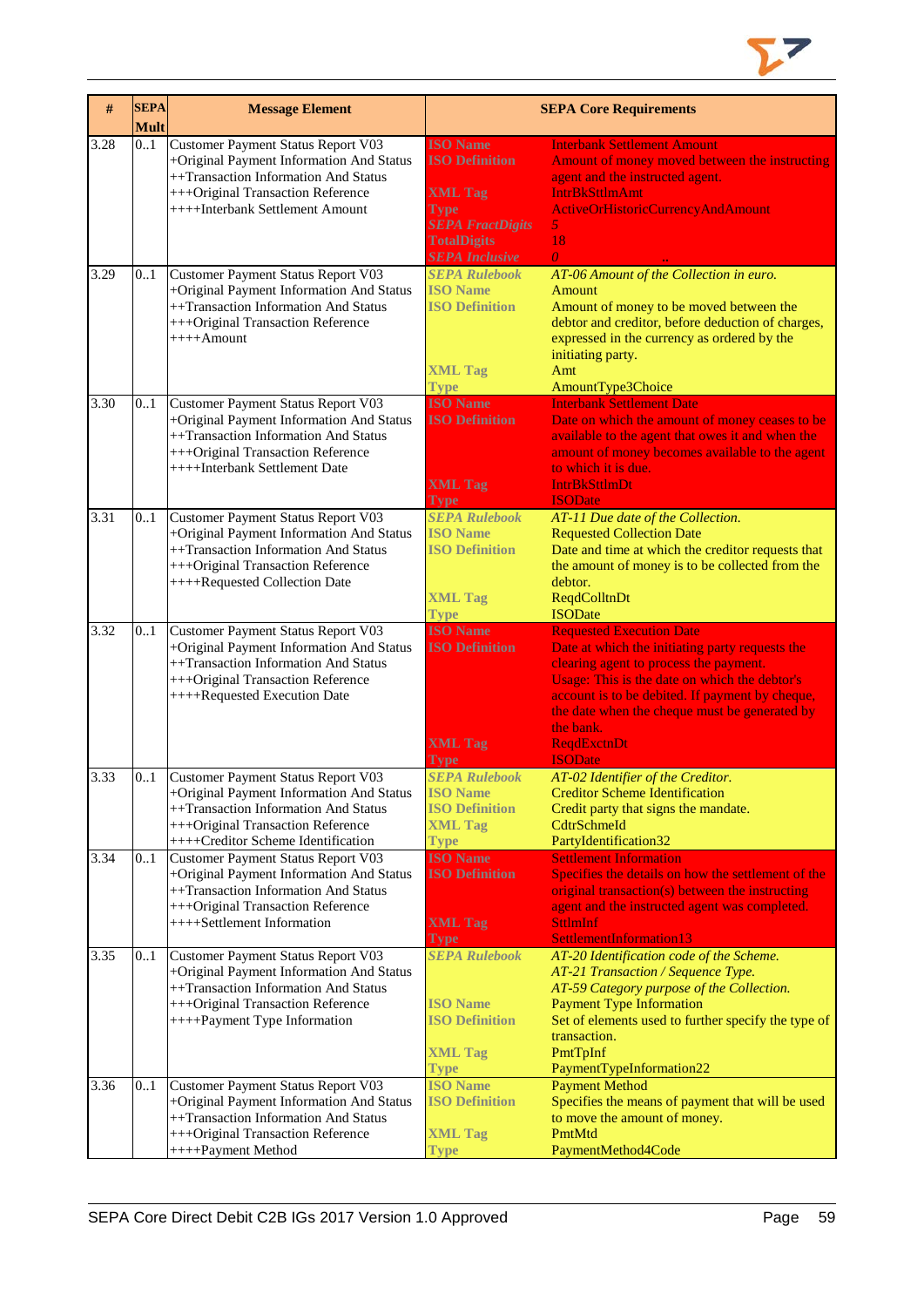

| $\#$ | <b>SEPA</b><br><b>Mult</b> | <b>Message Element</b>                                                                                                                                                                         |                                                                                                   | <b>SEPA Core Requirements</b>                                                                                                                                                                                                                                                                                                                                                                                                                                                                                                                                                                                                                                                        |
|------|----------------------------|------------------------------------------------------------------------------------------------------------------------------------------------------------------------------------------------|---------------------------------------------------------------------------------------------------|--------------------------------------------------------------------------------------------------------------------------------------------------------------------------------------------------------------------------------------------------------------------------------------------------------------------------------------------------------------------------------------------------------------------------------------------------------------------------------------------------------------------------------------------------------------------------------------------------------------------------------------------------------------------------------------|
| 3.37 | 11                         | Customer Payment Status Report V03<br>+Original Payment Information And Status<br>++Transaction Information And Status<br>+++Original Transaction Reference<br>++++Mandate Related Information | <b>SEPA Rulebook</b><br><b>ISO Name</b><br><b>ISO Definition</b>                                  | AT-01 Unique Mandate reference.<br>AT-16 Placeholder for the electronic signature<br>data, if applicable.<br>AT-17 Type of Mandate (paper or electronic).<br>AT-18 Identifier of the original Creditor who<br>issued the Mandate.<br>AT-19 Unique Mandate reference as given by the<br>original Creditor who issued the Mandate.<br>AT-24 Reason for Amendment of the Mandate.<br>AT-25 Signing date of the Mandate.<br>AT-60 Reference of the validation made by the<br>Debtor Bank (if present in DS-03).<br><b>Mandate Related Information</b><br>Set of elements used to provide further details of<br>the mandate signed between the creditor and the<br>debtor.<br>MndtRltdInf |
|      |                            |                                                                                                                                                                                                | <b>XML Tag</b><br><b>Type</b>                                                                     | MandateRelatedInformation6                                                                                                                                                                                                                                                                                                                                                                                                                                                                                                                                                                                                                                                           |
| 3.38 | 0.1                        | Customer Payment Status Report V03<br>+Original Payment Information And Status<br>++Transaction Information And Status<br>+++Original Transaction Reference<br>++++Remittance Information      | <b>SEPA Rulebook</b><br><b>ISO Name</b><br><b>ISO Definition</b><br><b>XML Tag</b>                | AT-22 Remittance information.<br><b>Remittance Information</b><br>Information supplied to enable the matching of<br>an entry with the items that the transfer is<br>intended to settle, such as commercial invoices in<br>an accounts' receivable system.<br><b>RmtInf</b>                                                                                                                                                                                                                                                                                                                                                                                                           |
| 3.39 | 0.1                        | Customer Payment Status Report V03                                                                                                                                                             | <b>Type</b><br><b>SEPA Rulebook</b>                                                               | RemittanceInformation5<br>AT-15 Name of the Debtor Reference Party.                                                                                                                                                                                                                                                                                                                                                                                                                                                                                                                                                                                                                  |
|      |                            | +Original Payment Information And Status<br>++Transaction Information And Status<br>+++Original Transaction Reference<br>$++++$ Ultimate Debtor                                                | <b>ISO</b> Name<br><b>ISO Definition</b><br><b>XML Tag</b><br><b>Type</b>                         | AT-37 Identification code of the Debtor<br>Reference Party.<br><b>Ultimate Debtor</b><br>Ultimate party that owes an amount of money to<br>the (ultimate) creditor.<br><b>UltmtDbtr</b><br>PartyIdentification32                                                                                                                                                                                                                                                                                                                                                                                                                                                                     |
| 3.40 | 0.1                        | Customer Payment Status Report V03                                                                                                                                                             | <b>SEPA Rulebook</b>                                                                              | AT-14 Name of the Debtor.                                                                                                                                                                                                                                                                                                                                                                                                                                                                                                                                                                                                                                                            |
|      |                            | +Original Payment Information And Status<br>++Transaction Information And Status<br>+++Original Transaction Reference<br>$+++Debtor$                                                           | <b>ISO Name</b><br><b>ISO Definition</b><br><b>XML Tag</b><br><b>Type</b>                         | AT-09 Address of the Debtor.<br>AT-27 Debtor identification code.<br>Debtor<br>Party that owes an amount of money to the<br>(ultimate) creditor.<br>Dbtr<br>PartyIdentification32                                                                                                                                                                                                                                                                                                                                                                                                                                                                                                    |
| 3.41 | 0.1                        | Customer Payment Status Report V03<br>+Original Payment Information And Status<br>++Transaction Information And Status<br>+++Original Transaction Reference<br>++++Debtor Account              | <b>SEPA Rulebook</b><br><b>ISO</b> Name<br><b>ISO Definition</b><br><b>XML Tag</b><br><b>Type</b> | AT-07 Account number (IBAN) of the Debtor.<br><b>Debtor Account</b><br>Unambiguous identification of the account of the<br>debtor to which a debit entry will be made as a<br>result of the transaction.<br><b>DbtrAcct</b><br>CashAccount16                                                                                                                                                                                                                                                                                                                                                                                                                                         |
| 3.42 | 0.1                        | Customer Payment Status Report V03<br>+Original Payment Information And Status<br>++Transaction Information And Status<br>+++Original Transaction Reference<br>++++Debtor Agent                | <b>SEPA Rulebook</b><br><b>ISO</b> Name<br><b>ISO Definition</b><br><b>XML Tag</b><br><b>Type</b> | AT-13 BIC of the Debtor Bank (if present in DS-<br>$(03)$ .<br><b>Debtor Agent</b><br>Financial institution servicing an account for the<br>debtor.<br><b>DbtrAgt</b><br>BranchAndFinancialInstitutionIdentification4                                                                                                                                                                                                                                                                                                                                                                                                                                                                |
| 3.43 | 01                         | Customer Payment Status Report V03<br>+Original Payment Information And Status<br>++Transaction Information And Status<br>+++Original Transaction Reference<br>++++Debtor Agent Account        | <b>ISO</b> Name<br><b>ISO Definition</b><br><b>XML Tag</b><br>Type                                | Debtor Agent Account<br>Unambiguous identification of the account of the<br>debtor agent at its servicing agent in the payment<br>chain.<br>DbtrAgtAcct<br>CashAccount16                                                                                                                                                                                                                                                                                                                                                                                                                                                                                                             |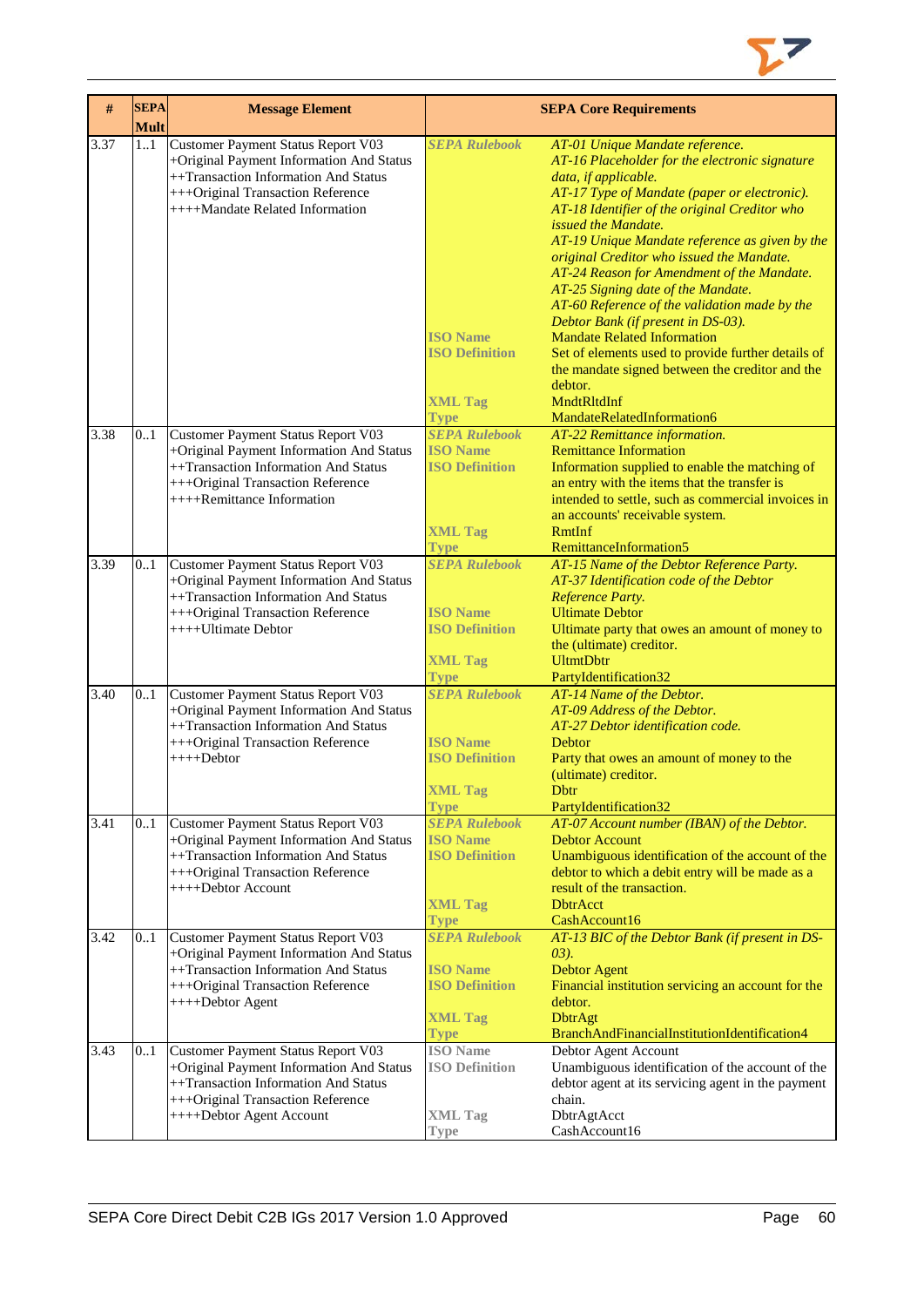

| #    | <b>SEPA</b> | <b>Message Element</b>                    |                       | <b>SEPA Core Requirements</b>                        |
|------|-------------|-------------------------------------------|-----------------------|------------------------------------------------------|
|      | <b>Mult</b> |                                           |                       |                                                      |
| 3.44 | 0.1         | <b>Customer Payment Status Report V03</b> | <b>SEPA Rulebook</b>  | AT-12 BIC of the Creditor Bank (if present in        |
|      |             | +Original Payment Information And Status  |                       | $DS-03$ ).                                           |
|      |             | ++Transaction Information And Status      | <b>ISO</b> Name       | <b>Creditor Agent</b>                                |
|      |             | +++Original Transaction Reference         | <b>ISO Definition</b> | Financial institution servicing an account for the   |
|      |             | ++++Creditor Agent                        |                       | creditor.                                            |
|      |             |                                           | <b>XML Tag</b>        | CdtrAgt                                              |
|      |             |                                           | Type                  | BranchAndFinancialInstitutionIdentification4         |
| 3.45 | 01          | Customer Payment Status Report V03        | <b>ISO</b> Name       | <b>Creditor Agent Account</b>                        |
|      |             | +Original Payment Information And Status  | <b>ISO Definition</b> | Unambiguous identification of the account of the     |
|      |             | ++Transaction Information And Status      |                       | creditor agent at its servicing agent to which a     |
|      |             | +++Original Transaction Reference         |                       | credit entry will be made as a result of the         |
|      |             | ++++Creditor Agent Account                |                       | payment transaction.                                 |
|      |             |                                           | <b>XML Tag</b>        | CdtrAgtAcct                                          |
|      |             |                                           | Type                  | CashAccount16                                        |
| 3.46 | 0.1         | Customer Payment Status Report V03        | <b>SEPA Rulebook</b>  | AT-03 Name of the Creditor.                          |
|      |             | +Original Payment Information And Status  |                       | AT-05 Address of the Creditor.                       |
|      |             | ++Transaction Information And Status      | <b>ISO</b> Name       | Creditor                                             |
|      |             | +++Original Transaction Reference         | <b>ISO Definition</b> | Party to which an amount of money is due.            |
|      |             | ++++Creditor                              | <b>XML Tag</b>        | Cdtr                                                 |
|      |             |                                           | <b>Type</b>           | PartyIdentification32                                |
| 3.47 | 01          | Customer Payment Status Report V03        | <b>SEPA Rulebook</b>  | AT-04 Account number (IBAN) of the Creditor.         |
|      |             | +Original Payment Information And Status  | <b>ISO</b> Name       | <b>Creditor Account</b>                              |
|      |             | ++Transaction Information And Status      | <b>ISO Definition</b> | Unambiguous identification of the account of the     |
|      |             | +++Original Transaction Reference         |                       | creditor to which a credit entry will be posted as a |
|      |             | ++++Creditor Account                      |                       | result of the payment transaction.                   |
|      |             |                                           | <b>XML Tag</b>        | CdtrAcct                                             |
|      |             |                                           | Type                  | CashAccount16                                        |
| 3.48 | 01          | Customer Payment Status Report V03        | <b>SEPA Rulebook</b>  | AT-38 Name of the Creditor Reference Party.          |
|      |             | +Original Payment Information And Status  |                       | AT-39 Identification code of the Creditor            |
|      |             | ++Transaction Information And Status      |                       | Reference Party.                                     |
|      |             | +++Original Transaction Reference         | <b>ISO</b> Name       | <b>Ultimate Creditor</b>                             |
|      |             | ++++Ultimate Creditor                     | <b>ISO Definition</b> | Ultimate party to which an amount of money is        |
|      |             |                                           |                       | due.                                                 |
|      |             |                                           | <b>XML Tag</b>        | <b>UltmtCdtr</b>                                     |
|      |             |                                           | Type                  | PartyIdentification32                                |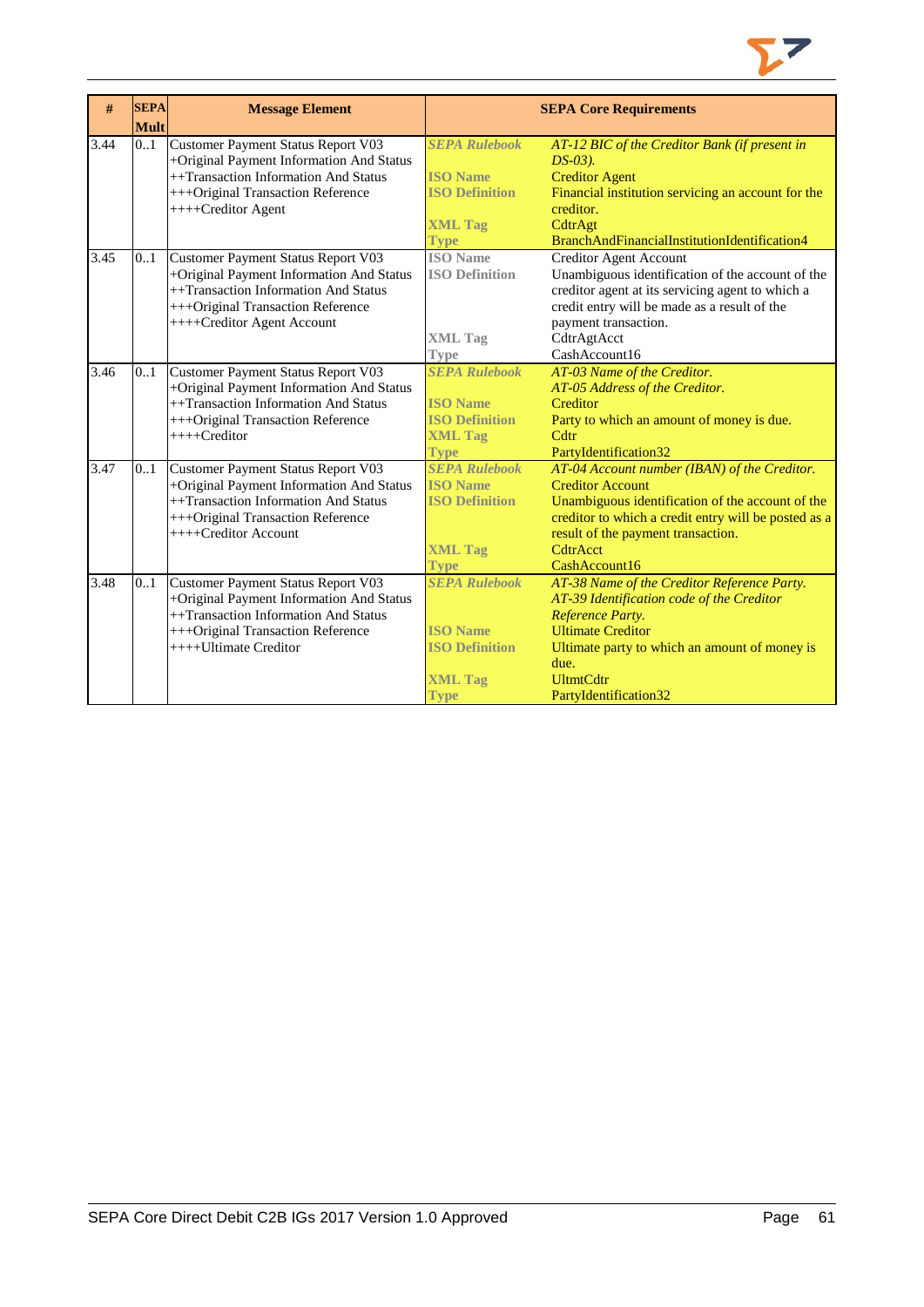

# <span id="page-62-0"></span>**2.3.2 Message Element Specifications**

The reasons for a **reject by the Creditor Bank, the Debtor Bank or the CSM** as present in the Rulebook are mapped to the ISO codes in the table below. Other ISO codes may be used when the Creditor Bank has rejected the message.

| <b>ISO Code</b>  | <b>ISO Name</b>                             | <b>SEPA Reason as specified in the</b><br><b>Rulebook</b>                                             |
|------------------|---------------------------------------------|-------------------------------------------------------------------------------------------------------|
| AC01             | IncorrectAccountNumber                      | Account identifier incorrect (i.e.<br>invalid IBAN)                                                   |
| ACO4             | ClosedAccountNumber                         | <b>Account closed</b>                                                                                 |
| AC <sub>06</sub> | BlockedAccount                              | <b>Account blocked</b>                                                                                |
|                  |                                             | <b>Account blocked for Direct Debit by</b><br>the Debtor                                              |
| <b>AG01</b>      | TransactionForbidden                        | Direct debit forbidden on this<br>account for regulatory reasons                                      |
| AG02             | InvalidBankOperationCode                    | Operation code/transaction<br>code/sequence type incorrect, invalid<br>file format                    |
|                  |                                             | Usage Rule: To be used to indicate<br>an incorrect operation code<br>/transation code /sequence type. |
| AM04             | InsufficientFunds                           | <b>Insufficient funds</b>                                                                             |
| AM05             | Duplication                                 | <b>Duplicate collection</b>                                                                           |
| BE <sub>01</sub> | InconsistentWithEndCustomer                 | Debtor's name does not match with<br>the account holder's name.                                       |
| BE <sub>05</sub> | UnrecognisedInitiatingParty                 | Identifier of the Creditor incorrect.                                                                 |
| FF <sub>O1</sub> | InvalidFileFormat                           | Operation/transaction code incorrect,<br>invalid file format                                          |
|                  |                                             | <b>Usage Rule: To be used to indicate</b><br>an invalid file format                                   |
| MD <sub>01</sub> | NoMandate                                   | <b>No Mandate</b>                                                                                     |
| MD02             | MissingMandatoryInfomationInMandate         | Mandate data missing or incorrect                                                                     |
| MD07             | <b>EndCustomerDeceased</b>                  | Debtor deceased                                                                                       |
| <b>MS02</b>      | NotSpecifiedReasonCustomerGenerated         | <b>Refusal by the Debtor</b>                                                                          |
| <b>MS03</b>      | NotSpecifiedReasonAgentGenerated            | <b>Reason not specified</b>                                                                           |
| RC01             | BankIdentifierIncorrect                     | Bank identifier incorrect (i.e. invalid<br>BIC)                                                       |
| <b>RR01</b>      | Missing Debtor Account Or<br>Identification | <b>Regulatory Reason</b>                                                                              |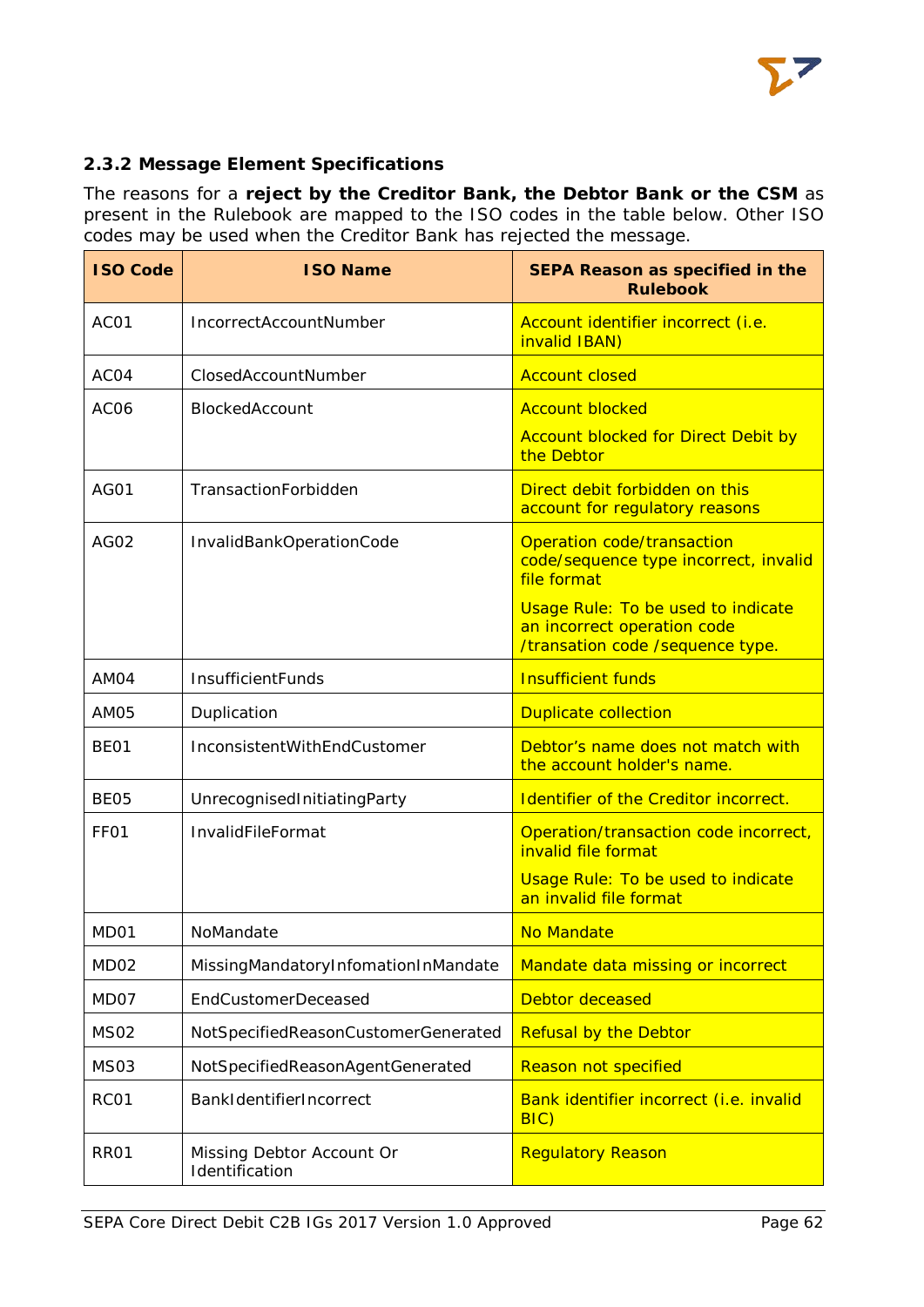

| <b>ISO Code</b>  | <b>ISO Name</b>                                   | SEPA Reason as specified in the<br><b>Rulebook</b>           |
|------------------|---------------------------------------------------|--------------------------------------------------------------|
| RR <sub>02</sub> | Missing Debtor Name O rAddress                    | <b>Regulatory Reason</b>                                     |
| RR <sub>03</sub> | Missing Creditor Name Or Address                  | <b>Regulatory Reason</b>                                     |
| RR <sub>04</sub> | RegulatoryReason                                  | <b>Regulatory Reason</b>                                     |
| SL <sub>01</sub> | By<br>Specific Service Offered<br>Debtor<br>Agent | Due to specific Service offered by the<br>Debtor Bank.       |
| <b>DNOR</b>      | Debtor bank is not registered                     | Debtor bank is not registered under<br>this BIC in the CSM   |
| <b>CNOR</b>      | Creditor bank is not registered                   | Creditor bank is not registered under<br>this BIC in the CSM |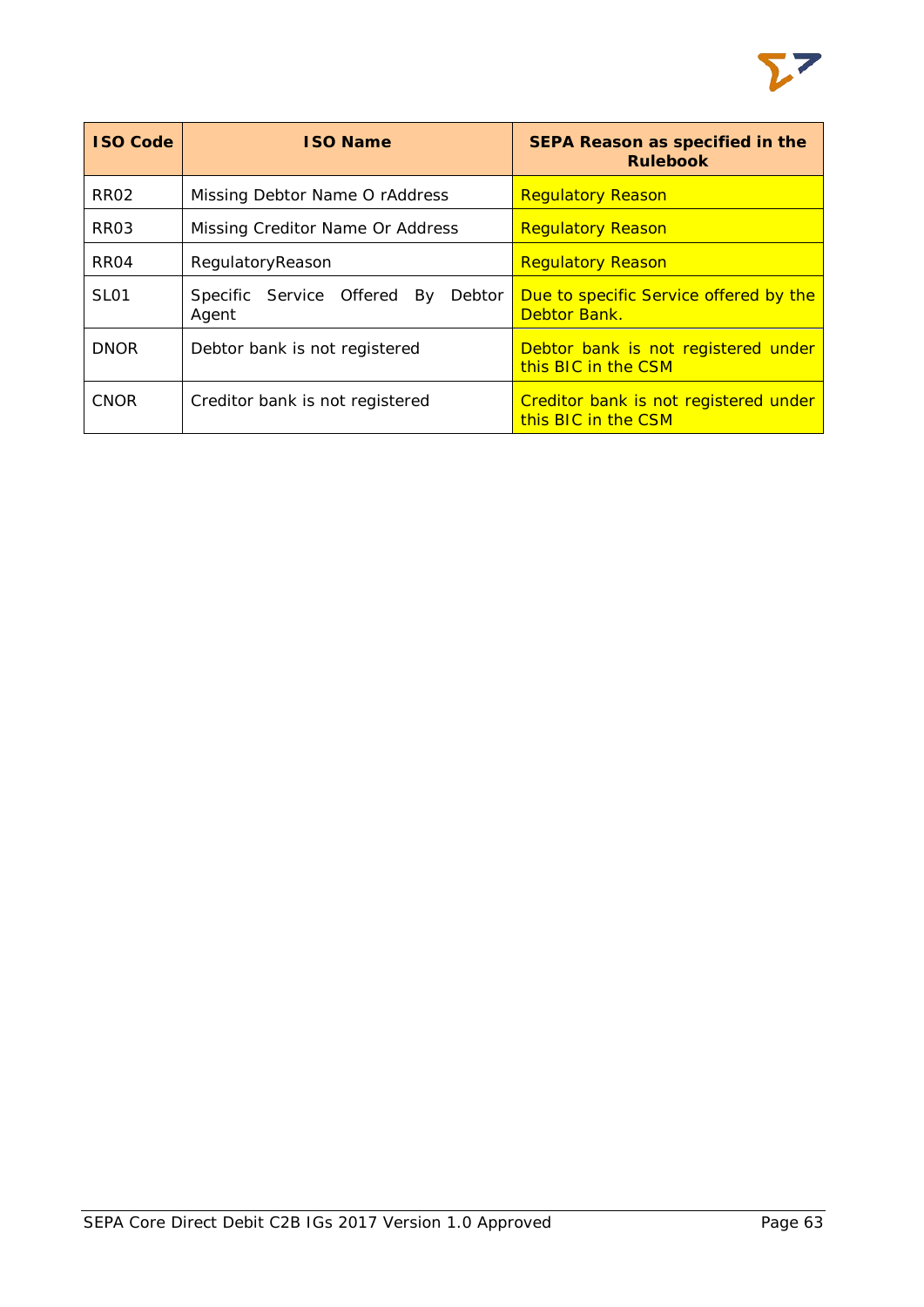

# <span id="page-64-0"></span>**3 LIST OF CHANGES IN THE CORE DIRECT DEBIT C2B IMPLEMENTATION GUIDELINES - RELATIVE TO V9.0**

# **(Note: This list is for information – the changes included in the body of the document are the changes in effect)**

# **SYMBOLS USED**

- 1. Column one contains the identification number of the Change
- 2. Column two contains the reference(s) to the relevant Index Number
- 3. Column three contains the reference(s) to the relevant section or message element (including full path)
- 4. Column four contains a description of the change
- 5. Column five contains a status code:
	- REJ: Rejected by the SEM WG
	- PEN: Issue pending in the SEM WG
	- ACC: Accepted by the SEM WG in Guidelines
- 6. Column six contains the type of change:
	- TYPO: Typing and layout errors
	- CLAR: Clarification of the text
	- CHAN: Change or further alignment with Rulebook content
	- •

| $N^{\circ}$      | #   | <b>Section / Message</b><br><b>Element</b>                                                                                                                                                    | <b>Description</b>                                                                                                                                               | <b>Status</b> | <b>Type</b> |
|------------------|-----|-----------------------------------------------------------------------------------------------------------------------------------------------------------------------------------------------|------------------------------------------------------------------------------------------------------------------------------------------------------------------|---------------|-------------|
| $\mathbf{1}$ .   | N/A | 0.1 References                                                                                                                                                                                | Added reference to document EPC230-15<br>"Clarification Paper on the Use of Slashes in<br>References, Identifications and Identifiers"                           | <b>ACC</b>    | <b>CLAR</b> |
| 2.               | N/A | 1. Introduction<br>1.1 Coverage of the<br><b>SEPA C2B IGS</b><br>2. Mandatory C2B and<br>B2C messages<br>2.2.1 Use of the<br><b>Customer to Bank</b><br>Payment Reversal<br>(pain.007.001.02) | Editorial update:<br>As the C2B implementation guidelines are<br>now mandatory, all references related to<br>'recommended' have been replaced by<br>'mandatory'. | <b>ACC</b>    | <b>CHAN</b> |
| 3.               | N/A | 1.1 Coverage of the<br><b>SEPA IGS</b>                                                                                                                                                        | Following note was added to Figure 1:<br>"yellow fields can be used in a specific way<br>for an AOS."                                                            | <b>ACC</b>    | <b>CLAR</b> |
| $\overline{4}$ . | N/A | 1.5.4 SMNDA                                                                                                                                                                                   | Section was deleted (as change was already<br>introduced in the previous version)                                                                                | <b>ACC</b>    | <b>CLAR</b> |
| 5.               | 1.4 | <b>Customer Direct Debit</b><br>Initiation V02<br>+Group Header<br>++Number Of<br>Transactions                                                                                                | Following clarification was added:<br>"The validation of this data element depends<br>on pre-agreed customer-to-bank<br>conditions."                             | <b>ACC</b>    | <b>CLAR</b> |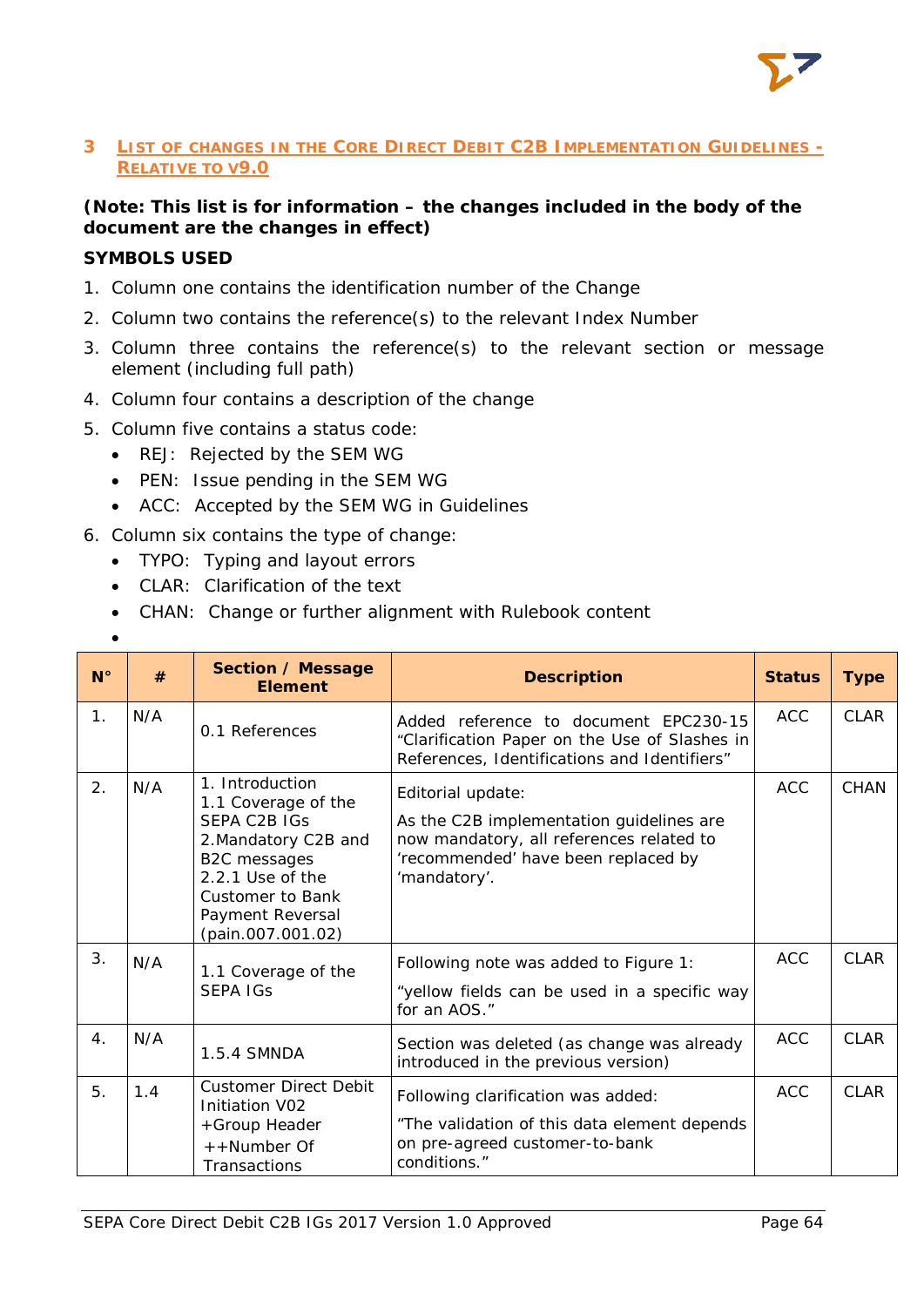

| $N^{\circ}$ | #                                                                                      | Section / Message<br><b>Element</b>                                                                                                                           | <b>Description</b>                                                                                              | <b>Status</b> | <b>Type</b> |
|-------------|----------------------------------------------------------------------------------------|---------------------------------------------------------------------------------------------------------------------------------------------------------------|-----------------------------------------------------------------------------------------------------------------|---------------|-------------|
| 6.          | 1.5                                                                                    | <b>Customer Direct Debit</b><br>Initiation V02<br>+Group Header                                                                                               | Data element was made mandatory and the<br>following clarification was added:                                   | <b>ACC</b>    | <b>CHAN</b> |
|             |                                                                                        | ++Control Sum                                                                                                                                                 | "The validation of this data element depends<br>on pre-agreed customer-to-bank<br>conditions."                  |               |             |
| 7.          | 2.4                                                                                    | <b>Customer Direct Debit</b><br><b>Initiation V02</b><br>+Payment Information                                                                                 | Data element was made mandatory and the<br>following clarification was added:                                   | <b>ACC</b>    | <b>CHAN</b> |
|             | ++Number Of<br>Transactions                                                            |                                                                                                                                                               | "The validation of this data element depends<br>on pre-agreed customer-to-bank<br>conditions."                  |               |             |
| 8.          | 2.5                                                                                    | <b>Customer Direct Debit</b><br><b>Initiation V02</b><br>+Payment Information<br>++Control Sum                                                                | Data element was made mandatory and the<br>following clarification was added:                                   | <b>ACC</b>    | <b>CHAN</b> |
|             |                                                                                        |                                                                                                                                                               | "The validation of this data element depends<br>on pre-agreed customer-to-bank<br>conditions."                  |               |             |
| 9.          | 2.6                                                                                    | <b>Customer Direct Debit</b><br>Initiation V02                                                                                                                | Shaded yellow.<br>Following Usage Rule was added:                                                               | <b>ACC</b>    | <b>CHAN</b> |
|             |                                                                                        | +Payment Information<br>++Payment Type<br>Information                                                                                                         | "'Payment Type Information' must be<br>present either here or under 'Direct Debit<br>Transaction Information'." |               |             |
|             |                                                                                        |                                                                                                                                                               | Deleted: "Mandatory"                                                                                            |               |             |
| 10.         | 2.40<br>Initiation V02<br>$++$ Financial<br>Institution<br>Identification<br>$++++BIC$ | <b>Customer Direct Debit</b>                                                                                                                                  | The following text:                                                                                             | <b>ACC</b>    | <b>CHAN</b> |
|             |                                                                                        | +Payment Information<br>++Creditor Agent                                                                                                                      | "The BIC is mandatory for non-EU/non-EEA<br>cross-border SEPA transactions."                                    |               |             |
|             |                                                                                        |                                                                                                                                                               | Was replaced by:                                                                                                |               |             |
|             |                                                                                        |                                                                                                                                                               | "The BIC is only mandatory when the<br>Creditor Bank is located in a non-EEA SEPA<br>country or territory."     |               |             |
| 11.         | 2.129                                                                                  | <b>Customer Direct Debit</b>                                                                                                                                  | The following text:                                                                                             | <b>ACC</b>    | CHAN        |
|             |                                                                                        | Initiation V02<br>+Payment Information<br>++Direct Debit<br>Transaction<br>Information<br>+++Debtor Agent<br>$++++Finencial$<br>Institution<br>Identification | "The BIC is mandatory for non-EU/non-EEA                                                                        |               |             |
|             |                                                                                        |                                                                                                                                                               | cross-border SEPA transactions."                                                                                |               |             |
|             |                                                                                        |                                                                                                                                                               | Was replaced by:                                                                                                |               |             |
|             |                                                                                        |                                                                                                                                                               | "The BIC is only mandatory when the Debtor<br>Bank is located in a non-EEA SEPA country<br>or territory."       |               |             |
|             |                                                                                        | $+++++BIC$                                                                                                                                                    |                                                                                                                 |               |             |